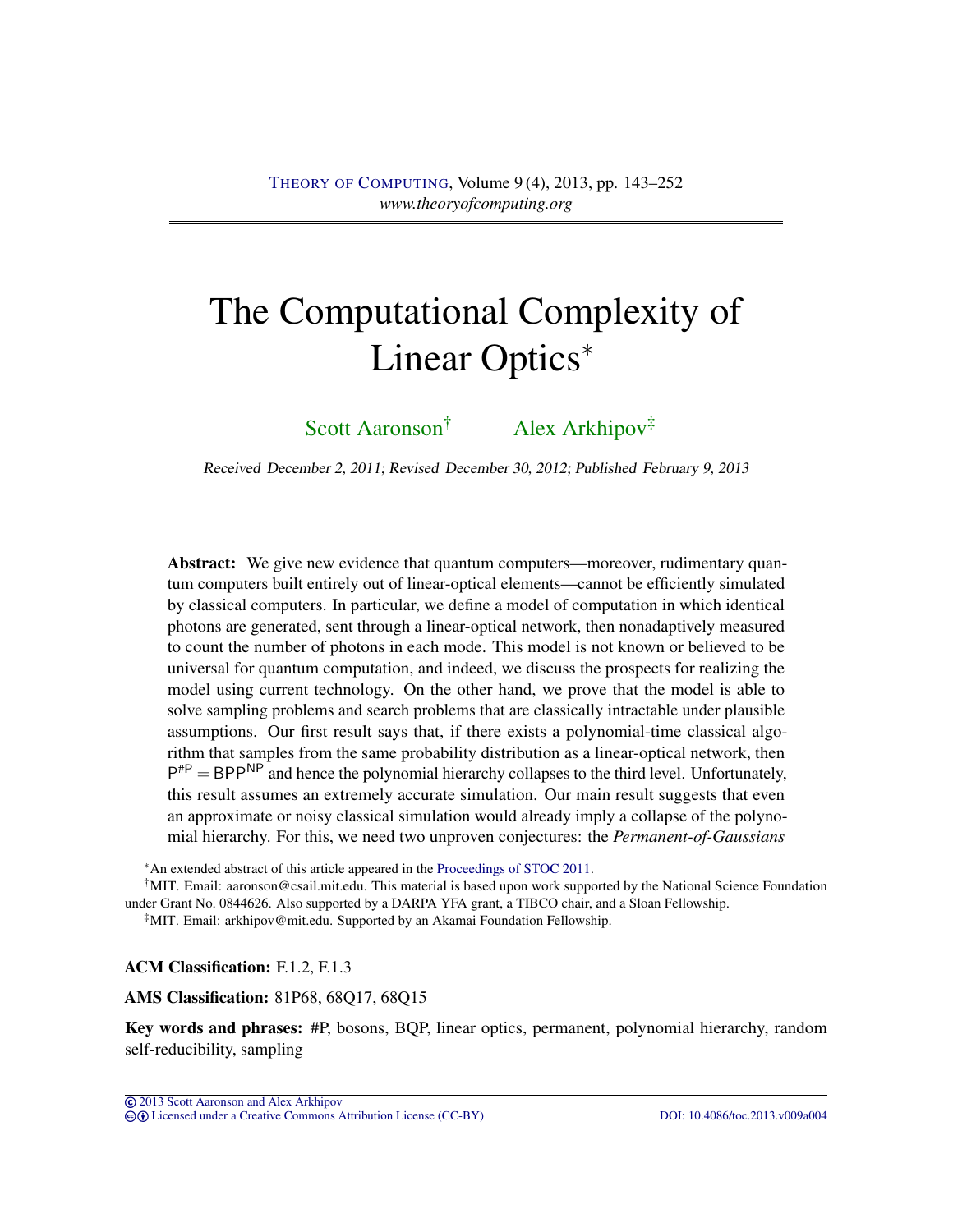*Conjecture*, which says that it is #P-hard to approximate the permanent of a matrix *A* of independent  $\mathcal{N}(0,1)$  Gaussian entries, with high probability over *A*; and the *Permanent Anti-Concentration Conjecture*, which says that  $|\text{Per}(A)| \ge \sqrt{n!}/p$ oly $(n)$  with high probability over *A*. We present evidence for these conjectures, both of which seem interesting even apart from our application. This paper does not assume knowledge of quantum optics. Indeed, part of its goal is to develop the beautiful theory of noninteracting bosons underlying our model, and its connection to the permanent function, in a self-contained way accessible to theoretical computer scientists.

# **Contents**

| $\mathbf{1}$ |                                                                            | <b>Introduction</b><br>146                                                                                                                                                                                                     |  |  |  |  |
|--------------|----------------------------------------------------------------------------|--------------------------------------------------------------------------------------------------------------------------------------------------------------------------------------------------------------------------------|--|--|--|--|
|              | 11                                                                         |                                                                                                                                                                                                                                |  |  |  |  |
|              | 1.2                                                                        |                                                                                                                                                                                                                                |  |  |  |  |
|              |                                                                            | The exact case $\dots \dots \dots \dots \dots \dots \dots \dots \dots \dots \dots \dots \dots \dots \dots 149$<br>1.2.1                                                                                                        |  |  |  |  |
|              |                                                                            | The approximate case $\dots \dots \dots \dots \dots \dots \dots \dots \dots \dots \dots \dots \dots \dots 151$<br>1.2.2                                                                                                        |  |  |  |  |
|              |                                                                            | 1.2.3                                                                                                                                                                                                                          |  |  |  |  |
|              | 1.3                                                                        | Experimental implications extension of the set of the set of the set of the set of the set of the set of the set of the set of the set of the set of the set of the set of the set of the set of the set of the set of the set |  |  |  |  |
|              | 1.4                                                                        |                                                                                                                                                                                                                                |  |  |  |  |
| $\mathbf{2}$ |                                                                            | <b>Preliminaries</b><br>161                                                                                                                                                                                                    |  |  |  |  |
|              | 2.1                                                                        |                                                                                                                                                                                                                                |  |  |  |  |
|              | 2.2                                                                        |                                                                                                                                                                                                                                |  |  |  |  |
| $\mathbf{3}$ |                                                                            | The noninteracting-boson model of computation<br>163                                                                                                                                                                           |  |  |  |  |
|              | 3.1                                                                        |                                                                                                                                                                                                                                |  |  |  |  |
|              | 3.2                                                                        |                                                                                                                                                                                                                                |  |  |  |  |
|              | 3.3                                                                        |                                                                                                                                                                                                                                |  |  |  |  |
|              | 3.4                                                                        |                                                                                                                                                                                                                                |  |  |  |  |
| 4            | <b>Efficient classical simulation of linear optics collapses PH</b><br>174 |                                                                                                                                                                                                                                |  |  |  |  |
|              | 4.1                                                                        |                                                                                                                                                                                                                                |  |  |  |  |
|              | 4.2                                                                        |                                                                                                                                                                                                                                |  |  |  |  |
|              | 4.3                                                                        |                                                                                                                                                                                                                                |  |  |  |  |
| 5            | <b>Main result</b><br>183                                                  |                                                                                                                                                                                                                                |  |  |  |  |
|              | 5.1                                                                        |                                                                                                                                                                                                                                |  |  |  |  |
|              | 5.2                                                                        |                                                                                                                                                                                                                                |  |  |  |  |
|              | 5.3                                                                        |                                                                                                                                                                                                                                |  |  |  |  |
|              |                                                                            |                                                                                                                                                                                                                                |  |  |  |  |

THEORY OF C[OMPUTING](http://dx.doi.org/10.4086/toc), Volume 9(4), 2013, pp. 143–252 144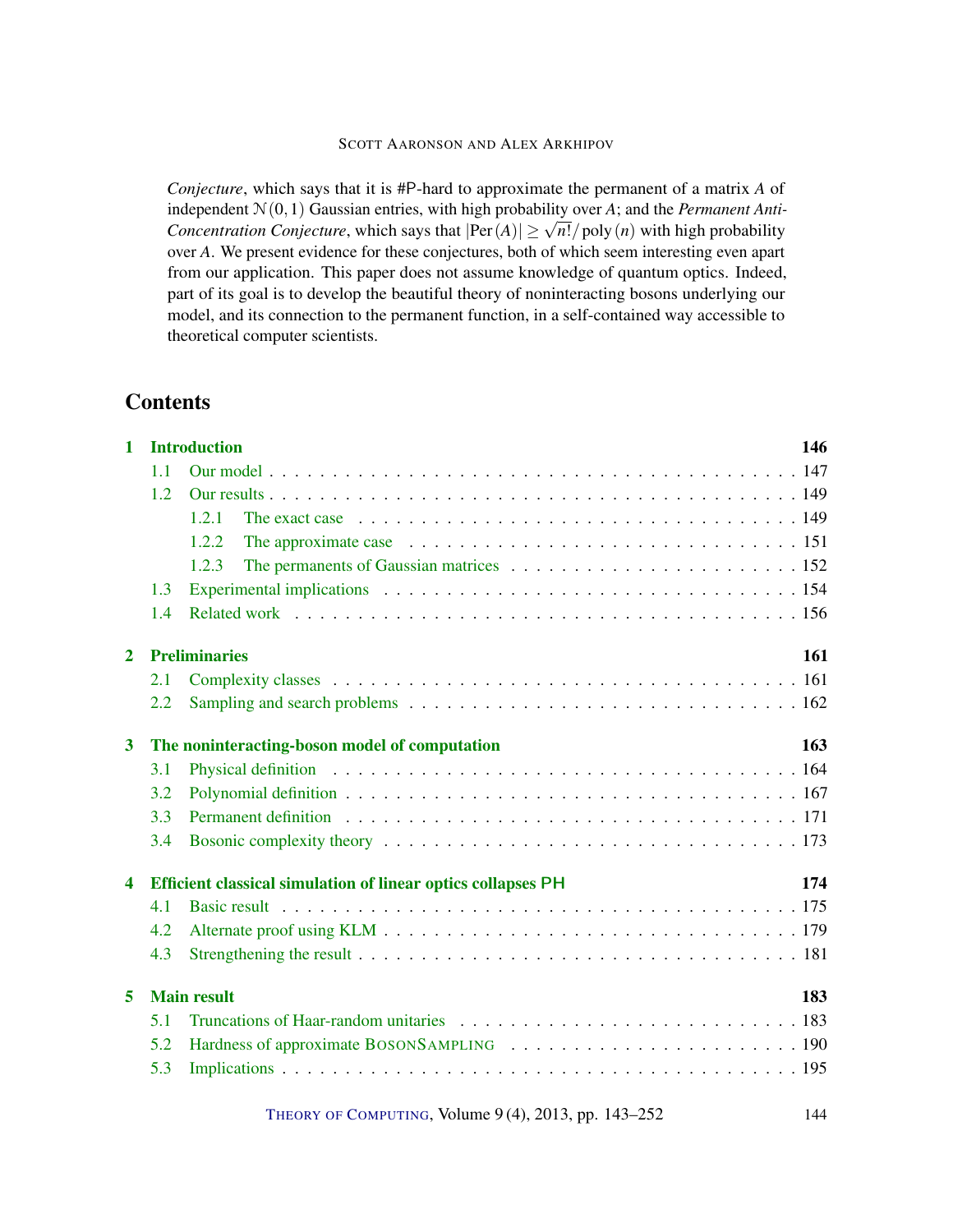| 6 | <b>Experimental prospects</b>                                |     |  |  |
|---|--------------------------------------------------------------|-----|--|--|
|   | 6.1                                                          |     |  |  |
|   | 6.2                                                          |     |  |  |
|   | 6.3                                                          |     |  |  |
| 7 | <b>Reducing GPE</b> <sub>x</sub> to $ {\text{GPE}} _{+}^{2}$ | 204 |  |  |
| 8 | The distribution of Gaussian permanents                      |     |  |  |
|   | 8.1                                                          |     |  |  |
|   | 8.2                                                          |     |  |  |
|   | 8.3                                                          |     |  |  |
| 9 | The hardness of Gaussian permanents                          |     |  |  |
|   | 9.1                                                          |     |  |  |
|   | 9.2                                                          |     |  |  |
|   | 10 Open problems                                             |     |  |  |
|   | <b>Appendices</b>                                            | 237 |  |  |
|   | A The symmetric product                                      |     |  |  |
|   | <b>B</b> Positive results for simulation of linear optics    |     |  |  |
|   | C The bosonic birthday paradox                               |     |  |  |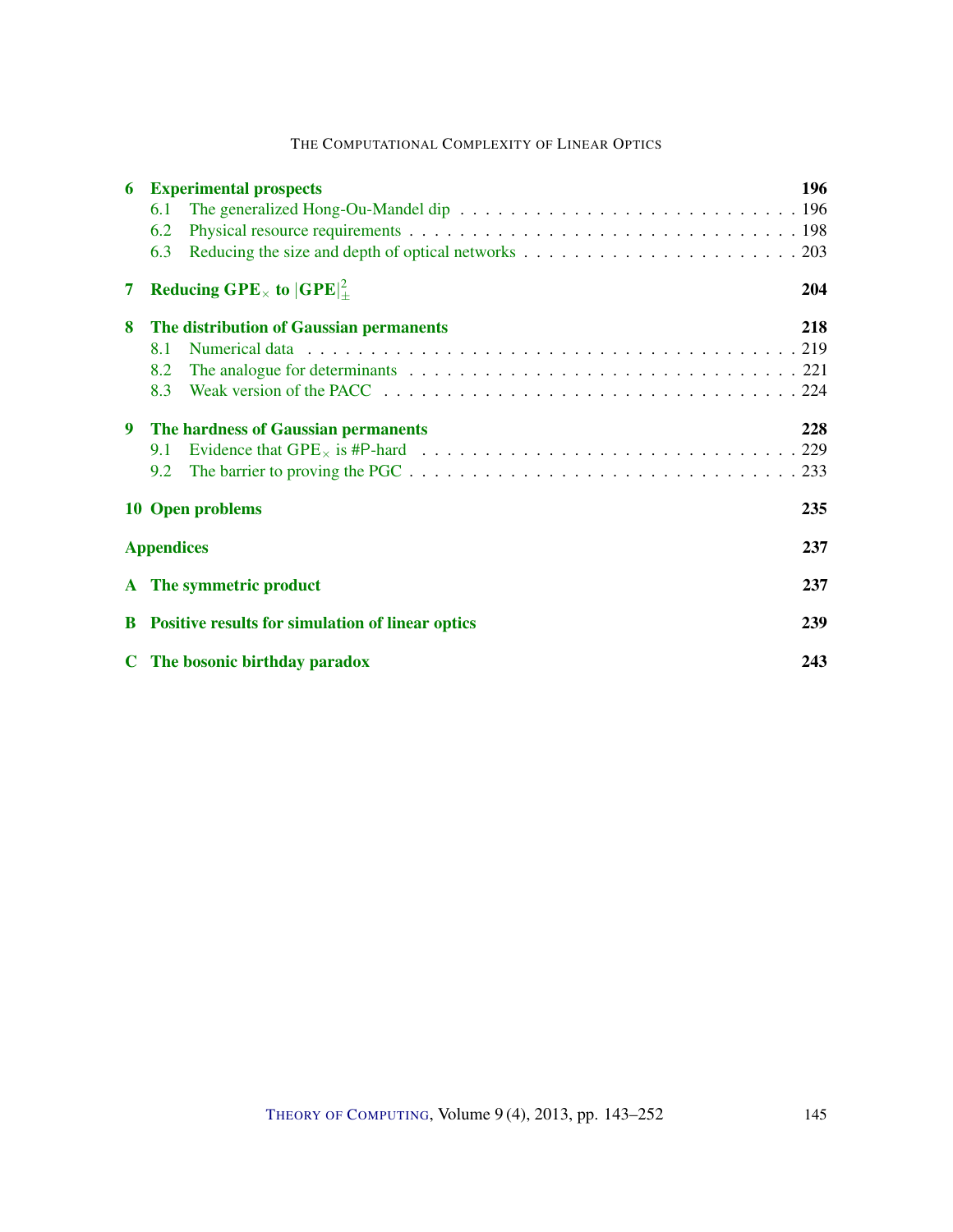# <span id="page-3-0"></span>1 Introduction

The Extended Church-Turing Thesis says that all computational problems that are efficiently solvable by realistic physical devices, are efficiently solvable by a probabilistic Turing machine. Ever since Shor's algorithm [\[60\]](#page-107-0), we have known that this thesis is in severe tension with the currently-accepted laws of physics. One way to state Shor's discovery is this:

*Predicting the results of a given quantum-mechanical experiment, to finite accuracy, cannot be done by a classical computer in probabilistic polynomial time, unless factoring integers can as well.*

As the above formulation makes clear, Shor's result is not merely about some hypothetical future in which large-scale quantum computers are built. It is also a hardness result for a practical problem. For *simulating quantum systems* is one of the central computational problems of modern science, with applications from drug design to nanofabrication to nuclear physics. It has long been a major application of high-performance computing, and Nobel Prizes have been awarded for methods (such as the Density Functional Theory) to handle special cases. What Shor's result shows is that, if we had an efficient, *general-purpose* solution to the quantum simulation problem, then we could also break widely-used cryptosystems such as RSA.

However, as evidence against the Extended Church-Turing Thesis, Shor's algorithm has two significant drawbacks. The first is that, even by the conjecture-happy standards of complexity theory, it is no means settled that factoring is classically hard. Yes, we believe this enough to base modern cryptography on it but as far as anyone knows, factoring could be in BPP without causing any collapse of complexity classes or other disastrous theoretical consequences. Also, of course, there *are* subexponential-time factoring algorithms (such as the number field sieve), and few would express confidence that they cannot be further improved. And thus, ever since Bernstein and Vazirani [\[11\]](#page-104-0) defined the class BQP of quantumly feasible problems, it has been a dream of quantum computing theory to show (for example) that, if  $BPP = BQP$ then the polynomial hierarchy would collapse, or some other "generic, foundational" assumption of theoretical computer science would fail. In this paper, we do not quite achieve that dream, but we come closer than one might have thought possible.

The second, even more obvious drawback of Shor's algorithm is that implementing it scalably is well beyond current technology. To run Shor's algorithm, one needs to be able to perform arithmetic (including modular exponentiation) on a coherent superposition of integers encoded in binary. This does not seem much easier than building a *universal* quantum computer.<sup>1</sup> In particular, it appears one first needs to solve the problem of *fault-tolerant quantum computation*, which is known to be possible in principle if quantum mechanics is valid [\[7,](#page-103-0) [44\]](#page-106-0), but might require decoherence rates that are several orders of magnitude below what is achievable today.

Thus, one might suspect that proving a quantum system's computational power by having it factor integers is a bit like proving a dolphin's intelligence by teaching it to solve arithmetic problems. Yes, with heroic effort, we can probably do this, and perhaps we have good reasons to. However, if we just

<sup>1</sup>One caveat is a result of Cleve and Watrous [\[17\]](#page-104-1), that Shor's algorithm can be implemented using *log-depth* quantum circuits (that is, in BPP<sup>BQNC</sup>). But even here, fault-tolerance will presumably be needed, among other reasons because one still has polynomial *latency* (the log-depth circuit does not obey spatial locality constraints).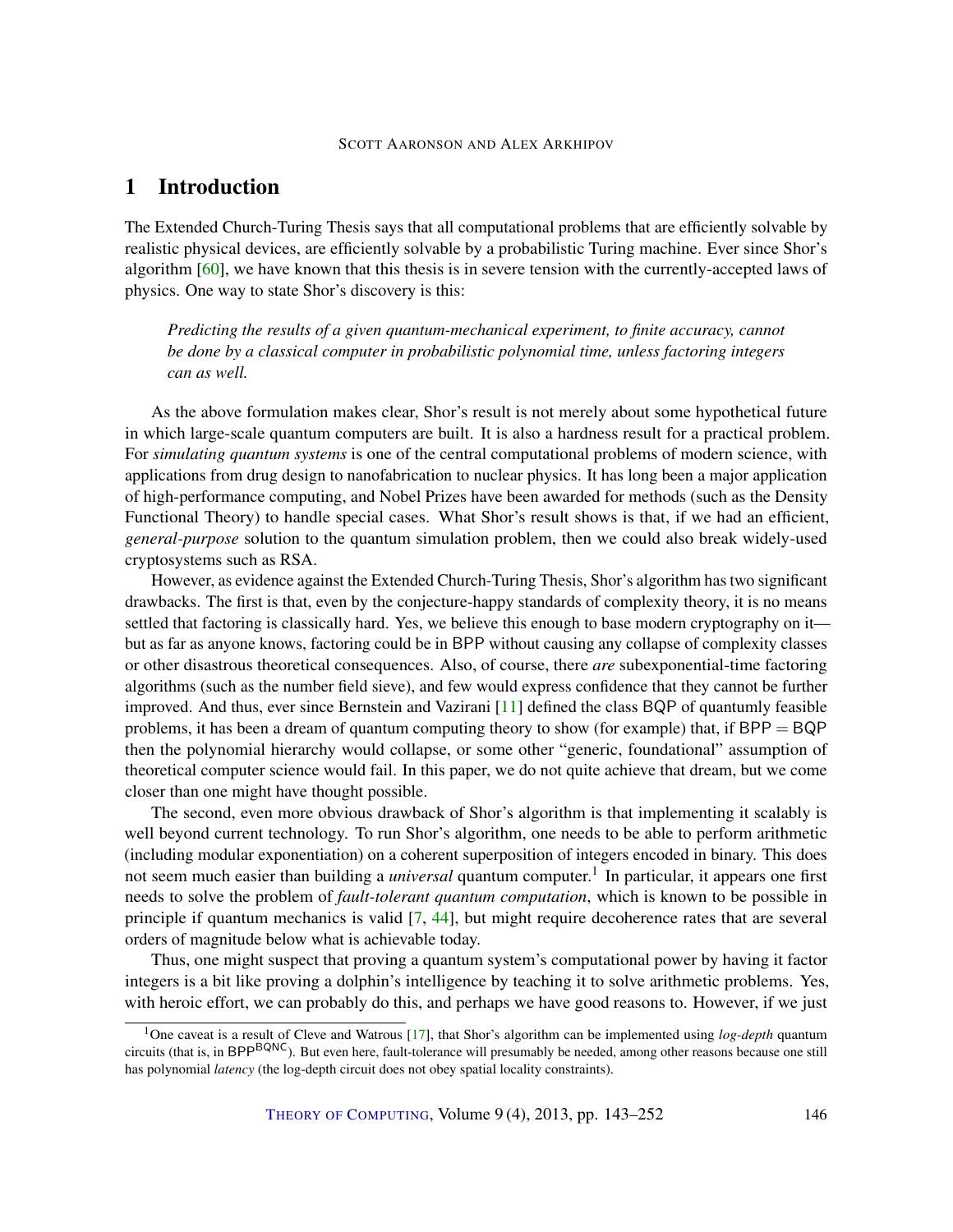watched the dolphin in its natural habitat, then we might see it display equal intelligence with no special training at all.

Following this analogy, we can ask: are there more "natural" quantum systems that *already* provide evidence against the Extended Church-Turing Thesis? Indeed, there are countless quantum systems accessible to current experiments—including high-temperature superconductors, Bose-Einstein condensates, and even just large nuclei and molecules—that seem intractable to simulate on a classical computer, and largely for the reason a theoretical computer scientist would expect: namely, that the dimension of a quantum state increases exponentially with the number of particles. The difficulty is that it is not clear how to interpret these systems as *solving computational problems*. For example, what is the "input" to a Bose-Einstein condensate? In other words, while these systems might be hard to simulate, we would not know how to justify that conclusion using the one formal tool (reductions) that is currently available to us.

So perhaps the real question is this: do there exist quantum systems that are "intermediate" between Shor's algorithm and a Bose-Einstein condensate—in the sense that

- (1) they are significantly closer to experimental reality than universal quantum computers, but
- (2) they can be proved, under plausible complexity assumptions (the more "generic" the better), to be intractable to simulate classically?

In this paper, we will argue that the answer is yes.

# <span id="page-4-0"></span>1.1 Our model

We define and study a formal model of *quantum computation with noninteracting bosons*. Physically, our model could be implemented using a *linear-optical network*, in which *n* identical photons pass through a collection of simple optical elements (beamsplitters and phaseshifters), and are then measured to determine the number of photons in each location (or "mode"). In [Section](#page-20-0) [3,](#page-20-0) we give a detailed exposition of the model that does not presuppose any physics knowledge. For now, though, it is helpful to imagine a rudimentary "computer" consisting of *n* identical balls, which are dropped one by one into a vertical lattice of pegs, each of which randomly scatters each incoming ball onto one of two other pegs. Such an arrangement—called *Galton's board*—is sometimes used in science museums to illustrate the binomial distribution (see [Figure](#page-5-0) [1\)](#page-5-0). The "input" to the computer is the exact arrangement *A* of the pegs, while the "output" is the number of balls that have landed at each location on the bottom (or rather, a sample from the joint distribution  $\mathcal{D}_A$  over these numbers). There is no interaction between pairs of balls.

Our model is essentially the same as that shown in [Figure](#page-5-0) [1,](#page-5-0) except that instead of identical balls, we use *identical bosons* governed by quantum statistics. Other minor differences are that, in our model, the "balls" are each dropped from different starting locations, rather than a single location; and the "pegs," rather than being arranged in a regular lattice, can be arranged arbitrarily to encode a problem of interest.

Our model does not require any explicit *interaction* between pairs of bosons. It therefore bypasses what has long been seen as one of the central technological obstacles to building a scalable quantum computer: namely, how to make arbitrary pairs of particles "talk to each other" (e. g., via two-qubit gates). At first, this aspect of our model might seem paradoxical: if there are no interactions, how can we ever generate *entanglement* between pairs of bosons? And if there is no entanglement, how can there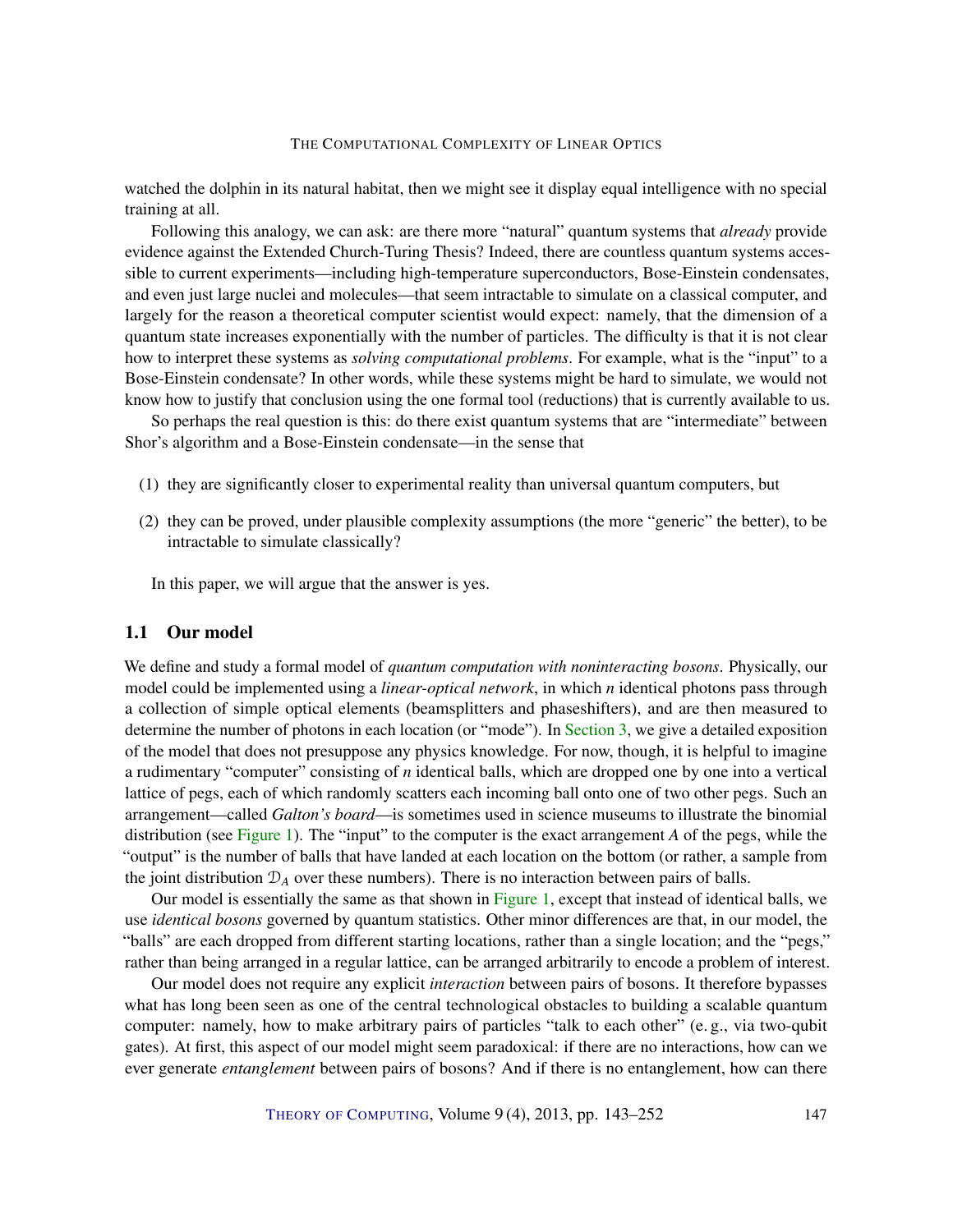

<span id="page-5-0"></span>Figure 1: Galton's board, a simple "computer" to output samples from the binomial distribution. From MathWorld, <http://mathworld.wolfram.com/GaltonBoard.html>

be any possibility of a quantum speedup? The resolution of this puzzle lies in the way boson statistics work, which we explain in [Section](#page-20-0) [3.](#page-20-0) Briefly, the Hilbert space for *n* identical bosons is *not* the tensor product of *n* single-boson Hilbert spaces, but a slightly less-familiar object known to mathematicians as the *symmetric product*. And because of the peculiarities of the symmetric product, an *n*-boson state  $|\psi\rangle$  can *look* entangled when expanded out in various natural ways, even if the bosons in  $|\psi\rangle$  were never actually subject to entangling interactions. We discuss this subtlety in more detail in [Appendix](#page-94-1) [A,](#page-94-1) for readers who are interested. For now, though, it suffices to say that the "apparent," "effective," or "illusory" entanglement produced by noninteracting bosons—whatever one wants to call it!—is the only kind of "entanglement" that our computational model ever assumes or needs.

Mathematically, the key point about our model is that, to find the probability of any particular output of the computer, one needs to calculate the *permanent* of an  $n \times n$  matrix. This can be seen even in the classical case: suppose there are *n* balls and *n* final locations, and ball *i* has probability  $a_{ij}$  of landing at location *j*. Then the probability of one ball landing in each of the *n* locations is

$$
\operatorname{Per}(A) = \sum_{\sigma \in S_n} \prod_{i=1}^n a_{i\sigma(i)},\tag{1.1}
$$

where  $A = (a_{ij})_{i,j \in [n]}$ . Of course, in the classical case, the  $a_{ij}$ 's are nonnegative real numbers—which means that we can approximate  $Per(A)$  in probabilistic polynomial time, by using the celebrated algorithm of Jerrum, Sinclair, and Vigoda [\[37\]](#page-106-1). In the quantum case, by contrast, the *ai j*'s are complex numbers. And it is not hard to show that, given a general matrix  $A \in \mathbb{C}^{n \times n}$  even *approximating* Per(*A*) to within a constant factor is #P-complete. This fundamental difference between nonnegative and complex matrices is the starting point for everything we do in this paper.

It is not hard to show that a boson computer can be simulated by a "standard" quantum computer (that is, in BQP). But the other direction seems extremely unlikely—indeed, it even seems unlikely that a boson computer can do universal *classical* computation! Nor do we have any evidence that a boson computer could factor integers, or solve any other decision or promise problem not in BPP. However, if we broaden the notion of a computational problem to encompass *sampling* and *search* problems, then the situation is quite different.

THEORY OF C[OMPUTING](http://dx.doi.org/10.4086/toc), Volume 9(4), 2013, pp. 143–252 148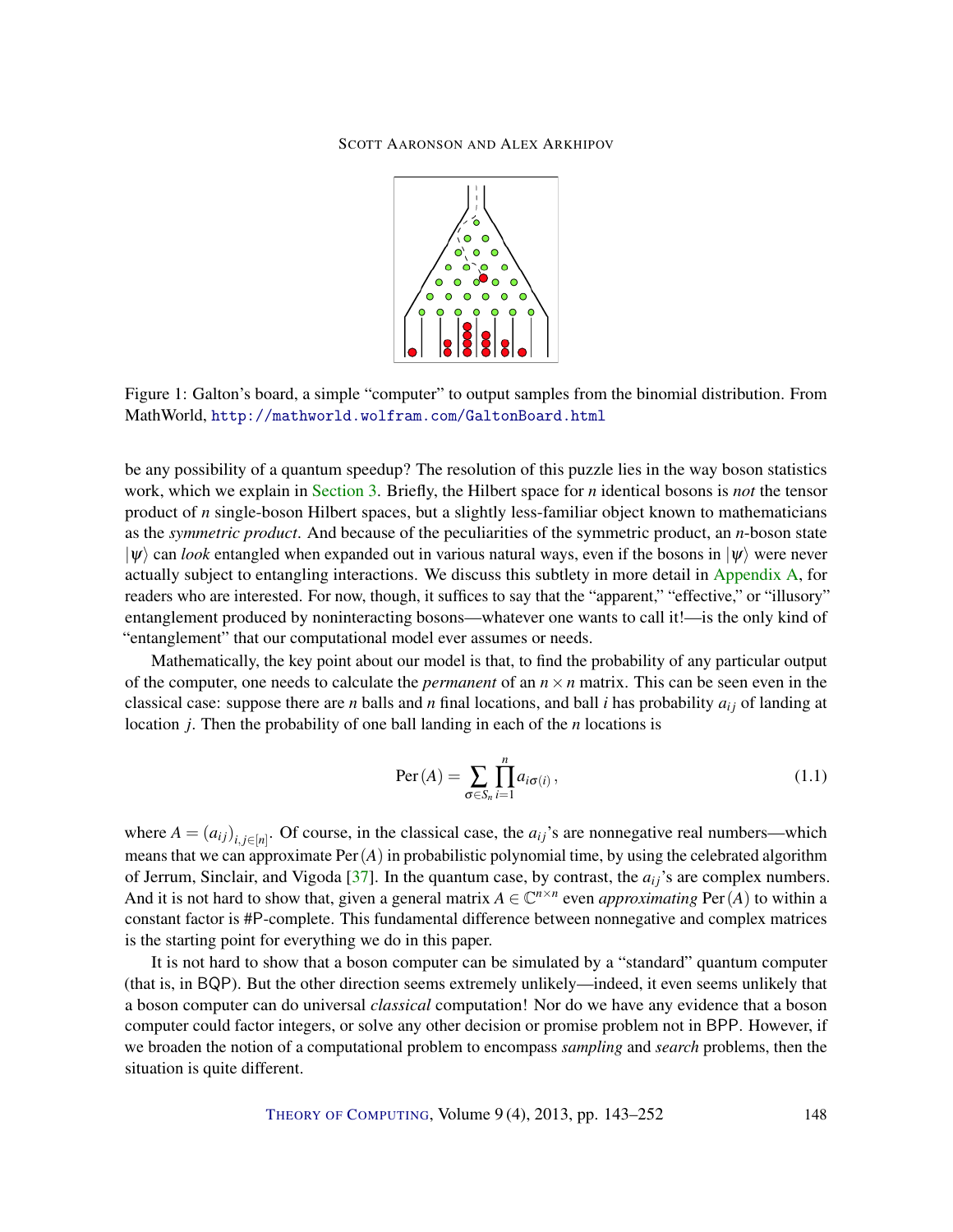# <span id="page-6-0"></span>1.2 Our results

In this paper we study BOSONSAMPLING: the problem of sampling, either exactly or approximately, from the output distribution of a boson computer. Our goal is to give evidence that this problem is hard for a classical computer. Our main results fall into three categories:

- (1) Hardness results for exact BOSONSAMPLING, which give an essentially complete picture of that case.
- (2) Hardness results for *approximate* BOSONSAMPLING, which depend on plausible conjectures about the permanents of i. i. d. Gaussian matrices.
- (3) A program aimed at understanding and proving the conjectures.

We now discuss these in turn.

# <span id="page-6-1"></span>1.2.1 The exact case

Our first result, proved in [Section](#page-31-0) [4,](#page-31-0) says the following.

<span id="page-6-2"></span>Theorem 1.1. *The exact* BOSONSAMPLING *problem is not efficiently solvable by a classical computer, unless* P #<sup>P</sup> = BPPNP *and the polynomial hierarchy collapses to the third level. More generally, let* O *be any oracle that "simulates boson computers," in the sense that* O *takes as input a random string r (which* O *uses as its only source of randomness) and a description of a boson computer A and returns a sample*  $\mathcal{O}_A(r)$  *from the probability distribution*  $\mathcal{D}_A$  *over possible outputs of A. Then*  $P^{\text{HP}} \subseteq \text{BPP}^{\text{NP}^O}$ .

Recently, and independently of us, Bremner, Jozsa, and Shepherd [\[12\]](#page-104-2) proved a lovely result directly analogous to [Theorem](#page-6-2) [1.1,](#page-6-2) but for a *different* weak quantum computing model (based on commuting Hamiltonians rather than bosons). As we discuss later, our original proof of [Theorem](#page-6-2) [1.1](#page-6-2) is quite different from Bremner et al.'s, but for completeness, we will also give a proof of [Theorem](#page-6-2) [1.1](#page-6-2) along Bremner et al.'s lines. The main respect in which this work goes further than Bremner et al.'s is not in [Theorem](#page-6-2) [1.1,](#page-6-2) but rather in our treatment of the approximate case (to be discussed in [Section](#page-8-0) [1.2.2\)](#page-8-0).

For now, let us focus on [Theorem](#page-6-2) [1.1](#page-6-2) and try to understand what it means. At least for a computer scientist, it is tempting to interpret [Theorem](#page-6-2) [1.1](#page-6-2) as saying that "the exact BOSONSAMPLING problem is #P-hard under BPP<sup>NP</sup>-reductions." Notice that this would have a shocking implication: that quantum computers (indeed, quantum computers of a particularly simple kind) could efficiently solve a #P-hard problem!

There is a catch, though, arising from the fact that BOSONSAMPLING is a sampling problem rather than a decision problem. Namely, if  $\theta$  is an oracle for sampling from the boson distribution  $\mathcal{D}_A$  then [Theorem](#page-6-2) [1.1](#page-6-2) shows that  $P^{HP} \subseteq BPP^{NP^0}$ —*but only if the BPP<sup>NP</sup> machine gets to fix the random bits used by* O. This condition is clearly met if O is a classical randomized algorithm, since we can always interpret a randomized algorithm as just a deterministic algorithm that takes a random string *r* as part of its input. On the other hand, the condition would *not* be met if we implemented O (for example) using the boson computer itself. In other words, our "reduction" from #P-complete problems to BOSONSAMPLING makes essential use of the hypothesis that we have a *classical* BOSONSAMPLING algorithm.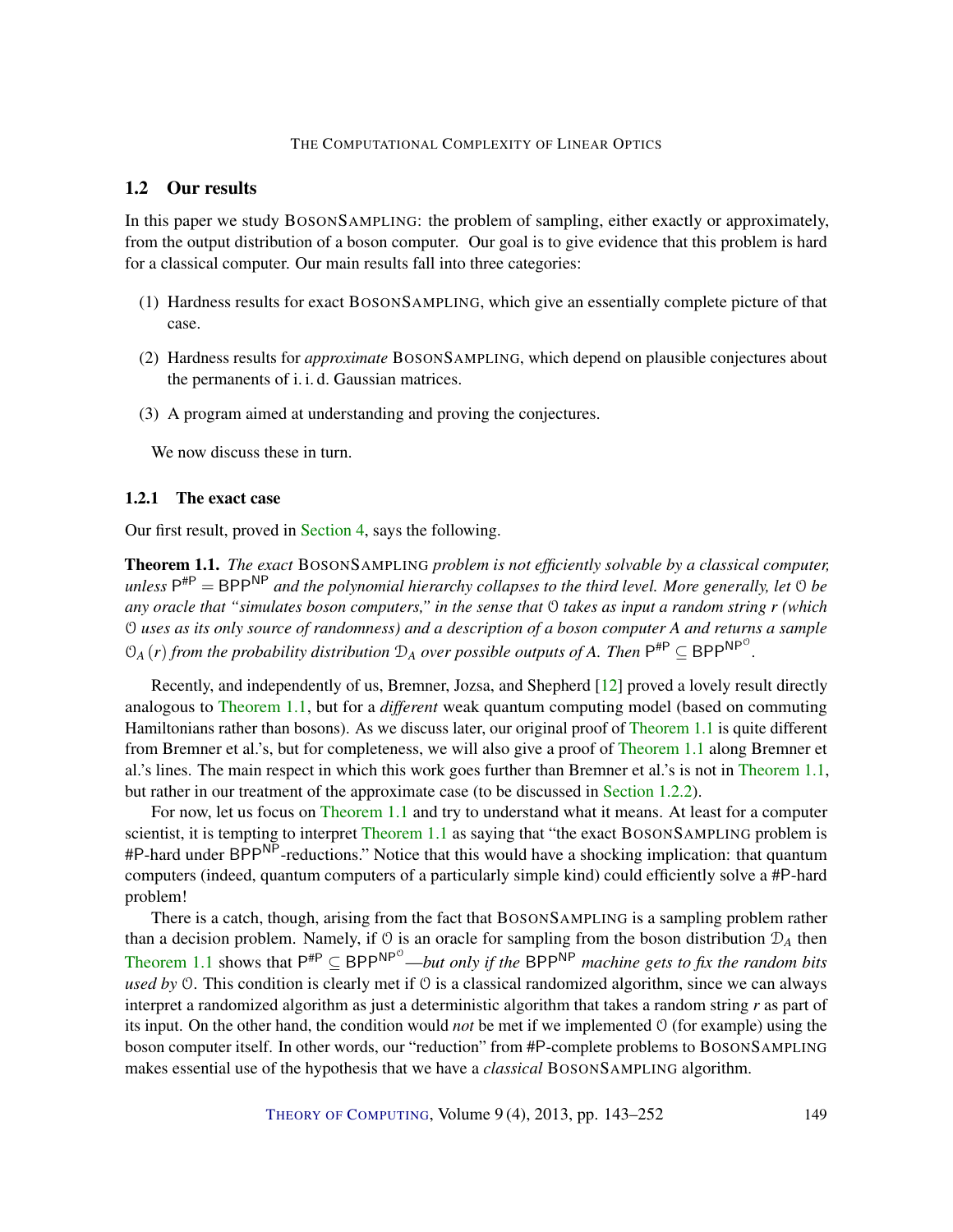Note that, even if the exact BOSONSAMPLING problem were solvable by a polynomial-time classical algorithm *with an oracle for a* PH *problem*, [Theorem](#page-6-2) [1.1](#page-6-2) would still imply that P<sup>#P</sup> ⊆ BPP<sup>PH</sup>—and therefore that the polynomial hierarchy would collapse, by Toda's Theorem [\[69\]](#page-108-0). This provides evidence that quantum computers have capabilities outside the entire polynomial hierarchy, complementing the recent evidence of Aaronson [\[3\]](#page-103-1) and Fefferman and Umans [\[24\]](#page-105-0).

Another point worth mentioning is that, even if the exact BOSONSAMPLING problem were solvable by a polynomial-time *nonuniform* sampling algorithm—that is, by an algorithm that could be different for each boson computer *A*—we would still get the conclusion  $P^{HP} \subseteq BPP^{NP}/poly$ , whence the polynomial hierarchy would collapse. This is a consequence of the existence of a "universal BOSONSAMPLING instance," which we point out in [Section](#page-38-0) [4.3.](#page-38-0)

We will give two proofs of [Theorem](#page-6-2) [1.1.](#page-6-2) In the first, we consider the probability *p* of some particular basis state when a boson computer is measured. We then prove two facts:

- (1) Even *approximating p* to within a multiplicative constant is a #P-hard problem.
- (2) *If* we had a polynomial-time classical algorithm for exact BOSONSAMPLING, *then* we could approximate  $p$  to within a multiplicative constant in the class BPP<sup>NP</sup> by using a standard technique called *universal hashing*.

Combining facts (1) and (2), we find that, if the classical BOSONSAMPLING algorithm exists, then  $P^{HP}$  = BPP<sup>NP</sup> and therefore the polynomial hierarchy collapses.

Our second proof was inspired by the independent work of Bremner et al. [\[12\]](#page-104-2). Here we start with a result of Knill, Laflamme, and Milburn [\[43\]](#page-106-2), which says that linear optics with *adaptive measurements* is universal for BQP. A straightforward modification of their construction shows that linear optics with *postselected* measurements is universal for PostBQP (that is, quantum polynomial-time with postselection on possibly exponentially-unlikely measurement outcomes). Furthermore, Aaronson [\[2\]](#page-103-2) showed that  $PostBQP = PP$ . On the other hand, if a classical BOSONSAMPLING algorithm existed, then we will show that we could simulate postselected linear optics in PostBPP (that is, *classical* polynomial-time with postselection, also called  $BPP_{path}$ ). We would therefore get

$$
BPPpath = PostBPP = PostBQP = PP,
$$
\n(1.2)

which is known to imply a collapse of the polynomial hierarchy.

Despite the simplicity of the above arguments, there is something conceptually striking about them. Namely, starting from an algorithm to *simulate quantum mechanics*, we get an algorithm<sup>2</sup> to *solve* #P*-complete problems*—even though solving #P-complete problems is believed to be well beyond what a quantum computer itself can do! Of course, one price we pay is that we need to talk about sampling problems rather than decision problems. If we do so, though, then we get to base our belief in the power of quantum computers on  $P^{HP} \neq BPP^{NP}$  which is a much more "generic" (many would say safer) assumption than FACTORING∉ BPP.

As we see it, the central drawback of [Theorem](#page-6-2) [1.1](#page-6-2) is that it only addresses the consequences of a fast classical algorithm that *exactly* samples the boson distribution D*A*. One can relax this condition slightly:

<sup>&</sup>lt;sup>2</sup>Admittedly, a BPP<sup>NP</sup> algorithm.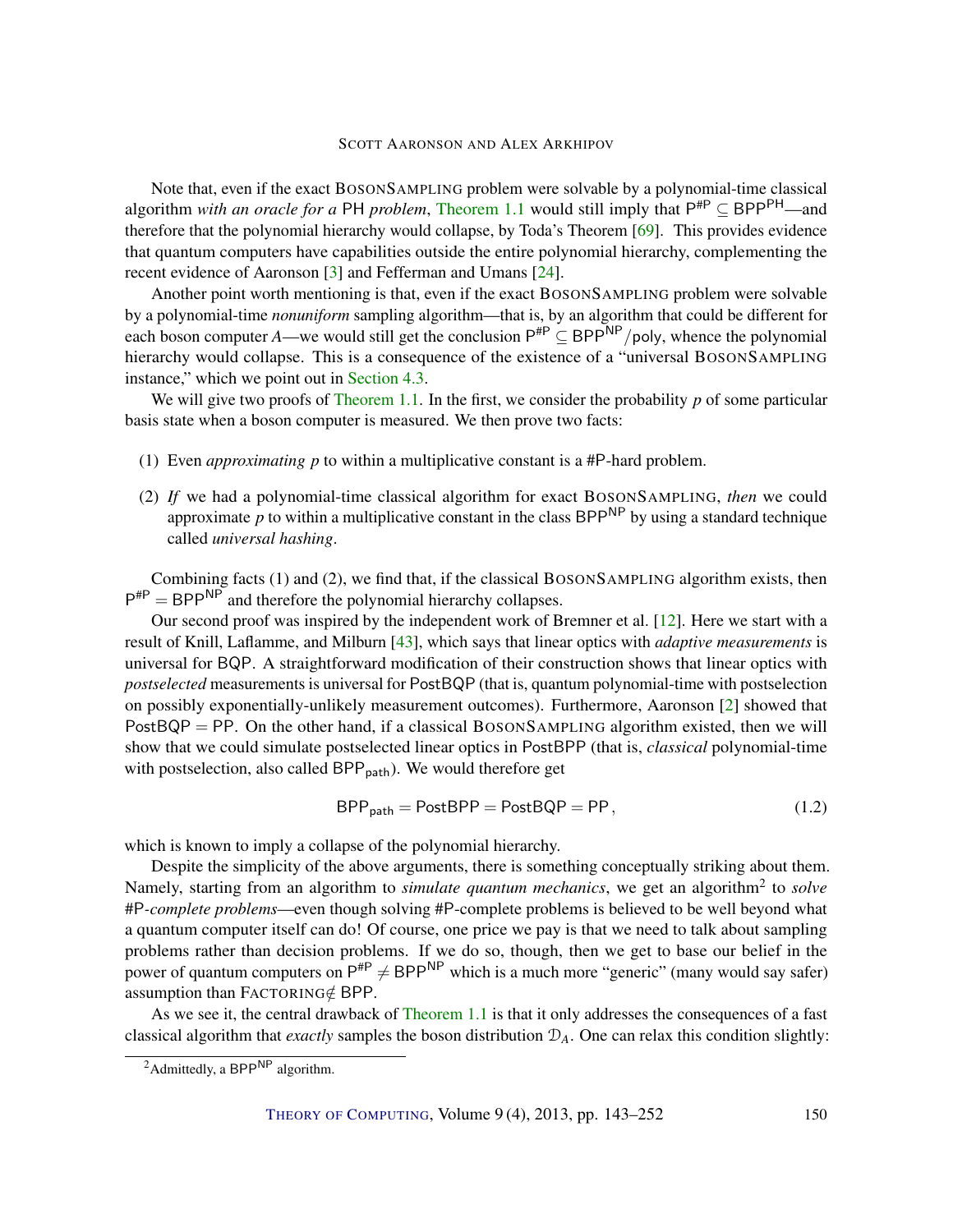if the oracle  $\Omega$  samples from some distribution  $\mathcal{D}'_A$  whose probabilities are all *multiplicatively close* to those in  $\mathcal{D}_A$  then we still get the conclusion that  $P^{HP} \subseteq BPP^{NP^{\circ}}$ . In our view, though, multiplicative closeness is already too strong an assumption. At a minimum, given as input an error parameter  $\varepsilon > 0$ we ought to let our simulation algorithm sample from some distribution  $\mathcal{D}'_A$  such that  $\|\mathcal{D}'_A - \mathcal{D}_A\| \leq \varepsilon$ (where  $\lVert \cdot \rVert$  represents total variation distance), using poly  $(n,1/\varepsilon)$  time.

Why are we so worried about this issue? One obvious reason is that noise, decoherence, photon losses, etc. will be unavoidable features in any real implementation of a boson computer. As a result, not even the boson computer *itself* can sample exactly from the distribution D*A*! So it seems arbitrary and unfair to require this of a classical simulation algorithm.

A second, more technical reason to allow error is that later, we would like to show that a boson computer can solve classically-intractable *search* problems, in addition to sampling problems. However, while Aaronson [\[4\]](#page-103-3) proved an extremely general connection between search problems and sampling problems, that connection only works for *approximate* sampling, not exact sampling.

The third, most fundamental reason to allow error is that the connection we are claiming, between quantum computing and #P-complete problems, is so counterintuitive. One's first urge is to dismiss this connection as an artifact of poor modeling choices. So the burden is on us to demonstrate the connection's robustness.

Unfortunately, the proof of [Theorem](#page-6-2) [1.1](#page-6-2) fails completely when we consider approximate sampling algorithms. The reason is that the proof hinges on the #P-completeness of estimating a single, exponentially-small probability  $p$ . Thus, if a sampler "knew" which  $p$  we wanted to estimate, then it could adversarially choose to corrupt that *p*. It would still be a perfectly good approximate sampler, but would no longer reveal the solution to the #P-complete instance that we were trying to solve.

#### <span id="page-8-0"></span>1.2.2 The approximate case

To get around the above problem, we need to argue that a boson computer can sample from a distribution  $D$  that "robustly" encodes the solution to a #P-complete problem. This means intuitively that, even if a sampler was badly wrong about any  $\varepsilon$  fraction of the probabilities in D the remaining  $1-\varepsilon$  fraction would still allow the #P-complete problem to be solved.

It is well-known that there exist #P-complete problems with *worst-case/average-case equivalence*, and that one example of such a problem is the permanent, at least over finite fields. This is a reason for optimism that the sort of robust encoding we need might be possible. Indeed, it was precisely our desire to encode the "robustly #P-complete" permanent function into a quantum computer's amplitudes that led us to study the noninteracting-boson model in the first place. That this model also has great experimental interest simply came as a bonus.

In this paper, *our main technical contribution is to prove a connection between the ability of classical computers to solve the approximate* BOSONSAMPLING *problem and their ability to approximate the permanent.* This connection "almost" shows that even approximate classical simulation of boson computers would imply a collapse of the polynomial hierarchy. There is still a gap in the argument, but it has nothing to do with quantum computing. The gap is simply that it is not known, at present, how to extend the worst-case/average-case equivalence of the permanent from finite fields to suitably analogous statements over the reals or complex numbers. We will show that, *if* this gap can be bridged, then there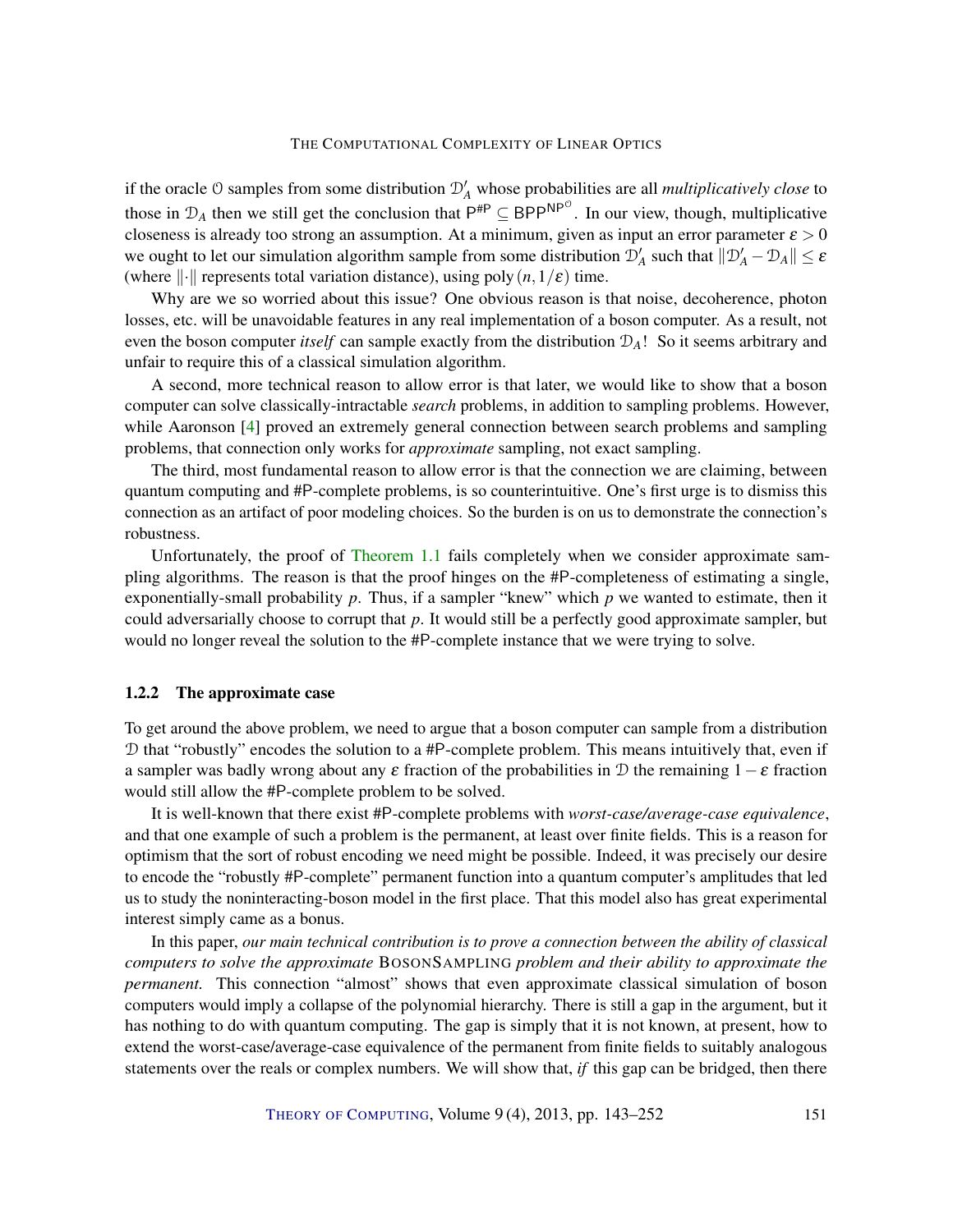exist search problems and approximate sampling problems that are solvable in polynomial time by a boson computer, but not by a BPP machine unless  $P^{HP} = BPP^{NP}$ .

More concretely, consider the following problem, where the GPE stands for GAUSSIAN PERMANENT ESTIMATION:

**Problem 1.2** ( $|GPE|_+^2$ ). Given as input a matrix  $X \sim \mathcal{N}(0,1)_{\mathbb{C}}^{n \times n}$  of i. i. d. Gaussians, together with error bounds  $\varepsilon, \delta > 0$  estimate  $|Per(X)|^2$  to within additive error  $\pm \varepsilon \cdot n!$  with probability at least  $1-\delta$  over *X* in poly  $(n, 1/\varepsilon, 1/\delta)$  time.

Then our main result is the following.

<span id="page-9-1"></span>Theorem 1.3 (Main Result). *Let* D*<sup>A</sup> be the probability distribution sampled by a boson computer A. Suppose there exists a classical algorithm C that takes as input a description of A as well as an error bound*  $\varepsilon$  *and that samples from a probability distribution*  $\mathcal{D}'_A$  *such that*  $\|\mathcal{D}'_A - \mathcal{D}_A\| \leq \varepsilon$  *in* poly  $(|A|, 1/\varepsilon)$ *time. Then the* |GPE| 2 <sup>±</sup> *problem is solvable in* BPPNP*. Indeed, if we treat C as a black box, then*  $|\text{GPE}|^2_{\pm} \in \text{BPP}^{\text{NP}^C}.$ 

[Theorem](#page-9-1) [1.3](#page-9-1) is proved in [Section](#page-40-0) [5.](#page-40-0) The key idea of the proof is to "smuggle" the  $|GPE|_{\pm}^2$  instance *X* that we want to solve into the probability of a *random* output of a boson computer *A*. That way, even if the classical sampling algorithm *C* is adversarial, it will not know which of the exponentially many probabilities in  $\mathcal{D}_A$  is the one we care about. And therefore, provided *C* correctly approximates *most* probabilities in D*<sup>A</sup>* with high probability it will correctly approximate "our" probability, and will therefore allow  $|Per(X)|^2$  to be estimated in BPP<sup>NP</sup>.

Incidentally, the reason why we are so interested here in the permanents of *Gaussian* matrices *X* rather than Bernoulli matrices or other well-studied random matrix ensembles, is that taking small submatrices of *Haar-random unitary matrices* leads in an extremely natural way to matrices of (approximately) i. i. d. Gaussian entries. This fact was already known in random matrix theory, but we provide a self-contained proof for completeness.

In our view, [Theorem](#page-9-1) [1.3](#page-9-1) already shows that fast, approximate classical simulation of boson computers would have a surprising complexity consequence. For notice that, if  $X \sim \mathcal{N}(0,1)_{\mathbb{C}}^{n \times n}$  is a complex Gaussian matrix, then  $\text{Per}(X)$  is a sum of *n*! complex terms, almost all of which usually cancel each other out, leaving only a tiny residue exponentially smaller than *n*!. *A priori*, there seems to be little reason to expect that residue to be approximable in the polynomial hierarchy, let alone in BPP<sup>NP</sup>.

#### <span id="page-9-0"></span>1.2.3 The permanents of Gaussian matrices

One could go further, though, and speculate that estimating  $Per(X)$  for Gaussian *X* is actually #P-hard. We call this the *Permanent-of-Gaussians Conjecture*, or PGC.<sup>3</sup> We prefer to state the PGC using a more "natural" variant of the GAUSSIAN PERMANENT ESTIMATION problem than  $|GPE|_{\pm}^2$ . The more natural variant talks about estimating Per $(X)$  itself, rather than  $|Per(X)|^2$  and also asks for a *multiplicative* rather than additive approximation.

 $3$ The name is a pun on the well-known Unique Games Conjecture (UGC)  $[40]$ , which says that a certain approximation problem that "ought" to be NP-hard really *is* NP-hard.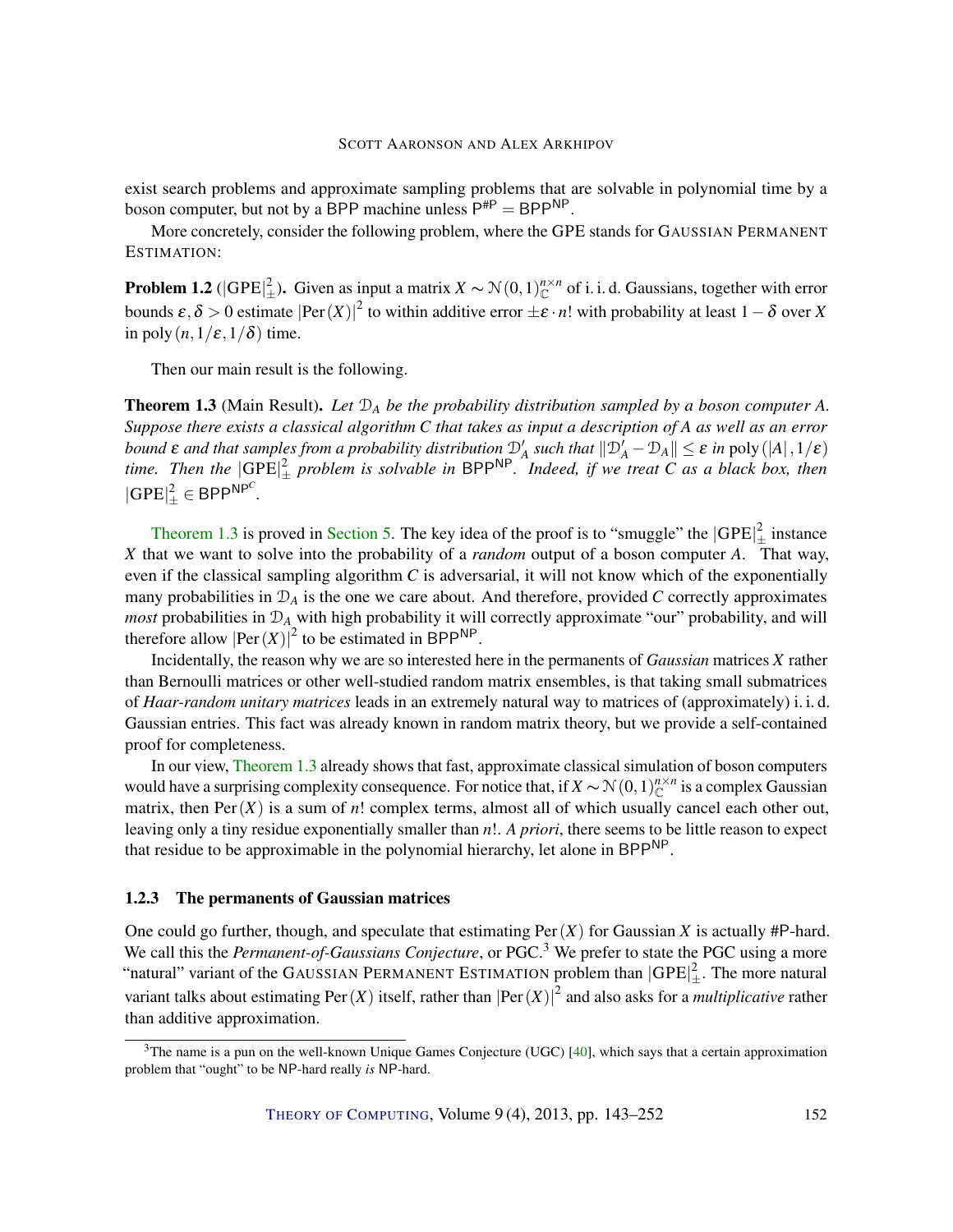**Problem 1.4** (GPE<sub>×</sub>). Given as input a matrix  $X \sim N(0,1)_{\mathbb{C}}^{n \times n}$  of i. i. d. Gaussians, together with error bounds  $\varepsilon, \delta > 0$  estimate Per(*X*) to within error  $\pm \varepsilon$  ·  $|\text{Per}(X)|$  with probability at least  $1-\delta$  over *X* in poly  $(n,1/\varepsilon,1/\delta)$  time.

Then the main complexity-theoretic challenge we offer is to prove or disprove the following:

<span id="page-10-0"></span>**Conjecture 1.5** (Permanent-of-Gaussians Conjecture or PGC). GPE<sub>×</sub> is #P-hard. In other words, if 0 *is any oracle that solves*  $\text{GPE}_{\times}$ *, then*  $\text{P}^{\text{#P}} \subseteq \text{BPP}^{\text{O}}$ *.* 

Of course, a question arises as to whether one can bridge the gap between the  $|GPE|_{\pm}^2$  problem that appears in [Theorem](#page-9-1) [1.3,](#page-9-1) and the more "natural"  $GPE<sub>x</sub>$  problem used in [Conjecture](#page-10-0) [1.5.](#page-10-0) We are able to do so assuming *another* conjecture, this one an extremely plausible anti-concentration bound for the permanents of Gaussian random matrices.

<span id="page-10-1"></span>Conjecture 1.6 (Permanent Anti-Concentration Conjecture). *There exists a polynomial p such that for all n and*  $\delta > 0$ , √

$$
\Pr_{X \sim \mathcal{N}(0,1)_{\mathbb{C}}^{n \times n}} \left[ |\text{Per}(X)| < \frac{\sqrt{n!}}{p(n,1/\delta)} \right] < \delta. \tag{1.3}
$$

In [Section](#page-61-0) [7,](#page-61-0) we give a complicated reduction that proves the following:

<span id="page-10-2"></span>**Theorem 1.7.** Suppose the Permanent Anti-Concentration Conjecture holds. Then  $|\text{GPE}|^2_{\pm}$  and  $\text{GPE}_{\times}$ *are polynomial-time equivalent (under nonadaptive reductions).*

[Figure](#page-11-1) [2](#page-11-1) summarizes the overall structure of our hardness argument for approximate BOSONSAM-PLING.

The rest of the body of the paper aims at a better understanding of Conjectures [1.5](#page-10-0) and [1.6.](#page-10-1)

First, in [Section](#page-75-0) [8,](#page-75-0) we summarize the considerable evidence for the Permanent Anti-Concentration Conjecture. This includes numerical results; a weaker anti-concentration bound for the permanent recently proved by Tao and Vu [\[65\]](#page-108-1); another weaker bound that we prove; and the analogue of [Conjecture](#page-10-1) [1.6](#page-10-1) for the determinant.

Next, in [Section](#page-85-0) [9,](#page-85-0) we discuss the less certain state of affairs regarding the Permanent-of-Gaussians Conjecture. On the one hand, we extend the random self-reducibility of permanents over finite fields proved by Lipton [\[47\]](#page-106-4), to show that *exactly* computing the permanent of *most* Gaussian matrices  $X \sim$  $\mathcal{N}(0,1)_{\mathbb{C}}^{n\times n}$  is #P-hard. On the other hand, we also show that extending this result further, to show that *approximating*  $Per(X)$  for Gaussian *X* is #P-hard, will require going beyond Lipton's polynomial interpolation technique in a fundamental way.

Two appendices give some additional results. First, in [Appendix](#page-96-0) [B,](#page-96-0) we present two remarkable algorithms due to Gurvits [\[33\]](#page-105-1) (with Gurvits's kind permission) for solving certain problems related to linear-optical networks in classical polynomial time. We also explain why these algorithms do not conflict with our hardness conjecture. Second, in [Appendix](#page-100-0) [C,](#page-100-0) we bring out a useful fact that was implicit in our proof of [Theorem](#page-9-1) [1.3,](#page-9-1) but seems to deserve its own treatment. This is that, if we have *n* identical bosons scattered among  $m \gg n^2$  locations, with no two bosons in the same location, and if we apply a Haar-random  $m \times m$  unitary transformation U and then measure the number of bosons in each location, with high probability we will *still* not find two bosons in the same location. In other words, at least asymptotically, the birthday paradox works the same way for identical bosons as for classical particles, in spite of bosons' well-known tendency to cluster in the same state.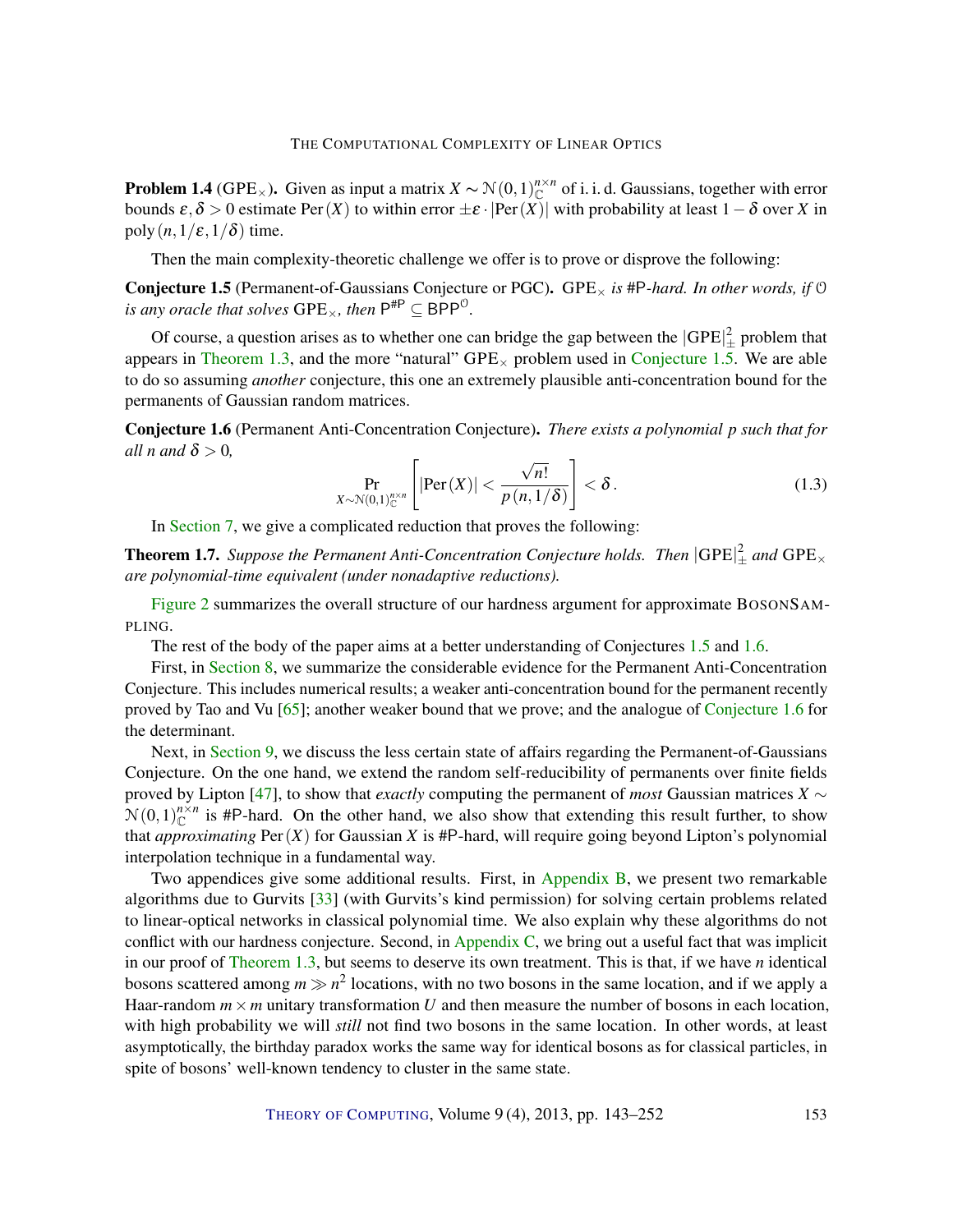

<span id="page-11-1"></span>Figure 2: Summary of our hardness argument (modulo conjectures). If there exists a polynomial-time classical algorithm for approximate BOSONSAMPLING, then [Theorem](#page-9-1) [1.3](#page-9-1) says that  $|GPE|_{\pm}^2 \in BPP^{NP}$ . Assuming [Conjecture](#page-10-1) [1.6](#page-10-1) (the PACC), [Theorem](#page-10-2) [1.7](#page-10-2) says that this is equivalent to  $\text{GPE}_{\times} \in \text{BPP}^{\text{NP}}$ . Assuming [Conjecture](#page-10-0) [1.5](#page-10-0) (the PGC), this is in turn equivalent to  $P^{HP} = BPP^{NP}$  which collapses the polynomial hierarchy by Toda's Theorem [\[69\]](#page-108-0).

# <span id="page-11-0"></span>1.3 Experimental implications

An important motivation for our results is that they immediately suggest a linear-optics experiment, which would use simple optical elements (beamsplitters and phaseshifters) to induce a Haar-random  $m \times m$ unitary transformation *U* on an input state of *n* photons, and would then check that the probabilities of various final states of the photons correspond to the permanents of  $n \times n$  submatrices of *U* as predicted by quantum mechanics.<sup>4</sup> Were such an experiment successfully scaled to large values of *n* [Theorem](#page-9-1) [1.3](#page-9-1) asserts that no polynomial-time classical algorithm could simulate the experiment even approximately, unless  $|GPE|^2_{\pm} \in BPP^{NP}$ .

Of course, the question arises of how large *n* has to be before one can draw interesting conclusions. An obvious difficulty is that *no* finite experiment can hope to render a decisive verdict on the Extended Church-Turing Thesis, since the ECT is a statement about the asymptotic limit as  $n \to \infty$ . Indeed, this problem is actually *worse* for us than for (say) Shor's algorithm, since unlike with FACTORING, we do not believe there is any NP witness for BOSONSAMPLING. In other words, if *n* is large enough that a classical computer cannot solve BOSONSAMPLING, then *n* is probably *also* large enough that a classical computer cannot even verify that a quantum computer is solving BOSONSAMPLING correctly.

Yet while this sounds discouraging, it is not really an issue from the perspective of near-term experiments. For the foreseeable future, *n* being *too large* is likely to be the least of one's problems! If one could implement our experiment with (say)  $20 \le n \le 30$  then certainly a classical computer could verify the answers—but at the same time, one would be getting direct evidence that a quantum

 ${}^{4}$ Right before this paper was published, four groups announced the first experimental demonstrations of BosonSampling, each with 3 photons: see Broome et al. [\[13\]](#page-104-3), Spring et al. [\[62\]](#page-107-1), Crespi et al. [\[19\]](#page-104-4), and Tillmann et al. [\[68\]](#page-108-2). Unfortunately, a full discussion of these exciting developments is outside the scope of this paper.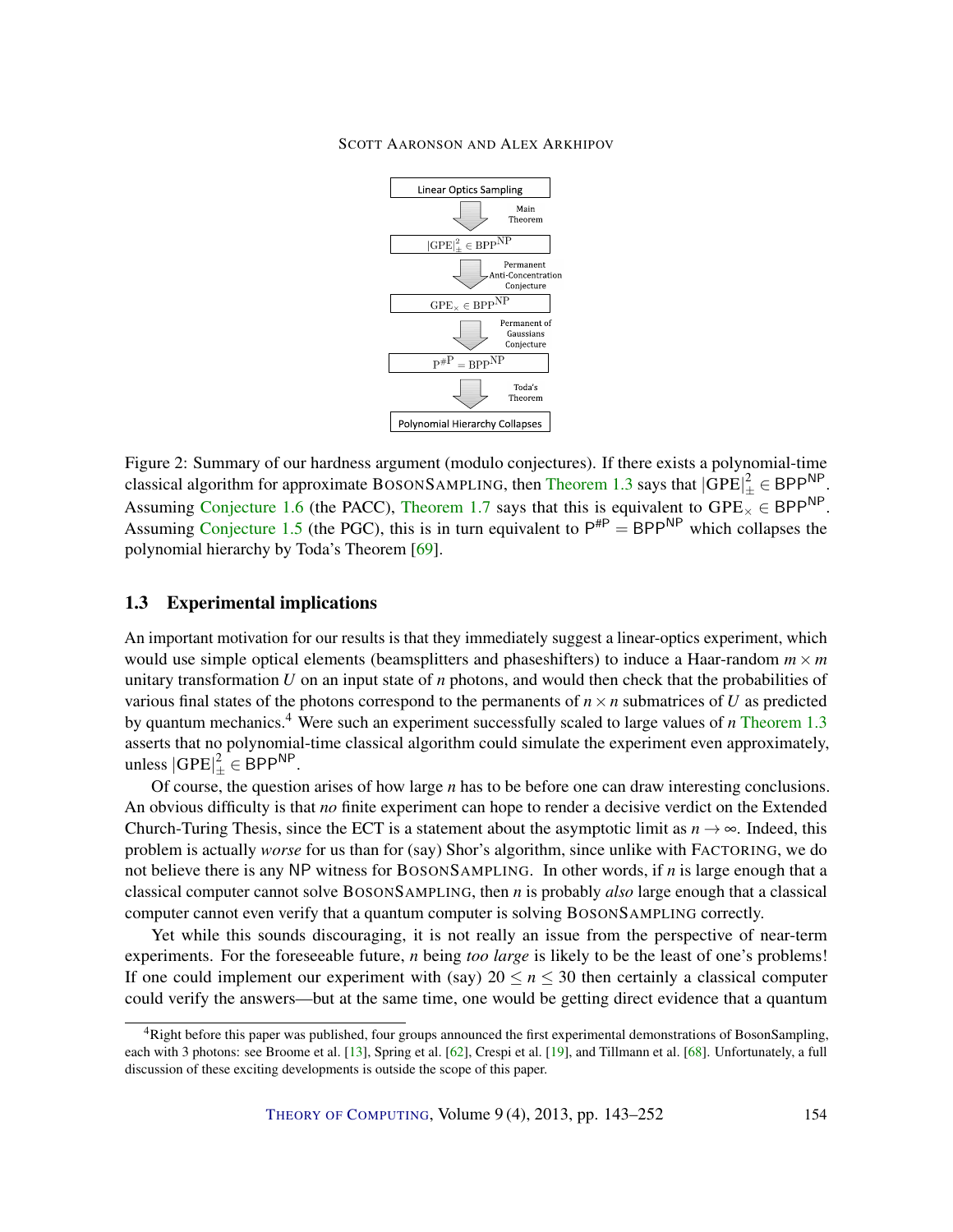computer could efficiently solve an "interestingly difficult" problem, one for which the best-known classical algorithms require many millions of operations. While *disproving* the Extended Church-Turing Thesis is formally impossible, such an experiment would arguably constitute the strongest evidence against the ECT to date.

[Section](#page-53-0) [6](#page-53-0) goes into more detail about the physical resource requirements for our proposed experiment, as well as how one would interpret the results. In [Section](#page-53-0) [6,](#page-53-0) we also show that the size and depth of the linear-optical network needed for our experiment can both be improved by polynomial factors over the naïve bounds. Complexity theorists who are not interested in the "practical side" of boson computation can safely skip [Section](#page-53-0) [6,](#page-53-0) while experimentalists who are *only* interested the practical side can skip everything else.

While most further discussion of experimental issues is deferred to [Section](#page-53-0) [6,](#page-53-0) there is one question we need to address now. Namely: *what, if any, are the advantages of doing our experiment, as opposed simply to building a somewhat larger "conventional" quantum computer, able (for example) to factor* 10*-digit numbers using Shor's algorithm?* While a full answer to this question will need to await detailed analysis by experimentalists, perhaps the most important advantage was already discussed in [Section](#page-4-0) [1.1:](#page-4-0) our model does not require any explicit *coupling* between pairs of photons. Let us mention three other aspects of BOSONSAMPLING that might make it attractive for quantum computing experiments.

- (1) Photons traveling through linear-optical networks are known to have some of the best coherence properties of any quantum system accessible to current experiments. From a "traditional" quantum computing standpoint, the disadvantages of photons are that they have no direct coupling to one another, and also that they are extremely difficult to store (they are, after all, traveling at the speed of light). There have been ingenious proposals for working around these problems, including the schemes of Knill, Laflamme, and Milburn [\[43\]](#page-106-2) and Gottesman, Kitaev, and Preskill [\[32\]](#page-105-2), both of which require the additional resource of *adaptive measurements*. By contrast, rather than trying to remedy photons' disadvantages as qubits, our proposal simply never uses photons as qubits at all, and thereby gets the coherence advantages of linear optics without having to address the disadvantages.
- (2) To implement Shor's algorithm, one needs to perform modular arithmetic on a coherent superposition of integers encoded in binary. Unfortunately, this requirement causes significant constant blowups, and helps to explain why the "world record" for implementations of Shor's algorithm is still the factoring of 15 into  $3 \times 5$  first demonstrated in 2001 [\[73\]](#page-108-3). By contrast, because the BOSONSAMPLING problem is so close to the "native physics" of linear-optical networks, an *n*-photon experiment corresponds directly to a problem instance of size *n* which involves the permanents of  $n \times n$  matrices. This raises the hope that, using current technology, one could sample quantum-mechanically from a distribution in which the probabilities depended (for example) on the permanents of  $10 \times 10$  matrices of complex numbers.
- (3) The resources that our experiment *does* demand—including reliable single-photon sources and photodetector arrays—are ones that experimentalists, for their own reasons, have devoted large and successful efforts to improving within the past decade. We see every reason to expect further improvements.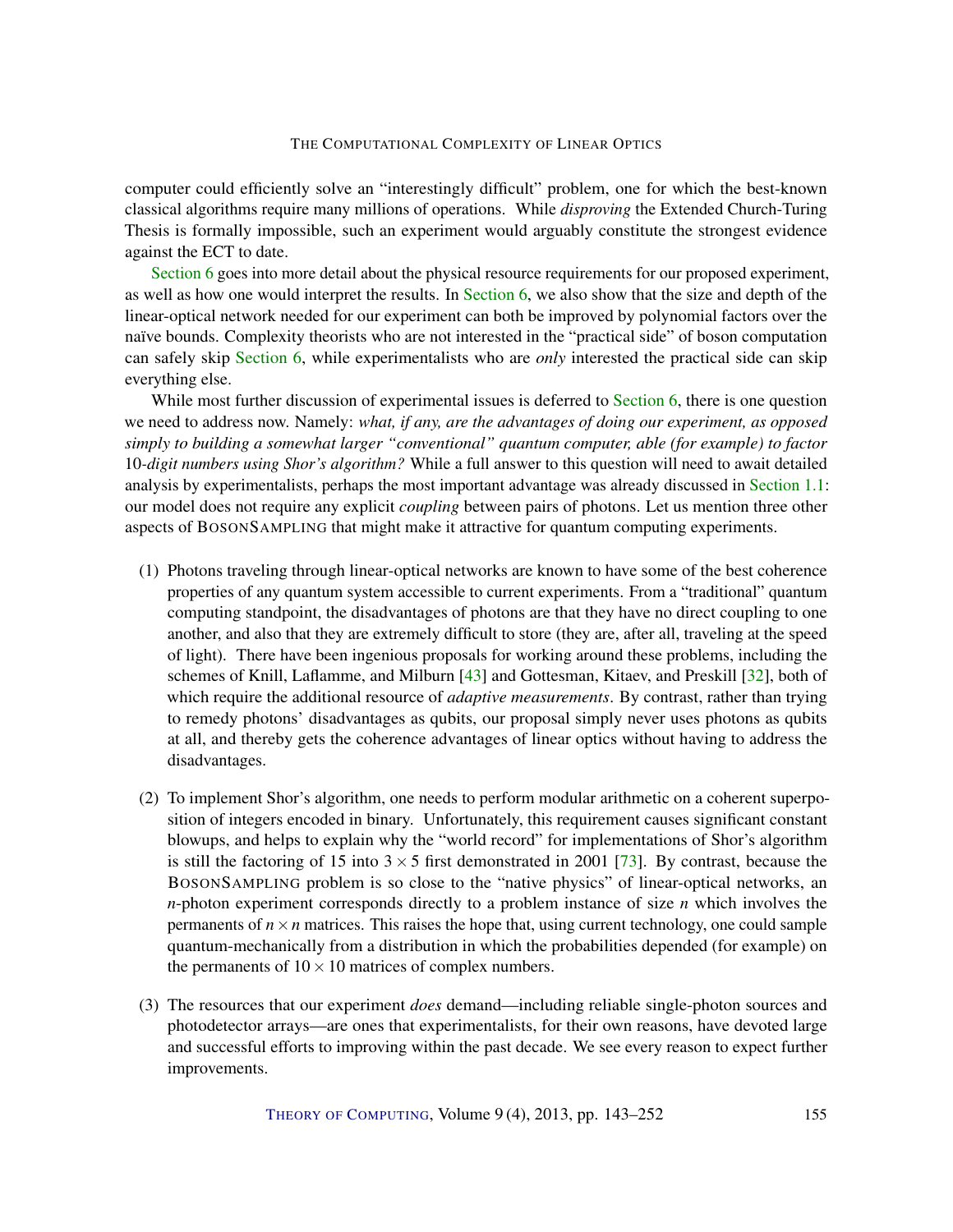In implementing our experiment, the central difficulty is likely to be getting a reasonably-large probability of an *n-photon coincidence*: that is, of all *n* photons arriving at the photodetectors at the same time (or rather, within a short enough time interval that interference is seen). If the photons arrive at different times, then they effectively become *distinguishable* particles, and the experiment no longer solves the BOSONSAMPLING problem. Of course, one solution is simply to repeat the experiment many times, then *postselect* on the *n*-photon coincidences. However, if the probability of an *n*-photon coincidence decreases exponentially with *n* then this "solution" has obvious scalability problems.

*If* one could scale our experiment to moderately large values of *n* (say, 10 or 20), without the probability of an *n*-photon coincidence falling off dramatically, then our experiment would raise the exciting possibility of doing an interestingly-large quantum computation without any need for explicit quantum error-correction. Whether or not this is feasible is the main open problem we leave for experimentalists.

# <span id="page-13-0"></span>1.4 Related work

By necessity, this paper brings together many ideas from quantum computing, optical physics, and computational complexity. In this section, we try to survey the large relevant literature, organizing it into eight categories.

Quantum computing with linear optics There is a huge body of work, both experimental and theoretical, on quantum computing with linear optics. Much of that work builds on a seminal 2001 result of Knill, Laflamme, and Milburn [\[43\]](#page-106-2), showing that linear optics combined with *adaptive measurements* is universal for quantum computation. It is largely because of that result—as well as an alternative scheme due to Gottesman, Kitaev, and Preskill [\[32\]](#page-105-2)—that linear optics is considered a viable proposal for building a universal quantum computer.<sup>5</sup>

In the opposite direction, several interesting classes of linear-optics experiments are known to be efficiently simulable on a classical computer. First, it is easy to show that a linear-optical network with *coherent-state inputs*, and possibly-adaptive *demolition measurements* in the photon-number basis, can be simulated in classical polynomial time. Intuitively, a coherent state—the output of a standard laser—is a superposition over different numbers of photons that behaves essentially like a classical wave. Also, a demolition measurement is one that only returns the classical measurement outcome, and not the post-measurement quantum state.

Second, Bartlett and Sanders [\[9\]](#page-103-4) showed that a linear-optical network with *Gaussian-state inputs* and possibly-adaptive *Gaussian nondemolition measurements* can be simulated in classical polynomial time. Here a Gaussian state is an entangled generalization of a coherent state, and is also relatively easy to produce experimentally. A Gaussian nondemolition measurement is a measurement of a Gaussian state whose outcome is also Gaussian. This result of Bartlett and Sanders can be seen as the linear-optical analogue of the *Gottesman-Knill Theorem* (see [\[5\]](#page-103-5)).

<sup>5</sup>An earlier proposal for building a universal optical quantum computer was to use *nonlinear optics*: in other words, explicit entangling interactions between pairs of photons. (See Nielsen and Chuang [\[50\]](#page-107-2) for discussion.) The problem is that, at least at low energies, photons *have* no direct coupling to one another. It is therefore necessary to use other particles as intermediaries, which greatly increases decoherence, and negates many of the advantages of using photons in the first place.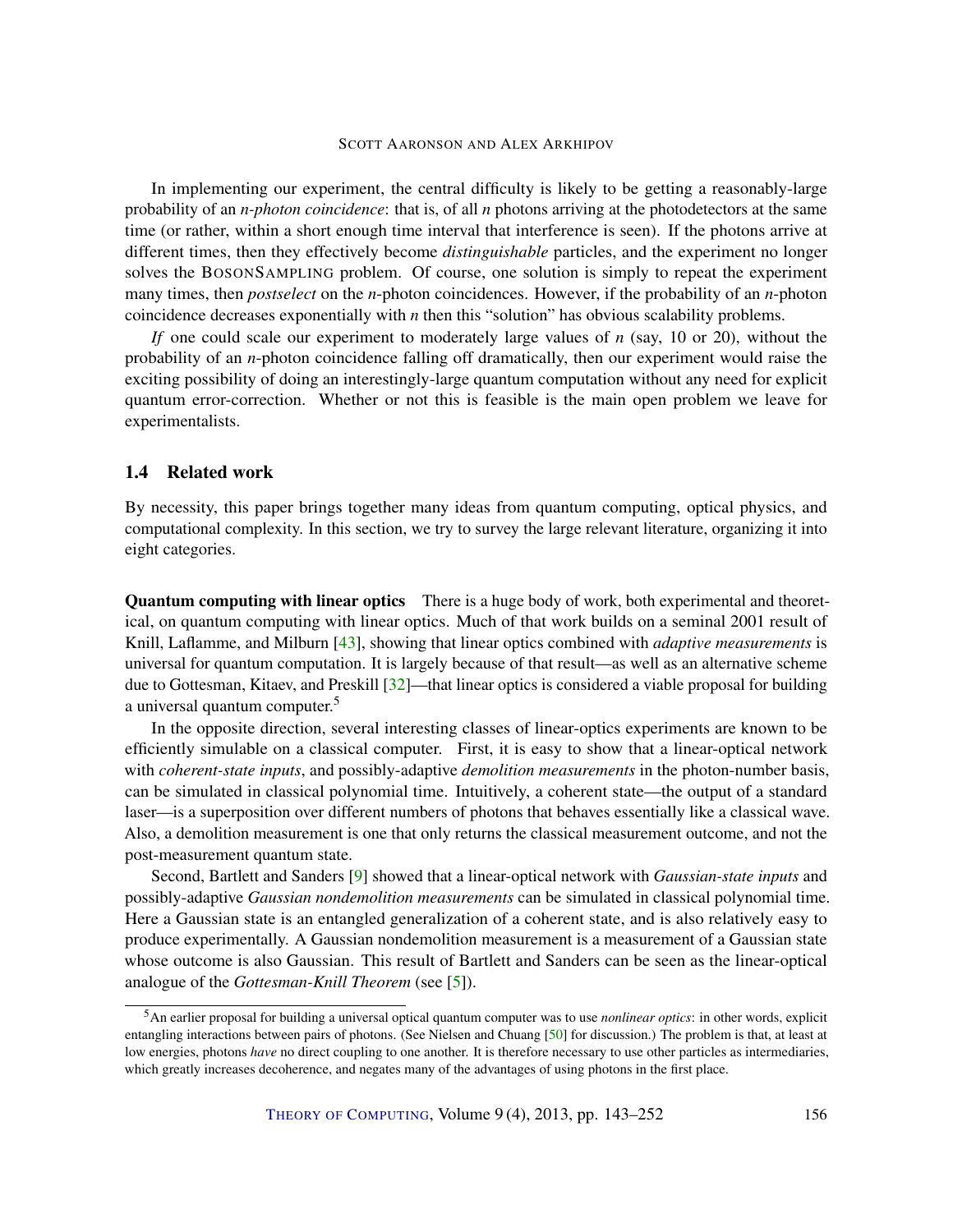Third, Gurvits [\[33\]](#page-105-1) showed that, in any *n*-photon linear-optical experiment, the probability of measuring a particular basis state can be estimated to within  $\pm \varepsilon$  additive error in poly $(n,1/\varepsilon)$  time.<sup>6</sup> He also showed that the marginal distribution over any *k* photon modes can be computed deterministically in  $n^{O(k)}$  time. We discuss Gurvits's results in detail in [Appendix](#page-96-0) [B.](#page-96-0)

Our model seems to be intermediate between the extremes of quantum universality and classical simulability. Unlike Knill et al. [\[43\]](#page-106-2), we do not allow adaptive measurements, and as a result, our model is probably not BQP-complete. On the other hand, unlike Bartlett and Sanders, we *do* allow single-photon inputs and (nonadaptive) photon-number measurements; and unlike Gurvits [\[33\]](#page-105-1), we consider sampling from the joint distribution over all poly(*n*) photon modes. Our main result gives evidence that the resulting model, while possibly easier to implement than a universal quantum computer, is still intractable to simulate classically.

The table below summarizes what is known about the power of linear-optical quantum computers, with various combinations of physical resources, in light of this paper's results. The columns show what is achievable if the inputs are (respectively) coherent states, Gaussian states, or single-photon Fock states. The first four rows show what is achievable using measurements in the photon-number basis; such measurements might be either *adaptive* or *nonadaptive* (that is, one might or might not be able to condition future operations on the classical measurement outcomes), and also either *nondemolition* or *demolition* (that is, the post-measurement quantum state might or might not be available after the measurement). The fifth row shows what is achievable using measurements in the Gaussian basis, for any combination of adaptive/nonadaptive and demolition/nondemolition (we do not know of results that work for some combinations but not others). A "P" entry means that a given combination of resources is known to be simulable in classical polynomial time, while a "BQP" entry means it is known to suffice for universal quantum computation. "Exact sampling hard" means that our hardness results for the exact case go through: using these resources, one can sample from a probability distribution that is not samplable in classical polynomial time unless  $P^{HP} = BPP^{NP}$ . "Apx. sampling hard?" means that our hardness results for the *approximate* case go through as well: using these resources, one can sample from a probability distribution that is not even approximately samplable in classical polynomial time unless  $|\text{GPE}|^2_{\pm} \in \text{BPP}^{\text{NP}}$ .

## Available input states

| <b>Available measurements</b> | Coherent states     | Gaussian states     | Single photons      |
|-------------------------------|---------------------|---------------------|---------------------|
| Adaptive, nondemolition       | <b>BQP [43]</b>     | <b>BQP</b> [43]     | <b>BQP</b> [43]     |
| Adaptive, demolition          | $P$ (trivial)       | <b>BQP</b> [43]     | <b>BQP [43]</b>     |
| Nonadaptive, nondemolition    | Exact sampling hard | Exact sampling hard | Apx. sampling hard? |
| Nonadaptive, demolition       | $P$ (trivial)       | Exact sampling hard | Apx. sampling hard? |
| Gaussian basis only           | P [9]               | P [9]               |                     |

Intermediate models of quantum computation By now, several interesting models of quantum computation have been proposed that are neither known to be universal for BQP nor simulable in classical polynomial time. A few examples, besides the ones mentioned elsewhere in the paper, are the "one-cleanqubit" model of Knill and Laflamme [\[42\]](#page-106-5); the permutational quantum computing model of Jordan [\[39\]](#page-106-6);

<sup>&</sup>lt;sup>6</sup>While beautiful, this result is of limited use in practice—since in a typical linear-optics experiment, the probability  $p$  of measuring any *specific* basis state is so small that 0 is a good additive estimate to *p*.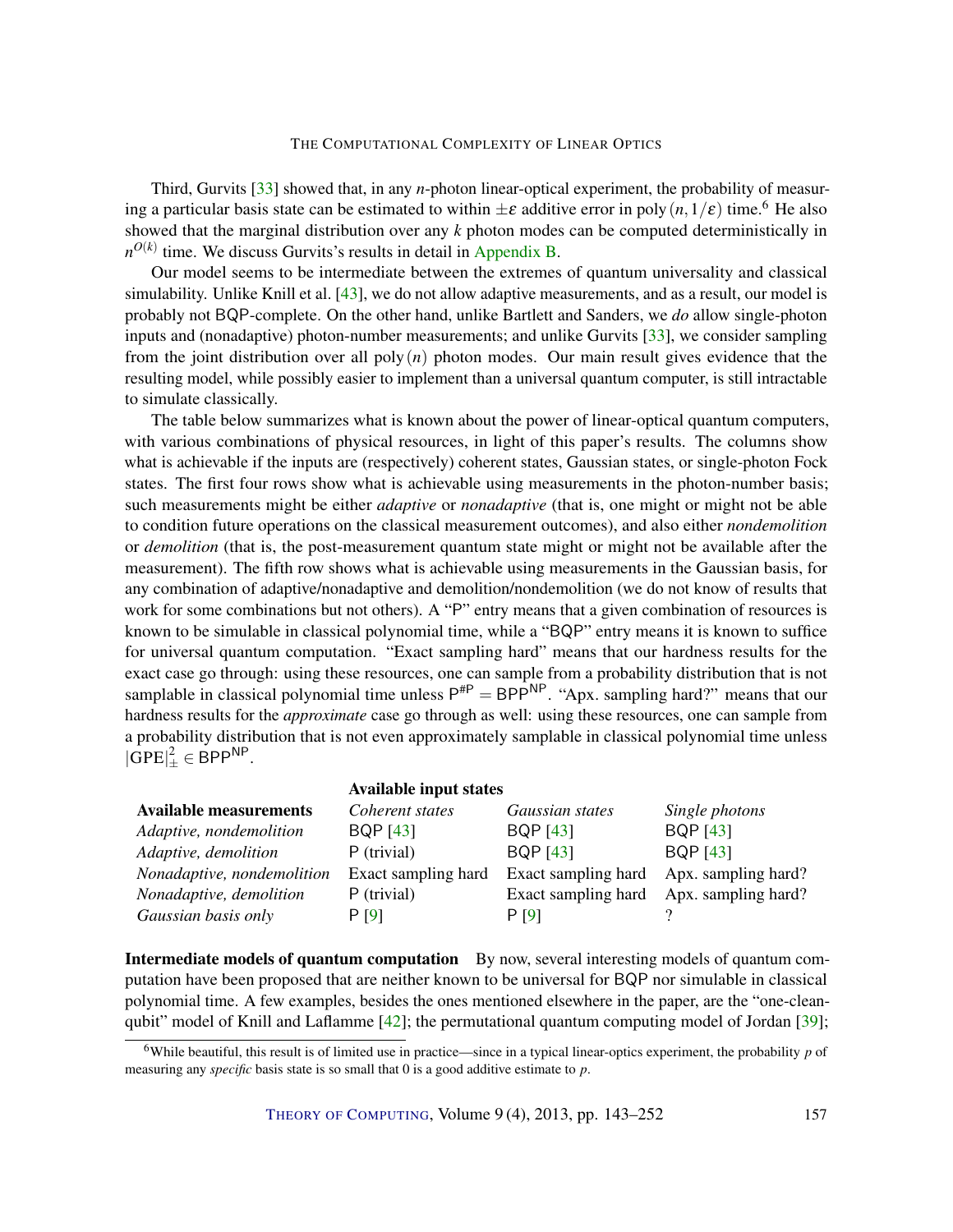and stabilizer circuits with non-stabilizer initial states (such as  $\cos(\pi/8)|0\rangle + \sin(\pi/8)|1\rangle$ ) and nonadaptive measurements [\[5\]](#page-103-5). The noninteracting-boson model is another addition to this list.

The Hong-Ou-Mandel dip In 1987, Hong, Ou, and Mandel [\[36\]](#page-106-7) performed a now-standard experiment that, in essence, directly confirms that *two*-photon amplitudes correspond to  $2 \times 2$  permanents in the way predicted by quantum mechanics. From an experimental perspective, what we are asking for could be seen as a generalization of the so-called "Hong-Ou-Mandel dip" to the *n*-photon case, where *n* is as large as possible. Lim and Beige [\[46\]](#page-106-8) previously proposed an *n*-photon generalization of the Hong-Ou-Mandel dip, but without the computational complexity motivation.

Bosons and the permanent *Bosons* are one of the two basic types of particle in the universe; they include photons and the carriers of nuclear forces. It has been known since work by Caianiello [\[15\]](#page-104-5) in 1953 (if not earlier) that the amplitudes for *n*-boson processes can be written as the permanents of  $n \times n$ matrices. Meanwhile, Valiant [\[71\]](#page-108-4) proved in 1979 that the permanent is #P-complete. Interestingly, according to Valiant (personal communication), he and others put these two facts together immediately, and wondered what they might mean for the computational complexity of simulating bosonic systems. To our knowledge, however, the first authors to discuss this question in print were Troyansky and Tishby [\[70\]](#page-108-5) in 1996. Given an arbitrary matrix  $A \in \mathbb{C}^{n \times n}$  these authors showed how to construct a quantum observable with expectation value equal to  $Per(A)$ . However, they correctly pointed out that this did not imply a polynomial-time quantum algorithm to *calculate* Per(*A*) since the variance of their observable was large enough that exponentially many samples would be needed. (In this paper, we sidestep the issue raised by Troyansky and Tishby by not even *trying* to calculate Per(*A*) for a given *A* settling instead for *sampling from a probability distribution* in which the probabilities depend on permanents of various  $n \times n$  matrices. Our main result gives evidence that this sampling task is already classically intractable.)

Later, Scheel [\[57\]](#page-107-3) explained how permanents arise as amplitudes in linear-optical networks, and noted that calculations involving linear-optical networks might be intractable because the permanent is #P-complete.

Fermions and the determinant Besides bosons, the other basic particles in the universe are *fermions*; these include matter particles such as quarks and electrons. Remarkably, the amplitudes for *n*-fermion processes are given not by permanents but by *determinants* of  $n \times n$  matrices. Despite the similarity of their definitions, it is well-known that the permanent and determinant differ dramatically in their computational properties; the former is #P-complete while the latter is in P. In a lecture in 2000, Wigderson called attention to this striking connection between the boson-fermion dichotomy of physics and the permanent-determinant dichotomy of computer science. He joked that, between bosons and fermions, "the bosons got the harder job." One could view this paper as a formalization of Wigderson's joke.

To be fair, *half* the work of formalizing Wigderson's joke has already been carried out. In 2002, Valiant [\[72\]](#page-108-6) defined a beautiful subclass of quantum circuits called *matchgate circuits*, and showed that these circuits could be efficiently simulated classically, via a nontrivial algorithm that ultimately relied on computing determinants.<sup>7</sup> Shortly afterward, Terhal and DiVincenzo [\[66\]](#page-108-7) (see also Knill [\[41\]](#page-106-9)) pointed out

 $7$ Or rather, a closely-related matrix function called the Pfaffian.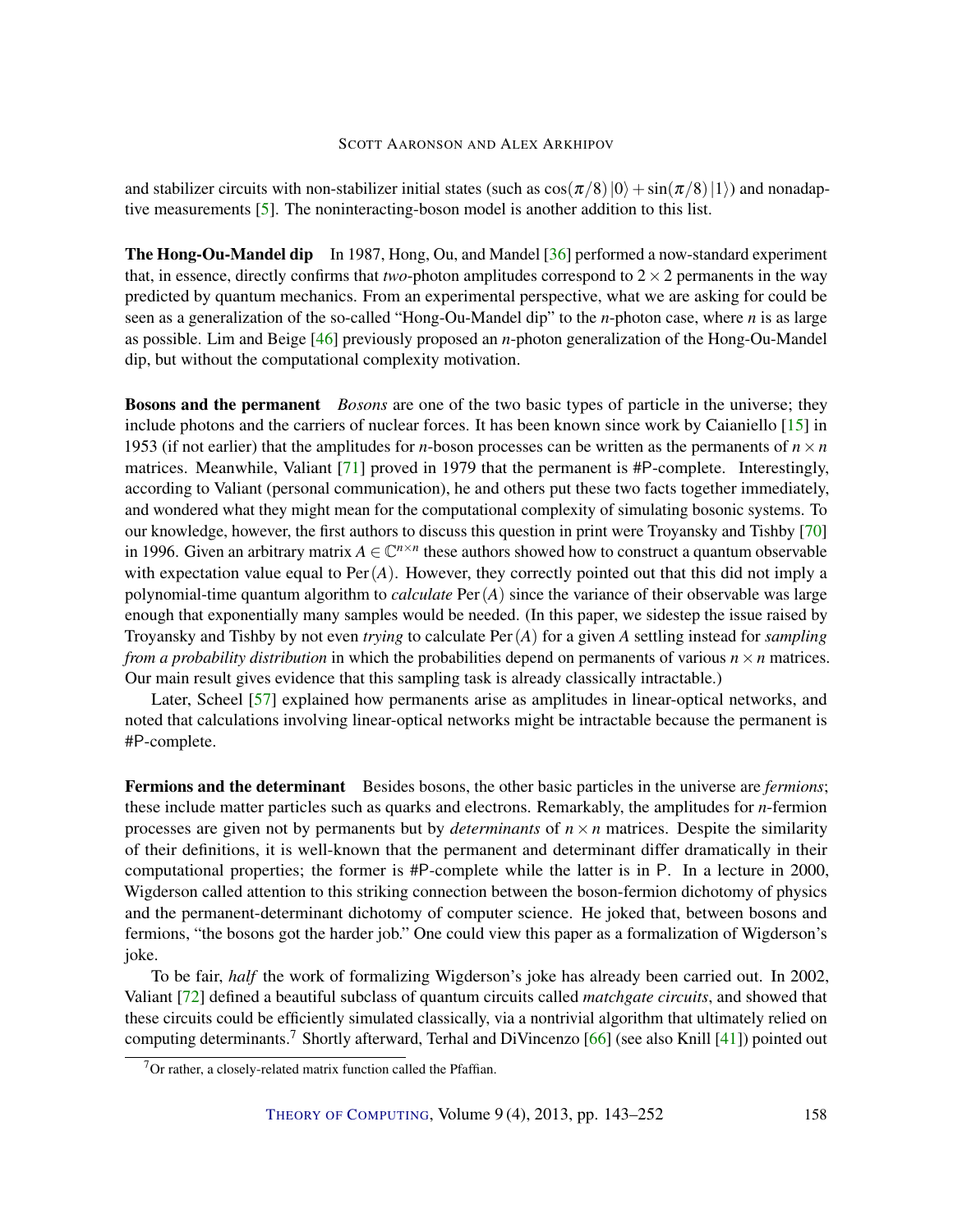that matchgate circuits were equivalent to systems of noninteracting fermions<sup>8</sup>: in that sense, one could say Valiant had "rediscovered fermions"! Indeed, Valiant's matchgate model can be seen as the direct counterpart of the model studied in this paper, but with noninteracting fermions in place of noninteracting bosons.9,<sup>10</sup> At a very high level, Valiant's model is easy to simulate classically because the determinant is in P whereas our model is hard to simulate because the permanent is #P-complete.

Ironically, when the *quantum Monte Carlo method* [\[16\]](#page-104-6) is used to approximate the ground states of many-body systems, the computational situation regarding bosons and fermions is reversed. Bosonic ground states tend to be *easy* to approximate because one can exploit non-negativity, while fermionic ground states tend to be *hard* to approximate because of cancellations between positive and negative terms, what physicists call "the sign problem."

Quantum computing and #P-complete problems Since amplitudes in quantum mechanics are the sums of exponentially many complex numbers, it is natural to look for some formal connection between quantum computing and the class #P of counting problems. In 1993, Bernstein and Vazirani [\[11\]](#page-104-0) proved that BQP  $\subseteq$  P<sup>#P</sup>.<sup>11</sup> However, this result says only that #P is an *upper* bound on the power of quantum computation, so the question arises of whether solving #P-complete problems is in any sense *necessary* for simulating quantum mechanics.

To be clear, we do not expect that  $BQP = P^{HP}$ ; indeed, it would be a scientific revolution even if  $BQP$ were found to contain NP. However, already in 1999, Fenner, Green, Homer, and Pruim [\[25\]](#page-105-3) noticed that, if we ask more refined questions about a quantum circuit than

*"does this circuit accept with probability greater than* 1−ε *or less than* ε*, promised that one of those is true?,"*

then we can quickly encounter #P-completeness. In particular, Fenner et al. showed that deciding whether a quantum circuit accepts with *nonzero or zero* probability is complete for the complexity class coC=P. Since  $P^{HP} \subseteq NP^{coC=P}$ , this means that the problem is #P-hard under nondeterministic reductions.

Later, Aaronson [\[2\]](#page-103-2) defined the class PostBQP or quantum polynomial-time with *postselection* on possibly exponentially-unlikely measurement outcomes. He showed that PostBQP is equal to the classical class PP. Since  $P^{PP} = P^{HP}$  this says that quantum computers with postselection can already solve #P-complete problems. Following [\[12\]](#page-104-2), in [Section](#page-36-0) [4.2](#page-36-0) we will use the PostBQP = PP theorem to give an alternative proof of [Theorem](#page-6-2) [1.1,](#page-6-2) which does not require using the #P-completeness of the permanent.

<sup>8</sup>Strictly speaking, *unitary* matchgate circuits are equivalent to noninteracting fermions (Valiant also studied matchgates that violated unitarity).

<sup>9</sup>However, the noninteracting-boson model is somewhat more complicated to define, since one can have multiple bosons occupying the same mode, whereas fermions are prohibited from this by the Pauli exclusion principle. This is why the basis states in our model are lists of nonnegative integers, whereas the basis states in Valiant's model are binary strings.

<sup>10</sup>Interestingly, Beenakker et al. [\[10\]](#page-103-6) have shown that, if we augment the noninteracting-fermion model by adaptive *charge* measurements (which reveal whether 0 1 or 2 of the two spin states at a given spatial location are occupied by an electron), then the model becomes universal for quantum computation.

<sup>&</sup>lt;sup>11</sup>See also Rudolph [\[56\]](#page-107-4) for a direct encoding of quantum computations by matrix permanents.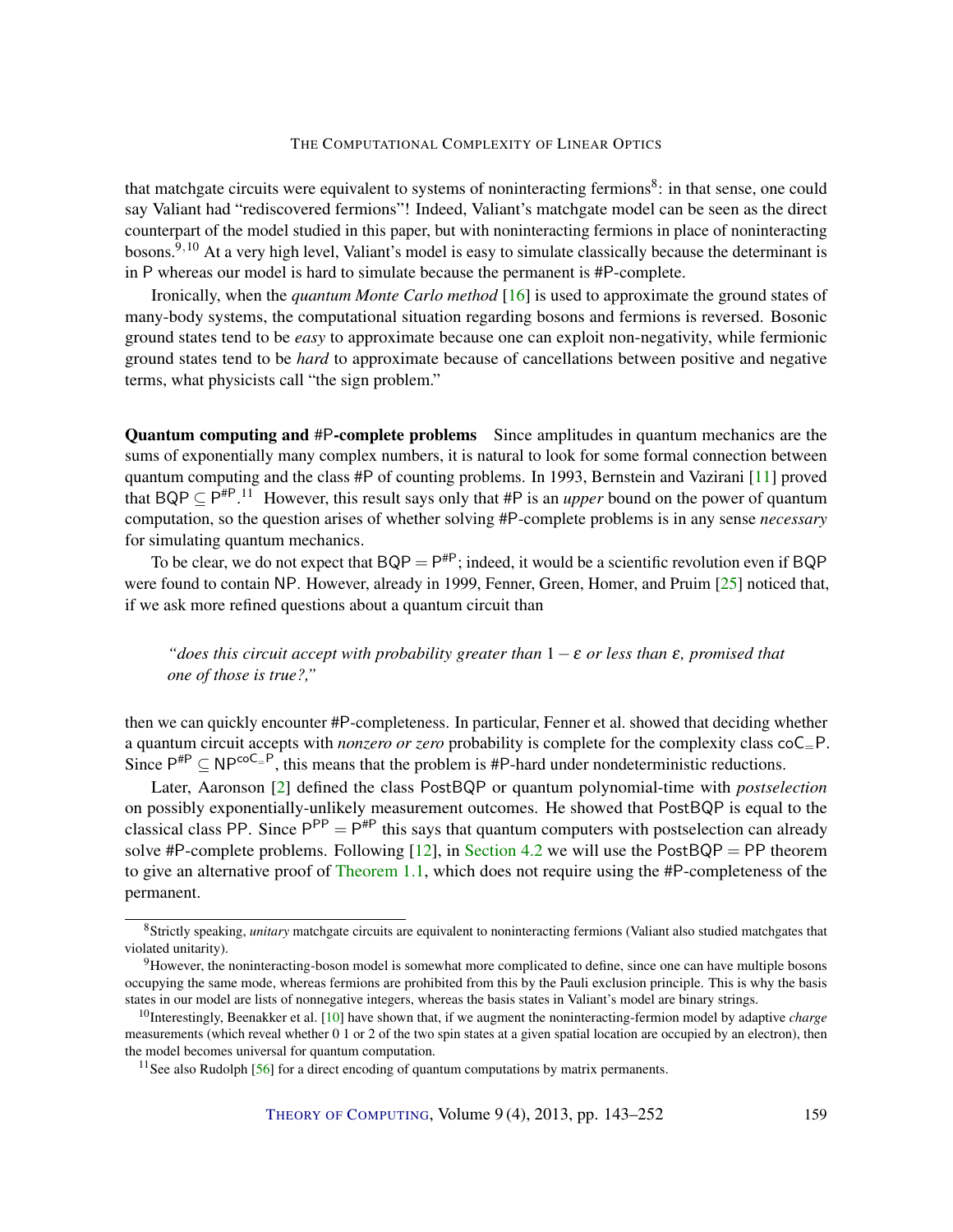Quantum speedups for sampling and search problems Ultimately, we want a hardness result for simulating *real* quantum experiments, rather than postselected ones. To achieve that, a crucial step in this paper will be to switch attention from *decision* problems to *sampling* and *search* problems. The value of that step in a quantum computing context was recognized in several previous works.

In 2008, Shepherd and Bremner [\[58\]](#page-107-5) defined and studied a fascinating subclass of quantum computations, which they called "commuting" or "temporally-unstructured." Their model is probably not universal for BQP and there is no known example of a decision problem solvable by their model that is not also in BPP. However, if we consider *sampling* problems or interactive protocols, then Shepherd and Bremner plausibly argued (without formal evidence) that their model might be hard to simulate classically.

Recently, and independently of us, Bremner, Jozsa, and Shepherd [\[12\]](#page-104-2) showed that commuting quantum computers can sample from probability distributions that cannot be efficiently sampled classically, unless  $PP = BPP<sub>path</sub>$  and hence the polynomial hierarchy collapses to the third level. This is analogous to our [Theorem](#page-6-2) [1.1,](#page-6-2) except with commuting quantum computations instead of noninteracting-boson ones.

Previously, in 2002, Terhal and DiVincenzo [\[67\]](#page-108-8) showed that constant-depth quantum circuits can sample from probability distributions that cannot be efficiently sampled by a classical computer, unless  $BQP \subseteq AM$ . By using our arguments and Bremner et al.'s [\[12\]](#page-104-2), it is not hard to strengthen Terhal and DiVincenzo's conclusion, to show that exact classical simulation of their model would also imply  $PP = PostBQP = BPP_{path}$  and hence that the polynomial hierarchy collapses.

However, all of these results (including our [Theorem](#page-6-2) [1.1\)](#page-6-2) have the drawback that they only address sampling from *exactly* the same distribution  $D$  as the quantum algorithm—or at least, from some distribution in which all the probabilities are multiplicatively close to the ideal ones. Indeed, in these results, everything hinges on the #P-completeness of estimating a single, exponentially-small probability *p*. For this reason, such results might be considered "cheats": presumably not even the quantum device *itself* can sample perfectly from the ideal distribution D! What if we allow "realistic noise," so that one only needs to sample from some probability distribution  $\mathcal{D}'$  that is  $1/poly(n)$ *-close* to  $\mathcal D$  in total variation distance? Is that *still* a classically-intractable problem? This is the question we took as our starting point.

Oracle results We know of one previous work that addressed the hardness of sampling *approximately* from a quantum computer's output distribution. In 2010, Aaronson [\[3\]](#page-103-1) showed that, relative to a random oracle *A* quantum computers can sample from probability distributions D that are not even *approximately* samplable in BPP<sup>PH<sup>A</sup></sup> (that is, by classical computers with oracles for the polynomial hierarchy). Relative to a random oracle *A*, quantum computers can also solve *search* problems not in BPPPH*<sup>A</sup>* . The point of these results was to give the first formal evidence that quantum computers have "capabilities outside PH."

For us, though, what is more relevant is a striking feature of the *proofs* of these results. Namely, they showed that, if the sampling and search problems in question were in BPP<sup>PH<sup>A</sup> then (via a nonuniform,</sup> nondeterministic reduction) one could extract small constant-depth circuits for the  $2^n$ -bit MAJORITY function, thereby violating the celebrated circuit lower bounds of Håstad [\[35\]](#page-106-10) and others. What made this surprising was that the  $2^n$ -bit MAJORITY function is  $\#P$ -complete.<sup>12</sup> In other words, even though there is

 $12$ Here we are abusing terminology (but only slightly) by speaking about the #P-completeness of an oracle problem. Also, strictly speaking we mean PP-complete—but since  $P^{PP} = P^{HP}$  the distinction is unimportant here.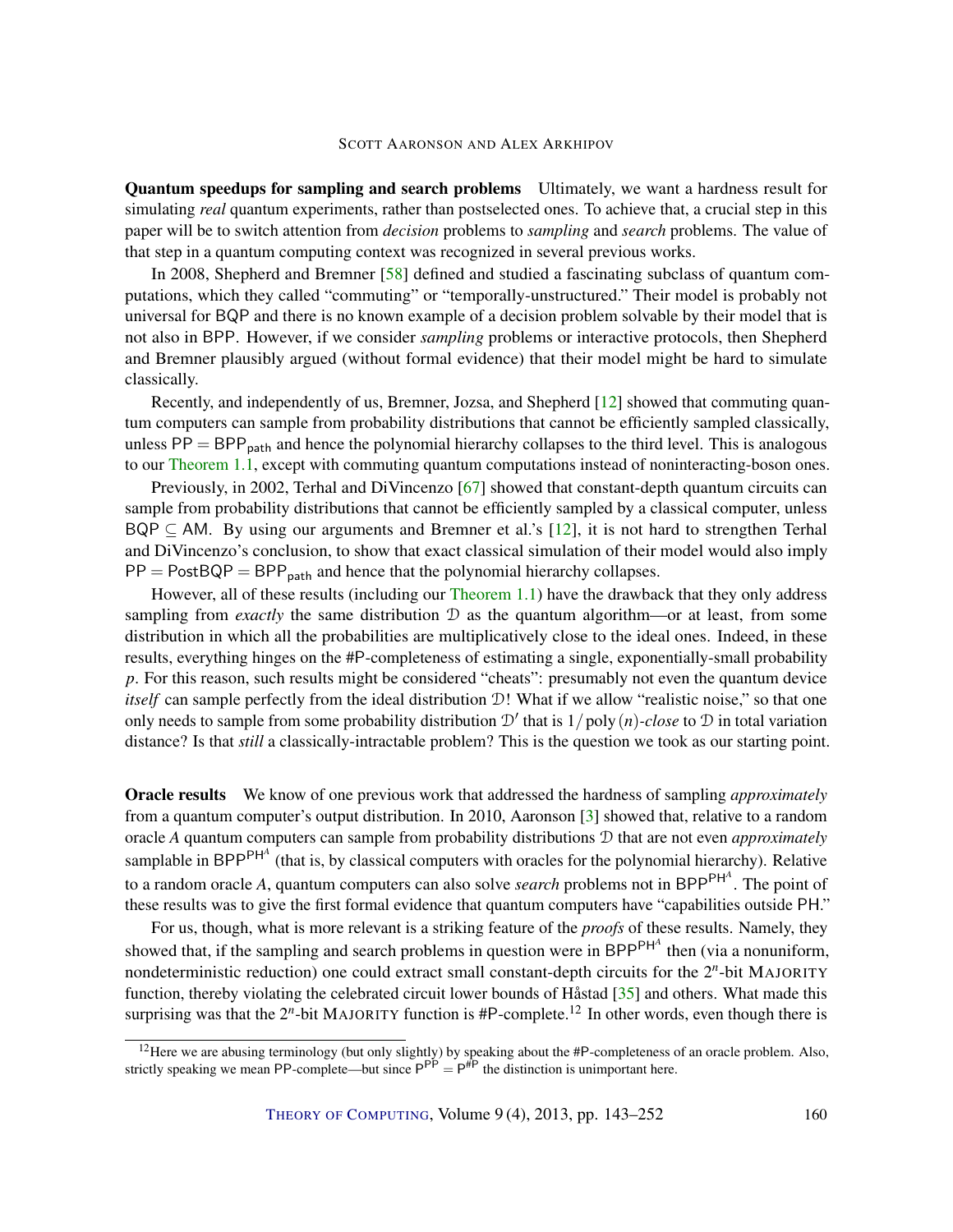no evidence that quantum computers can solve #P-complete problems, somehow we managed to *prove the hardness of simulating a* BQP *machine by using the hardness of* #P.

Of course, a drawback of Aaronson's results [\[3\]](#page-103-1) is that they were relative to an oracle. However, just like Simon's oracle algorithm [\[61\]](#page-107-6) led shortly afterward to Shor's algorithm [\[60\]](#page-107-0), so too in this case one could hope to "reify the oracle": that is, find a real, unrelativized problem with the same behavior that the oracle problem illustrated more abstractly. That is what we do here.

# <span id="page-18-0"></span>2 Preliminaries

Throughout this paper, we use  $\mathcal{G}$  to denote  $\mathcal{N}(0,1)_{\mathbb{C}}$  the complex Gaussian distribution with mean 0 and variance  $E_{z\sim g} [ |z|^2 ] = 1$ . (We often use the word "distribution" for continuous probability measures, as well as for discrete distributions.) We will be especially interested in  $\mathcal{G}^{n \times n}$  the distribution over  $n \times n$ matrices with i. i. d. Gaussian entries.

For  $m \ge n$  we use  $\mathcal{U}_{m,n}$  to denote the set of matrices  $A \in \mathbb{C}^{m \times n}$  whose columns are orthonormal vectors—so in particular,  $\mathcal{U}_{m,m}$  is the set of  $m \times m$  unitary matrices. We also use  $\mathcal{H}_{m,n}$  to denote the *Haar measure* over U*m*,*n*. Informally, Haar measure just means the "continuous analogue of the uniform distribution": for example, to draw a matrix A from  $\mathcal{H}_{m,n}$  we set the first column equal to a random unit vector in  $\mathbb{C}^m$  the second column equal to a random unit vector orthogonal to the first column, and so on. Formally, one can define  $\mathcal{H}_{m,n}$  by starting from the Haar measure over  $\mathcal{U}_{m,m}$  (defined as the unique measure invariant under the action of the  $m \times m$  unitary group), and then restricting to the first *n* columns.

We use  $\overline{\alpha}$  to denote the complex conjugate of  $\alpha$ . We denote the set  $\{1,\ldots,n\}$  by  $[n]$ . Let  $v \in \mathbb{C}^n$  and  $A \in \mathbb{C}^{n \times n}$ . Then

$$
||v|| := \sqrt{|v_1|^2 + \cdots + |v_n|^2}
$$
 and  $||A|| := \max_{||v||=1} ||Av||$ .

Equivalently,  $||A|| = \sigma_{\text{max}}(A)$  is the largest singular value of A.

We generally omit floor and ceiling signs, when it is clear that the relevant quantities can be rounded to integers without changing the asymptotic complexity. Likewise, we will talk about a polynomial-time algorithm receiving as input a matrix  $A \in \mathbb{C}^{n \times n}$  often drawn from the Gaussian distribution  $\mathcal{G}^{n \times n}$ . Here it is understood that the entries of *A* are rounded to  $p(n)$  bits of precision, for some polynomial p. In all such cases, it will be straightforward to verify that there exists a fixed polynomial *p* such that none of the relevant calculations are affected by precision issues.

# <span id="page-18-1"></span>2.1 Complexity classes

We assume familiarity with standard computational complexity classes such as BQP (Bounded-Error Quantum Polynomial-Time) and PH (the Polynomial Hierarchy).<sup>13</sup> We now define some other complexity classes that will be important in this work.

**Definition 2.1** (PostBPP and PostBQP). Say the algorithm  $A$  "succeeds" if its first output bit is measured to be 1 and "fails" otherwise; conditioned on succeeding, say  $A$  "accepts" if its second output bit is

<sup>13</sup>See the Complexity Zoo, www.complexityzoo.com, for definitions of these and other classes.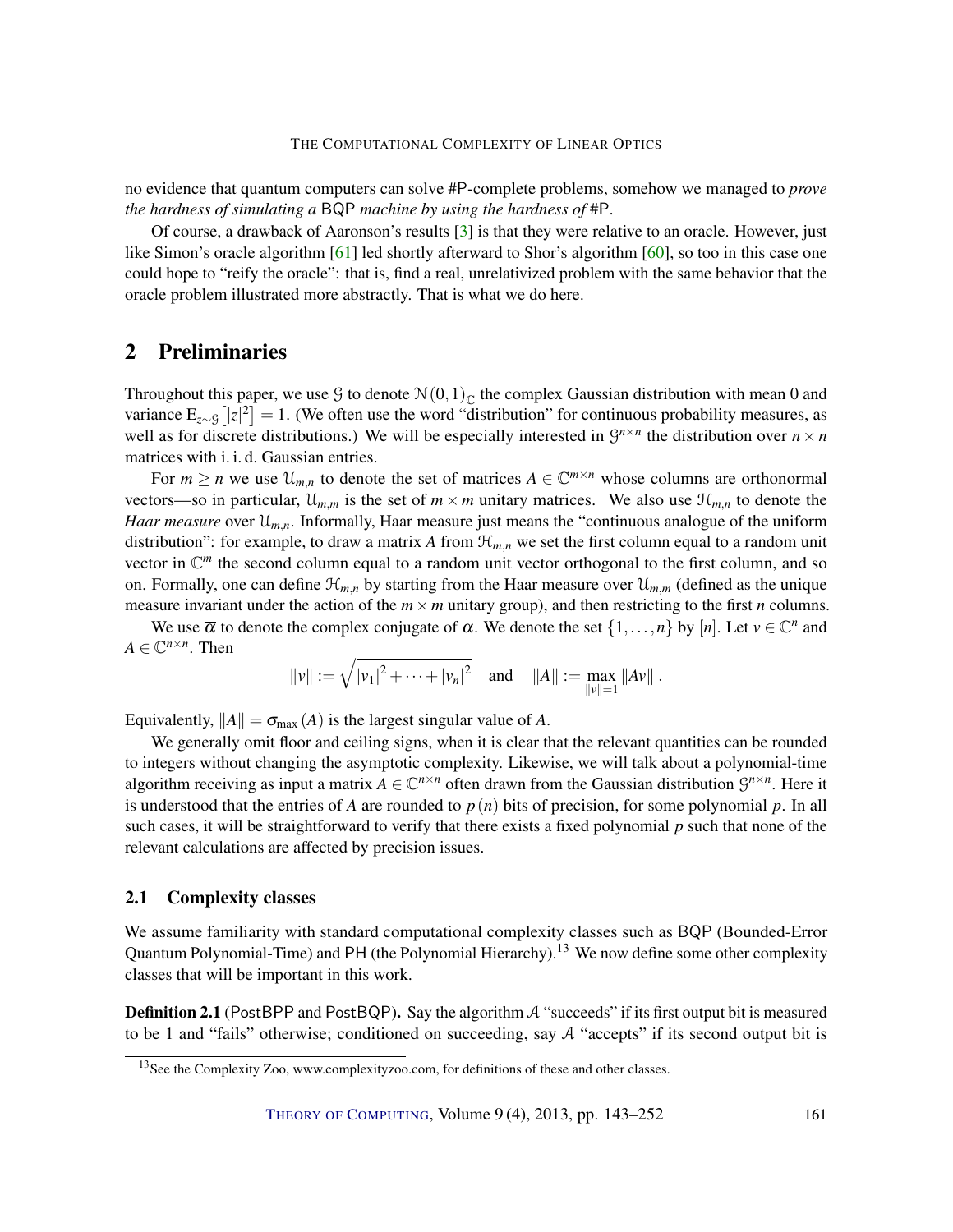measured to be 1 and "rejects" otherwise. Then PostBPP is the class of languages  $L \subseteq \{0,1\}^*$  for which there exists a probabilistic polynomial-time algorithm  $\mathcal A$  such that, for all inputs  $x$ :

- (i)  $Pr[\mathcal{A}(x) \text{ succeeds}] > 0$ .
- (ii) If  $x \in L$  then Pr[ $\mathcal{A}(x)$  accepts  $\mathcal{A}(x)$  succeeds]  $\geq \frac{2}{3}$  $\frac{2}{3}$ .
- (iii) If  $x \notin L$  then Pr[ $\mathcal{A}(x)$  accepts  $\mathcal{A}(x)$  succeeds]  $\leq \frac{1}{3}$  $rac{1}{3}$ .

PostBQP is defined the same way, except that  $A$  is a quantum algorithm rather than a classical one.

PostBPP is easily seen to equal a complexity class called BPP $_{\text{path}}$  which was defined by Han, Hemaspaandra, and Thierauf [\[34\]](#page-105-4). In particular, it follows from Han et al.'s results that

$$
MA \subseteq PostBPP \subseteq BPP^{NP}.
$$
 (2.1)

As for PostBQP we have the following result of Aaronson [\[2\]](#page-103-2), which characterizes PostBQP in terms of the classical complexity class PP (Probabilistic Polynomial-Time).

<span id="page-19-1"></span>**Theorem 2.2** (Aaronson [\[2\]](#page-103-2)). PostBQP = PP.

It is well-known that  $P^{PP} = P^{HP}$ —and thus, [Theorem](#page-19-1) [2.2](#page-19-1) has the surprising implication that BQP with postselection is as powerful as an oracle for *counting* problems. Aaronson [\[2\]](#page-103-2) also observed that, just as intermediate measurements do not affect the power of BQP so intermediate postselected measurements do not affect the power of PostBQP.

All the results mentioned above are easily seen to hold relative to any oracle.

# <span id="page-19-0"></span>2.2 Sampling and search problems

In this work, a central role is played not only by decision problems, but also by *sampling* and *search* problems. By a *sampling problem S* we mean a collection of probability distributions  $(D_x)_{x \in \{0,1\}^*}$  one for each input string  $x \in \{0,1\}^n$ . Here  $\mathcal{D}_x$  is a distribution over  $\{0,1\}^{p(n)}$  for some fixed polynomial p. To "solve" *S* means to sample from  $\mathcal{D}_x$  given *x* as input, while to solve *S* approximately means (informally) to sample from some distribution that is  $1/poly(n)$ -close to  $\mathcal{D}_x$  in variation distance. In this paper, we will be interested in both notions, but especially approximate sampling.

We now define the classes SampP and SampBQP consisting of those sampling problems that are approximately solvable by polynomial-time classical and quantum algorithms respectively.

**Definition 2.3** (SampP and SampBQP). SampP is the class of sampling problems  $S = (\mathcal{D}_x)_{x \in \{0,1\}^*}$  for which there exists a probabilistic polynomial-time algorithm *A* that, given  $\langle x, 0^{1/\epsilon} \rangle$  as input,<sup>14</sup> samples from a probability distribution  $\mathcal{D}'_x$  such that  $||\mathcal{D}'_x - \mathcal{D}_x|| \leq \varepsilon$ . SampBQP is defined the same way, except that *A* is a quantum algorithm rather than a classical one.

<sup>&</sup>lt;sup>14</sup>Giving  $\langle x, 0^{1/\varepsilon} \rangle$  as input (where  $0^{1/\varepsilon}$  represents  $1/\varepsilon$  encoded in unary) is a standard trick for forcing an algorithm's running time to be polynomial in *n* as well as  $1/\varepsilon$ .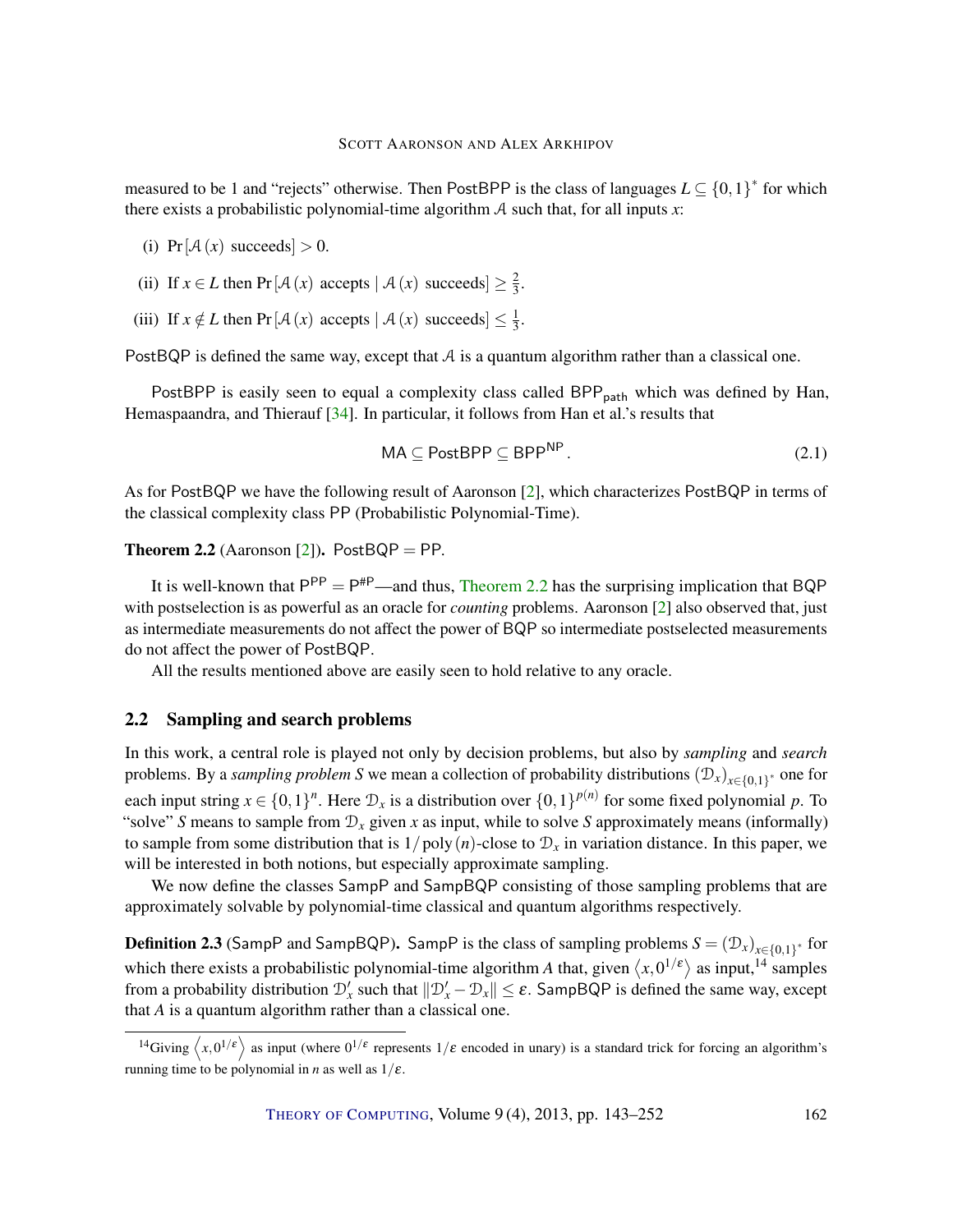Another class of problems that will interest us are *search problems* (also confusingly called "relation problems" or "function problems"). In a search problem, there is always at least one valid solution, and the problem is to *find* a solution: a famous example is finding a Nash equilibrium of a game, the problem shown to be PPAD-complete by Daskalakis et al. [\[20,](#page-104-7) [21\]](#page-104-8). More formally, a search problem *R* is a collection of nonempty sets  $(B_x)_{x \in \{0,1\}^*}$ , one for each input  $x \in \{0,1\}^n$ . Here  $B_x \subseteq \{0,1\}^{p(n)}$  for some fixed polynomial p. To solve R means to output an element of  $B_x$  given x as input.

We now define the complexity classes FBPP and FBQP, consisting of those search problems that are solvable by BPP and BQP machines respectively.

**Definition 2.4** (FBPP and FBQP). FBPP is the class of search problems  $R = (B_x)_{x \in \{0,1\}^*}$  for which there exists a probabilistic polynomial-time algorithm *A* that, given  $\langle x, 0^{1/\epsilon} \rangle$  as input, produces an output *y* such that  $Pr[y \in B_x] \ge 1 - \varepsilon$ , where the probability is over *A*'s internal randomness. FBQP is defined the same way, except that *A* is a quantum algorithm rather than a classical one.

Recently, and directly motivated by the present work, Aaronson [\[4\]](#page-103-3) proved a general connection between sampling problems and search problems.

<span id="page-20-1"></span>**Theorem 2.5** (Sampling/Searching Equivalence Theorem [\[4\]](#page-103-3)). Let  $S = (\mathcal{D}_x)_{x \in \{0,1\}^*}$  be any approximate *sampling problem. Then there exists a search problem*  $R_S = (B_x)_{x \in \{0,1\}^*}$  *that is "equivalent" to S in the following two senses.*

- (*i*) Let  $\odot$  be any oracle that, given  $\langle x, 0^{1/\epsilon}, r \rangle$  as input, outputs a sample from a distribution  $C_x$  such *that*  $||C_x - D_x|| \leq \varepsilon$  *as we vary the random string r. Then*  $R_S \in \mathsf{FBPP}^0$ .
- (ii) Let M be any probabilistic Turing machine that, given  $\langle x,0^{1/\delta}\rangle$  as input, outputs an element  $Y\in B_x$ *with probability at least*  $1 - \delta$ *. Then*  $S \in$  Samp $P^M$ *.*

Briefly, [Theorem](#page-20-1) [2.5](#page-20-1) is proved by using the notion of a "universal randomness test" from algorithmic information theory. Intuitively, given a sampling problem *S*, we define an "equivalent" search problem *R<sup>S</sup>* as follows: "output a collection of strings  $Y = (y_1, \ldots, y_T)$  in the support of  $\mathcal{D}_x$ , most of which have large probability in D*<sup>x</sup>* and which *also*, conditioned on that, have close-to-maximal Kolmogorov complexity." Certainly, if we can sample from  $\mathcal{D}_x$  then we can solve this search problem as well. But the converse also holds: if a probabilistic Turing machine is solving the search problem *R<sup>S</sup>* it can *only* be doing so by sampling approximately from  $\mathcal{D}_x$ . For otherwise, the strings  $y_1, \ldots, y_T$  would have short Turing machine descriptions, contrary to assumption.

In particular, [Theorem](#page-20-1) [2.5](#page-20-1) implies that  $S \in$  SampP if and only if  $R_S \in$  FBPP  $S \in$  SampBQP if and only if  $R_S \in FBQP$  and so on. We therefore obtain the following consequence:

**Theorem 2.6** ([\[4\]](#page-103-3)). SampP = SampBQP *if and only if*  $FBPP = FBQP$ .

# <span id="page-20-0"></span>3 The noninteracting-boson model of computation

In this section, we develop a formal model of computation based on *identical, noninteracting bosons*: as a concrete example, a linear-optical network with single-photon inputs and nonadaptive photon-number

THEORY OF C[OMPUTING](http://dx.doi.org/10.4086/toc), Volume 9(4), 2013, pp. 143–252 163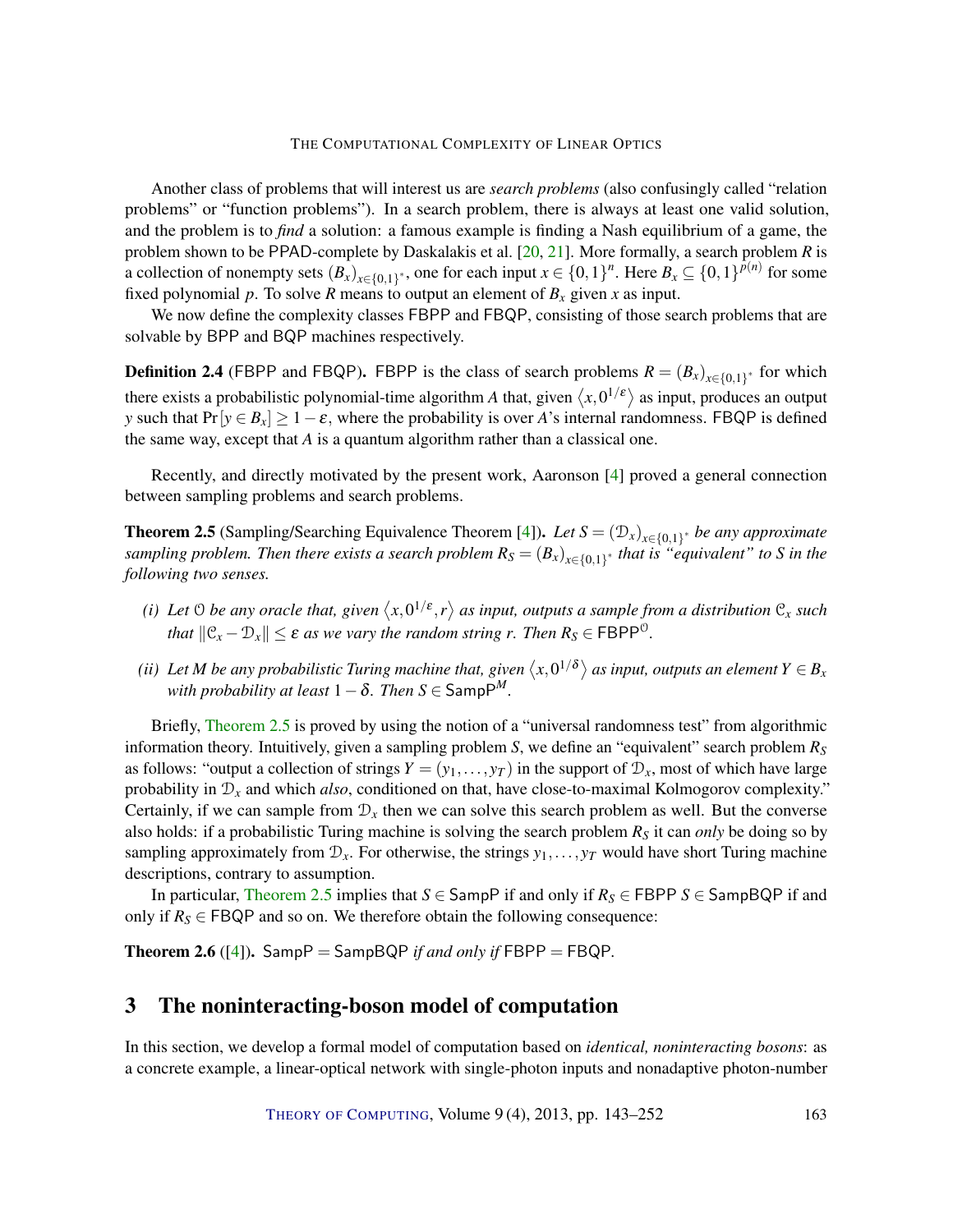measurements. As far as we know, this model is incapable of universal quantum computing (or even universal *classical* computing, for that matter!), although a universal quantum computer can certainly simulate *it*. The surprise is that this rudimentary model can already solve certain sampling and search problems that, under plausible assumptions, *cannot* be solved efficiently by a classical computer. The ideas behind the model have been the basis for optical physics for almost a century. To our knowledge, however, this is the first time the model has been presented from a theoretical computer science perspective.

Like quantum mechanics itself, the noninteracting-boson model possesses a mathematical beauty that can be appreciated even independently of its physical origins. In an attempt to convey that beauty, we will define the model in *three* ways, and also prove those ways to be equivalent. The first definition, in [Section](#page-21-0) [3.1,](#page-21-0) is directly in terms of physical devices (beamsplitters and phaseshifters) and the unitary transformations that they induce. This definition should be easy to understand for those already comfortable with quantum computing, and makes it apparent why our model can be simulated on a standard quantum computer. The second definition, in [Section](#page-24-0) [3.2,](#page-24-0) is in terms of multivariate polynomials with an unusual inner product. This definition, which we learned from Gurvits [\[33\]](#page-105-1), is the nicest one mathematically, and makes it easy to prove many statements (for example, that the probabilities sum to 1) that would otherwise require tedious calculation. The third definition is in terms of permanents of  $n \times n$  matrices, and is what lets us connect our model to the hardness of the permanent. The second and third definitions do not use any quantum formalism.

Finally, [Section](#page-30-0) [3.4](#page-30-0) defines BOSONSAMPLING, the basic computational problem considered in this paper, as well as the complexity class BosonFP of search problems solvable using a BOSONSAMPLING oracle. It also proves the simple but important fact that BosonFP  $\subseteq$  FBQP: in other words, boson computers can be simulated efficiently by standard quantum computers.

# <span id="page-21-0"></span>3.1 Physical definition

The model that we are going to define involves a quantum system of  $n$  identical photons<sup>15</sup> and  $m$ *modes* (intuitively, places that a photon can be in). We will usually be interested in the case where  $n \le m \le \text{poly}(n)$  though the model makes sense for arbitrary *n* and  $m$ .<sup>16</sup> Each computational basis state of this system has the form  $|S\rangle = |s_1, \ldots, s_m\rangle$  where  $s_i$  represents the number of photons in the  $i^{th}$  mode  $(s_i$  is also called the *i*<sup>th</sup> *occupation number*). Here the  $s_i$ 's can be any nonnegative integers summing to *n*; in particular, the *si*'s can be greater than 1. This corresponds to the fact that photons are bosons, and (unlike with fermions) an unlimited number of bosons can be in the same mode at the same time.

During a computation, photons are never created or destroyed, but are only moved from one mode to another. Mathematically, this means that the basis states  $|S\rangle$  of our computer will always satisfy  $S \in \Phi_{m,n}$  where  $\Phi_{m,n}$  is the set of tuples  $S = (s_1, \ldots, s_m)$  satisfying  $s_1, \ldots, s_m \geq 0$  and  $s_1 + \cdots + s_m = n$ . Let  $M = |\Phi_{m,n}|$  be the total number of basis states; then one can easily check that  $M = \binom{m+n-1}{n}$ .

Since this is quantum mechanics, a general state of the computer has the form

$$
|\psi\rangle = \sum_{S \in \Phi_{m,n}} \alpha_S |S\rangle , \qquad (3.1)
$$

 $15$ For concreteness, we will often talk about photons in a linear-optical network, but the mathematics would be the same with any other system of identical, noninteracting bosons (for example, bosonic excitations in solid-state).

<sup>&</sup>lt;sup>16</sup>The one caveat is that our "standard initial state," which consists of one photon in each of the first *n* modes, is only defined if  $n \leq m$ .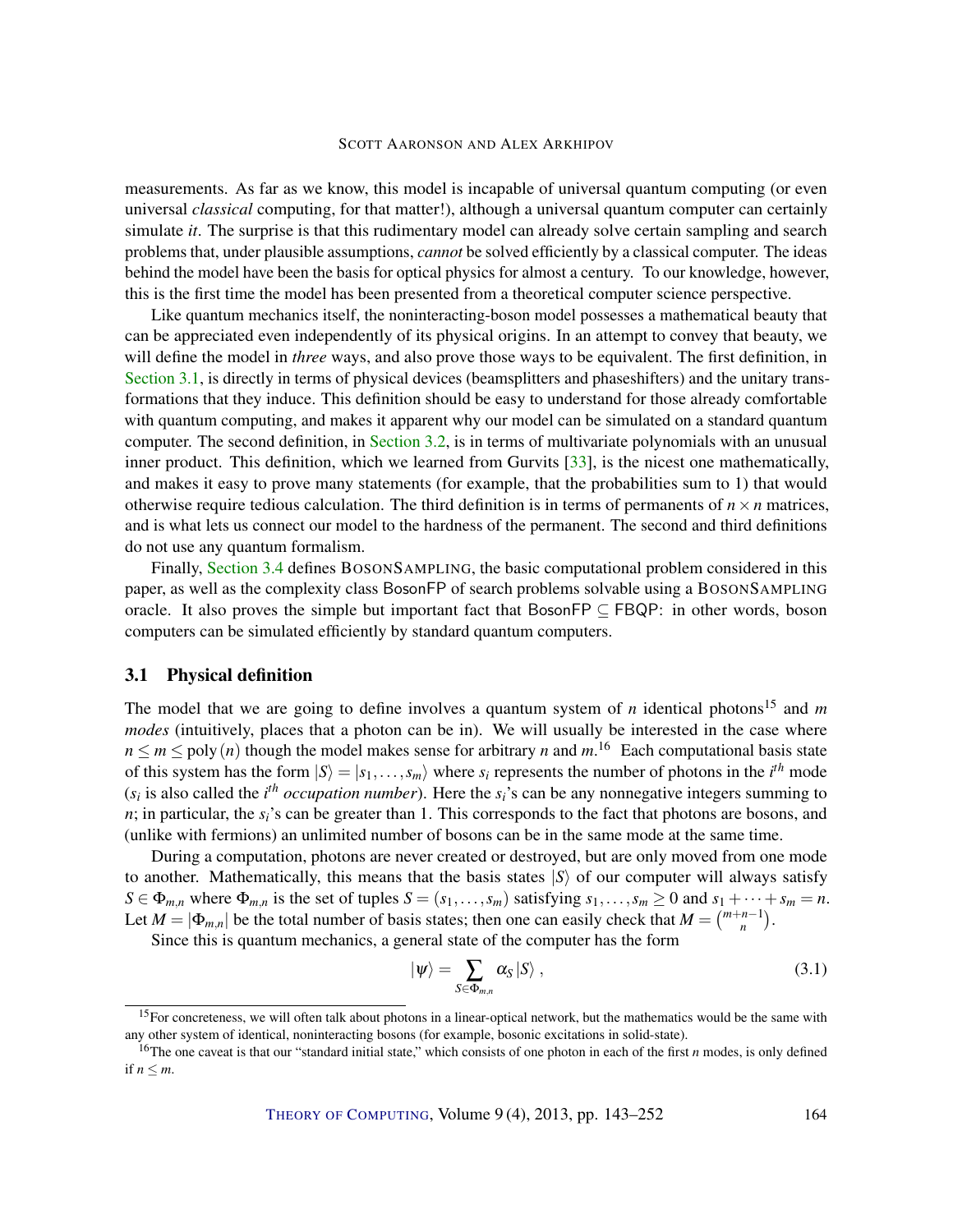where the  $\alpha_S$ 's are complex numbers satisfying  $\sum_{S \in \Phi_{m,n}} |\alpha_S|^2 = 1$ . In other words,  $|\psi\rangle$  is a unit vector in the *M*-dimensional complex Hilbert space spanned by elements of  $\Phi_{m,n}$ . Call this Hilbert space  $H_{m,n}$ .

Just like in standard quantum computing, the Hilbert space *Hm*,*<sup>n</sup>* is exponentially large (as a function of  $m + n$ ), which means that we can only hope to explore a tiny fraction of it using polynomial-size circuits. On the other hand, one difference from standard quantum computing is that *Hm*,*<sup>n</sup>* is *not* built up as the tensor product of smaller Hilbert spaces.

Throughout this paper, we will assume that our computer starts in the state

$$
|1_n\rangle := |1,\ldots,1,0,\ldots,0\rangle ,\qquad(3.2)
$$

where the first *n* modes contain one photon each, and the remaining *m*−*n* modes are unoccupied. We call  $|1_n\rangle$  the *standard initial state*.

We will also assume that measurement only occurs at the end of the computation, and that what is measured is the number of photons in each mode. In other words, a measurement of the state  $|\psi\rangle = \sum_{S \in \Phi_{m,n}} \alpha_S |S\rangle$  returns an element *S* of  $\Phi_{m,n}$ , with probability equal to

$$
Pr[S] = |\alpha_S|^2 = |\langle \psi | S \rangle|^2. \tag{3.3}
$$

But which unitary transformations can we perform on the state  $|\psi\rangle$  after the initialization and before the final measurement? For simplicity, let us consider the special case where there is only one photon; later we will generalize to *n* photons. In the one-photon case, the Hilbert space  $H_{m,1}$  has dimension  $M = m$  and the computational basis states  $(1,0,\ldots,0)$   $(0,1,0,\ldots,0)$  etc.) simply record which mode the photon is in. Thus, a general state  $|\psi\rangle$  is just a unit vector in  $\mathbb{C}^m$ : that is, a superposition over the modes. An  $m \times m$  unitary transformation U acts on this unit vector in exactly the way one would expect: namely, the vector is left-multiplied by *U*.

However, this still leaves the question of how an arbitrary  $m \times m$  unitary transformation U is *implemented* within this model. In standard quantum computing, we know that any unitary transformation on *n* qubits can be decomposed as a product of *gates*, each of which acts nontrivially on at most two qubits, and is the identity on the other qubits. Likewise, in the linear-optics model, any unitary transformation on *m* modes can be decomposed into a product of *optical elements*, each of which acts nontrivially on at most two modes, and is the identity on the other *m*−2 modes. The two best-known optical elements are called *phaseshifters* and *beamsplitters*. A phaseshifter multiplies a single amplitude  $\alpha_S$  by  $e^{i\theta}$  for some specified angle  $\theta$  and acts as the identity on the other  $m-1$  amplitudes. A beamsplitter modifies two amplitudes  $\alpha_s$  and  $\alpha_T$  as follows, for some specified angle  $\theta$ :

$$
\begin{pmatrix} \alpha'_{S} \\ \alpha'_{T} \end{pmatrix} := \begin{pmatrix} \cos \theta & -\sin \theta \\ \sin \theta & \cos \theta \end{pmatrix} \begin{pmatrix} \alpha_{S} \\ \alpha_{T} \end{pmatrix}.
$$
 (3.4)

It acts as the identity on the other *m*−2 amplitudes. It is easy to see that beamsplitters and phaseshifters generate all optical elements (that is, all  $2 \times 2$  unitaries). Moreover, the optical elements generate all  $m \times m$  unitaries, as shown by the following lemma of Reck et al. [\[54\]](#page-107-7):

<span id="page-22-0"></span>**Lemma 3.1** (Reck et al. [\[54\]](#page-107-7)). Let *U* be any  $m \times m$  *unitary matrix. Then one can decompose U as a*  $p$ roduct  $U = U_T \cdots U_1$  where each  $U_t$  is an optical element (that is, a unitary matrix that acts nontrivially *on at most* 2 *modes and as the identity on the remaining m*−2 *modes). Furthermore, this decomposition has size*  $T = O(m^2)$  and can be found in time polynomial in m.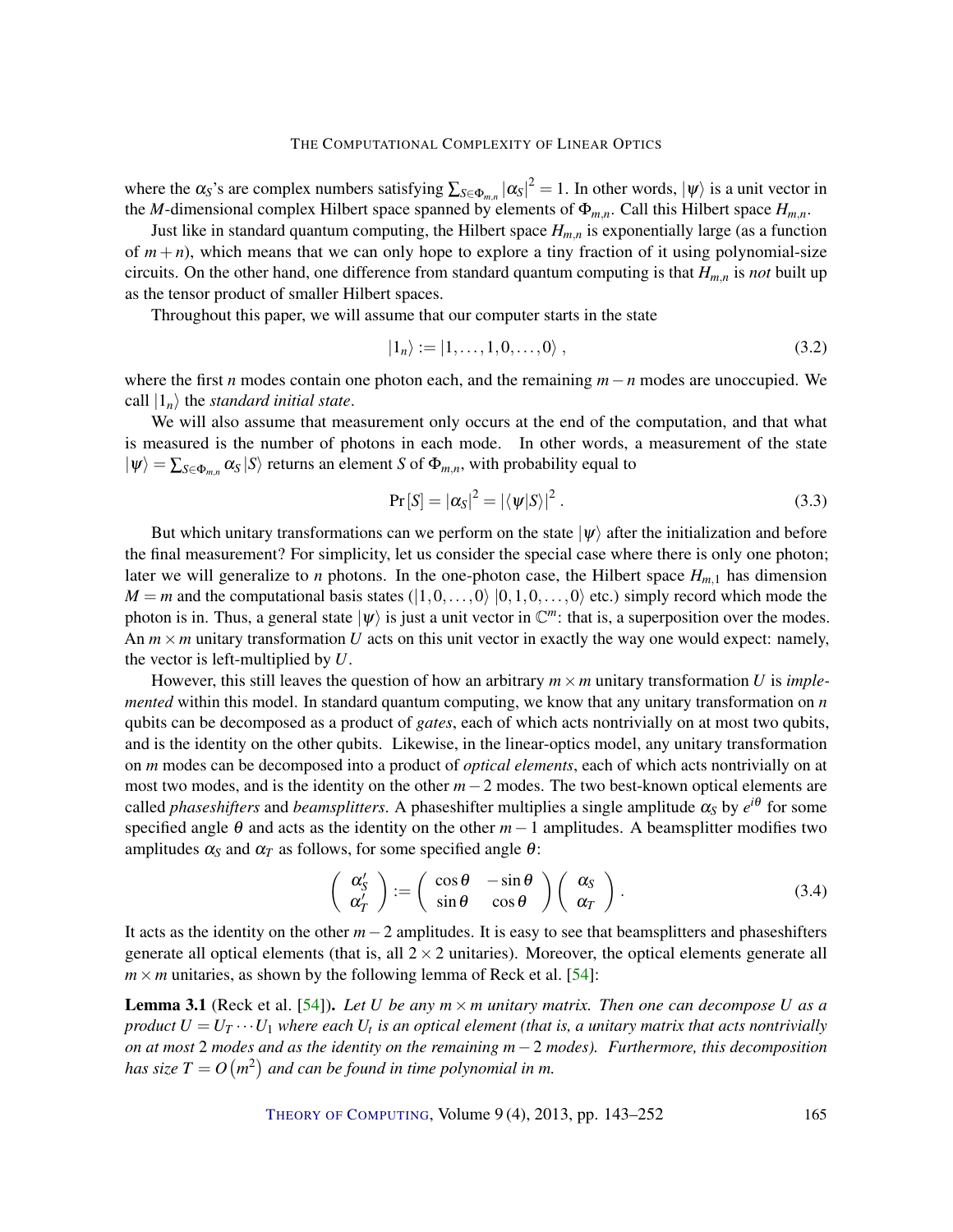*Proof Sketch.* The task is to produce *U* starting from the identity matrix—or equivalently, to produce *I* starting from *U*—by successively multiplying by block-diagonal unitary matrices, each of which contains a single 2  $\times$  2 block and *m* − 2 blocks consisting of 1.<sup>17</sup> To do so, we use a procedure similar to Gaussian elimination, which zeroes out the  $m^2 - m$  off-diagonal entries of *U* one by one. Then, once *U* has been reduced to a diagonal matrix, we use *m* phaseshifters to produce the identity matrix.  $\Box$ 

We now come to the more interesting part: how do we describe the action of the unitary transformation *U* on a state with *multiple* photons? As it turns out, there is a natural homomorphism  $\varphi$  which maps an  $m \times m$  unitary transformation U acting on a single photon to the corresponding  $M \times M$  unitary transformation  $\varphi$  (*U*) acting on *n* photons. Since  $\varphi$  is a homomorphism, [Lemma](#page-22-0) [3.1](#page-22-0) implies that we can specify  $\varphi$  merely by describing its behavior on  $2 \times 2$  unitaries. For given an arbitrary  $m \times m$  unitary matrix *U*, we can write  $\varphi$  (*U*) as

$$
\varphi(U_T \cdots U_1) = \varphi(U_T) \cdots \varphi(U_1) , \qquad (3.5)
$$

where each  $U_t$  is an optical element (that is, a block-diagonal unitary that acts nontrivially on at most 2 modes).

In the case of a phaseshifter (that is, a  $1 \times 1$  unitary), it is relatively obvious what should happen. Namely, the phaseshifter should be applied once for each photon in the mode to which it is applied. In other words, suppose *U* is an  $m \times m$  diagonal matrix such that  $u_{ii} = e^{i\theta}$  and  $u_{jj} = 1$  for all  $j \neq i$ . Then we ought to have

$$
\varphi(U) \, | s_1, \ldots, s_m \rangle = e^{i \theta s_i} \, | s_1, \ldots, s_m \rangle \,. \tag{3.6}
$$

However, it is less obvious how to describe the action of a beamsplitter on multiple photons. Let

$$
U = \left(\begin{array}{cc} a & b \\ c & d \end{array}\right) \tag{3.7}
$$

be any  $2 \times 2$  unitary matrix, which acts on the Hilbert space  $H_{2,1}$  spanned by  $|1,0\rangle$  and  $|0,1\rangle$ . Then since  $\varphi$  (*U*) preserves photon number, we know it must be a block-diagonal matrix that satisfies

$$
\langle s,t|\,\varphi\left(U\right)|u,v\rangle=0\tag{3.8}
$$

whenever  $s + t \neq u + v$ . But what about when  $s + t = u + v$ ? Here the formula for the appropriate entry of  $\varphi(U)$  is

<span id="page-23-0"></span>
$$
\langle s,t|\,\varphi\left(U\right)|u,v\rangle = \sqrt{\frac{u!v!}{s!t!}}\sum_{k+\ell=u,\;k\leq s,\;\ell\leq t} {s \choose k}{t \choose \ell}a^k b^{s-k}c^{\ell}d^{t-\ell}.
$$

One can verify by calculation that  $\varphi(U)$  is unitary; however, a much more elegant proof of unitarity will follow from the results in [Section](#page-24-0) [3.2.](#page-24-0)

One more piece of notation: let  $\mathcal{D}_U$  be the probability distribution over  $S \in \Phi_{m,n}$  obtained by measuring the state  $\varphi(U)|1_n\rangle$  in the computational basis. That is,

$$
\Pr_{\mathcal{D}_U} \left[ S \right] = \left| \langle 1_n | \varphi(U) | S \rangle \right|^2. \tag{3.10}
$$

Notice that  $\mathcal{D}_U$  depends only on the first *n* columns of *U*. Therefore, instead of writing  $\mathcal{D}_U$  it will be better to write  $D_A$  where  $A \in \mathcal{U}_{m,n}$  is the  $m \times n$  matrix corresponding to the first *n* columns of *U*.

<sup>17</sup>Such matrices are the generalizations of the so-called *Givens rotations* to the complex numbers.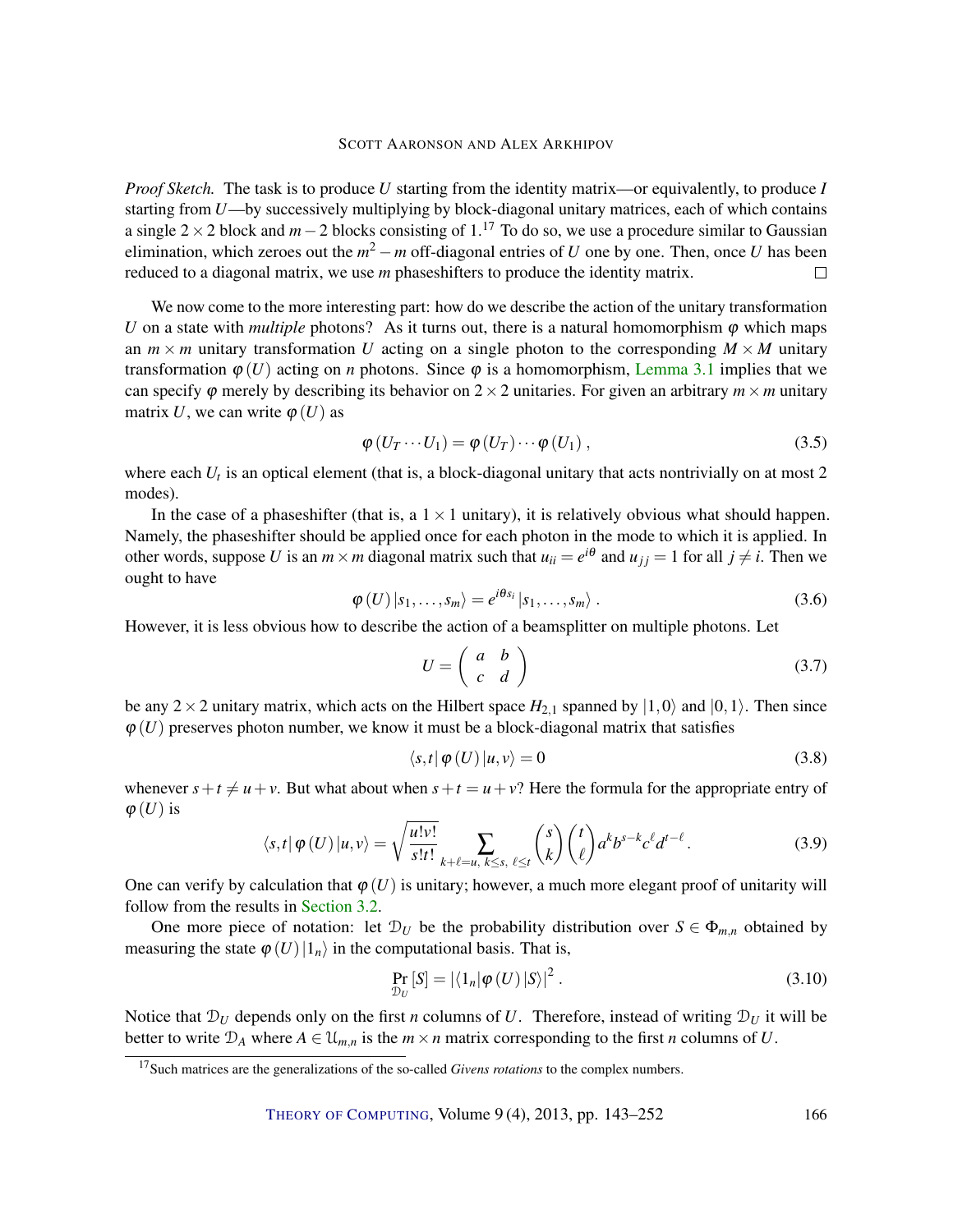# <span id="page-24-0"></span>3.2 Polynomial definition

In this section, we present a beautiful alternative interpretation of the noninteracting-boson model, in which the "states" are multivariate polynomials, the "operations" are unitary changes of variable, and a "measurement" samples from a probability distribution over monomials weighted by their coefficients. We also prove that this model is well-defined (i.e., that in any measurement, the probabilities of the various outcomes sum to 1), and that it is indeed equivalent to the model from [Section](#page-21-0) [3.1.](#page-21-0) Combining these facts yields the simplest proof we know that the model from [Section](#page-21-0) [3.1](#page-21-0) is well-defined.

Let  $m \geq n$ . Then the "state" of our computer, at any time, will be represented by a multivariate complex-valued polynomial  $p(x_1,...,x_m)$  of degree *n*. Here the  $x_i$ 's can be thought of as just formal variables.<sup>18</sup> The standard initial state  $|1_n\rangle$  corresponds to the degree-*n* polynomial  $J_{m,n}(x_1,...,x_m)$ :=  $x_1 \cdots x_n$  where  $x_1, \ldots, x_n$  are the first *n* variables. To transform the state, we can apply any  $m \times m$  unitary transformation *U* we like to the vector of  $x_i$ 's:

$$
\begin{pmatrix} x_1' \\ \vdots \\ x_m' \end{pmatrix} = \begin{pmatrix} u_{11} & \cdots & u_{1m} \\ \vdots & \ddots & \vdots \\ u_{m1} & \cdots & u_{mm} \end{pmatrix} \begin{pmatrix} x_1 \\ \vdots \\ x_m \end{pmatrix}.
$$
 (3.11)

The new state of our computer is then equal to

$$
U\left[J_{m,n}\right](x_1,\ldots,x_m)=J_{m,n}\left(x'_1,\ldots,x'_m\right)=\prod_{i=1}^n\left(u_{i1}x_1+\cdots+u_{im}x_m\right).
$$
 (3.12)

Here and throughout, we let  $L[p]$  be the polynomial obtained by starting with *p* and then applying the  $m \times m$  linear transformation *L* to the variables.

After applying one or more unitary transformations to the  $x_i$ 's, we then get a single opportunity to measure the computer's state. Let the polynomial *p* at the time of measurement be

$$
p(x_1,...,x_m) = \sum_{S=(s_1,...,s_m)} a_S x_1^{s_1} \cdots x_m^{s_m},
$$
\n(3.13)

where *S* ranges over  $\Phi_{m,n}$  (i.e., lists of nonnegative integers such that  $s_1 + \cdots + s_m = n$ ). Then the measurement returns the monomial  $x_1^{s_1} \cdots x_m^{s_m}$  (or equivalently, the list of integers  $S = (s_1, \ldots, s_m)$ ) with probability equal to

$$
\Pr\left[S\right] := |a_{S}|^{2} s_{1}! \cdots s_{m}! \,. \tag{3.14}
$$

From now on, we will use *x* as shorthand for  $x_1, \ldots, x_m$  and  $x^S$  as shorthand for the monomial  $x_1^{s_1} \cdots x_m^{s_m}$ . Given two polynomials

$$
p(x) = \sum_{S \in \Phi_{m,n}} a_S x^S,
$$
\n(3.15)

$$
q\left(x\right) = \sum_{S \in \Phi_{m,n}} b_S x^S,\tag{3.16}
$$

THEORY OF C[OMPUTING](http://dx.doi.org/10.4086/toc), Volume 9(4), 2013, pp. 143–252 167

<sup>&</sup>lt;sup>18</sup>For physicists, they are "creation operators."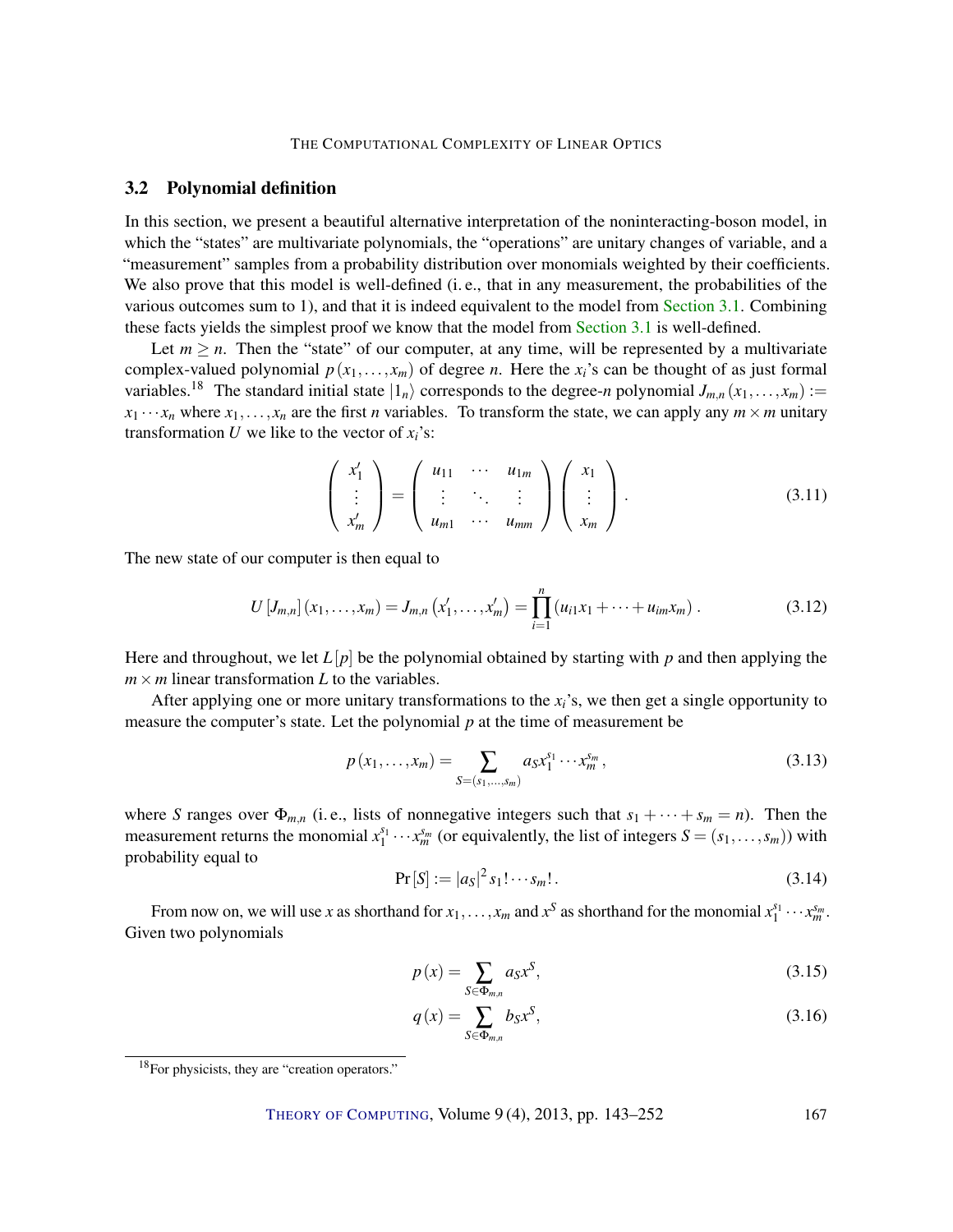we can define an inner product between them—called the *Fock-space inner product*—as follows:

$$
\langle p,q \rangle := \sum_{S=(s_1,\ldots,s_m)\in\Phi_{m,n}} \overline{a}_S b_S s_1! \cdots s_m! \tag{3.17}
$$

The following key result gives a more intuitive interpretation of the Fock-space inner product.

<span id="page-25-0"></span>**Lemma 3.2** (Interpretation of Fock Inner Product).  $\langle p, q \rangle = \mathbb{E}_{x \sim \mathbb{S}^m} [\overline{p}(x) q(x)]$  *where*  $\mathbb{S}$  *is the Gaussian distribution*  $N(0,1)_{\mathbb{C}}$ *.* 

*Proof.* Since inner product and expectation are linear, it suffices to consider the case where *p* and *q* are monomials. Suppose  $p(x) = x^R$  and  $q(x) = x^S$  for some  $R = (r_1, \ldots, r_m)$  and  $S = (s_1, \ldots, s_m)$  in  $\Phi_{m,n}$ . Then

$$
\underset{x \sim \mathcal{G}^m}{\mathcal{E}} \left[ \overline{p}(x) q(x) \right] = \underset{x \sim \mathcal{G}^m}{\mathcal{E}} \left[ \overline{x}^R x^S \right]. \tag{3.18}
$$

If  $p \neq q$ —that is, if there exists an *i* such that  $r_i \neq s_i$ —then the above expectation is clearly 0 since the Gaussian distribution is uniform over phases. If  $p = q$  on the other hand, then the expectation equals

$$
\underset{x \sim \mathcal{G}^m}{\mathbf{E}} \left[ |x_1|^{2s_1} \cdots |x_m|^{2s_m} \right] = \underset{x_1 \sim \mathcal{G}}{\mathbf{E}} \left[ |x_1|^{2s_1} \right] \cdots \underset{x_m \sim \mathcal{G}}{\mathbf{E}} \left[ |x_m|^{2s_m} \right] \tag{3.19}
$$

$$
=s_1!\cdots s_m! \tag{3.20}
$$

<span id="page-25-1"></span> $\Box$ 

We conclude that

$$
\underset{x \sim \mathcal{G}^m}{\mathcal{E}} \left[ \overline{p}(x) \, q(x) \right] = \sum_{S = (s_1, \ldots, s_m) \in \Phi_{m,n}} \overline{a}_S b_S s_1! \cdots s_m! \tag{3.21}
$$

as desired.

Recall that  $U[p]$  denotes the polynomial  $p(Ux)$  obtained by applying the  $m \times m$  linear transformation *U* to the variables  $x = (x_1, \ldots, x_m)$  of *p*. Then [Lemma](#page-25-0) [3.2](#page-25-0) has the following important consequence.

<span id="page-25-2"></span>**Theorem 3.3** (Unitary Invariance of Fock Inner Product).  $\langle p,q \rangle = \langle U[p], U[q] \rangle$  *for all polynomials*  $p,q$ *and all unitary transformations U.*

*Proof.* We have

$$
\langle U[p], U[q] \rangle = \underset{x \sim \mathcal{G}^m}{\mathbb{E}} \left[ \overline{U[p]}(x) U[q](x) \right] \tag{3.22}
$$

$$
=\underset{x\sim\mathcal{G}^{m}}{\mathrm{E}}\left[\overline{p}\left(Ux\right)q\left(Ux\right)\right]
$$
\n(3.23)

$$
=\underset{x\sim\mathcal{G}^{m}}{\mathrm{E}}\left[\overline{p}\left(x\right)q\left(x\right)\right]
$$
\n(3.24)

$$
=\langle p,q\rangle,\tag{3.25}
$$

where line  $(3.24)$  follows from the rotational invariance of the Gaussian distribution.  $\Box$ 

Indeed, we have a more general result:

THEORY OF C[OMPUTING](http://dx.doi.org/10.4086/toc), Volume 9 (4), 2013, pp. 143–252 168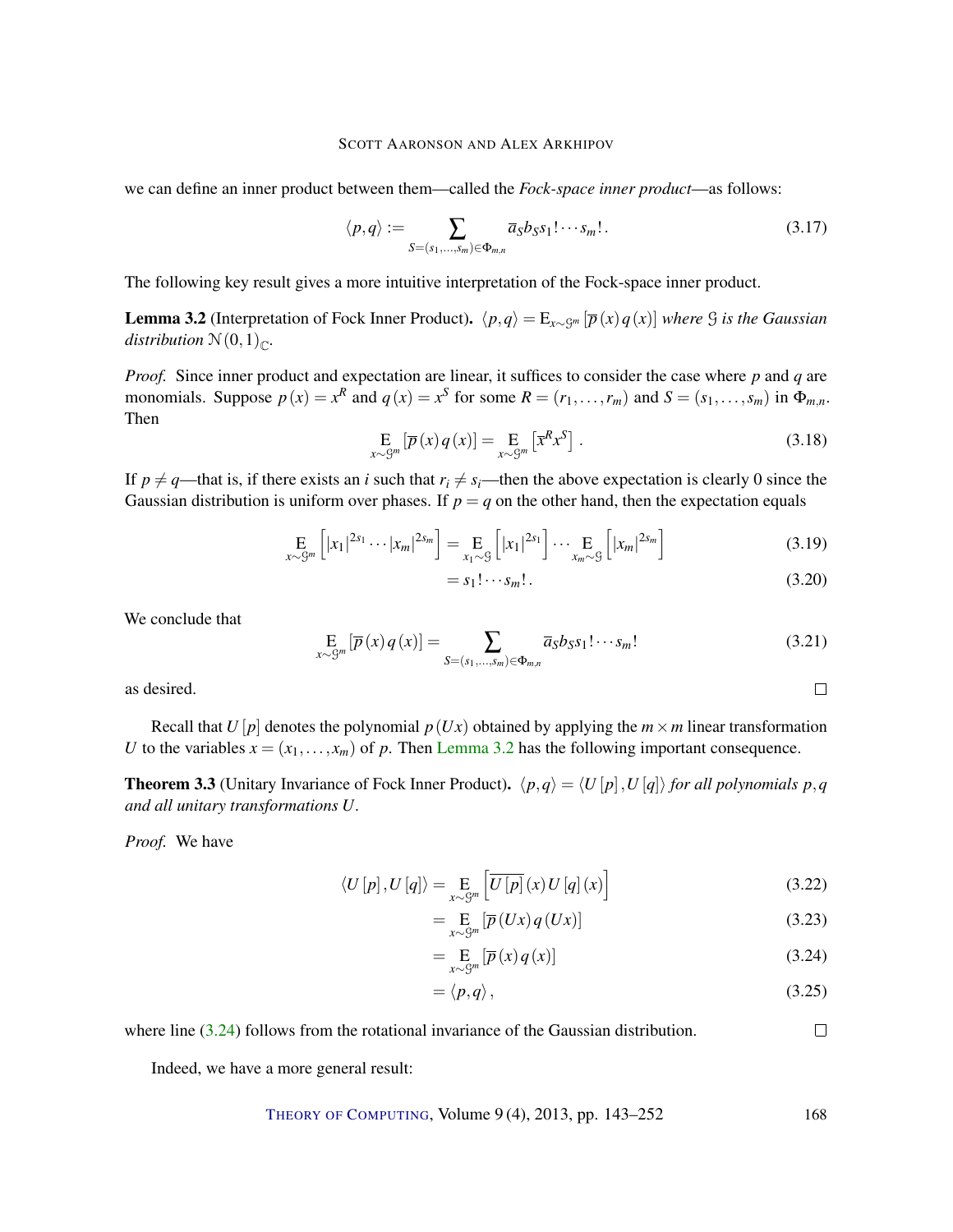<span id="page-26-3"></span>**Theorem 3.4.**  $\langle p, L[q] \rangle = \langle L^{\dagger}[p], q \rangle$  for all polynomials  $p, q$  and all linear transformations L. In *particular, if L is invertible, then*

$$
\langle p,q\rangle = \langle (L^{-1})^{\dagger} [p], L[q] \rangle.
$$

*Proof.* Let  $p(x) = \sum_{S \in \Phi_{m,n}} a_S x^S$  and  $q(x) = \sum_{S \in \Phi_{m,n}} b_S x^S$ . First suppose L is a diagonal matrix, i.e.,  $L = \text{diag}(\lambda)$  for some  $\lambda = (\lambda_1, \dots, \lambda_m)$ . Then

$$
\langle p, L[q] \rangle = \sum_{S = (s_1, \dots, s_m) \in \Phi_{m,n}} \overline{a}_S \left( b_S \lambda^S \right) s_1! \cdots s_m!
$$
 (3.26)

$$
=\sum_{S=(s_1,\ldots,s_m)\in\Phi_{m,n}}\left(\overline{a_S\overline{\lambda}^S}\right)b_Ss_1!\cdots s_m!\tag{3.27}
$$

$$
= \langle L^{\dagger} [p], q \rangle. \tag{3.28}
$$

Now note that we can decompose an arbitrary *L* as *U*Λ*V* where Λ is diagonal and *U*,*V* are unitary. So

$$
\langle p, L[q] \rangle = \langle p, U\Lambda V[q] \rangle \tag{3.29}
$$

$$
= \langle U^{\dagger} [p], \Lambda V [q] \rangle \tag{3.30}
$$

$$
= \langle \Lambda^{\dagger} U^{\dagger} [p], V [q] \rangle \tag{3.31}
$$

$$
= \langle V^{\dagger} \Lambda^{\dagger} U^{\dagger} [p], q \rangle \tag{3.32}
$$

$$
=\langle L^{\dagger}[p],q\rangle \tag{3.33}
$$

where lines  $(3.30)$  and  $(3.32)$  follow from [Theorem](#page-25-2) [3.3.](#page-25-2)

We can also define a *Fock-space norm* as follows:

$$
||p||_{\text{Fock}}^2 = \langle p, p \rangle = \sum_{S = (s_1, \dots, s_m)} |a_S|^2 s_1! \cdots s_m!.
$$
 (3.34)

Clearly  $||p||_{Fock}^2 \ge 0$  for all *p*. We also have the following:

<span id="page-26-2"></span>**Corollary 3.5.**  $||U [J_{m,n}]||_{Fock}^2 = 1$  *for all unitary matrices U.* 

*Proof.* By [Theorem](#page-25-2) [3.3,](#page-25-2)

$$
||U[J_{m,n}]||_{\text{Fock}}^2 = \langle U[J_{m,n}], U[J_{m,n}]\rangle = \langle UU^{\dagger}[J_{m,n}], J_{m,n}\rangle = \langle J_{m,n}, J_{m,n}\rangle = 1. \tag{3.35}
$$

$$
\Box
$$

<span id="page-26-1"></span><span id="page-26-0"></span> $\Box$ 

[Corollary](#page-26-2) [3.5](#page-26-2) implies, in particular, that our model of computation based on multivariate polynomials is well-defined: that is, the probabilities of the various measurement outcomes always sum to  $||U [J_{m,n}]||^2_{\text{Fock}} = 1$ . We now show that the polynomial-based model of this section is *equivalent* to the linear-optics model of [Section](#page-21-0) [3.1.](#page-21-0) As an immediate consequence, this implies that probabilities sum to 1 in the linear-optics model as well.

THEORY OF C[OMPUTING](http://dx.doi.org/10.4086/toc), Volume 9 (4), 2013, pp. 143–252 169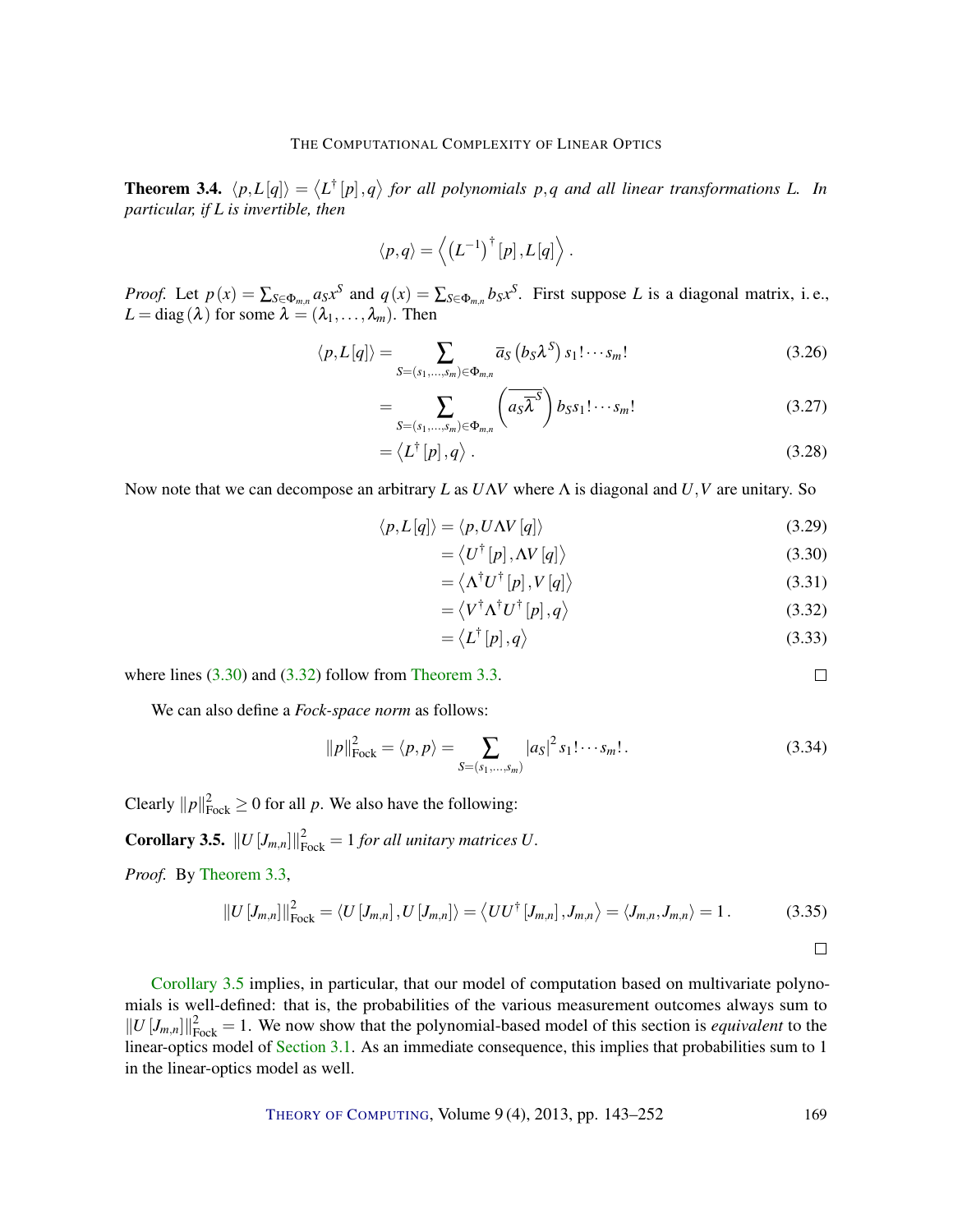Given any pure state

$$
|\psi\rangle = \sum_{S \in \Phi_{m,n}} \alpha_S |S\rangle \tag{3.36}
$$

in  $H_{m,n}$  let  $P_{|\psi\rangle}$  be the multivariate polynomial defined by

$$
P_{\left|\psi\right\rangle}(x) := \sum_{S=(s_1,\ldots,s_m)\in\Phi_{m,n}} \frac{\alpha_S x^S}{\sqrt{s_1! \cdots s_m!}}\,. \tag{3.37}
$$

In particular, for any computational basis state  $|S\rangle$ , we have

$$
P_{|S\rangle}(x) = \frac{x^S}{\sqrt{s_1! \cdots s_m!}}.
$$
\n(3.38)

<span id="page-27-0"></span>**Theorem 3.6** (Equivalence of Physical and Polynomial Definitions).  $|\psi\rangle \leftrightarrow P_{|\psi\rangle}$  *defines an isomorphism between quantum states and polynomials, which commutes with inner products and unitary transformations in the following senses:*

$$
\langle \psi | \phi \rangle = \langle P_{|\psi \rangle}, P_{|\phi \rangle} \rangle, \tag{3.39}
$$

$$
P_{\varphi(U)|\psi\rangle} = U\left[P_{|\psi\rangle}\right].\tag{3.40}
$$

*Proof.* That  $\langle \psi | \phi \rangle = \langle P_{|\psi \rangle}, P_{|\phi \rangle} \rangle$  follows immediately from the definitions of  $P_{|\psi \rangle}$  and the Fock-space inner product. For  $P_{\varphi(U)|\psi\rangle} = U[P_{\psi}]$ , notice that

$$
U\left[P_{\left|\psi\right\rangle}\right] = U\left[\sum_{S=(s_1,\ldots,s_m)\in\Phi_{m,n}} \frac{\alpha_S x^S}{\sqrt{s_1!\cdots s_m!}}\right]
$$
\n(3.41)

$$
= \sum_{S=(s_1,\ldots,s_m)\in\Phi_{m,n}} \frac{\alpha_S}{\sqrt{s_1!\cdots s_m!}} \prod_{i=1}^m (u_{i1}x_1+\cdots+u_{im}x_m)^{s_i} . \hspace{1cm} (3.42)
$$

So in particular, transforming  $P_{|\psi\rangle}$  to  $U\left[P_{|\psi\rangle}\right]$  simply effects a linear transformation on the coefficients on  $P_{|\psi\rangle}$ . This means that there must be *some*  $M \times M$  linear transformation  $\varphi(U)$  depending on *U* such that  $U[P_{|\psi\rangle}] = P_{\phi(U)|\psi\rangle}$ . Thus, in defining the homomorphism  $U \to \phi(U)$  in equation [\(3.9\)](#page-23-0), we simply chose it to yield that linear transformation. This can be checked by explicit computation. By [Lemma](#page-22-0) [3.1,](#page-22-0) we can restrict attention to a  $2 \times 2$  unitary matrix

$$
U = \left(\begin{array}{cc} a & b \\ c & d \end{array}\right). \tag{3.43}
$$

By linearity, we can also restrict attention to the action of  $\varphi(U)$  on a computational basis state  $|s,t\rangle$  (or in the polynomial formalism, the action of *U* on a monomial  $x^s y^t$ ). Then

$$
U\left[x^s y^t\right] = \left(ax + by\right)^s \left(cx + dy\right)^t\tag{3.44}
$$

$$
= \sum_{k=0}^{s} \sum_{\ell=0}^{t} \binom{s}{k} \binom{t}{\ell} a^k b^{s-k} c^{\ell} d^{t-\ell} x^{k+\ell} y^{s+t-k-\ell} \tag{3.45}
$$

$$
= \sum_{u+v=s+t} \sum_{k+\ell=u, k\leq s, \ell \leq t} {s \choose k} {t \choose \ell} a^k b^{s-k} c^\ell d^{t-\ell} x^u y^v.
$$
 (3.46)

THEORY OF C[OMPUTING](http://dx.doi.org/10.4086/toc), Volume 9(4), 2013, pp. 143–252 170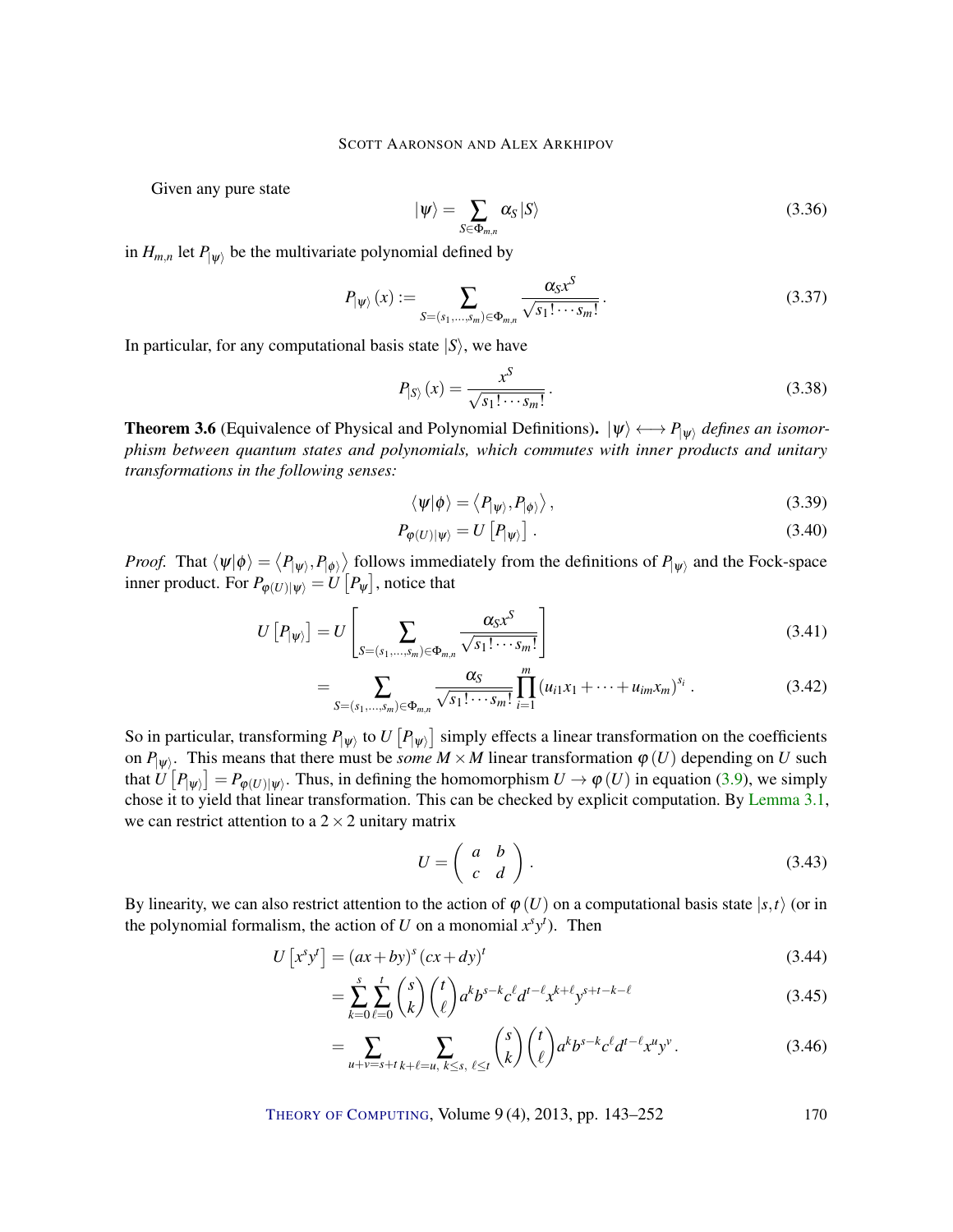Thus, inserting normalization,

$$
U\left[\frac{x^s y^t}{\sqrt{s!t!}}\right] = \sum_{u+v=s+t} \left(\sqrt{\frac{u!v!}{s!t!}} \sum_{k+\ell=u, k\leq s, \ell \leq t} {s \choose k} {t \choose \ell} a^k b^{s-k} c^\ell d^{t-\ell} \right) \frac{x^u y^v}{\sqrt{u!v!}},\tag{3.47}
$$

which yields precisely the definition of  $\varphi(U)$  from equation [\(3.9\)](#page-23-0).

As promised in [Section](#page-21-0) [3.1,](#page-21-0) we can also show that  $\varphi(U)$  is unitary.

**Corollary 3.7.**  $\varphi(U)$  *is unitary.* 

*Proof.* One definition of a unitary matrix is that it preserves inner products. Let us check that this is the case for  $\varphi(U)$ . For all *U*, we have

$$
\langle \psi | \phi \rangle = \langle P_{|\psi \rangle}, P_{|\phi \rangle} \rangle \tag{3.48}
$$

$$
= \langle U\left[P_{|\psi\rangle}\right], U\left[P_{|\phi\rangle}\right] \rangle \tag{3.49}
$$

$$
= \langle P_{\varphi(U)|\psi\rangle}, P_{\varphi(U)|\phi\rangle} \rangle \tag{3.50}
$$

$$
= \langle \psi | \varphi \left( U \right)^{\dagger} \varphi \left( U \right) | \phi \rangle \tag{3.51}
$$

where line [\(3.49\)](#page-28-1) follows from [Theorem](#page-27-0) [3.3,](#page-25-2) and all other lines from Theorem [3.6.](#page-27-0)

# <span id="page-28-0"></span>3.3 Permanent definition

This section gives a *third* interpretation of the noninteracting-boson model, which makes clear its connection to the permanent. Given an  $n \times n$  matrix  $A = (a_{ij}) \in \mathbb{C}^{n \times n}$  recall that the permanent is

$$
\operatorname{Per}(A) = \sum_{\sigma \in S_n} \prod_{i=1}^n a_{i,\sigma(i)}.
$$
\n(3.52)

Also, given an  $m \times m$  matrix *V* let  $V_{n,n}$  be the top-left  $n \times n$  submatrix of *V*. Then the following lemma establishes a direct connection between Per $(V_{n,n})$  and the Fock-space inner product defined in [Section](#page-24-0) [3.2.](#page-24-0)

<span id="page-28-2"></span>**Lemma 3.8.** Per $(V_{n,n}) = \langle J_{m,n}, V[J_{m,n}] \rangle$  for any  $m \times m$  matrix V.

*Proof.* By definition,

$$
V\left[J_{m,n}\right] = \prod_{i=1}^{n} \left(v_{i1}x_1 + \dots + v_{im}x_m\right). \tag{3.53}
$$

Then  $\langle J_{m,n}, V | J_{m,n} \rangle$  is just the coefficient of  $J_{m,n} = x_1 \cdots x_n$  in the above polynomial. This coefficient can be calculated as

$$
\sum_{\sigma \in S_n} \prod_{i=1}^n v_{i,\sigma(i)} = \text{Per}(V_{n,n}) \ . \tag{3.54}
$$

Combining [Lemma](#page-28-2) [3.8](#page-28-2) with [Theorem](#page-26-3) [3.4,](#page-26-3) we immediately obtain the following:

THEORY OF C[OMPUTING](http://dx.doi.org/10.4086/toc), Volume 9(4), 2013, pp. 143–252 171

$$
\Box
$$

<span id="page-28-1"></span> $\Box$ 

 $\Box$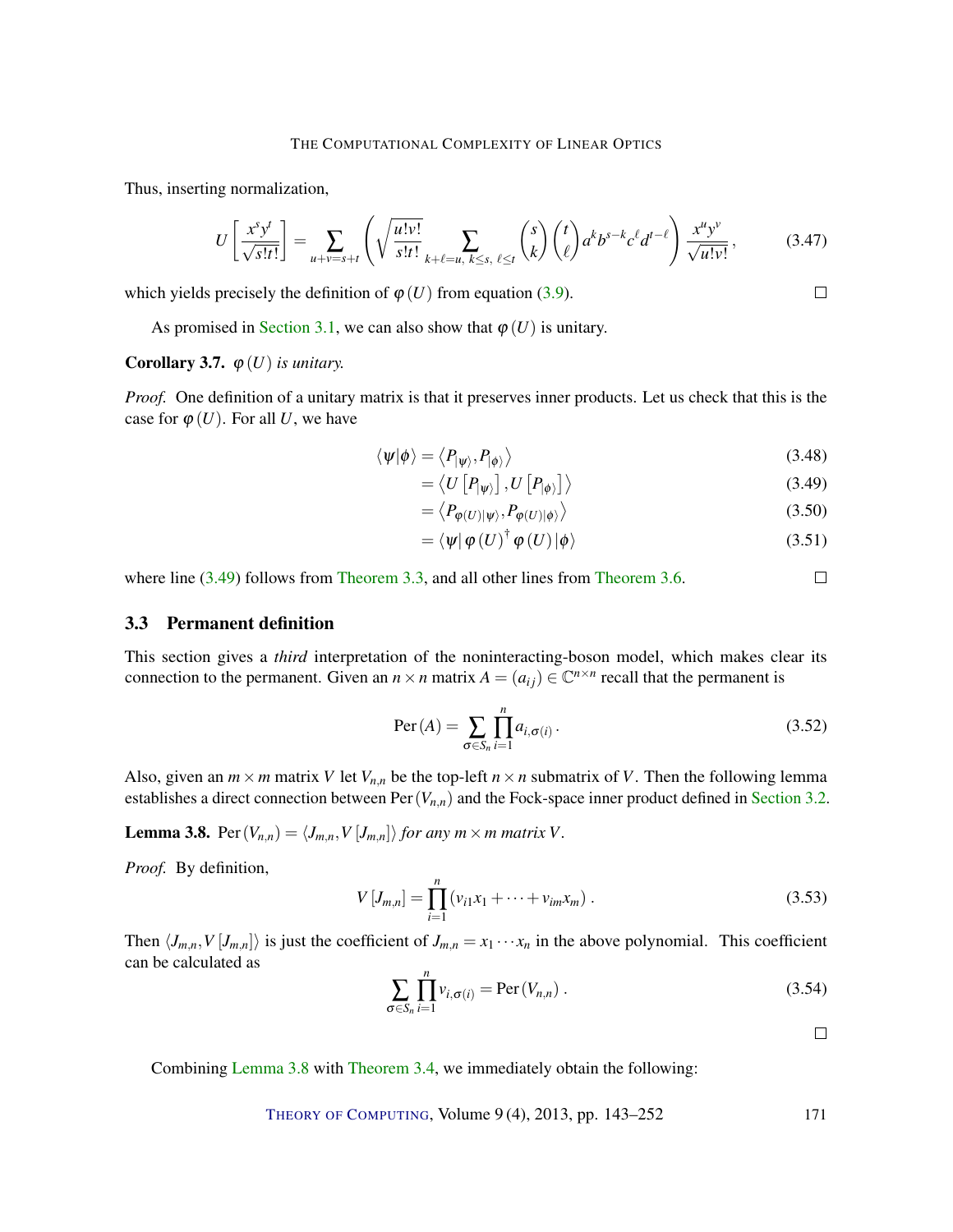<span id="page-29-0"></span>**Corollary 3.9.** Per  $((V^{\dagger}W)_{n,n}) = \langle V[J_{m,n}], W[J_{m,n}] \rangle$  for any two matrices  $V, W \in \mathbb{C}^{m \times m}$ .

*Proof.*

$$
\operatorname{Per}\left(\left(V^{\dagger}W\right)_{n,n}\right)=\left\langle J_{m,n},V^{\dagger}W\left[J_{m,n}\right]\right\rangle=\left\langle V\left[J_{m,n}\right],W\left[J_{m,n}\right]\right\rangle. \tag{3.55}
$$

Now let *U* be any  $m \times m$  unitary matrix, and let  $S = (s_1, \ldots, s_m)$  and  $T = (t_1, \ldots, t_m)$  be any two computational basis states (that is, elements of  $\Phi_{m,n}$ ). Then we define an  $n \times n$  matrix  $U_{S,T}$  in the following manner. First form an  $m \times n$  matrix  $U_T$  by taking  $t_j$  copies of the  $j<sup>th</sup>$  column of  $U$ , for each  $j \in [m]$ . Then form the  $n \times n$  matrix  $U_{S,T}$  by taking  $s_i$  copies of the  $i^{th}$  row of  $U_T$  for each  $i \in [m]$ . As an example, suppose

$$
U = \left(\begin{array}{ccc} 0 & 1 & 0 \\ 1 & 0 & 0 \\ 0 & 0 & -1 \end{array}\right) \tag{3.56}
$$

and  $S = T = (0, 1, 2)$ . Then

$$
U_{S,T} = \begin{pmatrix} 0 & 0 & 0 \\ 0 & -1 & -1 \\ 0 & -1 & -1 \end{pmatrix} . \tag{3.57}
$$

Note that if the  $s_i$ 's and  $t_j$ 's are all 0 or 1 then  $U_{S,T}$  is simply an  $n \times n$  submatrix of U. If some  $s_i$ 's or  $t_j$ 's are greater than 1 then  $U_{S,T}$  is like a submatrix of *U* but with repeated rows and/or columns.

Here is an alternative way to define  $U_{S,T}$ . Given any  $S \in \Phi_{m,n}$ , let  $I_S$  be a linear substitution of variables, which maps the variables  $x_1, \ldots, x_{s_1}$  to  $x_1$  the variables  $x_{s_1+1}, \ldots, x_{s_1+s_2}$  to  $x_2$ , and so on, so that  $I_S[x_1 \cdots x_n] = x_1^{s_1} \cdots x_m^{s_m}$ . (If  $i > n$ , then  $I_S[x_i] = 0$ .) Then one can check that

$$
U_{S,T} = \left(\overline{I_S^{\dagger}} U I_T\right)_{n,n}.
$$
\n(3.58)

(Note also that  $\varphi(I_S)|1_n\rangle = |S\rangle$ .)

<span id="page-29-1"></span>**Theorem 3.10** (Equivalence of All Three Definitions). For all  $m \times m$  *unitaries U* and basis states  $S, T \in \Phi_{m,n}$ *,* 

$$
\operatorname{Per}(U_{S,T}) = \langle x^S, U[x^T] \rangle = \langle S | \varphi(U) | T \rangle \sqrt{s_1! \cdots s_m! t_1! \cdots t_m!}. \tag{3.59}
$$

*Proof.* For the first equality, from [Corollary](#page-29-0) [3.9](#page-29-0) we have

$$
\left\langle x^S, U\left[x^T\right]\right\rangle = \left\langle I_S\left[J_{m,n}\right], U I_T\left[J_{m,n}\right]\right\rangle\tag{3.60}
$$

$$
= \operatorname{Per}\left(\left(I_S^{\dagger} U I_T\right)_{n,n}\right) \tag{3.61}
$$

$$
= \operatorname{Per}(U_{S,T}) . \tag{3.62}
$$

For the second equality, from [Theorem](#page-27-0) [3.6](#page-27-0) we have

$$
\langle S|\varphi(U)|T\rangle = \langle P_{|S\rangle}, P_{\varphi(U)|T\rangle}\rangle \tag{3.63}
$$

$$
= \langle P_{|S\rangle}, U\left[P_{|T\rangle}\right] \rangle \tag{3.64}
$$

$$
=\frac{\langle x^S, U[x^T]\rangle}{\sqrt{s_1! \cdots s_m! t_1! \cdots t_m!}}.
$$
\n(3.65)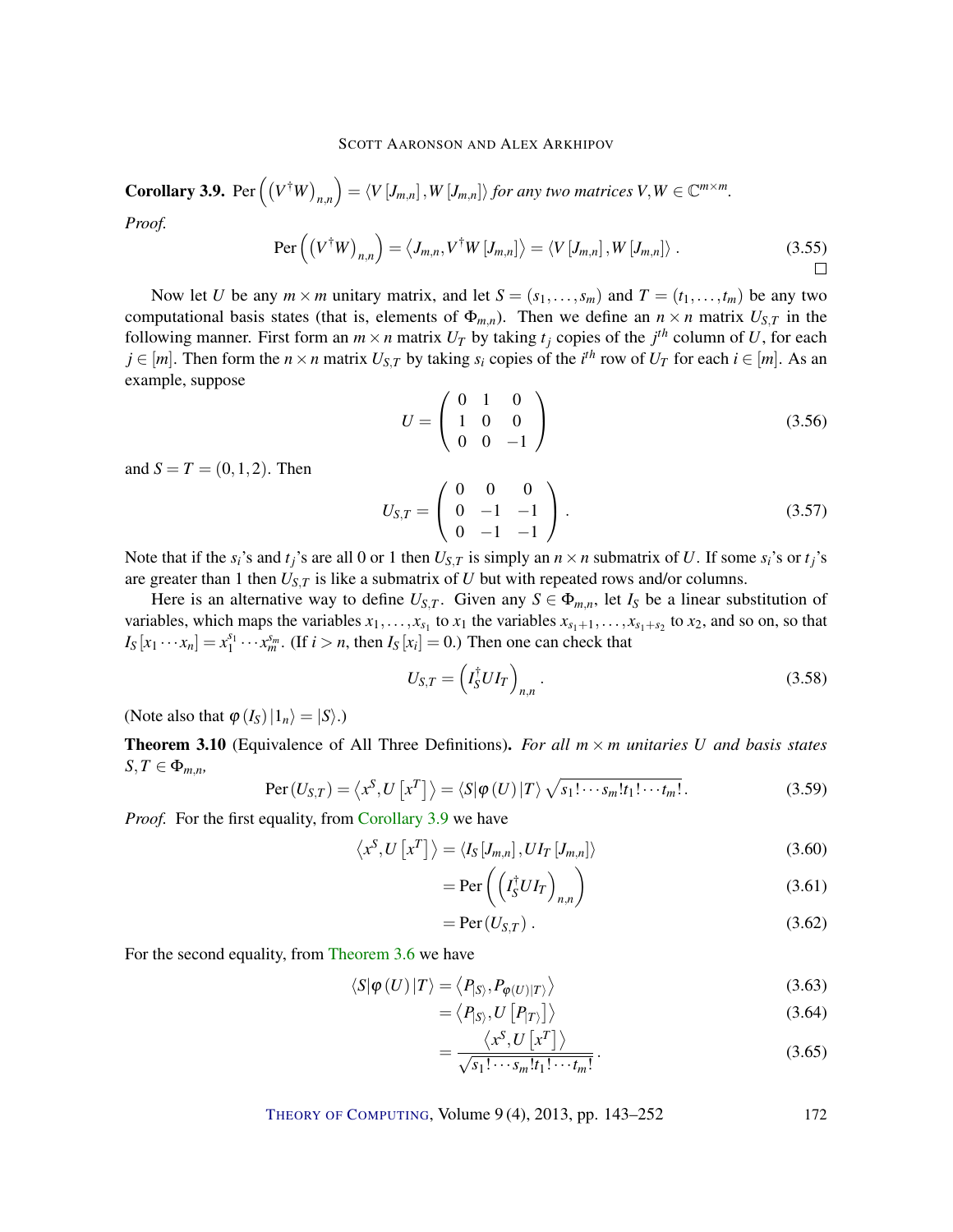## <span id="page-30-0"></span>3.4 Bosonic complexity theory

Having presented the noninteracting-boson model from three perspectives, we are finally ready to define BOSONSAMPLING, the central computational problem considered in this work. The input to the problem will be an  $m \times n$  column-orthonormal matrix  $A \in U_{m,n}$ .<sup>19</sup> Given A together with a basis state  $S \in \Phi_{m,n}$  that is, a list  $S = (s_1, \ldots, s_m)$  of nonnegative integers, satisfying  $s_1 + \cdots + s_m = n$ —let  $A_S$  be the  $n \times n$ matrix obtained by taking  $s_i$  copies of the  $i^{th}$  row of *A* for all  $i \in [m]$ . Then let  $\mathcal{D}_A$  be the probability distribution over  $\Phi_{m,n}$  defined as follows:

$$
\Pr_{\mathcal{D}_A} \left[ S \right] = \frac{|\text{Per}(A_S)|^2}{s_1! \cdots s_m!}.
$$
\n(3.66)

[\(Theorem](#page-29-1) [3.10](#page-29-1) implies that  $D_A$  is indeed a probability distribution, for every  $A \in \mathcal{U}_{m,n}$ .) The goal of BOSONSAMPLING is to sample either exactly or approximately from D*<sup>A</sup>* given *A* as input.

Of course, we *also* could have defined  $\mathcal{D}_A$  as the distribution over  $\Phi_{m,n}$  obtained by first completing *A* to any  $m \times m$  unitary matrix *U* then measuring the quantum state  $\varphi(U)|1_n\rangle$  in the computational basis. Or we could have defined  $D_A$  as the distribution obtained by first applying the linear change of variables *U* to the polynomial  $x_1 \cdots x_n$  (where again *U* is any  $m \times m$  unitary completion of *A*), to obtain a new *m*-variable polynomial

$$
U\left[x_1 \cdots x_n\right] = \sum_{S \in \Phi_{m,n}} \alpha_S x^S, \tag{3.67}
$$

and then letting

$$
\Pr_{\mathcal{D}_A}[S] = |\alpha_S|^2 s_1! \cdots s_m! = \frac{|\langle x^S, U[x_1 \cdots x_n] \rangle|^2}{s_1! \cdots s_m!}.
$$
\n(3.68)

For most of the paper, though, we will find it most convenient to use the definition of D*<sup>A</sup>* in terms of permanents.

Besides the BOSONSAMPLING problem, we will also need the concept of an exact or approximate BOSONSAMPLING *oracle*. Intuitively, a BOSONSAMPLING oracle is simply an oracle O that solves the BOSONSAMPLING problem: that is,  $\theta$  takes as input a matrix  $A \in \mathcal{U}_{m,n}$  and outputs a sample from  $\mathcal{D}_A$ . However, there is a subtlety, arising from the fact that  $\theta$  is an oracle for a *sampling* problem. Namely, it is essential that  $\mathcal{O}'s$  *only* source of randomness be a string  $r \in \{0,1\}^{\text{poly}(n)}$  that is also given to  $\mathcal{O}$  as input. In other words, if we fix *r* then  $O(A, r)$  must be deterministic, just like a conventional oracle that decides a language. Of course, if O were implemented by a classical algorithm, this requirement would be trivial to satisfy.

More formally:

<sup>&</sup>lt;sup>19</sup>Here we assume each entry of A is represented in binary, so that it has the form  $(x + yi)/2^{p(n)}$  where *x* and *y* are integers and *p* is some fixed polynomial. As a consequence, *A* might not be *exactly* column-orthonormal—but as long as *A* †*A* is exponentially close to the identity, *A* can easily be "corrected" to an element of U*m*,*n* using Gram-Schmidt orthogonalization. Furthermore, it is not hard to show that every element of  $\mathfrak{U}_{m,n}$  can be approximated in this manner. See for example Aaronson [\[1\]](#page-103-7) for a detailed error analysis.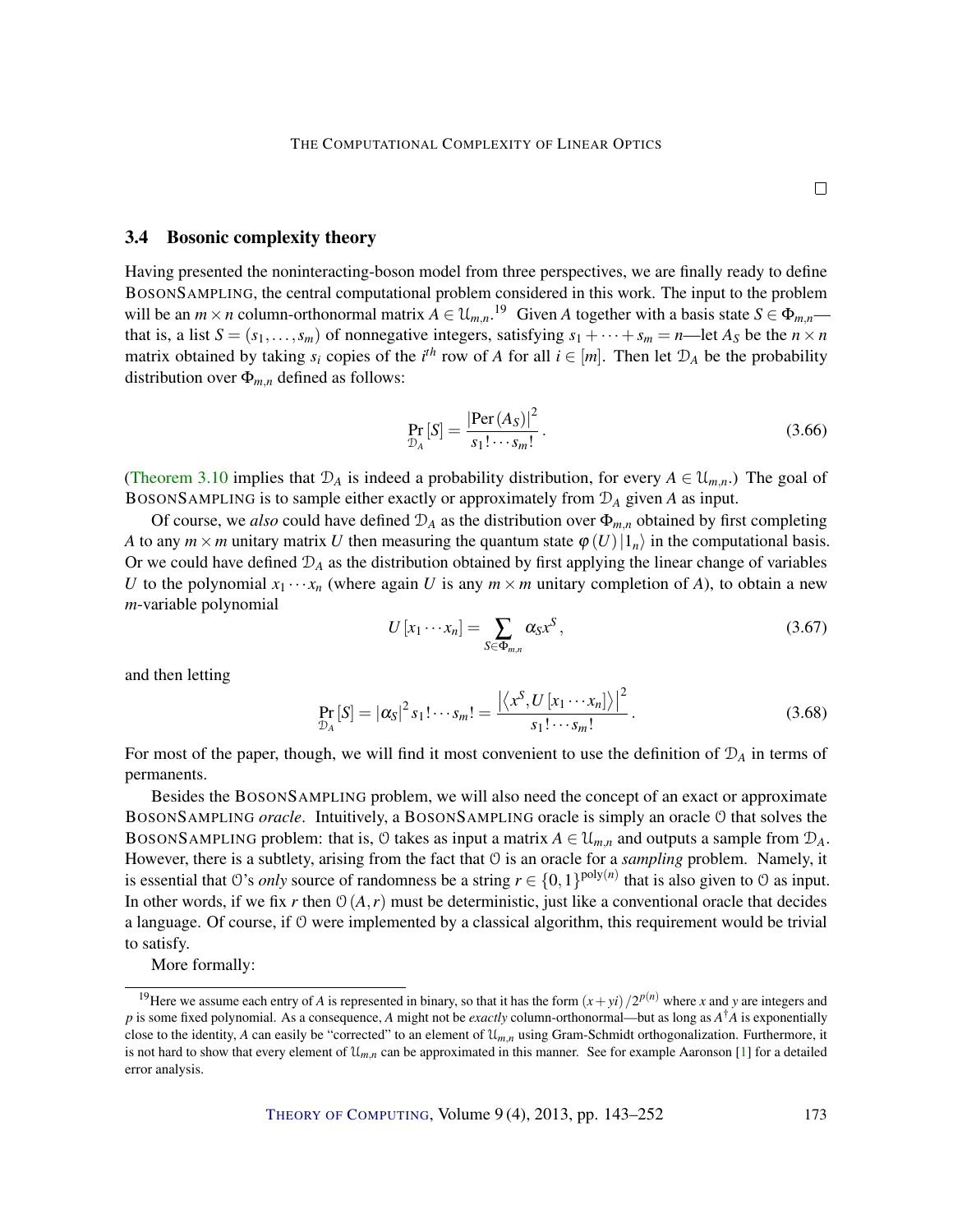**Definition 3.11** (BOSONSAMPLING oracle). Let  $\emptyset$  be an oracle that takes as input a string  $r \in \{0,1\}^{\text{poly}(n)}$ an  $m \times n$  matrix  $A \in U_{m,n}$  and an error bound  $\varepsilon > 0$  encoded as  $0^{1/\varepsilon}$ . Also, let  $\mathcal{D}_{\mathcal{O}}(A,\varepsilon)$  be the distribution over outputs of O if *A* and ε are fixed but *r* is uniformly random. We call O an exact BOSONSAMPLING oracle if  $\mathcal{D}_{\mathcal{O}}(A,\varepsilon) = \mathcal{D}_A$  for all  $A \in \mathcal{U}_{m,n}$ . Also, we call  $\mathcal{O}$  an approximate BOSONSAMPLING oracle if  $\|\mathcal{D}_{\mathcal{O}}(A, \varepsilon) - \mathcal{D}_{A}\| \leq \varepsilon$  for all  $A \in \mathcal{U}_{m,n}$  and  $\varepsilon > 0$ .

If we like, we can define the complexity class BosonFP to be the set of search problems  $R =$  $(B_x)_{x\in\{0,1\}^*}$  that are in FBPP<sup>O</sup> for every exact BOSONSAMPLING oracle O. We can also define BosonFP<sub>ε</sub> to be the set of search problems that are in  $\mathsf{FBPP}^\mathcal{O}$  for every approximate BOSONSAMPLING oracle  $\mathcal{O}$ . We then have the following basic inclusions:

# Theorem 3.12. FBPP  $\subseteq$  BosonFP<sub> $\varepsilon$ </sub> = BosonFP  $\subseteq$  FBQP.

*Proof.* For FBPP  $\subseteq$  BosonFP<sub> $\varepsilon$ </sub> just ignore the BOSONSAMPLING oracle. For BosonFP<sub> $\varepsilon$ </sub>  $\subseteq$  BosonFP note that any exact BOSONSAMPLING oracle is also an  $ε$ -approximate one for every  $ε$ . For the other direction, BosonFP  $\subseteq$  BosonFP<sub> $\varepsilon$ </sub>, let *M* be a BosonFP machine, and let  $\theta$  be *M*'s exact BOSONSAM-PLING oracle. Since  $M$  has to work for *every*  $\theta$  we can assume without loss of generality that  $\theta$  is chosen uniformly at random, consistent with the requirement that  $\mathcal{D}_{\mathcal{O}}(A) = \mathcal{D}_A$  for every *A*. We claim that we can simulate O to sufficient accuracy using an *approximate* BOSONSAMPLING oracle. To do so, we simply choose  $\varepsilon \ll \delta/p(n)$  where  $p(n)$  is an upper bound on the number of queries to 0 made by *M* and  $\delta$  is the desired failure probability of *M*. For BosonFP  $\subseteq$  FBQP we use an old observation of Feynman [\[26\]](#page-105-5) and Abrams and Lloyd [\[6\]](#page-103-8): that fermionic and bosonic systems can be simulated efficiently on a standard quantum computer. In more detail, our quantum computer's state at any time step will have the form

$$
|\psi\rangle = \sum_{(s_1,\ldots,s_m)\in\Phi_{m,n}} \alpha_{s_1,\ldots,s_m} |s_1,\ldots,s_m\rangle.
$$
 (3.69)

That is, we simply encode each occupation number  $0 \le s_i \le n$  in binary using  $\lceil \log_2 n \rceil$  qubits. (Thus, the total number of qubits in our simulation is  $m \lceil \log_2 n \rceil$ .) To initialize, we prepare the state  $|1_n\rangle$  =  $|1,\ldots,1,0,\ldots,0\rangle$ ; to measure, we measure in the computational basis. As for simulating an optical element: recall that such an element acts nontrivially only on two modes *i* and *j* and hence on  $2 \lceil \log_2 n \rceil$ qubits. So we can describe an optical element by an  $O(n^2) \times O(n^2)$  unitary matrix *U*—and furthermore, we gave an explicit formula [\(3.9\)](#page-23-0) for the entries of *U*. It follows immediately, from the Solovay-Kitaev Theorem (see [\[50\]](#page-107-2)), that we can simulate *U* with error  $\varepsilon$  using poly  $(n, \log 1/\varepsilon)$  qubit gates. Therefore an FBQP machine can simulate each call that a BosonFP machine makes to the BOSONSAMPLING oracle.  $\Box$ 

# <span id="page-31-0"></span>4 Efficient classical simulation of linear optics collapses PH

In this section we prove [Theorem](#page-6-2) [1.1,](#page-6-2) our hardness result for exact BOSONSAMPLING. First, in [Section](#page-32-0) [4.1,](#page-32-0) we prove that  $P^{HP} \subseteq BPP^{NP^{\circ}}$ , where  $\circ$  is any exact BOSONSAMPLING oracle. In particular, this implies that, if there exists a polynomial-time classical algorithm for exact BOSONSAMPLING, then  $P^{HP}$  = BPP<sup>NP</sup> and hence the polynomial hierarchy collapses to the third level. The proof in [Section](#page-32-0) [4.1](#page-32-0) directly exploits the fact that boson amplitudes are given by the permanents of complex matrices  $X \in \mathbb{C}^{n \times n}$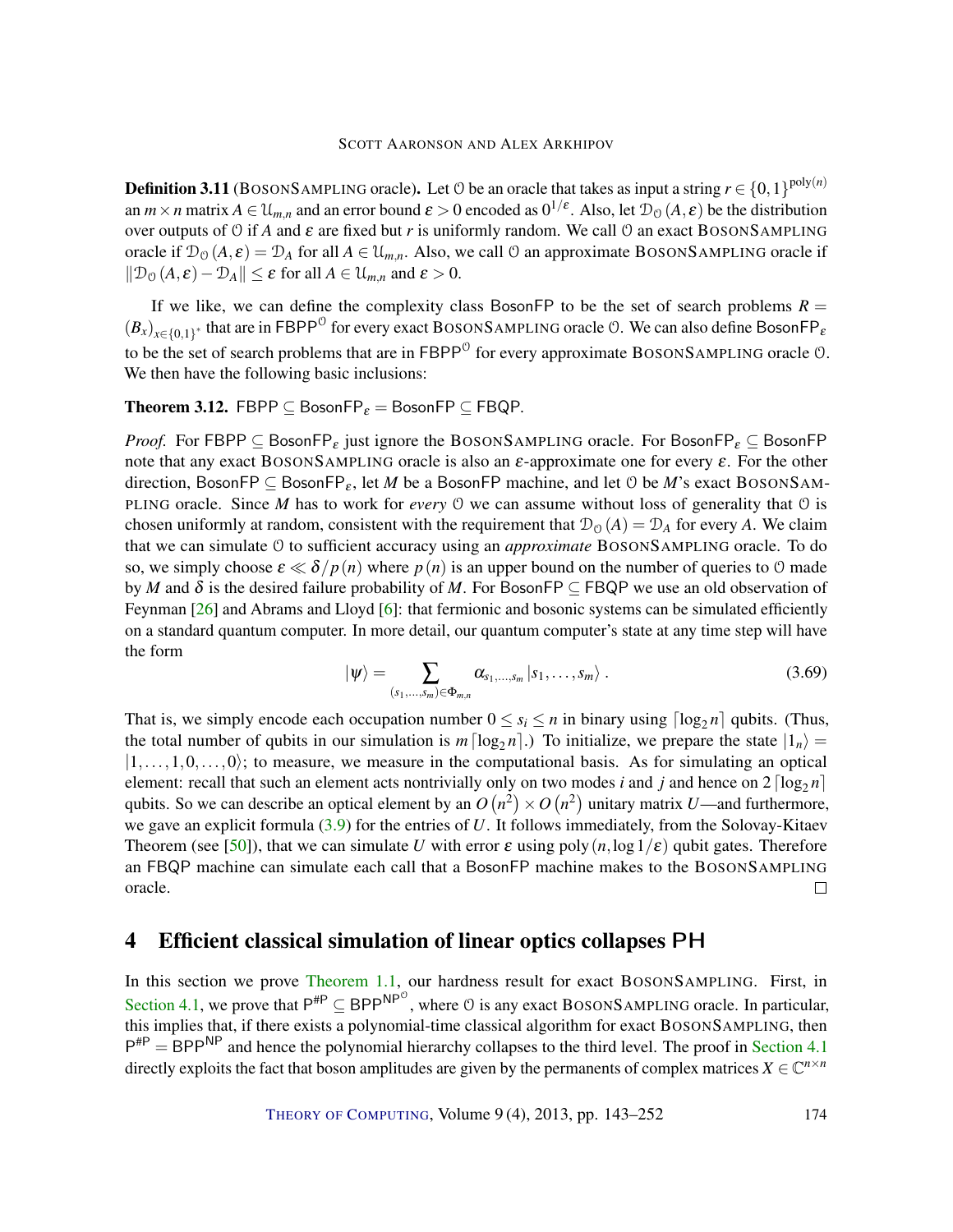and that approximating  $Per(X)$  given such an *X* is #P-complete. The main lemma we need to prove is simply that approximating  $|\text{Per}(X)|^2$  is *also* #P-complete. Next, in [Section](#page-36-0) [4.2,](#page-36-0) we give a completely different proof of [Theorem](#page-6-2) [1.1.](#page-6-2) This proof repurposes two existing results in quantum computation: the scheme for universal quantum computing with *adaptive* linear optics due to Knill, Laflamme, and Milburn [\[43\]](#page-106-2), and the PostBQP = PP theorem of Aaronson [\[2\]](#page-103-2). Finally, in [Section](#page-38-0) [4.3,](#page-38-0) we observe two improvements to the basic result.

# <span id="page-32-0"></span>4.1 Basic result

First, we will need a classic result of Stockmeyer [\[63\]](#page-107-8).

<span id="page-32-1"></span>**Theorem 4.1** (Stockmeyer [\[63\]](#page-107-8)). *Given a Boolean function*  $f: \{0,1\}^n \rightarrow \{0,1\}$  *let* 

$$
p = \Pr_{x \in \{0,1\}^n} [f(x) = 1] = \frac{1}{2^n} \sum_{x \in \{0,1\}^n} f(x).
$$
 (4.1)

*Then for all*  $g \geq 1 + 1/\text{poly}(n)$  *there exists an* FBPP<sup>NP*f*</sup> *machine that approximates p to within a multiplicative factor of g.*

Intuitively, [Theorem](#page-32-1) [4.1](#page-32-1) says that a BPP<sup>NP</sup> machine can always estimate the probability  $p$  that a polynomial-time randomized algorithm accepts to within a  $1/poly(n)$  multiplicative factor, even if *p* is exponentially small. Note that [Theorem](#page-32-1) [4.1](#page-32-1) does *not* generalize to estimating the probability that a quantum algorithm accepts, since the randomness is "built in" to a quantum algorithm, and the BPP<sup>NP</sup> machine does not get to choose or control it.

Another interpretation of [Theorem](#page-32-1) [4.1](#page-32-1) is that any counting problem that involves *estimating the sum* of 2<sup>n</sup> nonnegative real numbers<sup>20</sup> can be approximately solved in BPP<sup>NP</sup>.

By contrast, if a counting problem involves estimating a sum of *both positive and negative numbers* for example, if one wanted to approximate  $E_{x \in \{0,1\}^n} [f(x)]$  for some function  $f: \{0,1\}^n \to \{-1,1\}$ —then the situation is completely different. In that case, it is easy to show that even multiplicative approximation is #P-hard, and hence unlikely to be in  $\mathsf{FBPP}^{\mathsf{NP}}$ .

We will show this phenomenon in the special case of the permanent. If *X* is a non-negative matrix, then Jerrum, Sinclair, and Vigoda  $\lceil 37 \rceil$  famously showed that one can approximate Per $(X)$  to within multiplicative error  $\varepsilon$  in poly  $(n,1/\varepsilon)$  time (which improves on [Theorem](#page-32-1) [4.1](#page-32-1) by getting rid of the NP oracle). On the other hand, let  $X \in \mathbb{R}^{n \times n}$  be an arbitrary real matrix, with both positive and negative entries. Then we will show that multiplicatively approximating  $Per(X)^2 = |Per(X)|^2$  is #P-hard. The reason why we are interested in  $|\text{Per}(X)|^2$  rather than  $\text{Per}(X)$  itself, is that measurement probabilities in the noninteracting-boson model are the absolute squares of permanents.

Our starting point is a famous result of Valiant [\[71\]](#page-108-4):

<span id="page-32-2"></span>**Theorem 4.2** (Valiant [\[71\]](#page-108-4)). *The following problem is* #P-complete: given a matrix  $X \in \{0,1\}^{n \times n}$ *compute* Per(*X*)*.*

<sup>&</sup>lt;sup>20</sup>Strictly speaking, [Theorem](#page-32-1) [4.1](#page-32-1) talks about estimating the sum of  $2^n$  *binary* ( $\{0,1\}$ -valued) numbers, but it is easy to generalize to arbitrary nonnegative reals.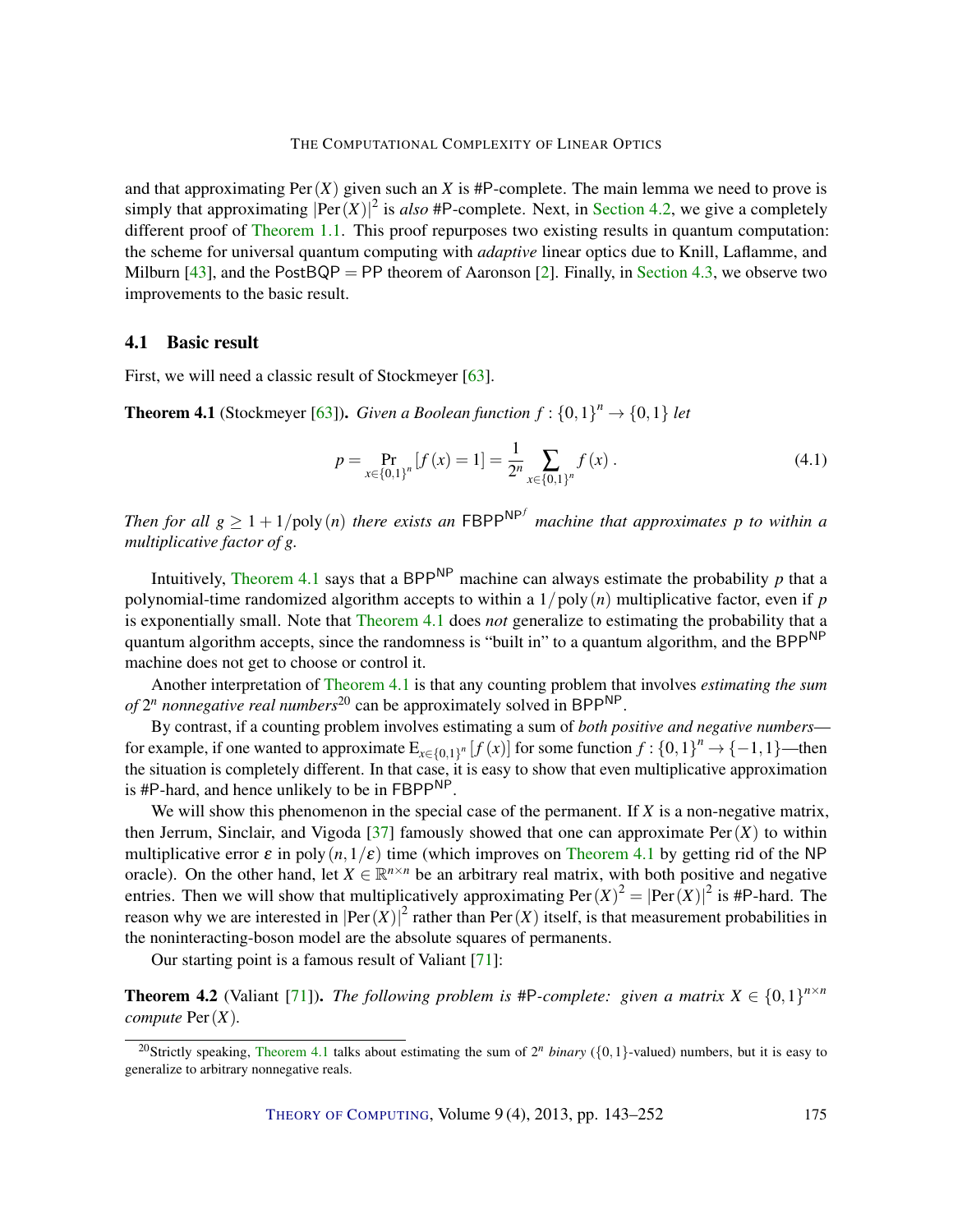We now show that  $Per(X)^2$  is #P-hard to approximate.

<span id="page-33-2"></span>**Theorem 4.3** (Hardness of Approximating Per $(X)^2$ ). *The following problem is* #P-hard, for any  $g \in$  $[1, \text{poly}(n)]$ : given a real matrix  $X \in \mathbb{R}^{n \times n}$  approximate Per $(X)^2$  to within a multiplicative factor of g.

*Proof.* Let 0 be an oracle that, given a matrix  $M \in \mathbb{R}^{n \times n}$  outputs a nonnegative real number 0 (*M*) such that

$$
\frac{\text{Per}(M)^2}{g} \le \mathcal{O}(M) \le g \text{Per}(M)^2. \tag{4.2}
$$

Also, let  $X = (x_{ij}) \in \{0,1\}^{n \times n}$  be an input matrix, which we assume for simplicity consists only of 0s and 1s. Then we will show how to compute Per $(X)$  exactly, in polynomial time and using  $O(qn^2 \log n)$ adaptive queries to  $\mathcal O$ . Since Per $(X)$  is #P-complete by [Theorem](#page-32-2) [4.2,](#page-32-2) this will immediately imply the lemma. Since *X* is non-negative, we can check in polynomial time whether  $Per(X) = 0$ . If  $Per(X) = 0$  we are done, so assume  $\text{Per}(X) \geq 1$ . Then there exists a permutation  $\sigma$  such that  $x_{1,\sigma(1)} = \cdots = x_{n,\sigma(n)} = 1$ . Moreover, we can find such a  $\sigma$  in polynomial time; indeed, this is equivalent to the standard problem of finding a *perfect matching* in a bipartite graph. By permuting the rows and columns, we can assume without loss of generality that  $x_{11} = \cdots = x_{nn} = 1$ . Our reduction will use recursion on *n*. Let  $Y = (y_{ij})$ be the bottom-right  $(n-1) \times (n-1)$  submatrix of *X*. Then we will assume inductively that we already know Per(*Y*). We will use that knowledge, together with  $O(gn \log n)$  queries to  $O$  to find Per(*X*). Given a real number *r* let  $X^{[r]} \in \mathbb{R}^{n \times n}$  be a matrix identical to *X* except that the top-left entry is  $x_{11} - r$  instead of  $x_{11}$ . Then it is not hard to see that

$$
Per(X^{[r]}) = Per(X) - rPer(Y).
$$
\n(4.3)

Note that  $y_{11} = \cdots = y_{(n-1),(n-1)} = 1$  so Per $(Y) \ge 1$ . Hence there must be a unique value  $r = r^*$  such that  $Per(X^{[r^*]}) = 0$ . Furthermore, if we can find that *r*<sup>\*</sup>, then we are done, since  $Per(X) = r^*Per(Y)$ . To find

$$
r^* = \frac{\text{Per}(X)}{\text{Per}(Y)},\tag{4.4}
$$

we will use a procedure based on binary search. Let  $r(0) := 0$  be our "initial guess"; then we will repeatedly improve this guess to  $r(1)$   $r(2)$ , etc. The invariant we want to maintain is that

$$
\mathcal{O}\left(X^{\lceil r(t+1)\rceil}\right) \le \frac{\mathcal{O}\left(X^{\lceil r(t)\rceil}\right)}{2} \tag{4.5}
$$

for all *t*. To find  $r(t+1)$  starting from  $r(t)$ : first observe that

$$
|r(t) - r^*| = \frac{|r(t) \operatorname{Per}(Y) - \operatorname{Per}(X)|}{\operatorname{Per}(Y)}
$$
(4.6)

<span id="page-33-1"></span>
$$
=\frac{\left|\text{Per}\left(X^{[r(t)]}\right)\right|}{\text{Per}\left(Y\right)}\tag{4.7}
$$

<span id="page-33-0"></span>
$$
\leq \frac{\sqrt{g \cdot \mathcal{O}\left(X^{[r(t)]}\right)}}{\text{Per}(Y)},\tag{4.8}
$$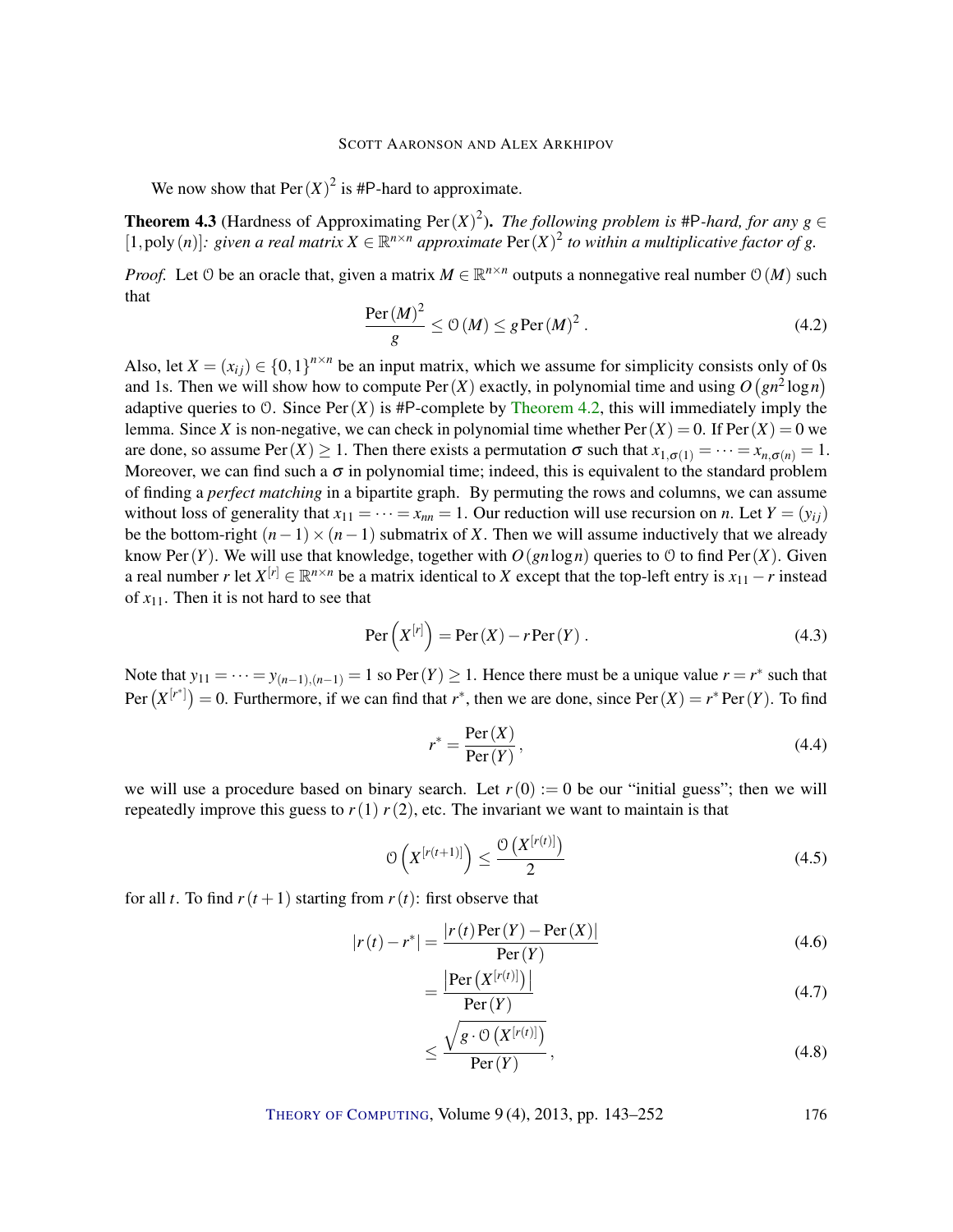where line [\(4.8\)](#page-33-0) follows from  $\text{Per}(M)^2/g \leq \mathcal{O}(M)$ . So setting

$$
\beta := \frac{\sqrt{g \cdot \mathcal{O}\left(X^{[r(t)]}\right)}}{\text{Per}(Y)},\tag{4.9}
$$

we find that  $r^*$  is somewhere in the interval  $I := [r(t) - \beta, r(t) + \beta]$ . Divide *I* into *L* equal segments (for some *L* to be determined later), and let  $s(1),...,s(L)$  be their left endpoints. Then the procedure is to evaluate  $O(X^{[s(i)]})$  for each  $i \in [L]$  and set  $r(t+1)$  equal to the  $s(i)$  for which  $O(X^{[s(i)]})$  is minimized (breaking ties arbitrarily). Clearly there exists an  $i \in [L]$  such that  $|s(i) - r^*| \leq \beta/L$ —and for that particular choice of *i* we have

$$
\mathcal{O}\left(X^{[s(i)]}\right) \leq g \operatorname{Per}\left(X^{[s(i)]}\right)^2 \tag{4.10}
$$

$$
= g\left(\operatorname{Per}(X) - s\left(i\right)\operatorname{Per}(Y)\right)^2\tag{4.11}
$$

$$
= g (Per(X) - (s(i) - r^*) Per(Y) - r^* Per(Y))^2
$$
\n(4.12)

$$
= g (s (i) - r^*)^2 Per(Y)^2
$$
\n(4.13)

$$
\leq g \frac{\beta^2}{L^2} \operatorname{Per}(Y)^2 \tag{4.14}
$$

$$
=\frac{g^2}{L^2}\mathcal{O}\left(X^{\left[r(t)\right]}\right). \tag{4.15}
$$

Therefore, so long as we choose  $L \geq$ 2*g* we find that

$$
\mathcal{O}\left(X^{[r(t+1)]}\right) \le \mathcal{O}\left(X^{[s(t)]}\right) \le \frac{\mathcal{O}\left(X^{[r(t)]}\right)}{2},\tag{4.16}
$$

which is what we wanted. Now observe that

$$
\mathcal{O}\left(X^{[r(0)]}\right) = \mathcal{O}\left(X\right) \le g \operatorname{Per}\left(X\right)^2 \le g\left(n!\right)^2. \tag{4.17}
$$

So for some  $T = O(n \log n)$ ,

$$
\mathcal{O}\left(X^{[r(T)]}\right) \le \frac{\mathcal{O}\left(X^{[r(0)]}\right)}{2^T} \le \frac{g\left(n!\right)^2}{2^T} \ll \frac{1}{4g}.
$$
\n(4.18)

By lines  $(4.6)-(4.8)$  $(4.6)-(4.8)$  $(4.6)-(4.8)$ , this in turn implies that

$$
|r(T) - r^*| \le \frac{\sqrt{g \cdot \mathcal{O}\left(X^{\left[r(T)\right]}\right)}}{\text{Per}(Y)} \ll \frac{1}{2\text{Per}(Y)}\,. \tag{4.19}
$$

But this means that we can find  $r^*$  exactly, since  $r^*$  equals a rational number  $Per(X)/Per(Y)$  where  $Per(X)$  and  $Per(Y)$  are both positive integers and  $Per(Y)$  is known.  $\Box$ 

Let us remark that one can improve [Theorem](#page-33-2) [4.3,](#page-33-2) to ensure that the entries of *X* are all at most poly (*n*) in absolute value. We do not pursue that here, since it will not be needed for our application.

THEORY OF C[OMPUTING](http://dx.doi.org/10.4086/toc), Volume 9 (4), 2013, pp. 143–252 177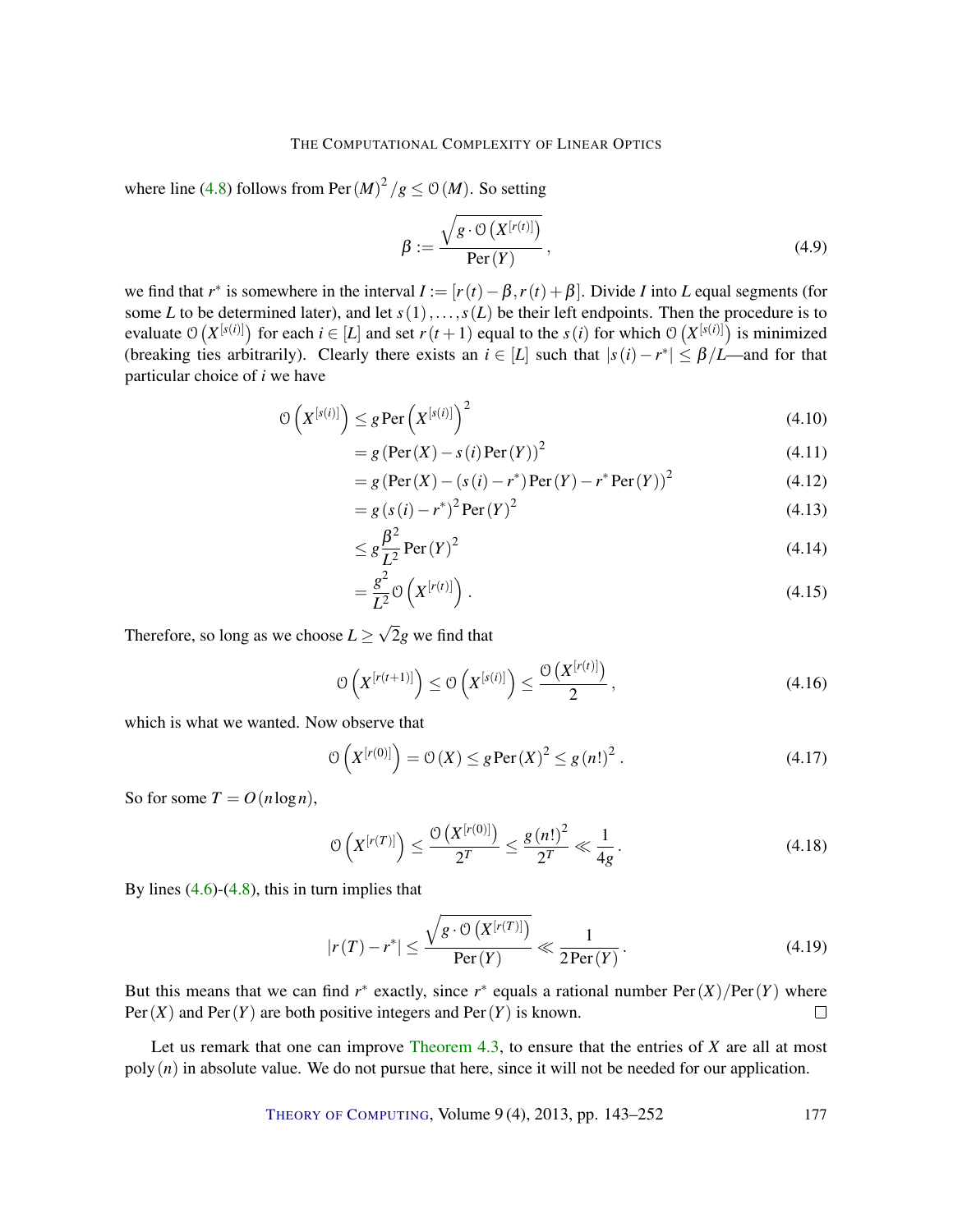<span id="page-35-0"></span>**Lemma 4.4.** Let  $X \in \mathbb{C}^{n \times n}$ . Then for all  $m \geq 2n$  and  $\varepsilon \leq 1/||X||$  there exists an  $m \times m$  unitary matrix U *that contains* ε*X as a submatrix. Furthermore, U can be computed in polynomial time given X.*

*Proof.* Let  $Y = \varepsilon X$ . Then it suffices to show how to construct a  $2n \times n$  matrix *W* whose columns are orthonormal vectors, and that contains *Y* as its top  $n \times n$  submatrix. For such a *W* can easily be completed to an *m*×*n* matrix whose columns are orthonormal (by filling the bottom *m*−2*n* rows with zeroes), which can in turn be completed to an  $m \times m$  unitary matrix in  $O(m^3)$  time. Since  $||Y|| \le \varepsilon ||X|| \le 1$ , we have *Y*<sup>†</sup>*Y*  $\leq$  *I* in the semidefinite ordering. Hence *I* − *Y*<sup>†</sup>*Y* is positive semidefinite. So *I* − *Y*<sup>†</sup>*Y* has a Cholesky decomposition *I* − *Y*<sup>†</sup>*Y* = *Z*<sup>†</sup>*Z* for some *Z* ∈  $\mathbb{C}^{n \times n}$ . Let us set

$$
W:=\left(\frac{Y}{Z}\right).
$$

Then  $W^{\dagger}W = Y^{\dagger}Y + Z^{\dagger}Z = I$  so the columns of *W* are orthonormal as desired.

 $\Box$ 

We are now ready to prove [Theorem](#page-6-2) [1.1:](#page-6-2) that  $P^{HP} \subseteq BPP^{NP^{\circ}}$  for any exact BOSONSAMPLING oracle  $(2)$ .

*Proof of [Theorem](#page-6-2) [1.1.](#page-6-2)* Given a matrix  $X \in \mathbb{R}^{n \times n}$  and a parameter

$$
g \in \left[1 + \frac{1}{\text{poly}(n)}, \text{poly}(n)\right]
$$

we know from [Theorem](#page-33-2) [4.3](#page-33-2) that it is #P-hard to approximate  $Per(X)^2$  to within a multiplicative factor of *g*. So to prove the theorem, it suffices to show how to approximate Per $(X)^2$  in FBPP<sup>NP<sup>O</sup>. Set  $m := 2n$  and</sup>  $\varepsilon := 1/||X|| \geq 2^{-\text{poly}(n)}$ . Then by [Lemma](#page-35-0) [4.4,](#page-35-0) we can efficiently construct an  $m \times m$  unitary matrix *U* with  $U_{n,n} = \varepsilon X$  as its top-left  $n \times n$  submatrix. Let *A* be the  $m \times n$  column-orthonormal matrix corresponding to the first *n* columns of *U*. Let us feed *A* as input to  $\circ$  and consider the probability  $p_A$  that  $\circ$  outputs  $1_n$ . We have

$$
p_A = \Pr_r \left[ \mathcal{O}\left(A, r\right) = 1_n \right] \tag{4.20}
$$

$$
= |\langle 1_n | \varphi(U) | 1_n \rangle|^2 \tag{4.21}
$$

<span id="page-35-1"></span>
$$
=|\text{Per}\left(U_{n,n}\right)|^2\tag{4.22}
$$

$$
= \varepsilon^{2n} |\text{Per}(X)|^2, \tag{4.23}
$$

where line [\(4.22\)](#page-35-1) follows from [Theorem](#page-32-1) [3.10.](#page-29-1) But by Theorem [4.1,](#page-32-1) we can approximate  $p_A$  to within a multiplicative factor of *g* in FBPP<sup>NP<sup>O</sup></sup>. It follows that we can approximate  $|Per(X)|^2 = Per(X)^2$  in FBPP $^{NP^{\circ}}$  as well.  $\Box$ 

The main fact that we wanted to prove is an immediate corollary of [Theorem](#page-6-2) [1.1:](#page-6-2)

Corollary 4.5. *Suppose exact* BOSONSAMPLING *can be done in classical polynomial time. Then*  $P^{\text{HP}} = \text{BPP}^{\text{NP}}$  and hence the polynomial hierarchy collapses to the third level.

THEORY OF C[OMPUTING](http://dx.doi.org/10.4086/toc), Volume 9(4), 2013, pp. 143–252 178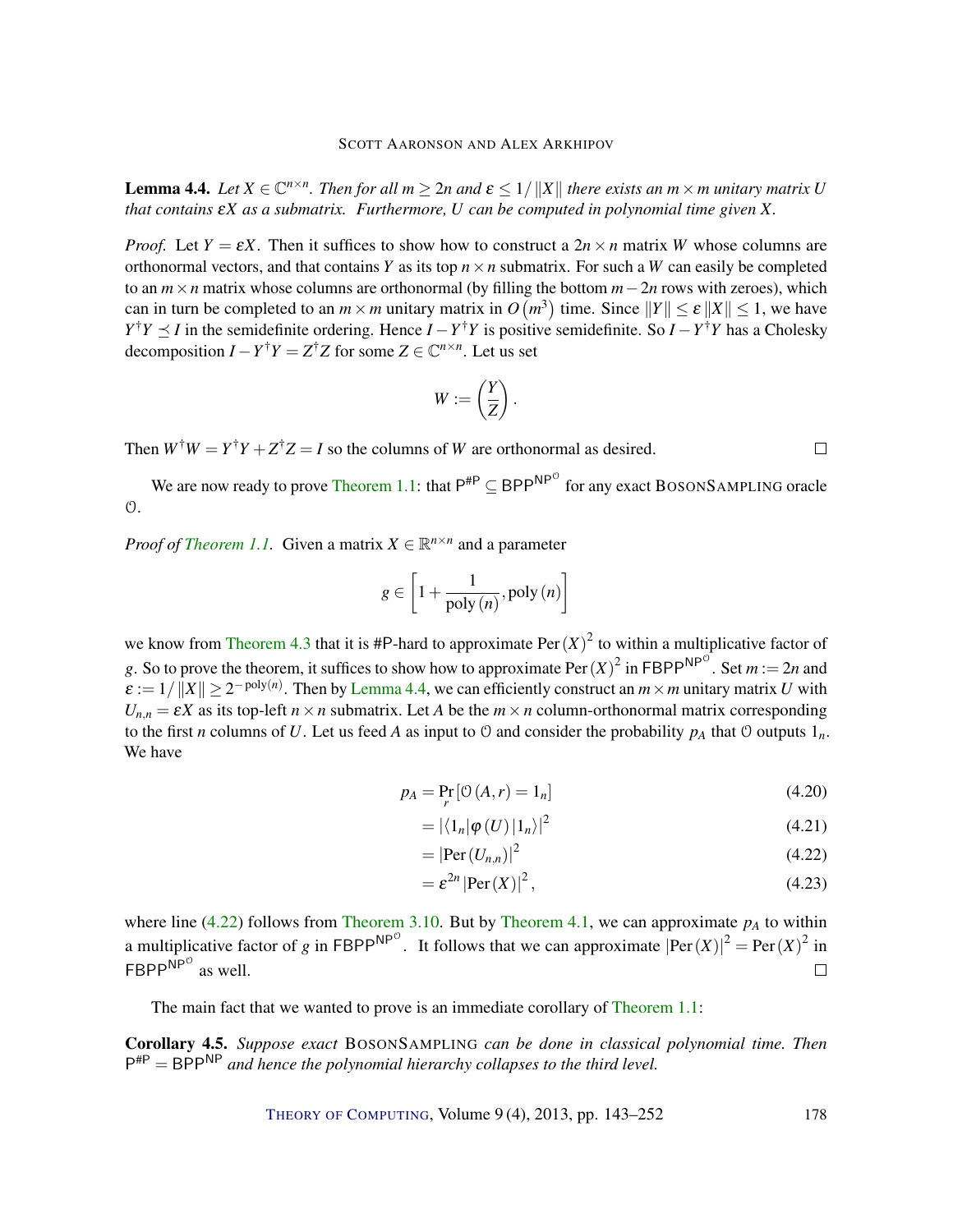*Proof.* Combining the assumption with [Theorem](#page-6-0) [1.1,](#page-6-0) we get that  $P^{#P} \subseteq BPP^{NP}$  which by Toda's Theorem [\[69\]](#page-108-0) implies that  $P^{HP} = PH = \Sigma_3^P = BPP^{NP}$ .

Likewise, even if exact BOSONSAMPLING can be done in BPP<sup>PH</sup> (that is, using an oracle for some fixed level of the polynomial hierarchy), we still get that

$$
P^{\text{HP}} \subseteq \text{BPP}^{\text{NP}^{\text{PH}}} = \text{BPP}^{\text{PH}} = \text{PH},\tag{4.24}
$$

and hence PH collapses.

As another application of [Theorem](#page-6-0) [1.1,](#page-6-0) suppose that exact BOSONSAMPLING can be done in BPPPromiseBQP: that is, using an oracle for BQP *decision* problems. Then we get the containment

$$
P^{\text{HP}} \subseteq \text{BPP}^{\text{PP}}^{\text{PromiseBQP}}.\tag{4.25}
$$

Such a containment seems unlikely (though we admit to lacking a strong intuition here), thereby providing possible evidence for a separation between BQP sampling problems and BQP decision problems.

# <span id="page-36-1"></span>4.2 Alternate proof using KLM

Inspired by recent work of Bremner et al. [\[12\]](#page-104-0), in this section we give a different proof of [Theorem](#page-6-0) [1.1.](#page-6-0) This proof makes no use of permanents or approximate counting; instead, it invokes two previous quantum computing results—the KLM Theorem [\[43\]](#page-106-0) and the PostBQP = PP theorem [\[2\]](#page-103-0)—as black boxes. Compared to the first proof, the second one has the advantage of being shorter and completely free of calculations; also, it easily generalizes to many other quantum computing models, besides noninteracting bosons. The disadvantage is that, to those unfamiliar with  $[43, 2]$  $[43, 2]$  $[43, 2]$ , the second proof gives less intuition about why [Theorem](#page-6-0) [1.1](#page-6-0) is true. Also, we do not know how to generalize the second proof to say anything about the hardness of *approximate* sampling. For that, it seems essential to talk about the PERMANENT or some other concrete #P-complete problem.

Our starting point is the KLM Theorem, which says informally that linear optics augmented with single-photon inputs, as well as adaptive demolition measurements in the photon-number basis, is universal for quantum computation. A bit more formally, let Boson $P_{\text{adan}}$  be the class of languages that are decidable in BPP (that is, classical probabilistic polynomial-time), augmented with the ability to:

- (1) Prepare single-photon Fock states in any of  $m = \text{poly}(n)$  modes.
- (2) Apply arbitrary optical elements to pairs of modes.
- (3) Measure the photon number of any mode at any time (in a way that destroys the photons in that mode).
- (4) Condition future optical elements and classical computations on the outcomes of the measurements.

From [Theorem](#page-31-0) [3.12,](#page-31-0) it is not hard to see that Boson $P_{adap} \subseteq BQP$ . The amazing discovery of Knill et al. [\[43\]](#page-106-0) was that the other direction holds as well:

<span id="page-36-0"></span>**Theorem 4.6** (KLM Theorem  $[43]$ ). Boson $P_{\text{adap}} = BQP$ .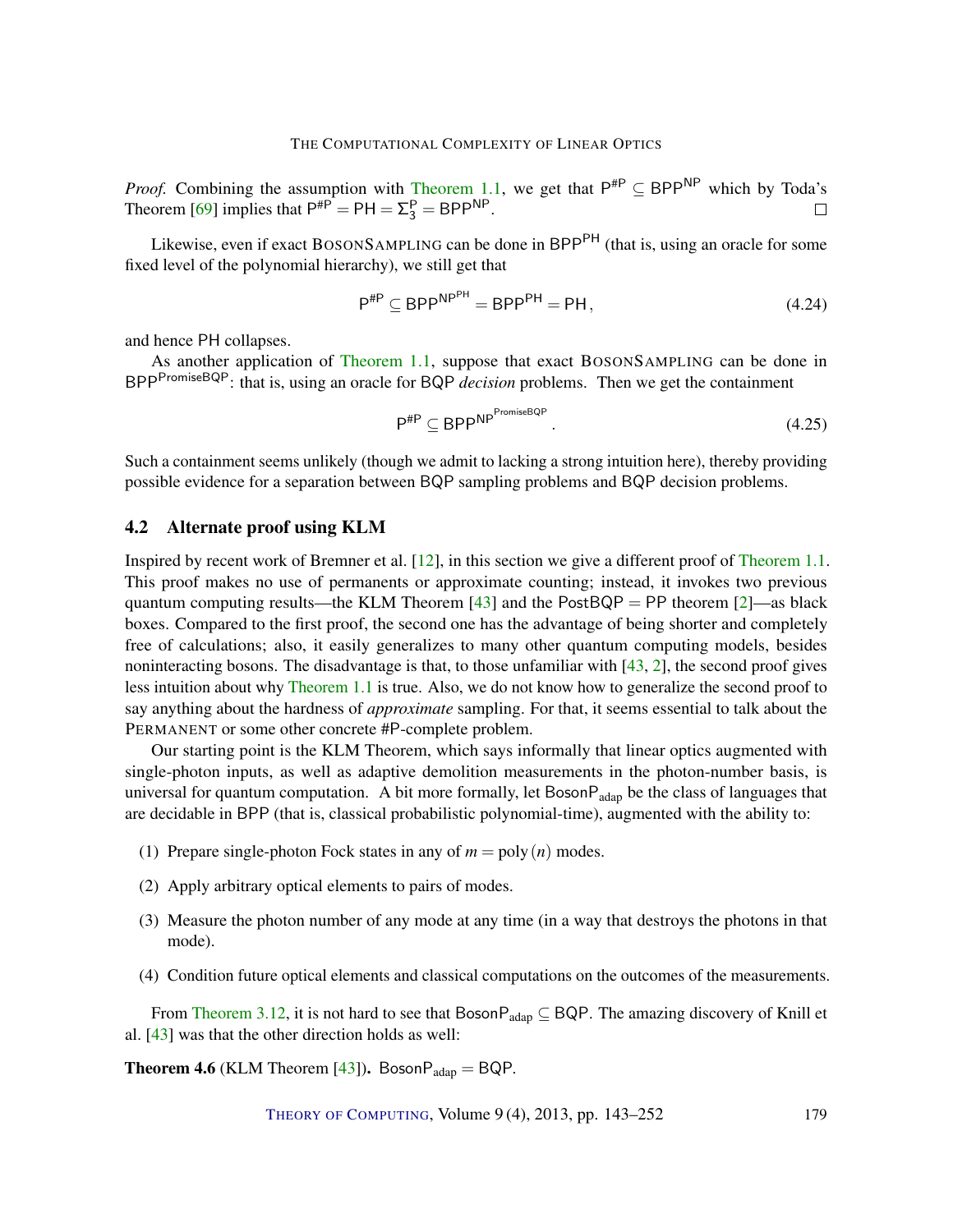In the proof of [Theorem](#page-36-0) [4.6,](#page-36-0) a key step is to consider a model of linear optics with *postselected* demolition measurements. This is similar to the model with adaptive measurements described above, except that here we *guess* the outcomes of all the photon-number measurements at the very beginning, and then only proceed with the computation if the guesses turn out to be correct. In general, the resulting computation will only succeed with exponentially-small probability, but we know when it does succeed.

Notice that, in this model, there is never any need to condition later computational steps on the outcomes of measurements—since *if* the computation succeeds, then we know in advance what all the measurement outcomes are anyway! One consequence is that, without loss of generality, we can postpone all measurements until the end of the computation. $2<sup>1</sup>$ 

Along the way to proving [Theorem](#page-36-0) [4.6,](#page-36-0) Knill et al. [\[43\]](#page-106-0) showed how to simulate any *postselected* quantum computation using a *postselected* linear-optics computation.<sup>22</sup> To formalize the "Postselected KLM Theorem," we now define the complexity class PostBosonP which consists of all problems solvable in polynomial time using linear optics with postselected demolition measurements.

<span id="page-37-0"></span>**Definition 4.7** (PostBosonP). PostBosonP is the class of languages  $L \subseteq \{0,1\}^*$  for which there exist deterministic polynomial-time algorithms  $\mathcal{V}, \mathcal{A}, \mathcal{B}$  such that for all inputs  $x \in \{0,1\}^N$ :

- (i) The output of V is an  $m \times n$  matrix  $V(x) \in \mathcal{U}_{m,n}$  (for some  $m,n = \text{poly}(N)$ ), corresponding to a linear-optical network that samples from the probability distribution  $\mathcal{D}_{V(x)}$ .
- (ii)  $Pr_{y \sim D_{V(x)}}$  [A(*y*) accepts] > 0.
- (iii) If *x* ∈ *L* then Pr<sub>*y*∼ $\mathcal{D}_{V(x)}$ </sub> [B(*y*) accepts  $\mathcal{A}(y)$  accepts]  $\geq \frac{2}{3}$  $\frac{2}{3}$ .
- (iv) If  $x \notin L$  then  $Pr_{y \sim \mathcal{D}_{V(x)}} [\mathcal{B}(y) \text{ accepts} | \mathcal{A}(y) \text{ accepts}] \le \frac{1}{3}$  $\frac{1}{3}$ .

In our terminology, Knill et al. [\[43\]](#page-106-0) showed that PostBosonP captures the full power of postselected quantum computation—in other words, of the class PostBQP defined in [Section](#page-18-0) [2.](#page-18-0) We now sketch a proof for completeness.

<span id="page-37-1"></span>**Theorem 4.8** (Postselected KLM Theorem [\[43\]](#page-106-0)). PostBosonP = PostBQP.

*Proof Sketch.* For PostBosonP  $\subseteq$  PostBQP use the procedure from [Theorem](#page-31-0) [3.12,](#page-31-0) to create an ordinary quantum circuit C that simulates a given linear-optical network  $U$ . Note that the algorithms  $A$  and B from [Definition](#page-37-0) [4.7](#page-37-0) can simply be "folded" into *C* so that  $A(y)$  accepting corresponds to the first qubit of *C*'s output being measured to be  $|1\rangle$  and  $B(y)$  accepting corresponds to the second qubit of *C*'s output being measured to be  $|1\rangle$ . The more interesting direction is PostBQP ⊆ PostBosonP. To simulate BQP in PostBosonP, the basic idea of KLM is to use "nondeterministic gates," which consist of sequences of beamsplitters and phaseshifters followed by postselected demolition measurements in the photon-number basis. *If* the measurements return a particular outcome, *then* the effect of the beamsplitters

<sup>21</sup>For this argument to work, it was essential that the measurements were *demolition* measurements. Nondemolition measurements—even if they are nonadaptive—*cannot* generally be postponed to the end of the computation, since for them the post-measurement quantum state matters as well.

<sup>&</sup>lt;sup>22</sup>Terhal and DiVincenzo [\[67\]](#page-108-1) later elaborated on their result, using the term "nonadaptive quantum computation" (or  $QC_{\text{nad}}$ ) for what we call postselection.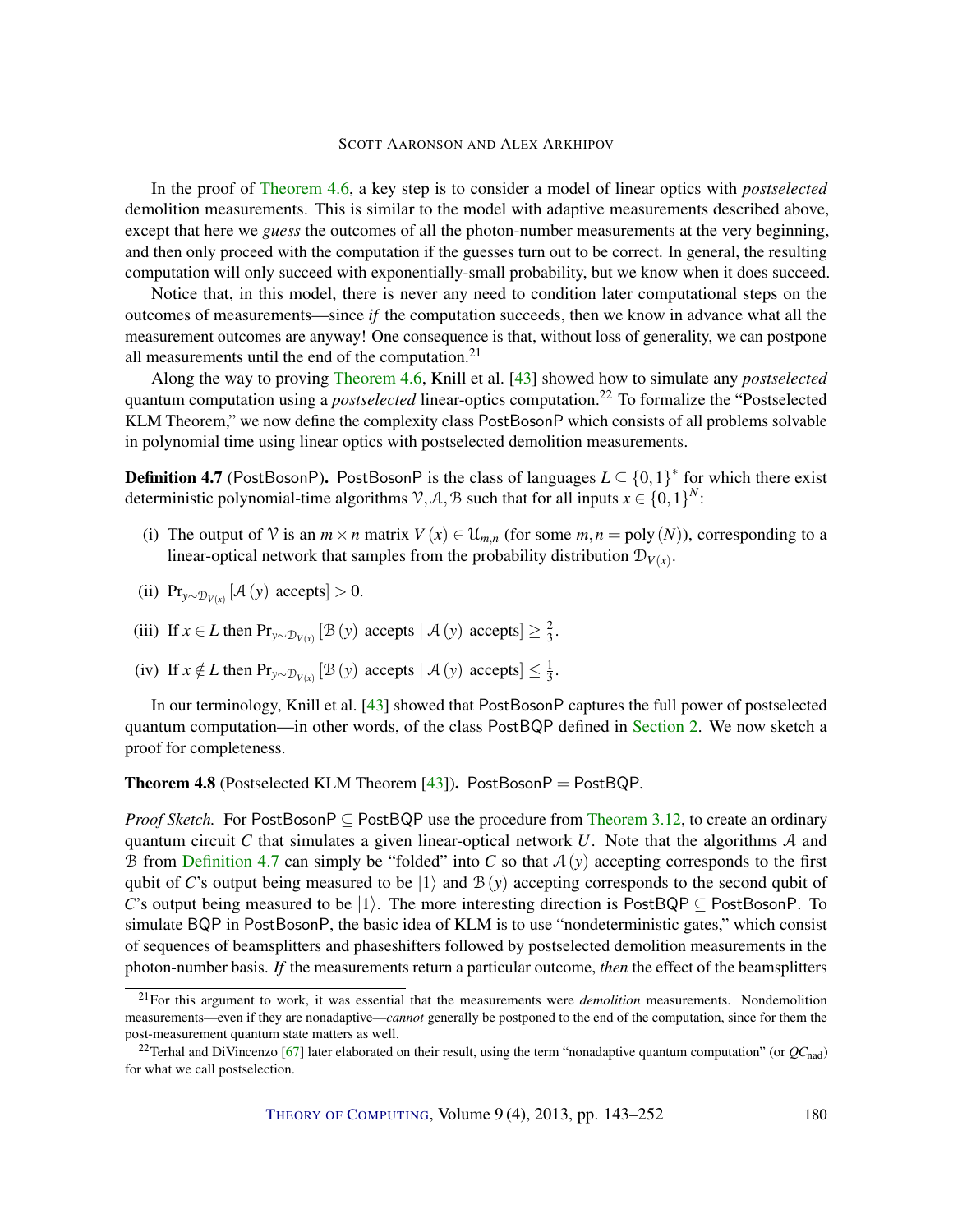and phaseshifters is to implement (perfectly) a 2-qubit gate that is known to be universal for standard quantum computation. We refer the reader to  $[43]$  for the details of how such gates are constructed; for now, assume we have them. Then for any BQP machine *M* it is easy to create a PostBosonP machine *M'* that simulates *M*. But once we have BQP we also get PostBQP essentially "free of charge." This is because the simulating machine  $M'$  can postselect, not only on its nondeterministic gates working correctly, but also (say) on *M* reaching a final configuration whose first qubit is  $|1\rangle$ .  $\Box$ 

We can now complete our alternative proof of [Theorem](#page-6-0) [1.1,](#page-6-0) that  $P^{HP} \subseteq BPP^{NP^{\circ}}$  for any exact BOSONSAMPLING oracle O.

*Proof of [Theorem](#page-6-0) [1.1.](#page-6-0)* Let © be an exact BOSONSAMPLING oracle. Then we claim that PostBosonP ⊆ PostBPP<sup>O</sup>. To see this, let  $V, A, B$  be the polynomial-time Turing machines from [Definition](#page-37-0) [4.7.](#page-37-0) Then we can create a PostBPP<sup> $\circ$ </sup> machine that, given an input *x* and random string *r*:

- (i) "Succeeds" if  $A(0(V(x), r))$  accepts, and "fails" otherwise.
- (ii) Conditioned on succeeding, accepts if  $B(0(V(x), r))$  accepts and rejects otherwise.

Hence

$$
PP = PostBQP \tag{4.26}
$$

$$
= PostBosonP \tag{4.27}
$$

<span id="page-38-2"></span><span id="page-38-1"></span><span id="page-38-0"></span>
$$
\subseteq \text{PostBPP}^0 \tag{4.28}
$$

<span id="page-38-3"></span>
$$
\subseteq \mathsf{BPP}^{\mathsf{NP}^0}.\tag{4.29}
$$

Here line [\(4.26\)](#page-38-0) comes from [Theorem](#page-37-1) [2.2,](#page-19-0) line [\(4.27\)](#page-38-1) from Theorem [4.8,](#page-37-1) line [\(4.28\)](#page-38-2) from the claim, and line [\(4.29\)](#page-38-3) from equation [\(2.1\)](#page-19-1). Therefore  $P^{\#P} = P^{PP}$  is contained in BPP<sup>NP<sup>o</sup></sup> as well.  $\Box$ 

## 4.3 Strengthening the result

In this section, we make two simple but interesting improvements to [Theorem](#page-6-0) [1.1.](#page-6-0)

The first improvement is this: instead of considering a whole collection of distributions, we can give a *fixed* distribution  $\mathcal{D}_n$  (depending only on the input size *n*) that can be sampled by a boson computer, but that cannot be efficiently sampled classically unless the polynomial hierarchy collapses. This  $\mathcal{D}_n$ will effectively be a "complete distribution" for the noninteracting-boson model under nondeterministic reductions. Let us discuss how to construct such a  $\mathcal{D}_n$  using the approach of [Section](#page-36-1) [4.2.](#page-36-1)

Let  $p(n)$  be some fixed polynomial (say  $n^2$ ), and let C be the set of all quantum circuits on *n* qubits with at most  $p(n)$  gates (over some finite universal basis, such as  $\{HADAMARD, TOFFOLI\}$  [\[59\]](#page-107-0)). Then consider the following PostBQP algorithm A which takes as input a description of a circuit  $C^* \in \mathcal{C}$ . First, generate a uniform superposition

$$
|\mathcal{C}\rangle = \frac{1}{\sqrt{|\mathcal{C}|}} \sum_{C \in \mathcal{C}} |C\rangle
$$
\n(4.30)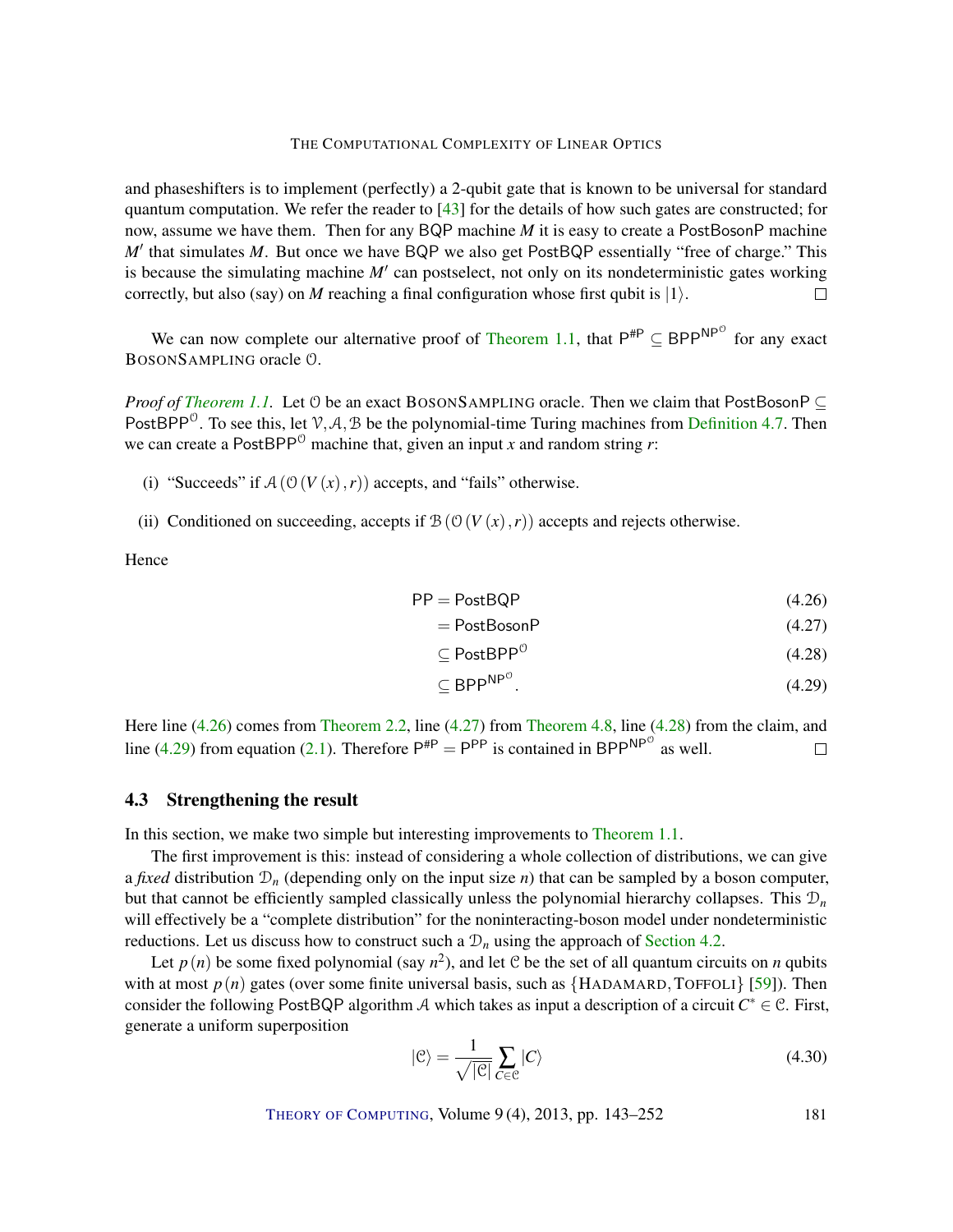over descriptions of all circuits  $C \in \mathcal{C}$ . Then measure  $|\mathcal{C}\rangle$  in the standard basis, and postselect on the outcome being  $|C^* \rangle$ . Finally, assuming  $|C^* \rangle$  was obtained, take some fixed universal circuit *U* with the property that

$$
Pr[U(|C\rangle) accepts] \approx Pr[C(0^n) accepts]
$$
\n(4.31)

for all  $C \in \mathcal{C}$  and run *U* on input  $|C^* \rangle$ . Now, since PostBQP = PostBosonP by [Theorem](#page-37-1) [4.8,](#page-37-1) it is clear that A can be "compiled" into a postselected linear-optical network  $A'$ . Let  $\mathcal{D}_{A'}$  be the probability distribution sampled by  $A'$  if we ignore the postselection steps. Then  $\mathcal{D}_{A'}$  is our desired universal distribution D*n*.

More concretely, we claim that, if  $\mathcal{D}_n$  can be sampled in FBPP then  $P^{HP} = PH = BPP^{NP}$ . To see this, let  $O(r)$  be a polynomial-time classical algorithm that outputs a sample from  $D_n$  given as input a random string  $r \in \{0,1\}^{\text{poly}(n)}$ . Then, as in the proof of [Theorem](#page-6-0) [1.1](#page-6-0) in [Section](#page-36-1) [4.2,](#page-36-1) we have PostBosonP  $\subseteq$  PostBPP. For let  $\mathcal{V}, \mathcal{A}, \mathcal{B}$  be the polynomial-time algorithms from [Definition](#page-37-0) [4.7.](#page-37-0) Then we can create a PostBPP machine that, given an input *x* and random string *r*:

- (1) Postselects on  $\mathcal{O}(r)$  containing an encoding of the linear-optical network  $V(x)$ .
- (2) Assuming  $|V(x)\rangle$  is observed, simulates the PostBosonP algorithm: that is, "succeeds" if  $A(0(r))$ accepts and fails otherwise, and "accepts" if  $\mathcal{B}(\mathcal{O}(r))$  accepts and rejects otherwise.

Our second improvement to [Theorem](#page-6-0) [1.1](#page-6-0) weakens the physical resource requirements needed to sample from a hard distribution. Recall that we assumed our boson computer began in the "standard initial state"  $|1_n\rangle := |1, \ldots, 1, 0, \ldots, 0\rangle$  in which the first *n* modes were occupied by a single boson each. Unfortunately, in the optical setting, it is notoriously difficult to produce a single photon on demand (see [Section](#page-53-0) [6](#page-53-0) for more about this). Using a standard laser, it is much easier to produce so-called *coherent states*, which have the form

$$
|\alpha\rangle := e^{-|\alpha|^2/2} \sum_{n=0}^{\infty} \frac{\alpha^n}{\sqrt{n!}} |n\rangle
$$
\n(4.32)

for some complex number α. (Here |*n*i represents a state of *n* photons.) However, we now observe that the KLM-based proof of [Theorem](#page-6-0) [1.1](#page-6-0) goes through almost without change, if the inputs are coherent states rather than single-photon Fock states, *and* nondemolition measurements are available. The reason is that, in the PostBosonP model, we can first prepare a coherent state (say  $|\alpha = 1\rangle$ ), then measure it and *postselect* on getting a single photon. In this way, we can use postselection to generate the standard initial state  $|1_n\rangle$  then run the rest of the computation as before.

Summarizing the improvements:

<span id="page-39-0"></span>**Theorem 4.9.** *There exists a family of distributions*  $\{D_n\}_{n\geq 1}$  *depending only on n such that:* 

- *(i) For all n a boson computer with single-photon inputs and demolition measurements, or coherentstate inputs and nondemolition measurements, can sample from*  $D_n$  *in* poly (*n*) *time.*
- *(ii) Let* O *be any oracle that takes as input a random string r (which* O *uses as its only source of randomness) together with n and that outputs a sample*  $\mathcal{O}_n(r)$  *from*  $\mathcal{D}_n$ *. Then*  $\mathsf{P}^{\text{HP}} \subseteq \mathsf{BPP}^{\mathsf{NP}^{\mathcal{O}}}$ *.*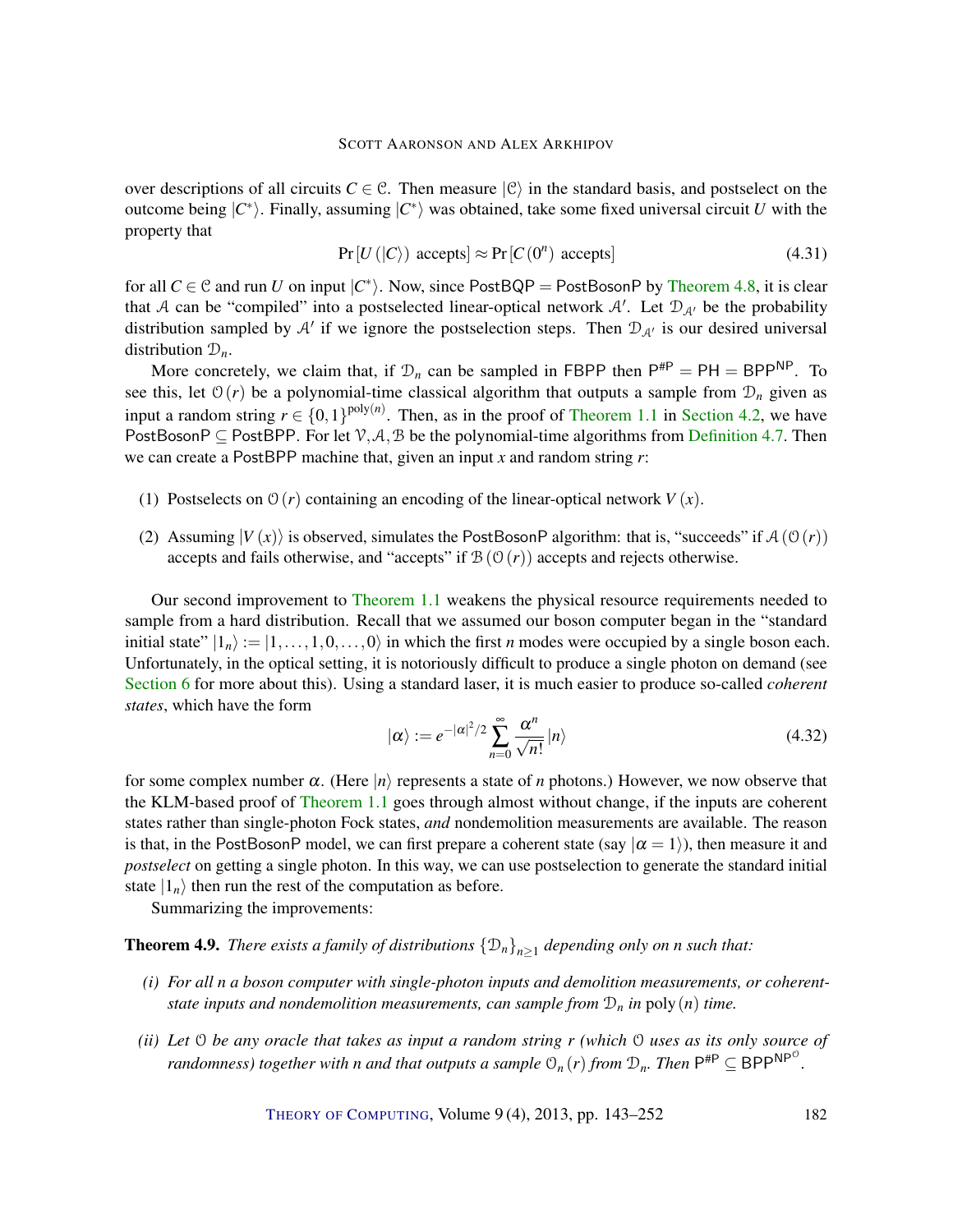# 5 Main result

We now move on to prove our main result: that even *approximate* classical simulation of boson computations would have surprising complexity consequences.

# <span id="page-40-2"></span>5.1 Truncations of Haar-random unitaries

In this section, for completeness, we prove a statement we will need from random matrix theory. Namely: *any m* <sup>1</sup>/<sup>6</sup> × *m* 1/6 *submatrix of an m* × *m Haar-random unitary matrix is close, in variation distance, to a matrix of i. i. d. Gaussians.* It is easy to see that any individual *entry* of a Haar unitary matrix is approximately Gaussian. Thus, our result just says that any small enough *set* of entries is approximately independent—and that here, "small enough" can mean not only a constant number of entries, but even *m*<sup>Ω(1)</sup> of them. This is not surprising: it simply means that one needs to examine a significant fraction of the entries before one "notices" the unitarity constraint.

Given  $m \ge n$  recall from [Section](#page-18-0) [2](#page-18-0) that  $\mathcal{U}_{m,n}$  is the set of  $m \times n$  complex matrices whose columns are orthonormal vectors, and  $\mathcal{H}_{m,n}$  is the Haar measure over  $\mathcal{U}_{m,n}$ . Define  $\mathcal{S}_{m,n}$  to be the distribution over *n* × *n* matrices obtained by first drawing a unitary *U* from  $\mathcal{H}_{m,n}$  and then outputting  $\sqrt{m}U_{n,n}$  where  $U_{n,n}$ is the top-left  $n \times n$  submatrix of *U*. In other words,  $S_{m,n}$  is the distribution over  $n \times n$  truncations of *m*×*m* Haar unitary matrices, where the entries have been scaled up by a factor of  $\sqrt{m}$  so that they have  $m \times m$  Haar unitary matrices, where the entries have been scaled up by a factor of  $\sqrt{m}$  so that they have mean 0 and variance 1. Also, recall that  $\mathcal{G}^{n \times n}$  is the probability distribution over  $n \times n$  complex matrices whose entries are independent Gaussians with mean 0 and variance 1. Then our main result states that  $S_{m,n}$  is close in variation distance to  $\mathcal{G}^{n \times n}$ :

#### <span id="page-40-0"></span>**Theorem 5.1.** *Let*  $m \geq \frac{n^5}{5}$  $\frac{n^5}{\delta} \log^2 \frac{n}{\delta}$  for any  $\delta > 0$ . Then  $\|\mathcal{S}_{m,n} - \mathcal{G}^{n \times n}\| = O(\delta)$ .

The bound  $m \ge (n^5/\delta) \log^2(n/\delta)$  is almost certainly not tight. For our purposes, however, what is important is simply that *m* is polynomial in *n* and  $1/\delta$ . We strongly conjecture that the bound can be improved to  $m \ge n^{2+\epsilon}/\delta$ . Indeed, right before this paper's publication, we learned of a paper by Jiang [\[38\]](#page-106-1), who essentially shows that  $m = \omega(n^2)$  suffices for the analogous problem with *real orthogonal matrices* instead of unitary matrices. More precisely, Jiang shows that when  $m = \omega(n^2)$  the variation distance between an  $n \times n$  real Gaussian matrix and an  $n \times n$  truncation of an  $m \times m$  scaled Haar-random real orthogonal matrix tends to 0 as  $n \to \infty$ . (On the other hand, Jiang does not bound the *rate* at which the variation distance goes to 0 which we do and which is needed for our application.) Jiang also proves his bound to be tight, in the sense that  $m = O(n^2)$  no longer suffices. We conjecture both that his results should carry over to the complex case, and that the variation distance should tend to 0 sufficiently rapidly.

Let  $p_G, p_S: \mathbb{C}^{n \times n} \to \mathbb{R}^+$  be the probability density functions of  $\mathcal{G}^{n \times n}$  and  $\mathcal{S}_{m,n}$  respectively (for convenience, we drop the subscripts *m* and *n*). Then for our application, we will actually need the following stronger version of [Theorem](#page-40-0) [5.1:](#page-40-0)

<span id="page-40-1"></span>**Theorem 5.2** (Haar-Unitary Hiding Theorem). Let  $m \geq \frac{n^5}{5}$ δ log<sup>2</sup> *<sup>n</sup>* δ *. Then*

$$
p_S(X) \le (1 + O(\delta)) p_G(X) \tag{5.1}
$$

*for all*  $X \in \mathbb{C}^{n \times n}$ *.*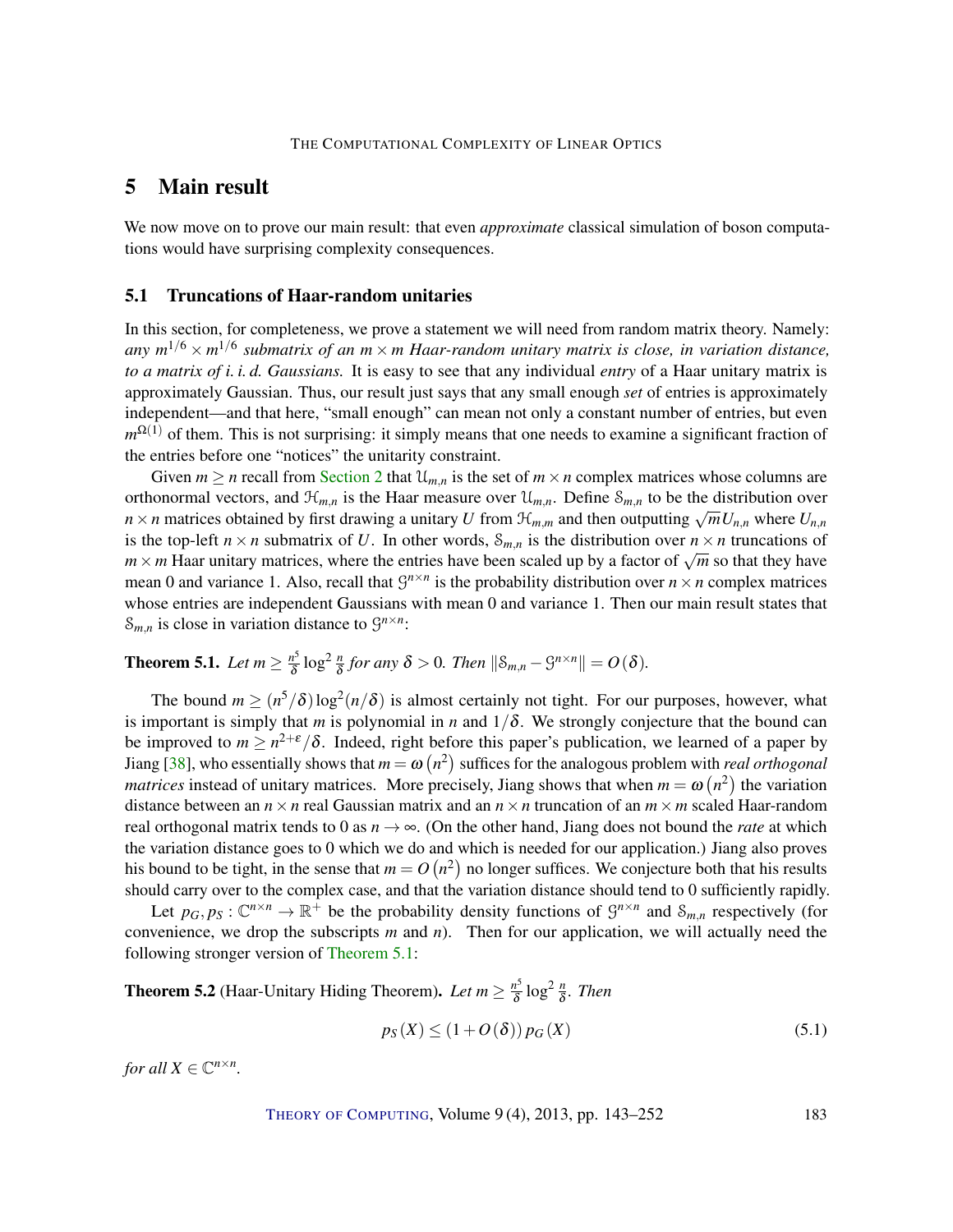Fortunately, [Theorem](#page-40-1) [5.2](#page-40-1) will follow fairly easily from our proof of [Theorem](#page-40-0) [5.1.](#page-40-0)

Truncations of Haar unitary matrices have been studied in detail, but our specific results in Theorems [5.1](#page-40-0) and [5.2](#page-40-1) bound the asymptotics of convergence in a different way that what seems to have appeared in the random matrix theory literature. Petz and Réffy [\[52\]](#page-107-1) showed that the truncated Haar-unitary distribution  $S_{m,n}$  converges to the Gaussian distribution, when *n* is fixed and  $m \to \infty$ . (Mastrodonato and Tumulka [\[49\]](#page-106-2) later gave an elementary proof of this fact.) In a followup paper, Petz and Réffy [\[53\]](#page-107-2) proved a large deviation bound for the empirical eigenvalue density of matrices drawn from S*m*,*<sup>n</sup>* (see also Réffy's Ph. D. thesis [\[55\]](#page-107-3)). We will use some observations from those papers, especially an explicit formula in [\[55\]](#page-107-3) for the probability density function of  $S_{m,n}$ .

We now give an overview of the proof of [Theorem](#page-40-0) [5.1.](#page-40-0) Our goal is to prove that

$$
\Delta(p_G, p_S) := \int_{X \in \mathbb{C}^{n \times n}} |p_G(X) - p_S(X)| \, dX \tag{5.2}
$$

is small, where the integral (like all others in this section) is with respect to the Lebesgue measure over the entries of *X*.

The first crucial observation is that the probability distributions  $\mathcal{G}^{n \times n}$  and  $\mathcal{S}_{m,n}$  are both invariant under left-multiplication or right-multiplication by a unitary matrix. It follows that  $p_G(X)$  and  $p_S(X)$  both depend only on the *list of singular values* of X. For we can always write  $X = (x_{ij})$  as *UDV* where *U*, *V* are unitary and  $D = (d_{ij})$  is a diagonal matrix of singular values; then  $p_G(X) = p_G(D)$  and  $p_S(X) = p_S(D)$ . Let  $\lambda_i := d_{ii}^2$  be the square of the *i*<sup>th</sup> singular value of *X*. Then from the identity

<span id="page-41-0"></span>
$$
\sum_{i,j \in [n]} |x_{ij}|^2 = \sum_{i \in [n]} \lambda_i, \tag{5.3}
$$

we get the following formula for *pG*:

$$
p_G(X) = \prod_{i,j \in [n]} \frac{1}{\pi} e^{-|x_{ij}|^2} = \frac{1}{\pi^{n^2}} \prod_{i \in [n]} e^{-\lambda_i}.
$$
 (5.4)

Also, Réffy [\[55,](#page-107-3) p. 61] has shown that, provided  $m \geq 2n$ , we have

<span id="page-41-1"></span>
$$
p_S(X) = c_{m,n} \prod_{i \in [n]} \left( 1 - \frac{\lambda_i}{m} \right)^{m-2n} I_{\lambda_i \le m} \tag{5.5}
$$

for some constant  $c_{m,n}$  where  $I_{\lambda_i \leq m}$  equals 1 if  $\lambda_i \leq m$  and 0 otherwise. Here and throughout, the  $\lambda_i$ 's should be understood as functions  $\lambda_i(X)$  of X.

Let  $\lambda_{\max} := \max_i \lambda_i$  be the greatest squared spectral value of X. Then we can divide the space  $\mathbb{C}^{n \times n}$ of matrices into two parts: the *head*  $R_{head}$ , consisting of matrices *X* such that  $\lambda_{max} \leq k$  and the *tail*  $R_{tail}$ consisting of matrices *X* such that  $\lambda_{\text{max}} > k$ , for a value  $k \leq m/(2n^2)$  that we will set later. At a high level, our strategy for upper-bounding ∆(*pG*, *pS*) will be to show that the head distributions are close and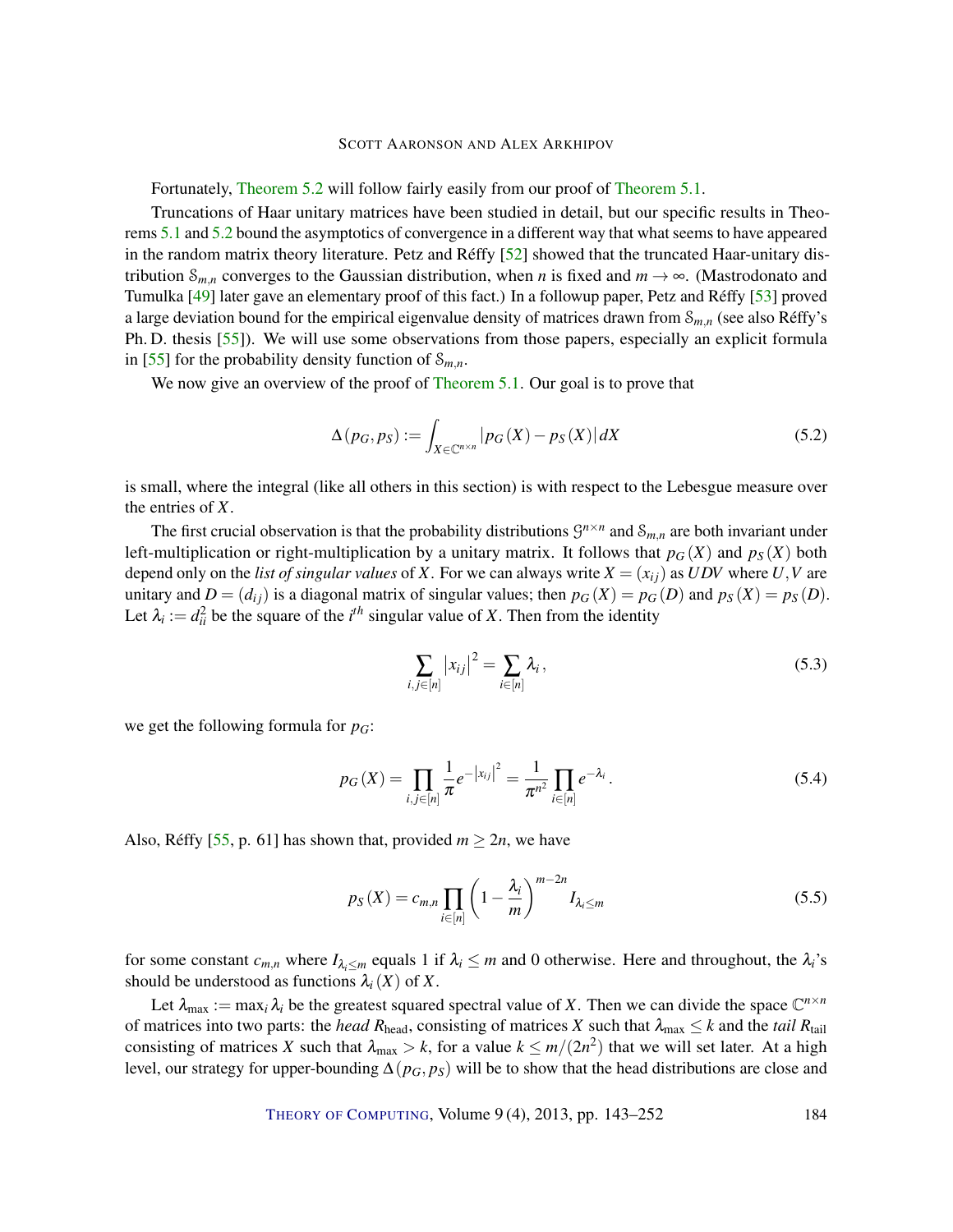the tail distributions are small. More formally, define

$$
g_{\text{head}} := \int_{X \in R_{\text{head}}} p_G(X) \, dX,\tag{5.6}
$$

$$
s_{\text{head}} := \int_{X \in R_{\text{head}}} p_S(X) \, dX,\tag{5.7}
$$

$$
\Delta_{\text{head}} := \int_{X \in R_{\text{head}}} |p_G(X) - p_S(X)| \, dX,\tag{5.8}
$$

and define  $g_{tail}$   $s_{tail}$  and  $\Delta_{tail}$  similarly with integrals over  $R_{tail}$ . Note that  $g_{head} + g_{tail} = s_{head} + s_{tail} = 1$  by normalization. Also, by the triangle inequality,

$$
\Delta(p_G, p_S) = \Delta_{\text{head}} + \Delta_{\text{tail}} \le \Delta_{\text{head}} + g_{\text{tail}} + s_{\text{tail}}.
$$
\n(5.9)

So to upper-bound  $\Delta(p_G, p_S)$  it suffices to upper-bound  $g_{tail}$   $s_{tail}$  and  $\Delta_{head}$  separately, which we now proceed to do in that order.

# <span id="page-42-2"></span>**Lemma 5.3.**  $g_{tail} \leq n^2 e^{-k/n^2}$ .

*Proof.* We have

$$
g_{\text{tail}} = \Pr_{X \sim \mathcal{G}^{n \times n}} \left[ \lambda_{\text{max}} > k \right] \tag{5.10}
$$

$$
\leq \Pr_{X \sim \mathcal{G}^{n \times n}} \left[ \sum_{i,j \in [n]} |x_{ij}|^2 > k \right] \tag{5.11}
$$

$$
\leq \sum_{i,j\in[n]} \Pr_{X\sim\mathcal{G}^{n\times n}} \left[ \left| x_{ij} \right|^2 > \frac{k}{n^2} \right] \tag{5.12}
$$

$$
= n^2 e^{-k/n^2}, \tag{5.13}
$$

where line  $(5.11)$  uses the identity  $(5.3)$  and line  $(5.12)$  uses the union bound.

<span id="page-42-1"></span><span id="page-42-0"></span> $\Box$ 

# <span id="page-42-3"></span>**Lemma 5.4.**  $s_{\text{tail}} \leq n^2 e^{-k/(2n^2)}$ .

*Proof.* Recall that  $\mathcal{H}_{m,m}$  is the Haar measure over  $m \times m$  unitary matrices. Then for a single entry (say  $u_{11}$ ) of a matrix  $U = (u_{ij})$  drawn from  $\mathcal{H}_{m,m}$ ,

$$
\Pr_{U \sim \mathcal{H}_{m,m}} \left[ |u_{11}|^2 \ge r \right] = (1 - r)^{m-1} \tag{5.14}
$$

for all  $r \in [0,1]$  which can be calculated from the density function given by Réffy [\[55\]](#page-107-3) for the case  $n = 1$ .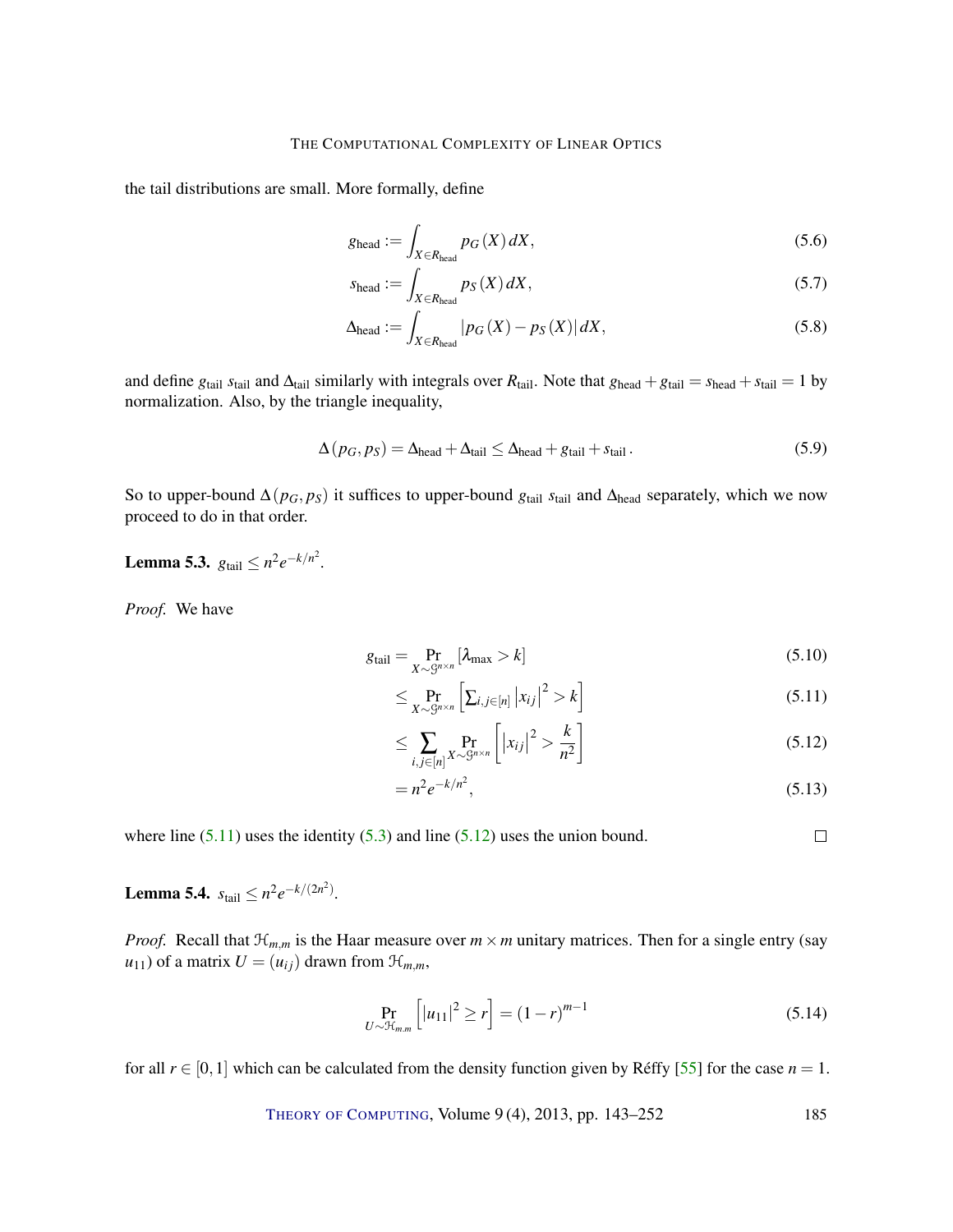So as in [Lemma](#page-42-2) [5.3,](#page-42-2)

$$
s_{\text{tail}} = \Pr_{X \sim \mathcal{S}_{m,n}} [\lambda_{\max} > k] \tag{5.15}
$$

$$
\leq \Pr_{X \sim S_{m,n}} \left[ \sum_{i,j \in [n]} |x_{ij}|^2 > k \right] \tag{5.16}
$$

$$
\leq \sum_{i,j\in[n]} \Pr_{X\sim\mathcal{S}_{m,n}} \left[ \left| x_{ij} \right|^2 > \frac{k}{n^2} \right] \tag{5.17}
$$

$$
= n^2 \Pr_{U \sim \mathcal{H}_{m,m}} \left[ |u_{11}|^2 > \frac{k}{mn^2} \right]
$$
 (5.18)

$$
= n^2 \left(1 - \frac{k}{mn^2}\right)^{m-1}
$$
 (5.19)

$$
\langle n^2 e^{-k(1-1/m)/n^2} \tag{5.20}
$$

$$
\langle n^2 e^{-k/(2n^2)}.\tag{5.21}
$$

 $\Box$ 

The rest of the proof is devoted to upper-bounding  $\Delta_{head}$  the distance between the two head distributions. Recall that Réffy's formula for the density function  $p_S(X)$  (equation [\(5.5\)](#page-41-1)) involved a multiplicative constant  $c_{m,n}$ . Since it is difficult to compute the value of  $c_{m,n}$  explicitly, we will instead define

$$
\zeta := \frac{(1/\pi)^{n^2}}{c_{m,n}},
$$
\n(5.22)

and consider the scaled density function

$$
\widetilde{p}_S(X) := \zeta \cdot p_S(X) = \frac{1}{\pi^{n^2}} \prod_{i \in [n]} \left( 1 - \frac{\lambda_i}{m} \right)^{m-2n} I_{\lambda_i \le m}.
$$
\n(5.23)

We will first show that  $p_G$  and  $\tilde{p}_S$  are close on  $R_{head}$ . We will then deduce from that result, together with the fact that *g*tail and *s*tail are small, that *p<sup>G</sup>* and *p<sup>S</sup>* must be close on *R*head which is what we wanted to show. Strangely, nowhere in this argument do we ever bound ζ directly. *After* proving [Theorem](#page-40-0) [5.1,](#page-40-0) however, we will then need to go back and show that  $\zeta$  is close to 1 on the way to proving [Theorem](#page-40-1) [5.2.](#page-40-1)

Let

<span id="page-43-0"></span>
$$
\widetilde{\Delta}_{\text{head}} := \int_{X \in R_{\text{head}}} |p_G(X) - \widetilde{p}_S(X)| \, dX. \tag{5.24}
$$

Then our first claim is the following.

<span id="page-43-1"></span>**Lemma 5.5.** 
$$
\widetilde{\Delta}_{\text{head}} \leq \frac{4nk(n+k)}{m}
$$
.

*Proof.* As a first observation, when we restrict to  $R_{head}$  we have  $\lambda_i \leq k \leq \frac{m}{2n}$  $\frac{m}{2n^2}$  < *m* for all *i*  $\in$  [*n*] by assumption. So we can simplify the expression for  $\widetilde{p}_S(X)$  by removing the indicator variable  $I_{\lambda_i \leq m}$ :

$$
\widetilde{p}_S(X) = \frac{1}{\pi^{n^2}} \prod_{i \in [n]} \left( 1 - \frac{\lambda_i}{m} \right)^{m-2n} . \tag{5.25}
$$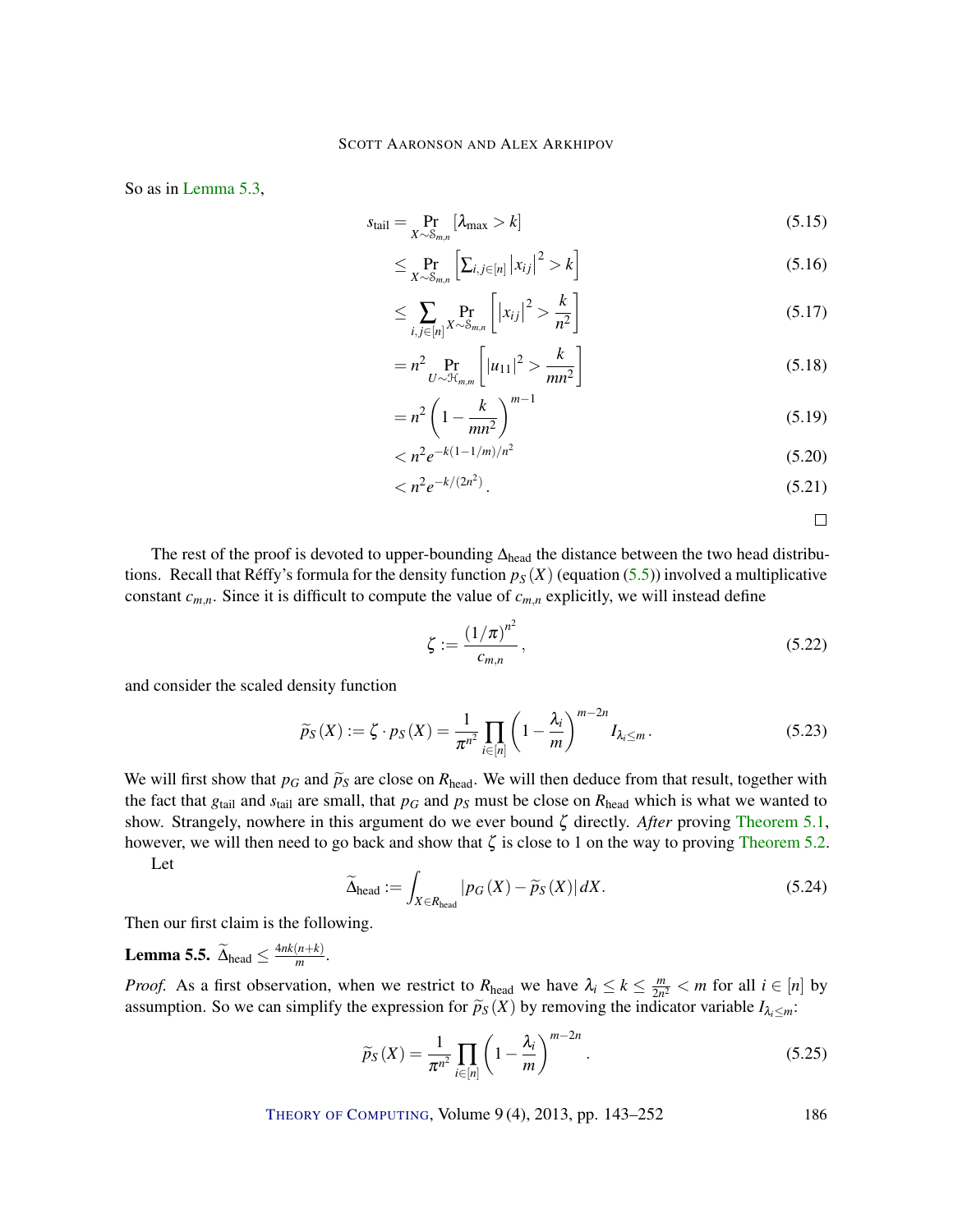Now let us rewrite equation [\(5.24\)](#page-43-0) in the form

$$
\widetilde{\Delta}_{\text{head}} = \int_{X \in R_{\text{head}}} p_G(X) \left| 1 - \frac{\widetilde{p}_S(X)}{p_G(X)} \right| dX. \tag{5.26}
$$

Then plugging in the expressions for  $\widetilde{p}_S(X)$  and  $p_G(X)$  respectively gives the ratio

$$
\frac{\widetilde{p}_S(X)}{p_G(X)} = \frac{\pi^{-n^2} \prod_{i \in [n]} (1 - \lambda_i/m)^{m-2n}}{\pi^{-n^2} \prod_{i \in [n]} e^{-\lambda_i}}
$$
(5.27)

$$
= \exp\left(\sum_{i \in [n]} f(\lambda_i)\right),\tag{5.28}
$$

where

$$
f(\lambda_i) = \ln \frac{(1 - \lambda_i/m)^{m-2n}}{e^{-\lambda_i}}
$$
\n(5.29)

$$
= \lambda_i - (m - 2n) \left( -\ln\left(1 - \lambda_i / m\right) \right). \tag{5.30}
$$

Since  $0 \leq \lambda_i < m$  we may use the Taylor expansion

$$
-\ln(1 - \lambda_i/m) = \frac{\lambda_i}{m} + \frac{1}{2} \frac{\lambda_i^2}{m^2} + \frac{1}{3} \frac{\lambda_i^3}{m^3} + \cdots
$$
 (5.31)

So we can upper-bound  $f(\lambda_i)$  by

$$
f(\lambda_i) \leq \lambda_i - (m - 2n) \frac{\lambda_i}{m}
$$
\n(5.32)

$$
=\frac{2n\lambda_i}{m}\tag{5.33}
$$

$$
\leq \frac{2nk}{m},\tag{5.34}
$$

and can *lower*-bound  $f(\lambda_i)$  by

$$
f(\lambda_i) \geq \lambda_i - (m - 2n) \left( \frac{\lambda_i}{m} + \frac{1}{2} \frac{\lambda_i^2}{m^2} + \frac{1}{3} \frac{\lambda_i^3}{m^3} + \cdots \right)
$$
 (5.35)

$$
> \lambda_i - (m-2n) \left( \frac{\lambda_i}{m} + \frac{\lambda_i^2}{m^2} + \frac{\lambda_i^3}{m^3} + \cdots \right)
$$
 (5.36)

$$
= \lambda_i - \frac{(m-2n)\lambda_i}{m(1-\lambda_i/m)}
$$
(5.37)

$$
>\lambda_i - \frac{\lambda_i}{1 - \lambda_i / m} \tag{5.38}
$$

$$
=-\frac{\lambda_i^2}{m-\lambda_i}
$$
\n(5.39)

$$
\geq -\frac{2k^2}{m}.\tag{5.40}
$$

<span id="page-44-0"></span>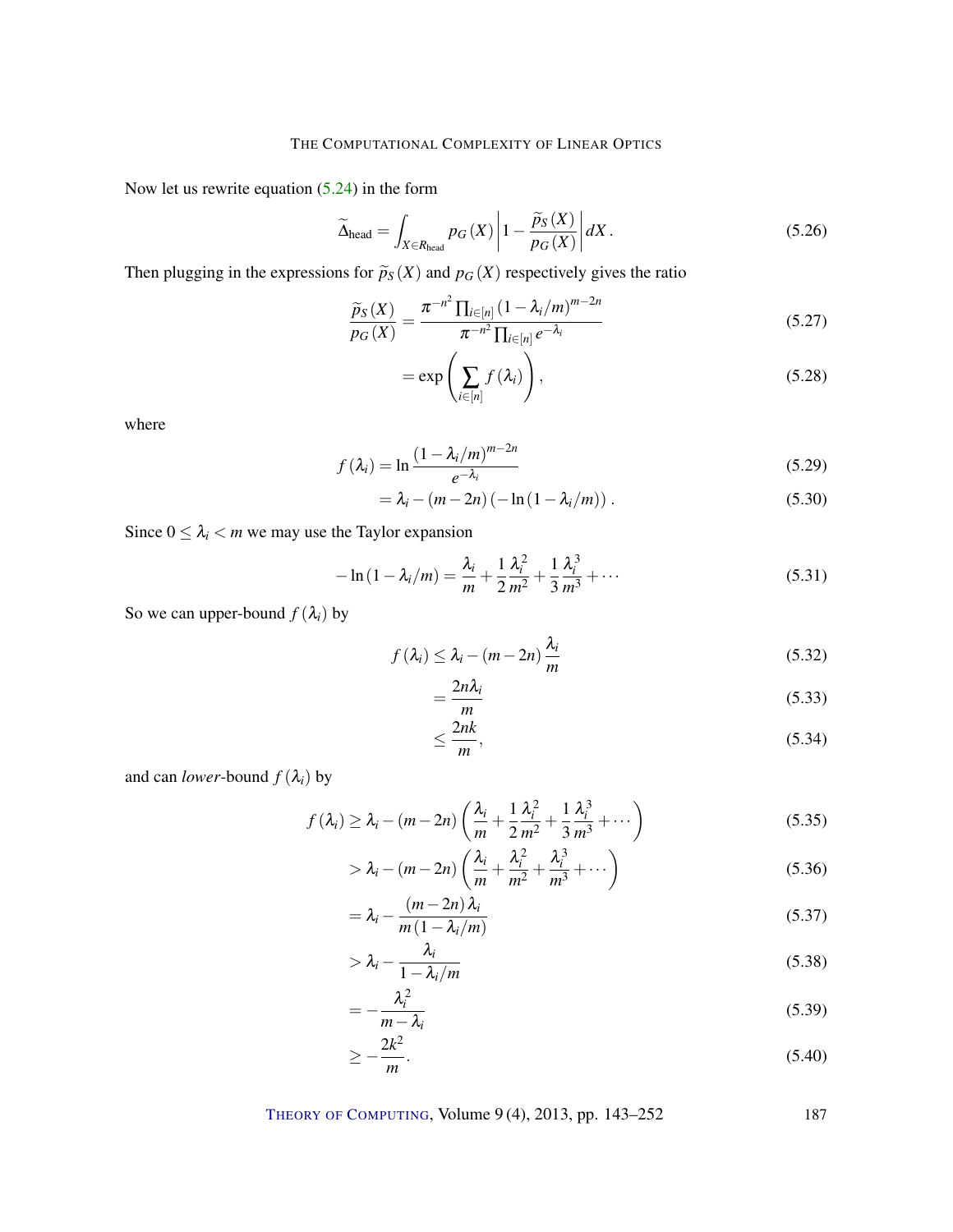Here line [\(5.40\)](#page-44-0) used the fact that  $\lambda_i \leq k \leq \frac{m}{2n^2}$  $\frac{m}{2n^2} < \frac{m}{2}$  $\frac{m}{2}$  since *X*  $\in$  *R*<sub>head</sub>. It follows that

$$
-\frac{2nk^2}{m} \le \sum_{i\in[n]} f(\lambda_i) \le \frac{2n^2k}{m}.
$$
\n(5.41)

So

$$
\left|1 - \frac{\widetilde{p}_S(X)}{p_G(X)}\right| = \left|1 - \exp\left(\sum_{i \in [n]} f(\lambda_i)\right)\right| \tag{5.42}
$$

$$
\leq \max\left\{1 - \exp\left(-\frac{2nk^2}{m}\right), \exp\left(\frac{2n^2k}{m}\right) - 1\right\} \tag{5.43}
$$

$$
\leq \max\left\{\frac{2nk^2}{m}, \frac{4n^2k}{m}\right\} \tag{5.44}
$$

$$
\leq \frac{4nk(n+k)}{m} \tag{5.45}
$$

where line [\(5.44\)](#page-45-0) used the fact that  $e^{\delta} - 1 < 2\delta$  for all  $\delta \le 1$ . To conclude,

$$
\widetilde{\Delta}_{\text{head}} \le \int_{X \in R_{\text{head}}} p_G(X) \left[ \frac{4nk(n+k)}{m} \right] dX \tag{5.46}
$$

$$
\leq \frac{4nk(n+k)}{m}.\tag{5.47}
$$

<span id="page-45-0"></span> $\Box$ 

Combining Lemmas [5.3,](#page-42-2) [5.4,](#page-42-3) and [5.5,](#page-43-1) and making repeated use of the triangle inequality, we find that

$$
\Delta_{\text{head}} = \int_{X \in R_{\text{head}}} |p_G(X) - p_S(X)| \, dX \tag{5.48}
$$

$$
\leq \widetilde{\Delta}_{head} + \int_{X \in R_{head}} |\widetilde{p}_S(X) - p_S(X)| dX \tag{5.49}
$$

$$
=\widetilde{\Delta}_{head}+|\zeta s_{head}-s_{head}|
$$
\n(5.50)

$$
\leq \Delta_{\text{head}} + |\zeta s_{\text{head}} - g_{\text{head}}| + |g_{\text{head}} - 1| + |1 - s_{\text{head}}| \tag{5.51}
$$

$$
\leq 2\Delta_{\text{head}} + g_{\text{tail}} + s_{\text{tail}} \tag{5.52}
$$

$$
\leq \frac{8nk(n+k)}{m} + n^2 e^{-k/n^2} + n^2 e^{-k/(2n^2)}.
$$
\n(5.53)

Therefore

$$
\Delta(p_G, p_S) \le \Delta_{\text{head}} + g_{\text{tail}} + s_{\text{tail}} \tag{5.54}
$$

$$
\leq \frac{8nk(n+k)}{m} + 2n^2e^{-k/n^2} + 2n^2e^{-k/(2n^2)}.\tag{5.55}
$$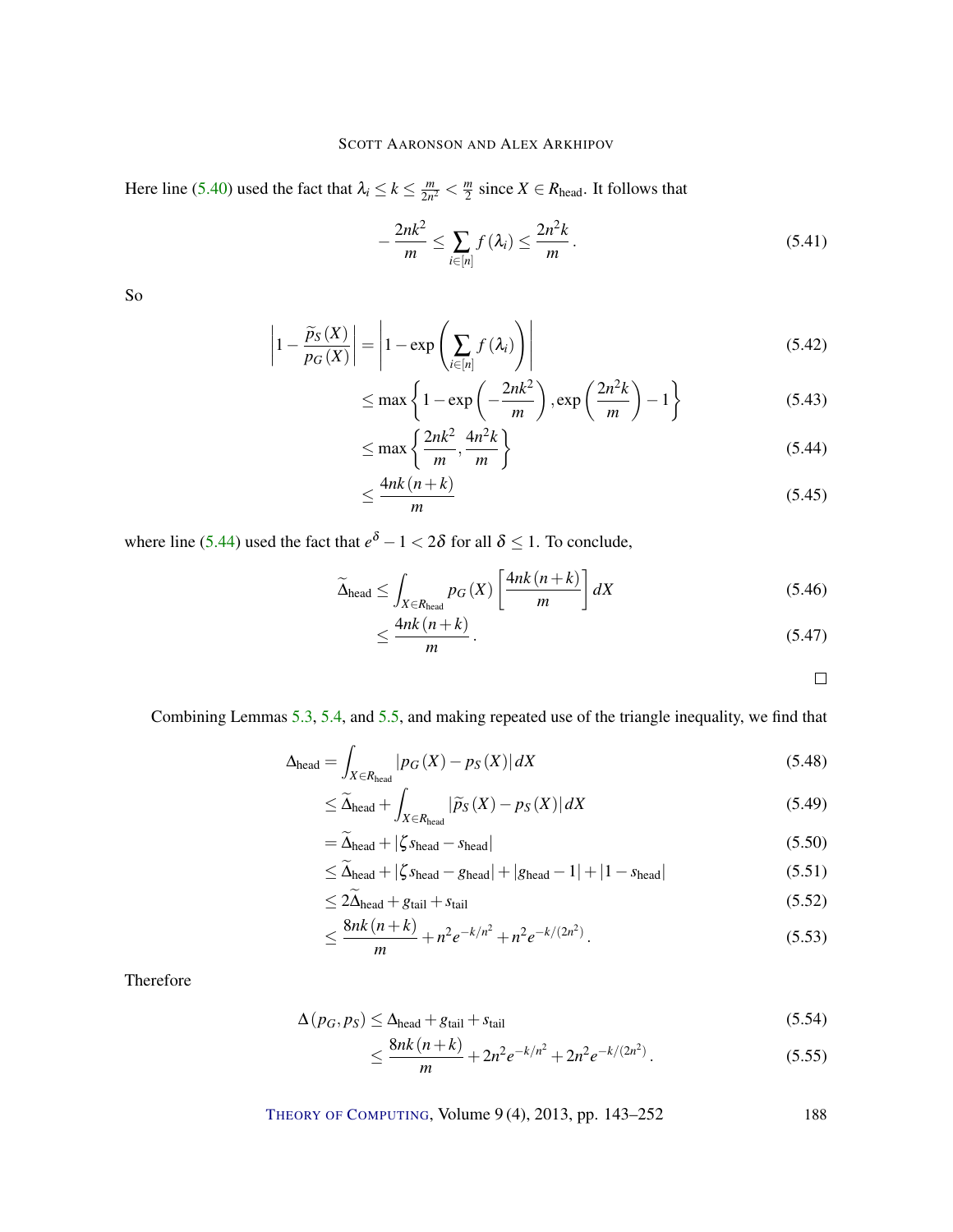Recalling that  $m \ge (n^5/\delta) \log^2(n/\delta)$  let us now make the choice  $k := 6n^2 \log(n/\delta)$ . Then the constraint  $k ≤ m/(2n^2)$  is satisfied, and furthermore  $\Delta(p_G, p_S) = O(\delta)$ . This completes the proof of [Theorem](#page-40-0) [5.1.](#page-40-0)

The above derivation "implicitly" showed that  $\zeta$  is close to 1. As a first step toward proving [Theorem](#page-40-1) [5.2,](#page-40-1) let us now make the bound on  $\zeta$  explicit.

<span id="page-46-0"></span>**Lemma 5.6.**  $|\zeta - 1| = O(\delta)$ .

*Proof.* We have

$$
|\zeta s_{\text{head}} - s_{\text{head}}| \le |\zeta s_{\text{head}} - g_{\text{head}}| + |g_{\text{head}} - 1| + |1 - s_{\text{head}}| \tag{5.56}
$$

$$
=\Delta_{\text{head}} + g_{\text{tail}} + s_{\text{tail}} \tag{5.57}
$$

$$
\leq \frac{4nk(n+k)}{m} + n^2 e^{-k/n^2} + n^2 e^{-k/(2n^2)} \tag{5.58}
$$

and

$$
s_{\text{head}} = 1 - s_{\text{tail}} \ge 1 - n^2 e^{-k/(2n^2)}.
$$
\n(5.59)

As before, recall that  $m \geq \frac{n^5}{\delta}$  $\int_{\delta}^{\frac{n^5}{2}} \log^2 \frac{n}{\delta}$  and set  $k := 6n^2 \log \frac{n}{\delta}$ . Then

$$
|\zeta - 1| = \frac{|\zeta s_{\text{head}} - s_{\text{head}}|}{s_{\text{head}}}
$$
\n(5.60)

$$
\leq \frac{4nk(n+k)/m+n^2e^{-k/n^2}+n^2e^{-k/(2n^2)}}{1-n^2e^{-k/(2n^2)}}\tag{5.61}
$$

$$
=O(\delta). \tag{5.62}
$$

$$
\Box
$$

We can now prove [Theorem](#page-40-1) [5.2,](#page-40-1) that  $p_S(X) \leq (1 + O(\delta)) p_G(X)$  for all  $X \in \mathbb{C}^{n \times n}$ .

*Proof of [Theorem](#page-40-1) [5.2.](#page-40-1)* Our goal is to upper-bound

$$
C := \max_{X \in \mathbb{C}^{n \times n}} \frac{p_S(X)}{p_G(X)}.
$$
\n(5.63)

Using the notation of [Lemma](#page-43-1) [5.5,](#page-43-1) we can rewrite *C* as

$$
\frac{1}{\zeta} \max_{X \in \mathbb{C}^{n \times n}} \frac{\widetilde{p}_S(X)}{p_G(X)} = \frac{1}{\zeta} \max_{\lambda_1, \dots, \lambda_n \ge 0} \exp\left(\sum_{i \in [n]} f(\lambda_i)\right), \tag{5.64}
$$

where

$$
f(\lambda_i) := \lambda_i + (m - 2n) \ln(1 - \lambda_i/m) \tag{5.65}
$$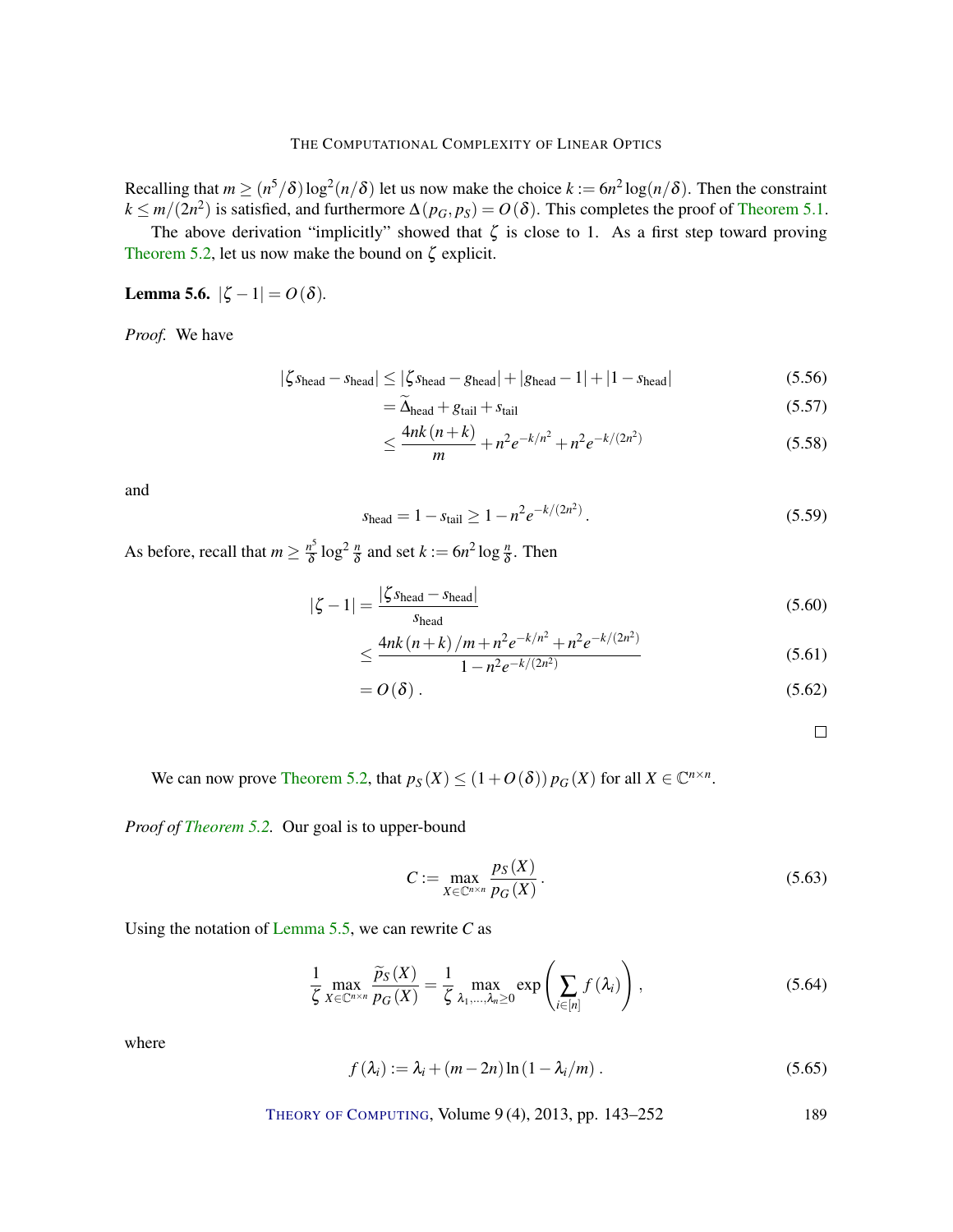By elementary calculus, the function  $f(\lambda)$  achieves its maximum at  $\lambda = 2n$ ; note that this is a valid maximum since  $m \ge 2n$ . Setting  $\lambda_i = 2n$  for all *i* then yields

$$
C = \frac{1}{\zeta} \exp\left(2n^2 + n\left(m - 2n\right)\ln\left(1 - \frac{2n}{m}\right)\right)
$$
\n(5.66)

$$
=\frac{1}{\zeta}e^{2n^2}\left(1-\frac{2n}{m}\right)^{n(m-2n)}
$$
\n(5.67)

$$
\langle \frac{1}{\zeta} e^{2n^2} e^{-2n^2(m-2n)/m} \tag{5.68}
$$

$$
=\frac{1}{\zeta}e^{4n^3/m}\tag{5.69}
$$

$$
\leq \frac{1}{1 - O(\delta)} (1 + O(\delta)) \tag{5.70}
$$

$$
=1+O(\delta).
$$
 (5.71)

Here line [\(5.70\)](#page-47-0) used [Lemma](#page-46-0) [5.6,](#page-46-0) together with the fact that  $m \gg \frac{4n^3}{\delta}$  $rac{n^3}{\delta}$ .

<span id="page-47-0"></span> $\Box$ 

# 5.2 Hardness of approximate BOSONSAMPLING

Having proved [Theorem](#page-40-1) [5.2,](#page-40-1) we are finally ready to prove the main result of the paper: that  $|GPE|_{\pm}^2 \in$ FBPP<sup>NP<sup>O</sup></sup> where O is any approximate BOSONSAMPLING oracle. In other words, if there is a fast classical algorithm for approximate BOSONSAMPLING, then there is also a BPPNP algorithm to estimate  $|\text{Per}(X)|^2$  with high probability for a Gaussian random matrix  $X \sim \mathcal{G}^{n \times n}$ .

We first need a technical lemma, which formalizes the well-known concept of rejection sampling.

<span id="page-47-1"></span>**Lemma 5.7** (Rejection Sampling). Let  $\mathcal{D} = \{p_x\}$  and  $\mathcal{E} = \{q_x\}$  be any two distributions over a finite set *S. Suppose that there exists a polynomial-time algorithm to compute*  $\zeta q_x/p_x$  *given*  $x \in S$  *where*  $\zeta$  *is some constant independent of x such that*  $|\zeta - 1| \leq \delta$ *. Suppose also that*  $q_x/p_x \leq 1 + \delta$  *for all*  $x \in S$ *. Then there exists a* BPP *algorithm* R *that takes a sample x* ∼ D *as input, and either accepts or rejects.* R *has the following properties:*

- *(i) Conditioned on* R *accepting, x is distributed according to* E*.*
- *(ii) The probability that*  $\Re$  *rejects (over both its internal randomness and*  $x \sim \mathcal{D}$ *) is*  $O(\delta)$ *.*

*Proof.* R works as follows: first compute  $\zeta q_x/p_x$ ; then accept with probability

$$
\frac{\zeta q_x/p_x}{\left(1+\delta\right)^2}\leq 1\,.
$$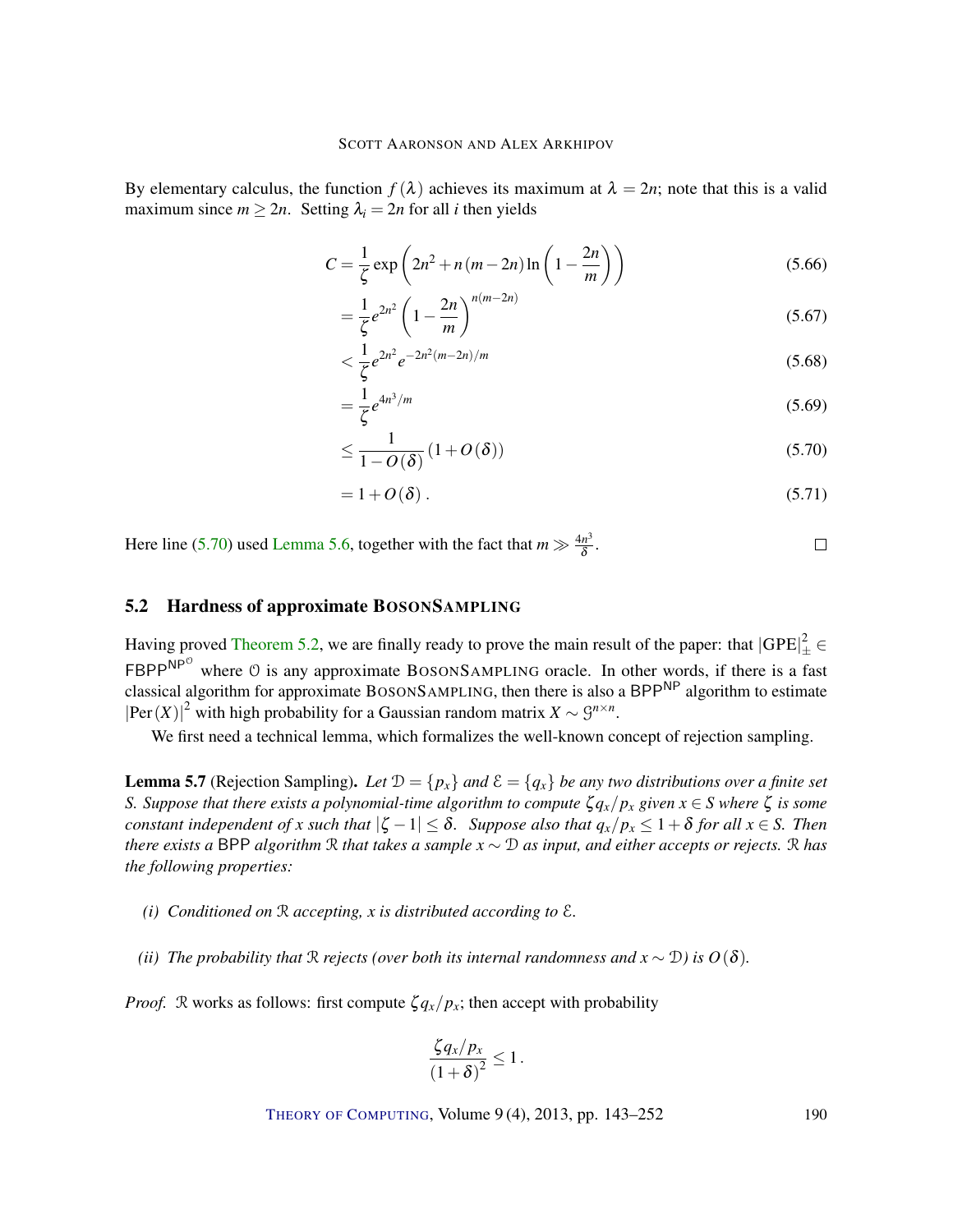Property (i) is immediate. For property (ii),

$$
\Pr[\mathcal{R}\text{ rejects}] = \sum_{x \in S} p_x \left( 1 - \frac{\zeta q_x / p_x}{(1 + \delta)^2} \right) \tag{5.72}
$$

$$
=\sum_{x\in S}\left(p_x-\frac{\zeta q_x}{(1+\delta)^2}\right) \tag{5.73}
$$

$$
= 1 - \frac{\zeta}{(1+\delta)^2}
$$
 (5.74)

$$
=O(\delta). \tag{5.75}
$$

 $\Box$ 

By combining [Lemma](#page-47-1) [5.7](#page-47-1) with [Theorem](#page-40-1) [5.2,](#page-40-1) we now show how it is possible to "hide" a matrix *X* ∼  $\mathcal{G}^{n \times n}$  of i. i. d. Gaussians as a random *n* × *n* submatrix of a Haar-random *m* × *n* column-orthonormal matrix *A*, provided  $m = \Omega(n^5 \log^2 n)$ . Our hiding procedure does not involve any distortion of *X*. We believe that the hiding procedure could be implemented in BPP; however, we will show only that it can be implemented in BPP<sup>NP</sup> since that is easier and suffices for our application.

<span id="page-48-0"></span>Lemma 5.8 (Hiding Lemma). *Let*

$$
m \geq \frac{n^5}{\delta} \log^2 \frac{n}{\delta}
$$

*for some*  $\delta > 0$ . Then there exists a BPP<sup>NP</sup> algorithm A that takes as input a matrix  $X \sim \mathcal{G}^{n \times n}$  that *"succeeds" with probability* 1 − *O*(δ) *over X and that, conditioned on succeeding, samples a matrix*  $A \in \mathcal{U}_{m,n}$  *from a probability distribution*  $\mathcal{D}_X$ *, such that the following properties hold:* 

*(i) X*/ √ *m occurs as a uniformly-random n*×*n submatrix of A* ∼ D*<sup>X</sup> for every X such that*

$$
Pr[\mathcal{A}(X) \: succeeds] > 0.
$$

*(ii) The distribution over*  $A \in \mathbb{C}^{m \times n}$  *induced by drawing*  $X \sim \mathcal{G}^{n \times n}$  *running*  $A(X)$  *and conditioning on*  $A(X)$  *succeeding is simply*  $\mathcal{H}_{m,n}$  *(the Haar measure over m*  $\times$  *n column-orthonormal matrices).* 

*Proof.* Given a sample  $X \sim \mathcal{G}^{n \times n}$  the first step is to "convert" *X* into a sample from the truncated Haar measure  $S_{m,n}$ . To do so, we use the rejection sampling procedure from [Lemma](#page-47-1) [5.7.](#page-47-1) By [Theorem](#page-40-1) [5.2,](#page-40-1) we have  $p_S(X)/p_G(X) \leq 1 + O(\delta)$  for all  $X \in \mathbb{C}^{n \times n}$  where  $p_S$  and  $p_G$  are the probability density functions of  $S_{m,n}$  and  $\mathcal{G}^{n \times n}$  respectively. Also, letting  $\zeta := (1/\pi)^{n^2} / c_{m,n}$  be the constant from [Section](#page-40-2) [5.1,](#page-40-2) we have

$$
\frac{\zeta \cdot p_S(X)}{p_G(X)} = \frac{\widetilde{p}_S(X)}{p_G(X)} = \frac{\prod_{i \in [n]} \left(1 - \lambda_i / m\right)^{m-2n}}{\prod_{i \in [n]} e^{-\lambda_i}},\tag{5.76}
$$

which is clearly computable in polynomial time (to any desired precision) given *X*. Finally, we saw from [Lemma](#page-47-1) [5.6](#page-46-0) that  $|\zeta - 1| = O(\delta)$ . So by Lemma [5.7,](#page-47-1) the rejection sampling procedure R has the following properties: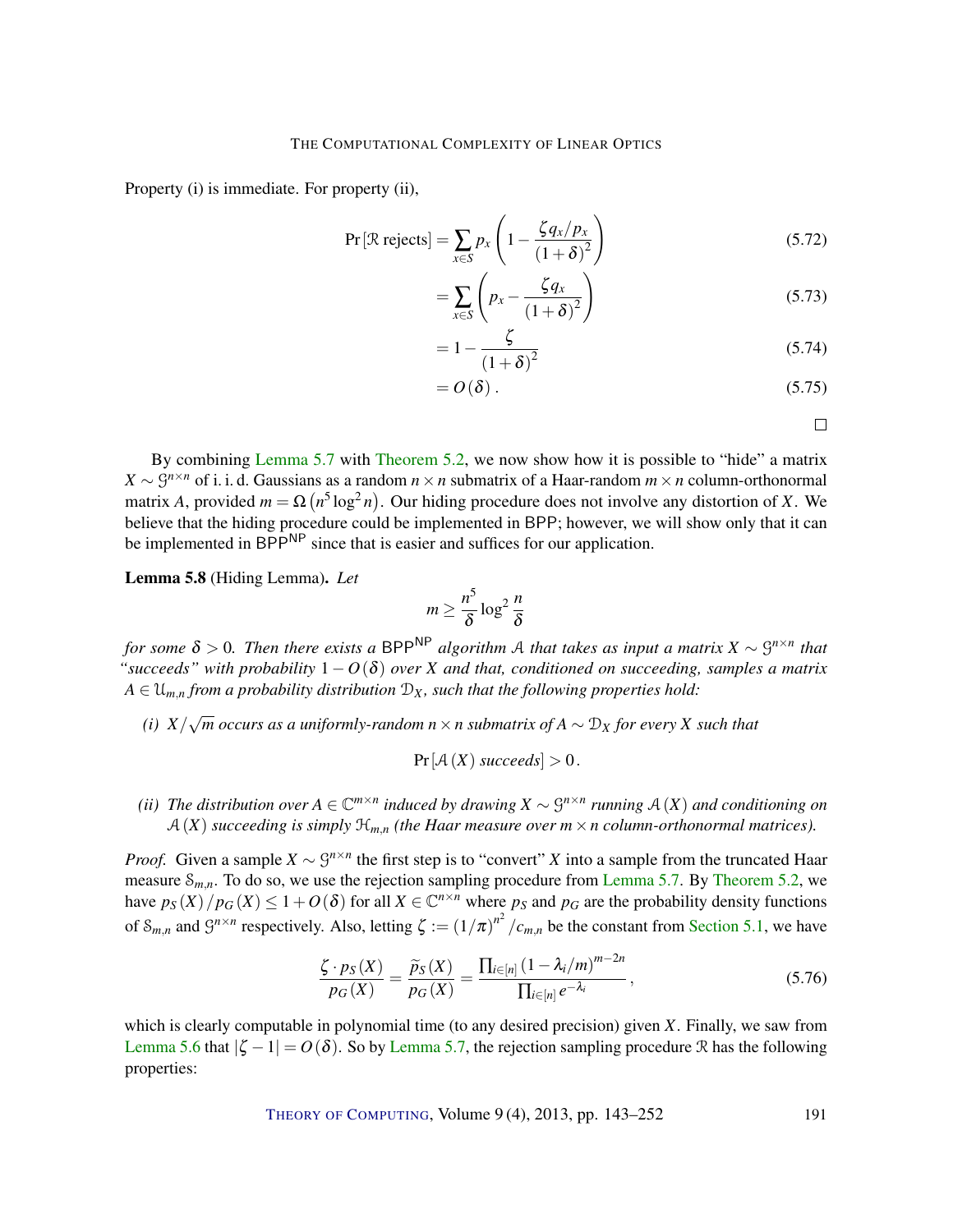- (1) R can be implemented in BPP.
- (2) R rejects with probability  $O(\delta)$ .
- (3) Conditioned on R accepting, we have  $X \sim S_{m,n}$ .

Now suppose  $\Re$  accepts, and let  $X' := X/\sqrt{2}$  $\overline{m}$ . Then our problem reduces to embedding  $X'$  as a random submatrix of a sample *A* from  $\mathcal{H}_{m,n}$ . We do this as follows. Given a matrix  $A \in \mathcal{U}_{m,n}$  let  $E_X(A)$  be the event that X' occurs as an  $n \times n$  submatrix of A. Then let  $\mathcal{D}_X$  be the distribution over  $A \in \mathcal{U}_{m,n}$  obtained by first sampling A from  $\mathcal{H}_{m,n}$  and then conditioning on  $E_X(A)$  holding. Note that  $\mathcal{D}_X$  is well-defined, since for every *X* in the support of  $S_{m,n}$  there is *some*  $A \in \mathcal{U}_{m,n}$  satisfying  $E_X(A)$ . We now check that  $\mathcal{D}_X$ satisfies properties (i) and (ii). For (i), every element in the support of  $\mathcal{D}_X$  contains  $X'$  as a submatrix by definition, and by symmetry, this X' occurs at a uniformly-random location. For (ii), notice that we could equally well have sampled  $A \sim \mathcal{D}_X$  by first sampling  $X \sim \mathcal{S}_{m,n}$ , then placing  $X'$  at a uniformly-random location within *A* and finally "filling in" the remaining  $(m - n) \times n$  block of *A* by drawing it from  $\mathcal{H}_{m,n}$ conditioned on X<sup>'</sup>. From this perspective, however, it is clear that *A* is Haar-random, since  $S_{m,n}$  was just a truncation of  $\mathcal{H}_{m,n}$  to begin with. What remains to show is that, given *X* as input, we can sample from  $\mathcal{D}_X$  in BPP<sup>NP</sup>. As a first step, we can certainly sample from  $\mathcal{H}_{m,n}$  in BPP. To do so, for example, we can first generate a matrix *A* ∼  $\mathcal{G}^{m \times n}$  of independent Gaussians, and then apply the Gram-Schmidt orthogonalization procedure to *A*. Now, given a BPP algorithm that samples  $A \sim \mathcal{H}_{m,n}$  the remaining task is to condition on the event  $E_X(A)$ . Given *X* and *A* it is easy to check whether  $E_X(A)$  holds. But this means that we can sample from the conditional distribution  $\mathcal{D}_X$  in the complexity class PostBPP and hence also in BPP<sup>NP</sup> by equation [\(2.1\)](#page-19-1). So, combining a BPP algorithm with a BPP<sup>NP</sup> algorithm, we get an overall BPP<sup>NP</sup> algorithm.  $\Box$ 

The final step is to prove that, *if* we had an oracle  $\theta$  for approximate BOSONSAMPLING, then by using 0 in conjunction with the hiding procedure from [Lemma](#page-48-0) [5.8,](#page-48-0) we could estimate  $|Per(X)|^2$  in BPP<sup>NP</sup> where  $X \sim \mathcal{G}^{n \times n}$  is a Gaussian input matrix.

To prove this theorem, we need to recall some definitions from previous sections. The set of tuples  $S = (s_1, \ldots, s_m)$  satisfying  $s_1, \ldots, s_m \geq 0$  and  $s_1 + \cdots + s_m = n$  is denoted  $\Phi_{m,n}$ . Given a matrix  $A \in \mathcal{U}_{m,n}$ we denote by  $\mathcal{D}_A$  the distribution over  $\Phi_{m,n}$  where each *S* occurs with probability

$$
\Pr_{\mathcal{D}_A} \left[ S \right] = \frac{|\text{Per}(A_S)|^2}{s_1! \cdots s_m!} \,. \tag{5.77}
$$

Also, recall that in the  $|GPE|^2$  problem, we are given an input of the form  $\langle X, 0^{1/\epsilon}, 0^{1/\delta} \rangle$  where X is an  $n \times n$  matrix drawn from the Gaussian distribution  $\mathcal{G}^{n \times n}$ . The goal is to approximate  $|\text{Per}(X)|^2$  to within an additive error  $\varepsilon \cdot n!$  with probability at least  $1-\delta$  over *X*.

We now prove [Theorem](#page-9-0) [1.3,](#page-9-0) our main result. Let us restate the theorem for convenience:

Let  $\odot$  *be any approximate* BOSONSAMPLING *oracle. Then*  $|GPE|_{\pm}^2 \in \mathsf{FBPP}^{\mathsf{NP}^{\mathcal{O}}}$ .

*Proof of [Theorem](#page-9-0) [1.3.](#page-9-0)* Let  $X \sim \mathcal{G}^{n \times n}$  be an input matrix, and let  $\varepsilon, \delta > 0$  be error parameters. Then we need to show how to approximate  $|\text{Per}(X)|^2$  to within an additive error  $\varepsilon \cdot n!$ , with probability at least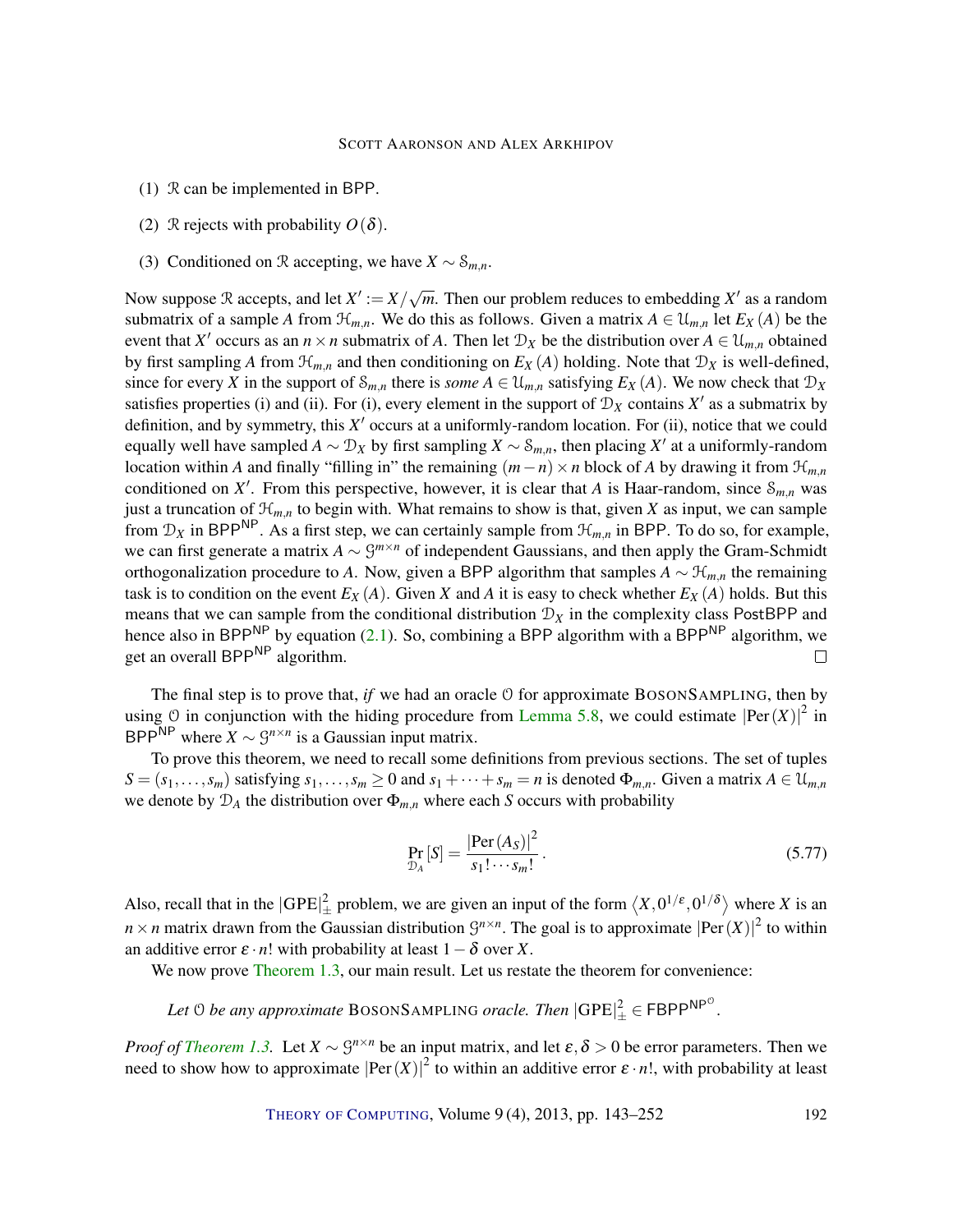1 – δ over *X* in the complexity class FBPP<sup>NP</sup><sup>°</sup>. The running time should be polynomial in *n*, 1/ε and  $1/\delta$ . Let

$$
m:=\frac{K}{\delta}n^5\log^2\frac{n}{\delta}
$$

where *K* is a suitably large constant. Also, let  $X' := X/\sqrt{2}$ *m* be a scaled version of *X*. Then we can state our problem equivalently as follows: approximate

$$
|\text{Per}(X')|^2 = \frac{|\text{Per}(X)|^2}{m^n}
$$
 (5.78)

to within an additive error  $\varepsilon \cdot n! / m^n$ . As a first step, [Lemma](#page-48-0) [5.8](#page-48-0) says that in BPP<sup>NP</sup> and with high probability over X' we can generate a matrix  $A \in \mathbb{U}^{m \times n}$  that is exactly Haar-random, and that contains X' as a random  $n \times n$  submatrix. So certainly we can generate such an *A* in FBPP<sup>NP<sup>O</sup> (indeed, without using</sup> the oracle O). Provided we chose *K* sufficiently large, this procedure will succeed with probability at least (say)  $1-\delta/4$ . Set  $\beta:=\varepsilon\delta/24$ . Suppose we feed  $\langle A,0^{1/\beta},r\rangle$  to the approximate BOSONSAMPLING oracle  $\varnothing$  where  $r \in \{0,1\}^{\text{poly}(m)}$  is a random string. Then by definition, as r is varied,  $\varnothing$  returns a sample from a probability distribution  $D'_A$  such that  $||D_A - D'_A|| \leq \beta$ . Let  $p_S := Pr_{D_A}[S]$  and  $q_S := Pr_{D'_A}[S]$  for all  $S \in \Phi_{m,n}$ . Also, let  $W \subset [m]$  be the subset of *n* rows of *A* in which *X'* occurs as a submatrix. Then we will be particularly interested in the basis state  $S^* = (s_1, \ldots, s_m)$ , which is defined by  $s_i = 1$  if  $i \in W$  and  $s_i = 0$  otherwise. Notice that

$$
p_{S^*} = \frac{|\text{Per}(A_{S^*})|^2}{s_1! \cdots s_m!} = |\text{Per}(X')|^2, \qquad (5.79)
$$

and that

$$
q_{S^*} = \Pr_{\mathcal{D}'_A}[S^*] = \Pr_{r \in \{0,1\}^{\text{poly}(m)}}\left[\mathcal{O}\left(A, 0^{1/\beta}, r\right) = S^*\right].\tag{5.80}
$$

In other words: *p<sup>S</sup>* <sup>∗</sup> encodes the squared permanent that we are trying to approximate, while *q<sup>S</sup>* <sup>∗</sup> can be approximated in FBPP<sup>NP<sup>O</sup> using Stockmeyer's approximate counting method [\(Theorem](#page-32-0) [4.1\)](#page-32-0). Therefore,</sup> to show that with high probability we can approximate  $p_{S^*}$  in FBPP<sup>NP<sup>O</sup></sup> it suffices to show that  $p_{S^*}$  and *q*<sub>*S*<sup>\*</sup></sub> are close with high probability over *X* and *A*. Call a basis state  $S \in \Phi_{m,n}$  *collision-free* if each  $s_i$  is either 0 or 1. Let  $G_{m,n}$  be the set of collision-free *S*'s, and notice that  $S^* \in G_{m,n}$ . From now on, we will find it convenient to restrict attention to  $G_{m,n}$ . Let  $\Delta_S := |p_S - q_S|$  so that

$$
\|\mathcal{D}_A - \mathcal{D}'_A\| = \frac{1}{2} \sum_{S \in \Phi_{m,n}} \Delta_S.
$$
\n(5.81)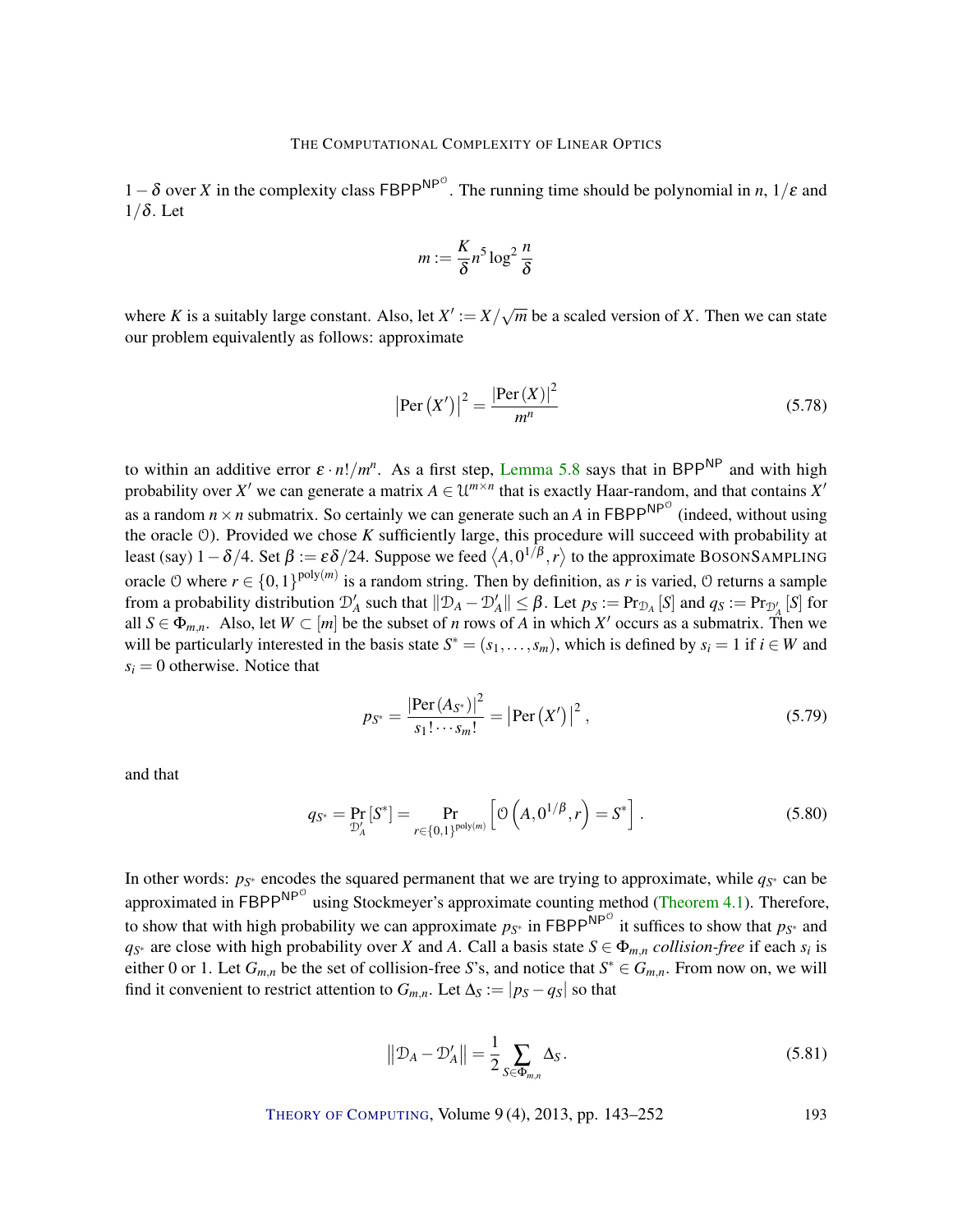Then

$$
\underset{S \in G_{m,n}}{\mathbf{E}} [\Delta_S] \le \frac{\sum_{S \in \Phi_{m,n}} \Delta_S}{|G_{m,n}|} \tag{5.82}
$$

$$
=\frac{2\left\|D_A - D'_A\right\|}{|G_{m,n}|}\tag{5.83}
$$

$$
\leq \frac{2\beta}{\binom{m}{n}}\tag{5.84}
$$

<span id="page-51-0"></span>
$$
\langle 3\beta \cdot \frac{n!}{m^n},\qquad(5.85)
$$

where line [\(5.85\)](#page-51-0) used the fact that  $m = \omega(n^2)$ . So by Markov's inequality, for all  $k > 1$ ,

$$
\Pr_{S \in G_{m,n}} \left[ \Delta_S > 3\beta k \cdot \frac{n!}{m^n} \right] < \frac{1}{k} \,. \tag{5.86}
$$

In particular, if we set  $k := 4/\delta$  and notice that  $3\beta k = 12\beta/\delta = \varepsilon/2$ ,

$$
\Pr_{S \in G_{m,n}} \left[ \Delta_S > \frac{\varepsilon}{2} \cdot \frac{n!}{m^n} \right] < \frac{\delta}{4} \,. \tag{5.87}
$$

Of course, our goal is to upper-bound ∆*<sup>S</sup>* <sup>∗</sup> not ∆*<sup>S</sup>* for a randomly-chosen *S* ∈ *Gm*,*n*. However, a crucial observation is that, from the perspective of  $\mathcal{O}$ —which sees only *A* and not *S*<sup>\*</sup> or *X*'—the distribution over possible values of  $S^*$  is simply the uniform one. To see this, notice that instead of sampling *X and then A* (as in [Lemma](#page-48-0) [5.8\)](#page-48-0), we could have equally well generated the pair  $\langle X, A \rangle$  by first sampling *A* from the Haar measure  $\mathcal{H}_{m,n}$  and then setting  $X := \sqrt{n}$  $\overline{m}A_{S^*}$  for  $S^*$  chosen uniformly from  $G_{m,n}$ . It follows that seeing *A* gives ⊙ no information whatsoever about the identity of S<sup>\*</sup>. So even if ⊙ is trying adversarially to maximize ∆*<sup>S</sup>* <sup>∗</sup> we still have

$$
\Pr_{X,A}\left[\Delta_{S^*} > \frac{\varepsilon}{2} \cdot \frac{n!}{m^n}\right] < \frac{\delta}{4}.
$$
\n(5.88)

Now suppose we use Stockmeyer's algorithm to approximate  $q_{\mathcal{S}^*}$  in FBPP<sup>NP°</sup>. Then by [Theorem](#page-32-0) [4.1,](#page-32-0) for all  $\alpha > 0$  we can obtain an estimate  $\tilde{q}_{S^*}$  such that

$$
\Pr\left[\left|\widetilde{q}_{S^*} - q_{S^*}\right| > \alpha \cdot q_{S^*}\right] < \frac{1}{2^m},\tag{5.89}
$$

in time polynomial in *m* and  $1/\alpha$ . Note that

$$
\mathop{\mathbf{E}}_{S \in G_{m,n}}[q_S] \le \frac{1}{|G_{m,n}|} = \frac{1}{\binom{m}{n}} < 2\frac{n!}{m^n},\tag{5.90}
$$

so

$$
\Pr_{S \in G_{m,n}} \left[ q_S > 2k \cdot \frac{n!}{m^n} \right] < \frac{1}{k} \tag{5.91}
$$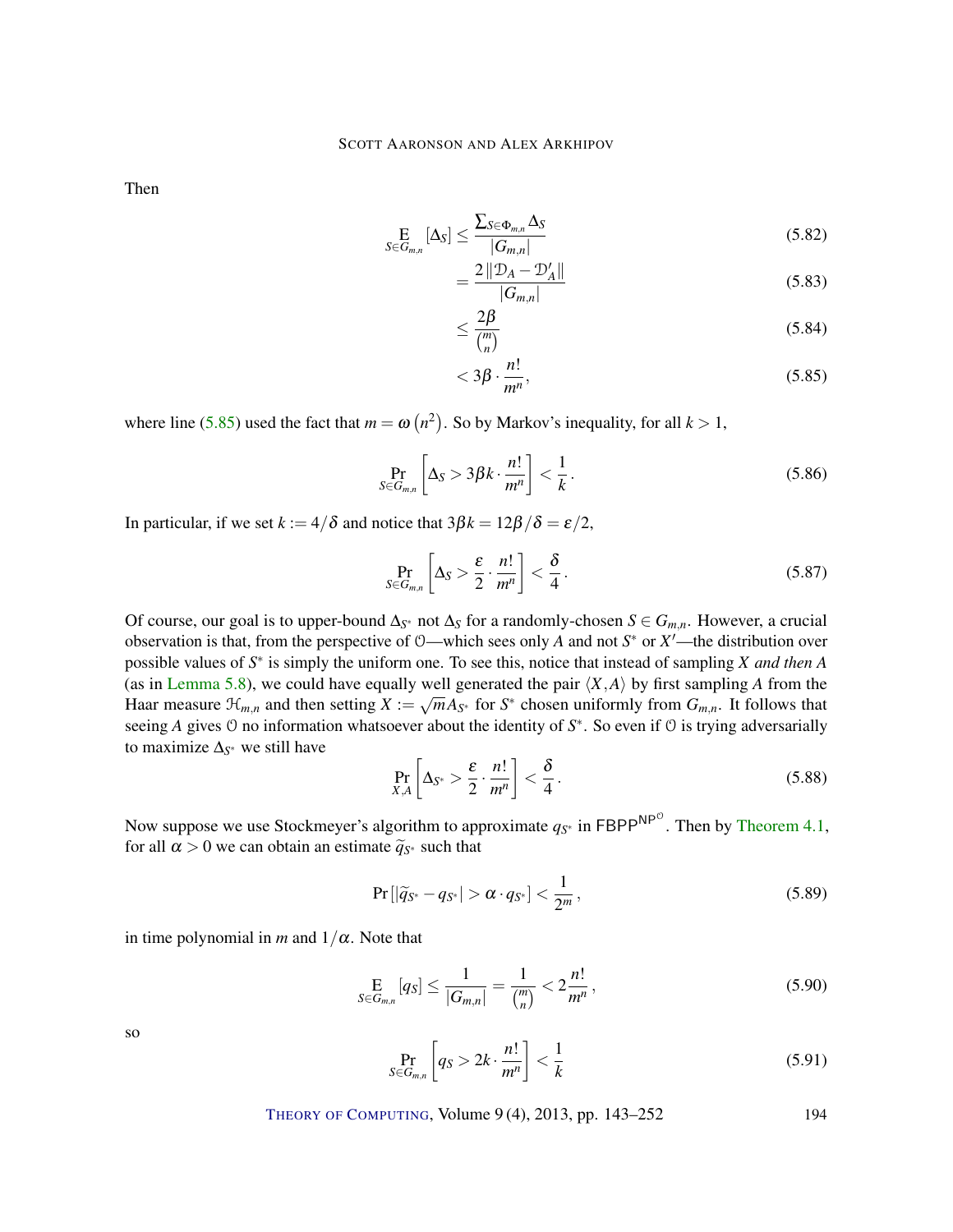for all  $k > 1$  by Markov's inequality, so

$$
\Pr_{X,A}\left[q_{S^*} > 2k \cdot \frac{n!}{m^n}\right] < \frac{1}{k} \tag{5.92}
$$

by the same symmetry principle used previously for  $\Delta_{S^*}$ . Let us now make the choice  $\alpha := \varepsilon \delta/16$  and  $k := 4/\delta$ . Then putting everything together and applying the union bound,

$$
\Pr\left[|\widetilde{q}_{S^*} - p_{S^*}| > \varepsilon \cdot \frac{n!}{m^n}\right] \le \Pr\left[|\widetilde{q}_{S^*} - q_{S^*}| > \frac{\varepsilon}{2} \cdot \frac{n!}{m^n}\right] + \Pr\left[|q_{S^*} - p_{S^*}| > \frac{\varepsilon}{2} \cdot \frac{n!}{m^n}\right] \tag{5.93}
$$

$$
\leq \Pr\left[q_{S^*} > 2k \cdot \frac{n!}{m^n}\right] + \Pr\left[|\widetilde{q}_{S^*} - q_{S^*}| > \alpha \cdot q_{S^*}\right] + \Pr\left[\Delta_{S^*} > \frac{\varepsilon}{2} \cdot \frac{n!}{m^n}\right] \quad (5.94)
$$

$$
\langle \frac{1}{k} + \frac{1}{2^m} + \frac{\delta}{4} \rangle \tag{5.95}
$$

$$
=\frac{\delta}{2}+\frac{1}{2^m},\tag{5.96}
$$

where the probabilities are over *X* and *A* as well as the internal randomness used by the approximate counting procedure. So, including the probability that the algorithm A from [Lemma](#page-48-0) [5.8](#page-48-0) fails, the total probability that our FBPP<sup>NP<sup>o</sup></sup> machine fails to output a good enough approximation to  $p_{S^*} = |Per(X')|^2$ is at most

$$
\frac{\delta}{4} + \left(\frac{\delta}{2} + \frac{1}{2^m}\right) < \delta \,,\tag{5.97}
$$

 $\Box$ 

as desired. This completes the proof.

# 5.3 Implications

In this section, we harvest some implications of [Theorem](#page-9-0) [1.3](#page-9-0) for quantum complexity theory. First, if a fast classical algorithm for BOSONSAMPLING exists, then it would have a surprising consequence for the classical complexity of the  $|GPE|_{\pm}^2$  problem.

<span id="page-52-0"></span> $\bf{Corollary 5.9.}$   $\it{Suppose \, Bosons}$   $\rm{AMPLING}\in \bf{SampP.}$   $\it{Then \,}|\rm{GPE}|^2_\pm \in \bf{FBPP^{NP}}.$  Indeed, even under the  $h$ ypothesis  $\text{Bosons}$ AMPLING $\in$  Samp $\mathsf{P}^\mathsf{PH}$  *we have*  $|\mathsf{GPE}|_\pm^2 \in \mathsf{FBPP}^\mathsf{PH}.$ 

However, we would also like evidence that a boson computer can solve *search* problems that are intractable classically. Fortunately, by using [Theorem](#page-20-0) [2.5—](#page-20-0)the "Sampling/Searching Equivalence Theorem"—we can obtain such evidence in a completely automatic way. In particular, combining [Corollary](#page-52-0) [5.9](#page-52-0) with [Theorem](#page-20-0) [2.5](#page-20-0) yields the following conclusion.

<span id="page-52-1"></span>**Corollary 5.10.** *There exists a search problem*  $R \in \mathsf{BosonFP}$  *such that*  $|\mathsf{GPE}|^2_{\pm} \in \mathsf{FBPP}^{\mathsf{NP}^{\mathsf{O}}}$  *for all computable oracles* O *that solve R. So in particular, if* BosonFP ⊆ FBPP *(that is, all search problems solvable by a boson computer are also solvable classically), then*  $|GPE|_ \pm^2 \in \mathsf{FBPP^{NP}}$ .

Recall from [Theorem](#page-31-0) [3.12](#page-31-0) that BosonFP  $\subseteq$  FBQP: that is, linear-optics computers can be simulated efficiently by "ordinary" quantum computers. Thus, [Corollary](#page-52-1) [5.10](#page-52-1) implies in particular that, if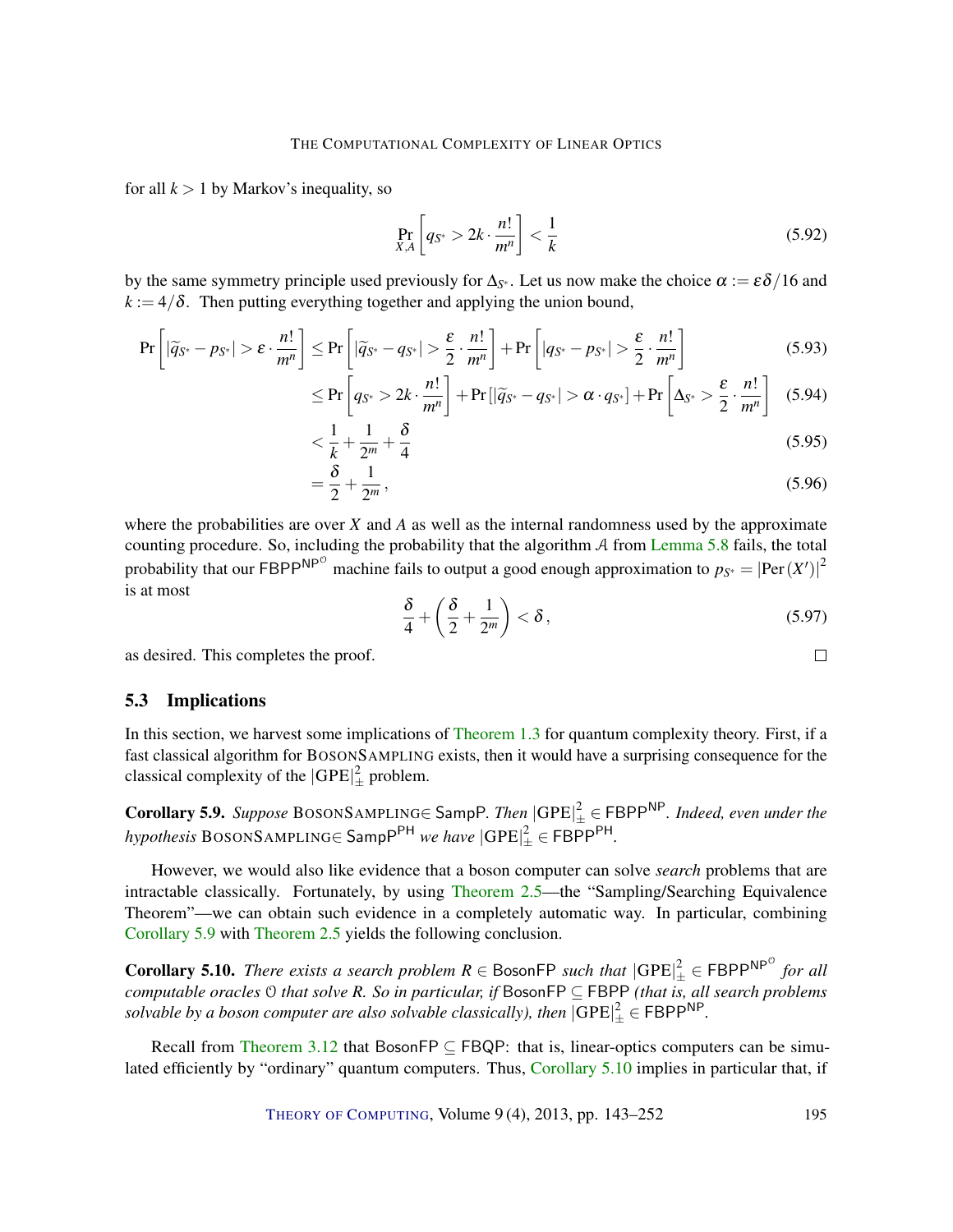FBPP = FBQP, then  $|GPE|^2$   $\in$  FBPP<sup>NP</sup>. Or in other words: if  $|GPE|^2$  is #P-hard, then FBPP cannot equal FBQP unless  $P^{HP} = BPP^{NP}$  and the polynomial hierarchy collapses. This would arguably be our strongest evidence to date against the Extended Church-Turing Thesis.

In Sections [7,](#page-61-0) [8,](#page-75-0) and [9,](#page-85-0) we initiate a program aimed at proving  $|GPE|_+^2$  is #P-hard.

# <span id="page-53-0"></span>6 Experimental prospects

Our main goal in this paper was to define and study a *theoretical* model of quantum computing with noninteracting bosons. There are several ways to motivate this model other than practical realizability: for example, it abstracts a basic class of physical systems, it leads to interesting new complexity classes between BPP and BQP, and it helped us provide evidence that quantum mechanics *in general* is hard to simulate classically. (In other words, even if we only cared about "standard" quantum computing, we would not know how to prove results like [Theorem](#page-9-0) [1.3](#page-9-0) without using linear optics as a proof tool.)

Clearly, though, a major motivation for our results is that they raise the possibility of actually *building* a scalable linear-optics computer, and using it to solve the BOSONSAMPLING problem. By doing this, one could hope to give evidence that nontrivial quantum computation is possible, *without* having to solve all the technological problems of building a universal quantum computer. In other words, one could see our results as suggesting a new path to testing the Extended Church-Turing Thesis, which might be more experimentally accessible than alternative paths.

A full discussion of implementation issues is outside the scope of this paper. Here, though, we offer some preliminary observations that emerged from our discussions with quantum optics experts. These observations concern both the challenges of performing a BOSONSAMPLING experiment, and the implications of such an experiment for complexity theory.

# 6.1 The generalized Hong-Ou-Mandel dip

From a physics standpoint, the experiment that we are asking for is essentially a generalization of the *Hong-Ou-Mandel dip* [\[36\]](#page-106-3) to three or more photons. The Hong-Ou-Mandel dip (see [Figure](#page-54-0) [3\)](#page-54-0) is a well-known effect in quantum optics whereby two identical photons, which were initially in different modes, become *correlated* after passing through a beamsplitter that applies the Hadamard transformation. More formally, the basis state  $|1,1\rangle$  evolves to

$$
\frac{|2,0\rangle - |0,2\rangle}{\sqrt{2}},\tag{6.1}
$$

so that a subsequent measurement reveals either both photons in the first mode or else both photons in the second mode. This behavior is exactly what one would predict from the model in [Section](#page-20-1) [3,](#page-20-1) in which *n*-photon transition amplitudes are given by the permanents of  $n \times n$  matrices. More concretely, the amplitude of the basis state  $|1,1\rangle$  "dips" to 0 because

$$
\Pr\left(\begin{array}{cc} \frac{1}{\sqrt{2}} & \frac{1}{\sqrt{2}}\\ \frac{1}{\sqrt{2}} & -\frac{1}{\sqrt{2}} \end{array}\right) = 0, \tag{6.2}
$$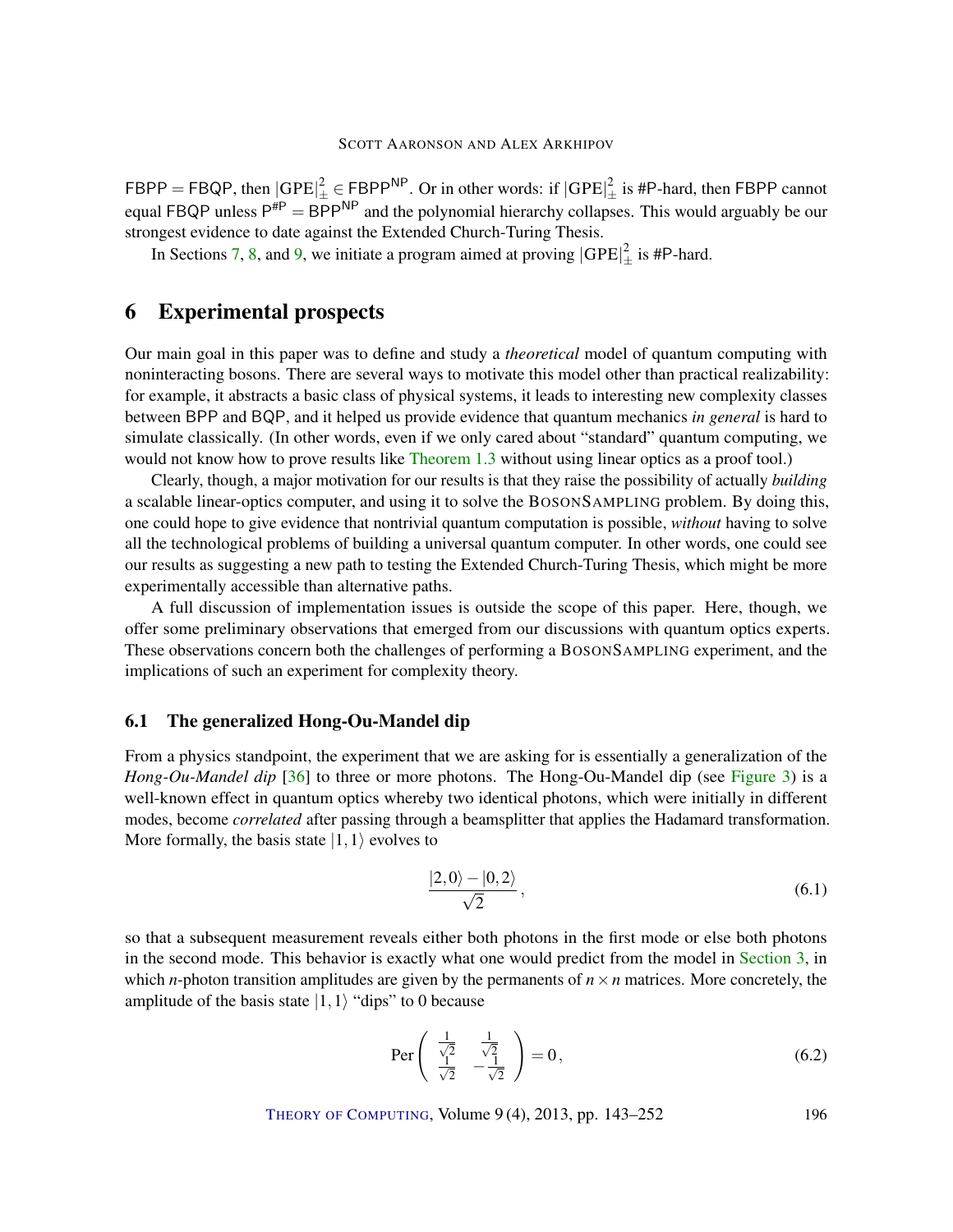

<span id="page-54-0"></span>Figure 3: The Hong-Ou-Mandel dip.

and hence there is destructive interference between the two paths mapping  $|1,1\rangle$  to itself.

Our challenge to experimentalists is to *confirm directly that the quantum-mechanical formula for n-boson transition amplitudes in terms of n*×*n permanents given in [Section](#page-28-0) [3.3,](#page-28-0) namely*

<span id="page-54-1"></span>
$$
\langle S | \varphi(U) | T \rangle = \frac{\text{Per}(U_{S,T})}{\sqrt{s_1! \cdots s_m! t_1! \cdots t_m!}},
$$
\n(6.3)

*continues to hold for large values of n.* In other words, demonstrate a Hong-Ou-Mandel interference pattern involving as many identical bosons as possible (though even 3 or 4 bosons would be of interest here).

The point of such an experiment would be to produce evidence that a linear-optical network can indeed solve the BOSONSAMPLING problem in a scalable way—and that therefore, no polynomial-time classical algorithm can sample the observed distribution over photon numbers (modulo our conjectures about the computational complexity of the permanent).

Admittedly, since complexity theory deals only with *asymptotic* statements, no finite experiment can answer the relevant questions definitively. That is, even if formula [\(6.3\)](#page-54-1) were confirmed for 30 identical bosons, a true-believer in the Extended Church-Turing Thesis could always maintain that the formula would break down for 31 bosons, and so on. Thus, the goal here is simply to collect enough evidence, for large enough *n* that the ECT becomes less tenable as a scientific hypothesis.

Of course, one should not choose *n so* large that a classical computer cannot even efficiently *verify* that the formula [\(6.3\)](#page-54-1) holds! It is important to understand this difference between the BOSONSAMPLING problem on the one hand, and NP problems such as FACTORING on the other. Unlike with FACTORING, we do not know of any *witness* for BOSONSAMPLING that a classical computer can efficiently verify, much less a witness that a boson computer can produce.<sup>23</sup> This means that, when *n* is very large (say, more than 100), even if a linear-optics device is correctly solving BOSONSAMPLING, there might be no

<sup>&</sup>lt;sup>23</sup>Indeed, given a matrix  $X \in \mathbb{C}^{n \times n}$  there *cannot* in general be an NP witness proving the value of Per(*X*) unless  $P^{HP} = P^{NP}$ and the polynomial hierarchy collapses. Nor, under our conjectures, can there even be such a witness for *most* Gaussian matrices *X*. On the other hand, these arguments do not rule out an *interactive protocol* with a BPP verifier and a BOSONSAMPLING prover. Whether any such protocol exists for verifying statements not in BPP is an extremely interesting open problem.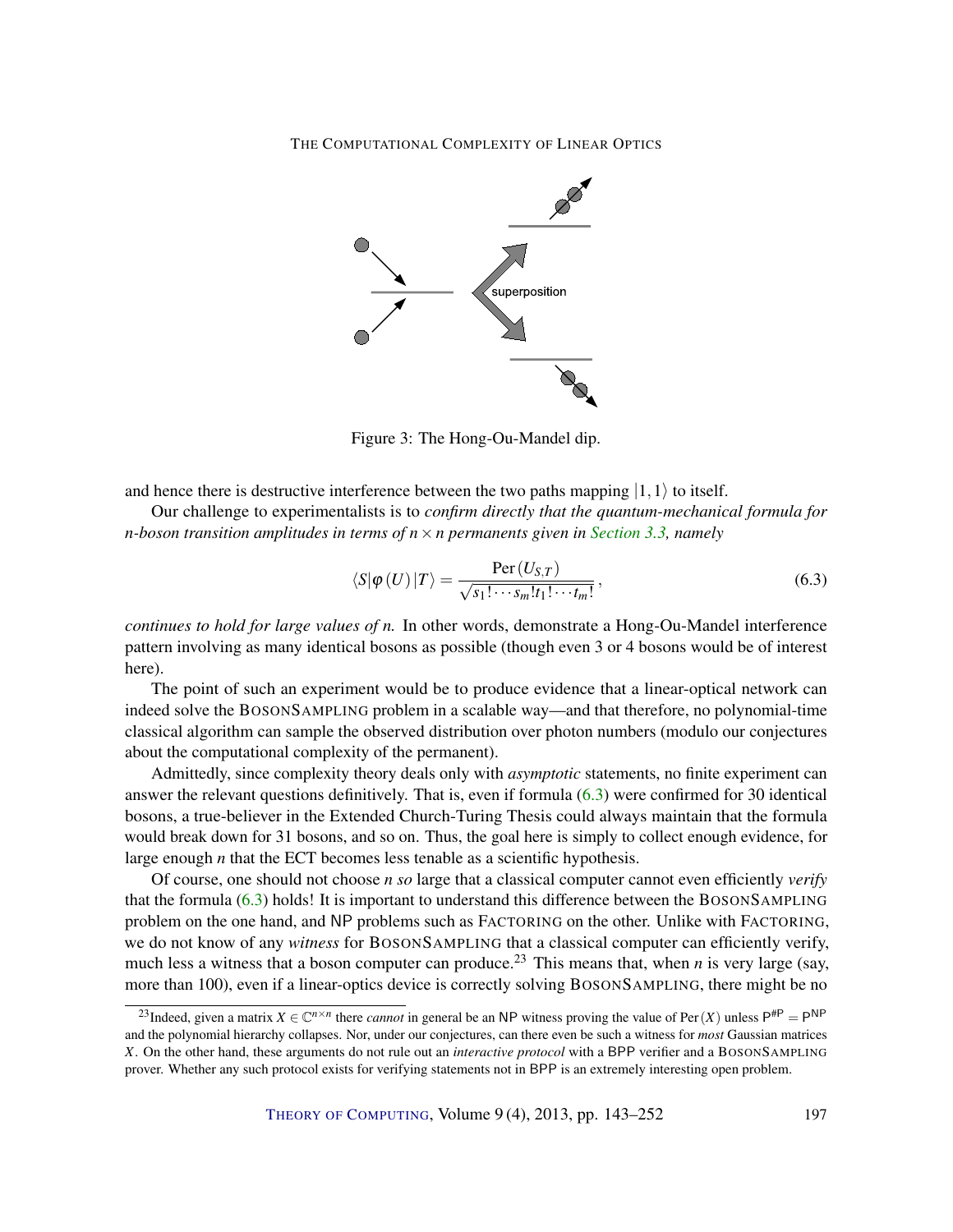feasible way to prove this without presupposing the truth of the physical laws being tested! Thus, for experimental purposes, the most useful values of *n* are presumably those for which a classical computer has some difficulty computing an  $n \times n$  permanent, but can nevertheless do so in order to confirm the results. We estimate this range as  $10 \le n \le 50$ .

But how exactly should one verify formula [\(6.3\)](#page-54-1)? One approach would be to perform full quantum state tomography on the output state of a linear-optical network, or at least to characterize the distribution over photon numbers. However, this approach would require a number of experimental runs that grows exponentially with *n* and is probably not needed.

Instead, given a system with *n* identical photons and  $m \geq n$  modes, one could do something like the following:

- (1) Prepare the "standard initial state"  $|1_n\rangle$  in which modes  $1, \ldots, n$  are occupied with a single photon each and modes  $n+1, \ldots, m$  are unoccupied.
- (2) By passing the photons through a suitable network of beamsplitters and phaseshifters, apply an  $m \times m$  mode-mixing unitary transformation *U*. This maps the state  $|1_n\rangle$  to  $\varphi(U)|1_n\rangle$  where  $\varphi(U)$ is the induced action of *U* on *n*-photon states.
- (3) For each mode  $i \in [m]$  measure the number of photons  $s_i$  in the  $i^{th}$  mode. This collapses the state  $\varphi$  (*U*)|1<sub>n</sub> to some  $|S\rangle = |s_1, \ldots, s_m\rangle$  where  $s_1, \ldots, s_m$  are nonnegative integers summing to *n*.
- (4) Using a classical computer, calculate  $|\text{Per}(U_{1_n,S})|^2 / s_1! \cdots s_m!$  the theoretical probability of observing the basis state  $|S\rangle$ .
- (5) Repeat steps (1) to (4), for a number of repetitions that scales polynomially with *n* and *m*.
- (6) Plot the empirical frequency of  $|\text{Per}(U_{1_n,S})|^2 / s_1! \cdots s_m! > x$  for all  $x \in [0,1]$  with particular focus on the range  $x \approx 1/{\binom{m+n-1}{n}}$ . Check for agreement with the frequencies predicted by quantum mechanics (which can again be calculated using a classical computer, either deterministically or via Monte Carlo simulation).

The procedure above does not prove that the final state is  $\varphi(U)|1_n\rangle$ . However, it at least checks that the basis states  $|S\rangle$  with large values of  $|\text{Per}(U_{1_n,S})|^2$  are more likely to be observed than those with small values of  $|\text{Per}(U_{1_n, S})|^2$  in the manner predicted by formula [\(6.3\)](#page-54-1).

# 6.2 Physical resource requirements

We now make some miscellaneous remarks about the physical resource requirements for our experiment.

Platform The obvious platform for our proposed experiment is linear optics. However, one could also do the experiment (for example) in a solid-state system, using bosonic excitations. What is essential is just that the excitations behave as *indistinguishable* bosons when they are far apart. In other words, the amplitude for *n* excitations to transition from one basis state to another must be given by the permanent of an  $n \times n$  matrix of transition amplitudes for the individual excitations. On the other hand, the more general formula [\(6.3\)](#page-54-1) need not hold; that is, it is acceptable for the bosonic approximation to break down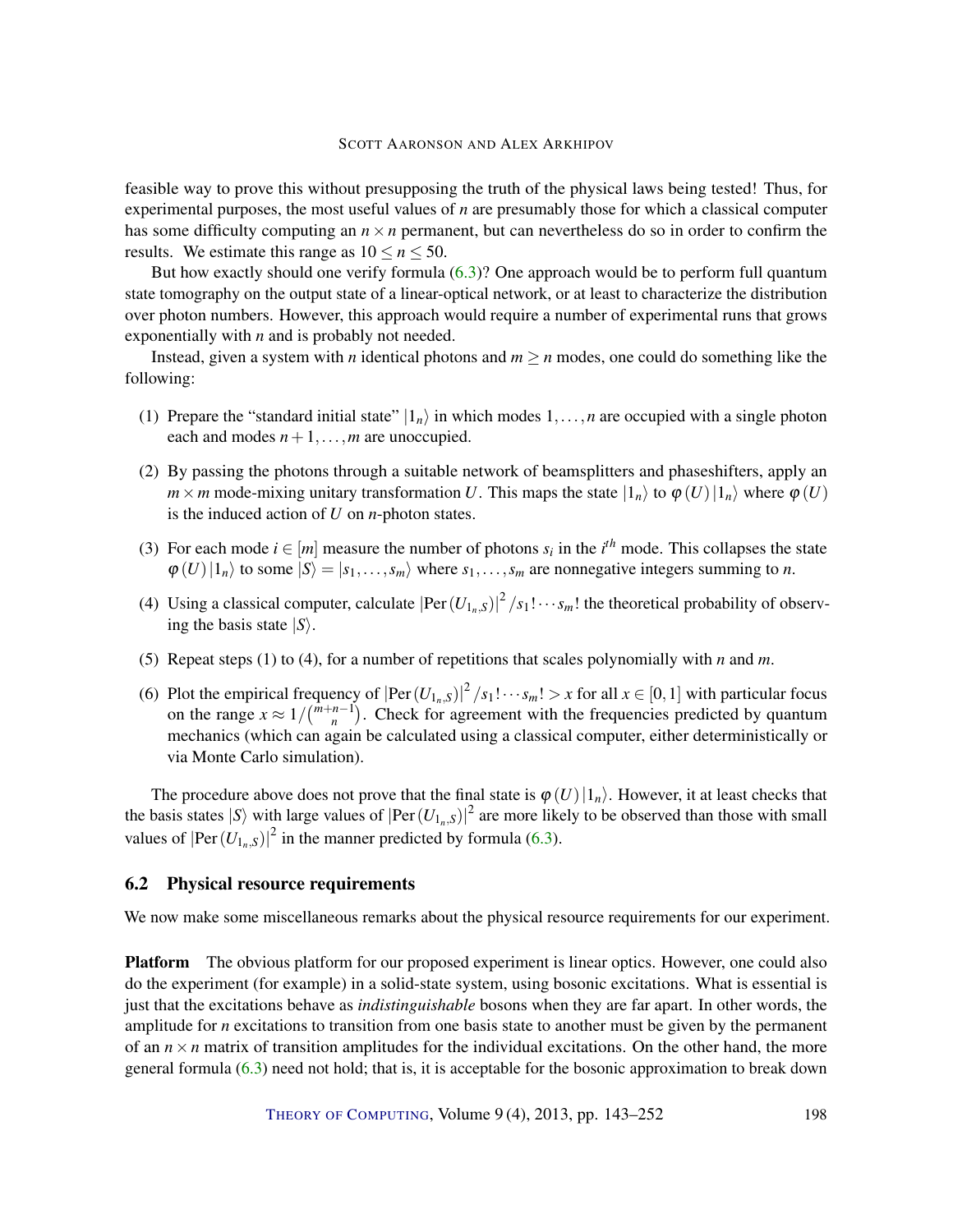for processes that involve multiple excitations in the same mode. (The reason is that the events that most interest us do not involve collisions anyway.)

Initial state In our experiment, the initial state would ideally consist of at most *one photon per mode*: that is, single-photon Fock states. This is already a nontrivial requirement, since a standard laser outputs not Fock states but *coherent states*, which have the form

$$
|\alpha\rangle = e^{-|\alpha|^2/2} \sum_{n=0}^{\infty} \frac{\alpha^n}{\sqrt{n!}} |n\rangle
$$
 (6.4)

for some  $\alpha \in \mathbb{C}$ . (In other words, sometimes there are zero photons, sometimes one, sometimes two, etc., with the number of photons following a Poisson distribution.) Fortunately, the task of building reliable single-photon sources is an extremely well-known one in quantum optics [\[48\]](#page-106-4), and the technology to generate single-photon Fock states has been steadily improving over the past decade.

Still, one can ask whether an analogue of our computational hardness results goes through, if the inputs are coherent states rather than Fock states. As mentioned in [Section](#page-13-0) [1.4,](#page-13-0) if the inputs are coherent states and the measurements are demolition, *or* the inputs are Gaussian states (a generalization of coherent states) and the measurements are Gaussian, then the probability distribution over measurement outcomes can be sampled in classical polynomial time. By contrast, if the inputs are coherent states and we have *nondemolition photon-number measurements*, then [Theorem](#page-39-0) [4.9](#page-39-0) shows that exact classical simulation of the linear-optics experiment would collapse the polynomial hierarchy. However, we do not know whether *approximate* classical simulation would have surprising complexity consequences in that case.

Measurements For our experiment, it is desirable to have an array of *m* photodetectors, which reliably measure the number of photons  $s_i$  in each mode  $i \in [m]$ . However, it would also suffice to use detectors that only measure whether each *s<sup>i</sup>* is zero or nonzero. This is because our hardness results talk only about basis states  $|S\rangle = |s_1, \ldots, s_m\rangle$  that are *collision-free*, meaning that  $s_i \in \{0, 1\}$  for all  $i \in [m]$ . Thus, one could simply postselect on the runs in which exactly *n* of the *m* detectors record a photon, in which case one knows that  $s_i = 1$  for the corresponding modes *i* while  $s_i = 0$  for the remaining  $m - n$  modes. (In Appendix [C,](#page-100-0) we will prove a "Boson Birthday Bound," which shows that as long as *m* is sufficiently large and the mode-mixing unitary *U* is Haar-random, this postselection step succeeds with probability close to 1. Intuitively, if *m* is large enough, then collision-free basis states are the overwhelming majority.)

What might *not* suffice are Gaussian measurements. As mentioned earlier, if both the input states *and* the measurements are Gaussian, then Bartlett and Sanders [\[9\]](#page-103-1) showed that no superpolynomial quantum speedup is possible. We do not know what the situation is if the measurements are Gaussian and the inputs are single-photon Fock states.

Like single-photon sources, photodetectors have improved dramatically over the past decade, but of course no detector will be  $100\%$  efficient.<sup>24</sup> As we discuss later, the higher the photodetector efficiencies, the less need there is for *postselection*, and therefore, the more easily one can scale to larger numbers of photons.

<sup>&</sup>lt;sup>24</sup>Here the "efficiency" of a photodetector refers to the probability of its detecting a photon that is present.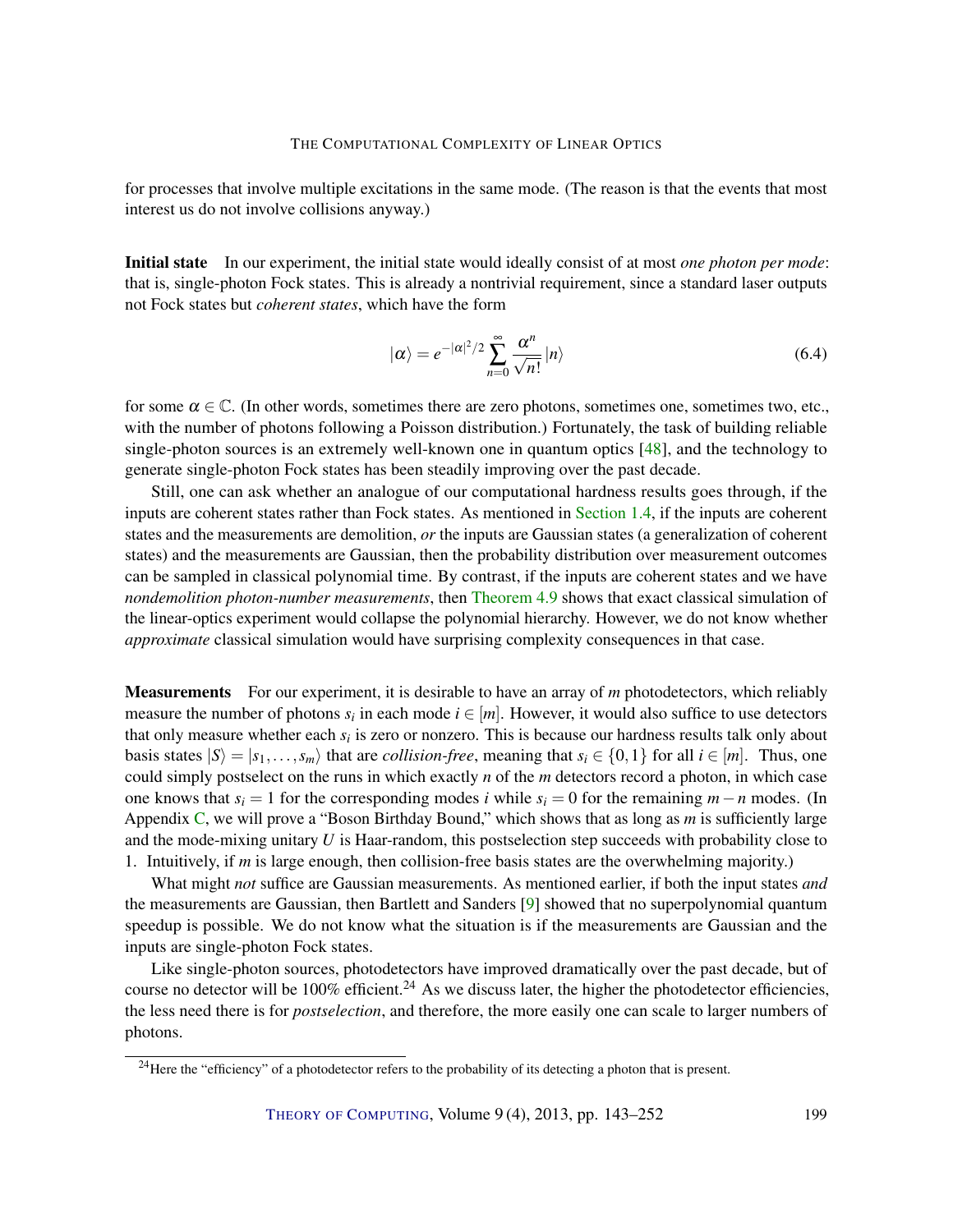Number of photons *n* An obvious question is how many photons are needed for our experiment. The short answer is simply "the more, the better!" The goal of the experiment is to confirm that, for *every* positive integer *n* the transition amplitudes for *n* identical bosons are given by  $n \times n$  permanents, as quantum mechanics predicts. So the larger the *n* the stronger the evidence for this claim, and the greater the strain on any competing interpretation.

At present, it seems fair to say that our experiment has already been done for  $n = 2$  (this is the Hong-Ou-Mandel dip [\[36\]](#page-106-3)). However, we are not aware of any experiment directly testing formula [\(6.3\)](#page-54-1) even for  $n = 3$ . Experimentalists we consulted expressed the view that this is mostly just a matter of insufficient motivation before now, and that the  $n = 3$  and even  $n = 4$  cases ought to be feasible with current technology. $25$ 

Of course, the most interesting regime for computer science is the one where *n* is large enough that a classical computer would have difficulty computing an  $n \times n$  permanent. The best known classical algorithm for the permanent, *Ryser's algorithm*, uses about  $2^{n+1}n^2$  floating-point operations. If  $n = 10$ then this is about 200,000 operations; if  $n = 20$  it is about 800 million; if  $n = 30$  it is about 2 trillion. In any of these cases, it would be exciting to perform a linear-optics experiment that "almost-instantly" sampled from a distribution in which the probabilities were given by  $n \times n$  permanents.

Number of modes *m* Another important question is how many *modes* are needed for our experiment. We showed in our proof of [Theorem](#page-40-0) [1.3—](#page-9-0)see in particular Theorem [5.1—](#page-40-0)that it suffices to use

$$
m = O\left(\frac{1}{\delta}n^5\log^2\frac{n}{\delta}\right)
$$

modes. This bound is polynomial in *n* but clearly impractical. As we mentioned in [Section](#page-40-2) [5.1,](#page-40-2) results of Jiang [\[38\]](#page-106-1) (which we learned about only recently) strongly suggest that an improved analysis would yield  $m = O(n^2)$ . On the other hand, by the birthday paradox, we cannot have *fewer* than  $m = \Omega(n^2)$  modes, if we want the state  $\varphi(U)|1_n\rangle$  to be dominated by *collision-free* photon configurations (meaning those containing at most one photon per mode).

Unfortunately, a quadratic number of modes might still be difficult to arrange in practice. So the question arises: what would happen if we ran our experiment with a *linear* number of modes,  $m = O(n)$ ? In that case, almost every basis state would contain collisions, so our formal argument for the classical hardness of approximate BOSONSAMPLING, based on Conjectures [1.6](#page-10-0) and [1.5,](#page-10-1) would no longer apply. On the other hand, we suspect it would still be *true* that sampling is classically hard! Giving a formal argument for the hardness of approximate BOSONSAMPLING, with *n* photons and  $m = O(n)$  modes, is an interesting challenge that we leave.

In the meantime, if the goal of one's experiment is just to verify that the permanent formula [\(6.3\)](#page-54-1) remains correct for large values of *n*, then large numbers of photon collisions are presumably acceptable. In this case, it should suffice to set  $m \approx n$  or possibly even  $m \ll n$  (though note that it is easy to give a classical simulation algorithm that runs in  $n^{O(m)}$  time).

 $^{25}$ As mentioned earlier, right before this paper was published, Broome et al. [\[13\]](#page-104-1), Spring et al. [\[62\]](#page-107-4), Tillmann et al. [\[68\]](#page-108-2), and Crespi et al. [\[19\]](#page-104-2) announced the successful demonstration of  $n = 3$  case. Spring et al. [\[62\]](#page-107-4) even report results for the  $n = 4$  case, albeit with initial states of the form  $|2,2,0,\ldots\rangle$  rather than  $|1,1,1,1,0,\ldots\rangle$ .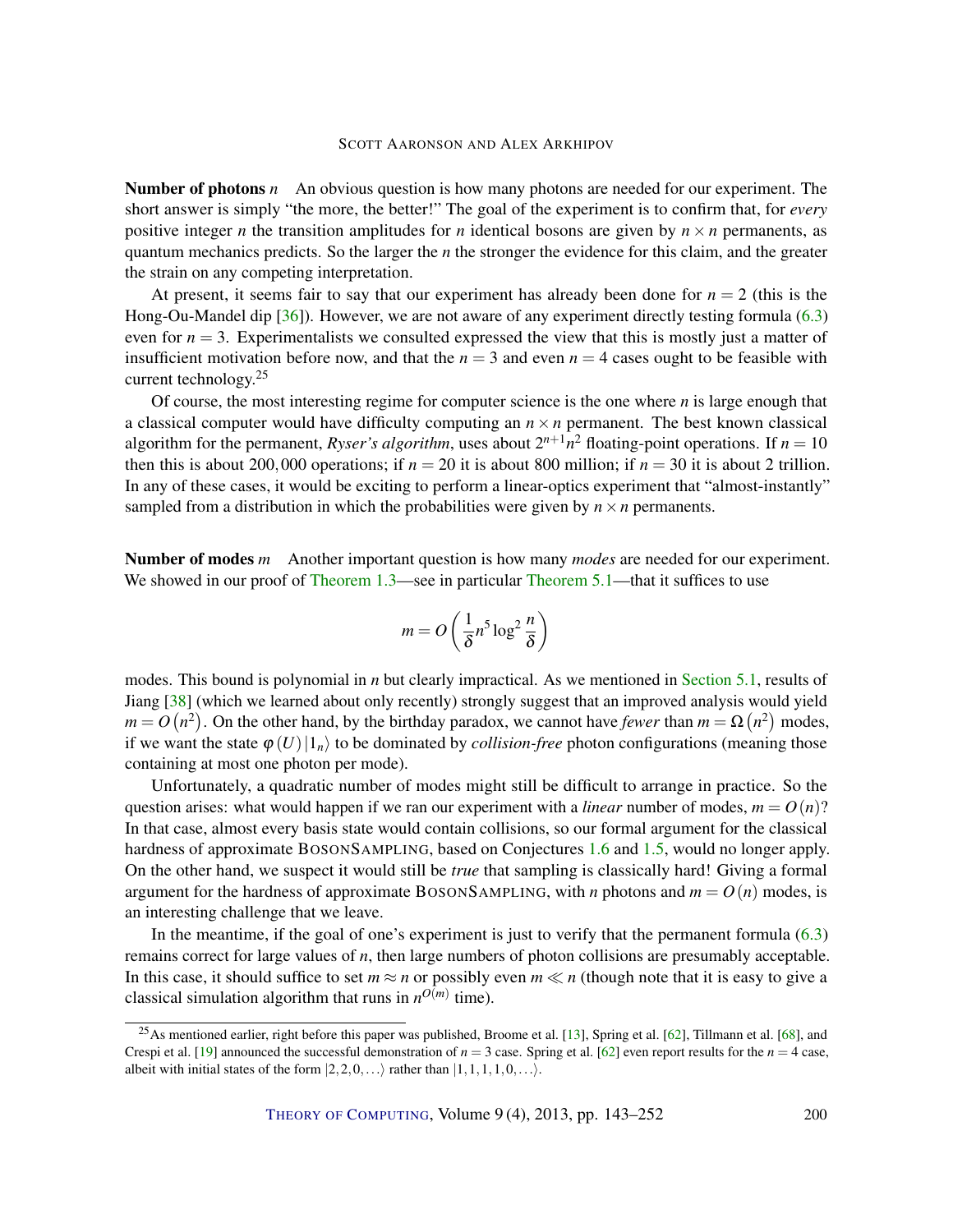Choice of unitary transformation *U* One could look for an *n*-photon Hong-Ou-Mandel dip using *any* unitary transformation *U* that produces nontrivial interference among *n* of the *m* modes. However, some choices of *U* are more interesting than others. The prescription suggested by our results is to choose *U* randomly, according to the Haar measure over  $m \times m$  unitaries. Once *U* is chosen, one can then "hardwire" a network of beamsplitters and phaseshifters that produces *U*.

There are at least three reasons why using a Haar-random *U* seems like a good idea:

- (1) [Theorem](#page-40-0) [5.1](#page-40-0) showed that any sufficiently small submatrix of a Haar-random unitary matrix *U* is close to a matrix of i. i. d. Gaussians. This extremely useful fact is what let us prove [Theorem](#page-9-0) [1.3,](#page-9-0) which relates the hardness of approximate BOSONSAMPLING to the hardness of more "natural" problems that have nothing to do with unitary matrices.
- (2) Setting aside our results, the Haar measure is the unique rotationally-invariant measure over unitaries. This makes it an obvious choice, if the goal is to avoid any "special structure" that might make the BOSONSAMPLING problem easy.
- (3) In the linear-optics model, one simple way to apply a Haar-random  $m \times m$  unitary matrix *U* is via a network of poly(*m*) *randomly-chosen* beamsplitters and phaseshifters.

Optical elements One might worry about the *number* of beamsplitters and phaseshifters needed to implement an arbitrary  $m \times m$  unitary transformation *U* or a Haar-random *U* in particular. And indeed, the upper bound of Reck et al. [\[54\]](#page-107-5) [\(Lemma](#page-22-0) [3.1\)](#page-22-0) shows only that  $O(m^2)$  beamsplitters and phaseshifters suffice to implement any unitary, and this is easily seen to be tight by a dimension argument. Unfortunately, a network of ∼ *m* <sup>2</sup> optical elements might already strain the limits of practicality, especially if *m* has been chosen to be quadratically larger than *n*.

Happily, [Section](#page-60-0) [6.3](#page-60-0) will show how to reduce the number of optical elements from  $O(m^2)$  to  $O(mn)$ by exploiting a simple observation: namely, *we only care about the optical network's behavior on the first n modes, since the standard initial state*  $|1_n\rangle$  *has no photons in the remaining m* − *n modes anyway.* [Section](#page-60-0) [6.3](#page-60-0) will also show how to "parallelize" the resulting optical network, so that the  $O(mn)$ beamsplitters and phaseshifters are arranged into only *O*(*n*log*m*) layers.

Whether one can parallelize linear-optics computations still further, and whether one can sample from hard distributions using even fewer optical elements (say, *O*(*m*log*m*)), are interesting topics for future work.

Error There are many sources of error in our experiment; understanding and controlling the errors is perhaps the central challenge an experimentalist will face. At the most obvious level:

- (1) Generation of single-photon Fock states will not be perfectly reliable.
- (2) The beamsplitters and phaseshifters will not induce exactly the desired unitary transformations.
- (3) Each photon will have some probability of "getting lost along the way."
- (4) The photodetectors will not have perfect efficiency.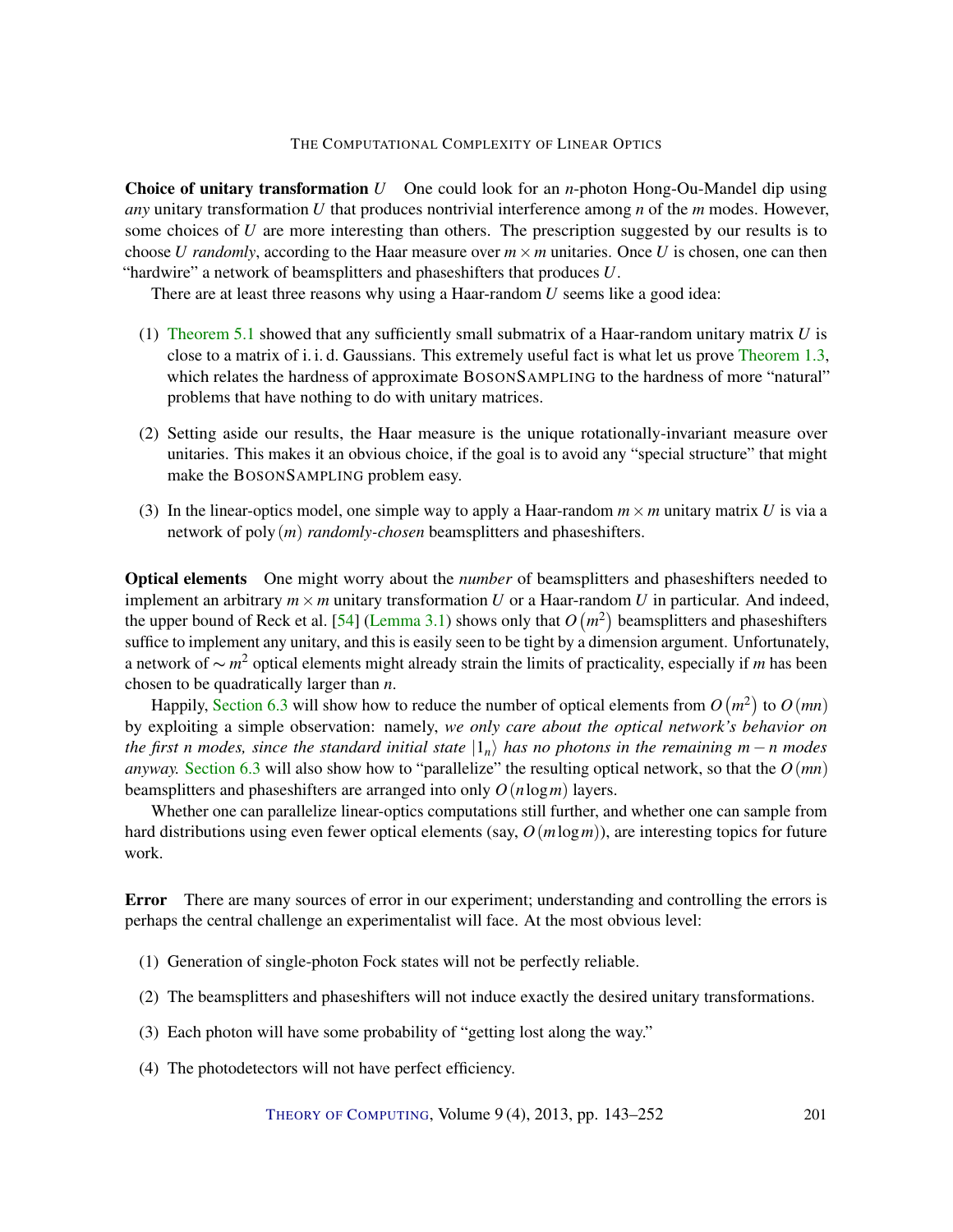(5) If the lengths of the optical fibers are not well-calibrated, or the single-photon sources are not synchronized, or there is vibration, etc., then the photons will generally arrive at the photodetectors at different times.

If (5) occurs, then the photons effectively become *distinguishable*, and the amplitudes will no longer correspond to  $n \times n$  permanents. So then how well-synchronized do the photons need to be? To answer this question, recall that each photon is actually a Gaussian wavepacket in the position basis, rather than a localized point. For formula [\(6.3\)](#page-54-1) to hold, what is necessary is that the photons arrive at the photodetectors within a short enough time interval that their wavepackets have large pairwise overlaps.

The fundamental worry is that, as we increase the number of photons *n* the probability of a successful run of the experiment might decrease like  $c^{-n}$ . In practice, experimentalists usually deal with such behavior by *postselecting* on the successful runs. In our context, that could mean (for example) that we only count the runs in which *n* detectors register a photon simultaneously, even if such runs are exponentially unlikely. We expect that any realistic implementation of our experiment would involve at least some postselection. However, if the eventual goal is to scale to large values of *n* then any need to postselect on an event with probability  $c^{-n}$  presents an obvious barrier. Indeed, from an asymptotic perspective, this sort of postselection defeats the entire purpose of using a quantum computer rather than a classical computer.

For this reason, while even a heavily-postselected Hong-Ou-Mandel dip with (say) *n* = 3 4 or 5 photons would be interesting, our real hope is that it will ultimately be possible to scale our experiment to interestingly large values of *n* while maintaining a total error that is closer to 0 than to 1. However, supposing this turns out to be possible, one can still ask: *how close to* 0 *does the error need to be?*

Unfortunately, just like with the question of how many photons are needed, it is difficult to give a direct answer, because of the reliance of our results on asymptotics. What [Theorem](#page-9-0) [1.3](#page-9-0) shows is that, *if* one can scale the BOSONSAMPLING experiment to *n* photons and error  $\delta$  in total variation distance, using an amount of "experimental effort" that scales polynomially with both *n* and  $1/\delta$  then modulo our complexity conjectures, the Extended Church-Turing Thesis is false. The trouble is that no finite experiment can ever prove (or disprove) the claim that scaling to *n* photons and error  $\delta$  takes poly $(n,1/\delta)$ experimental effort. One can, however, build a circumstantial case for this claim—by increasing *n* decreasing  $\delta$  and making it clear that, with reasonable effort, one could have increased *n* and decreased  $\delta$ still further.

One challenge we leave is to prove a computational hardness result that works for a *fixed* (say, constant) error  $\delta$  rather than treating  $1/\delta$  as an input parameter to the sampling algorithm along with *n*. A second challenge is whether any nontrivial error-correction is possible within the noninteracting-boson model. In standard quantum computing, the famous Threshold Theorem  $[7, 44]$  $[7, 44]$  $[7, 44]$  asserts that there exists a constant  $\tau > 0$  such that, even if each qubit fails with independent probability  $\tau$  at each time step, one can still "correct errors faster than they happen," and thereby perform an arbitrarily long quantum computation. In principle, the Threshold Theorem could be applied to our experiment, to deal with all the sources of error listed above. The issue is that, if we have the physical resources available for fault-tolerant quantum computing, then perhaps we ought to forget about BOSONSAMPLING, and simply run a universal quantum computation! What we want, ideally, is a way to reduce the error in our experiment, *without* giving up on the implementation advantages that make the experiment attractive in the first place.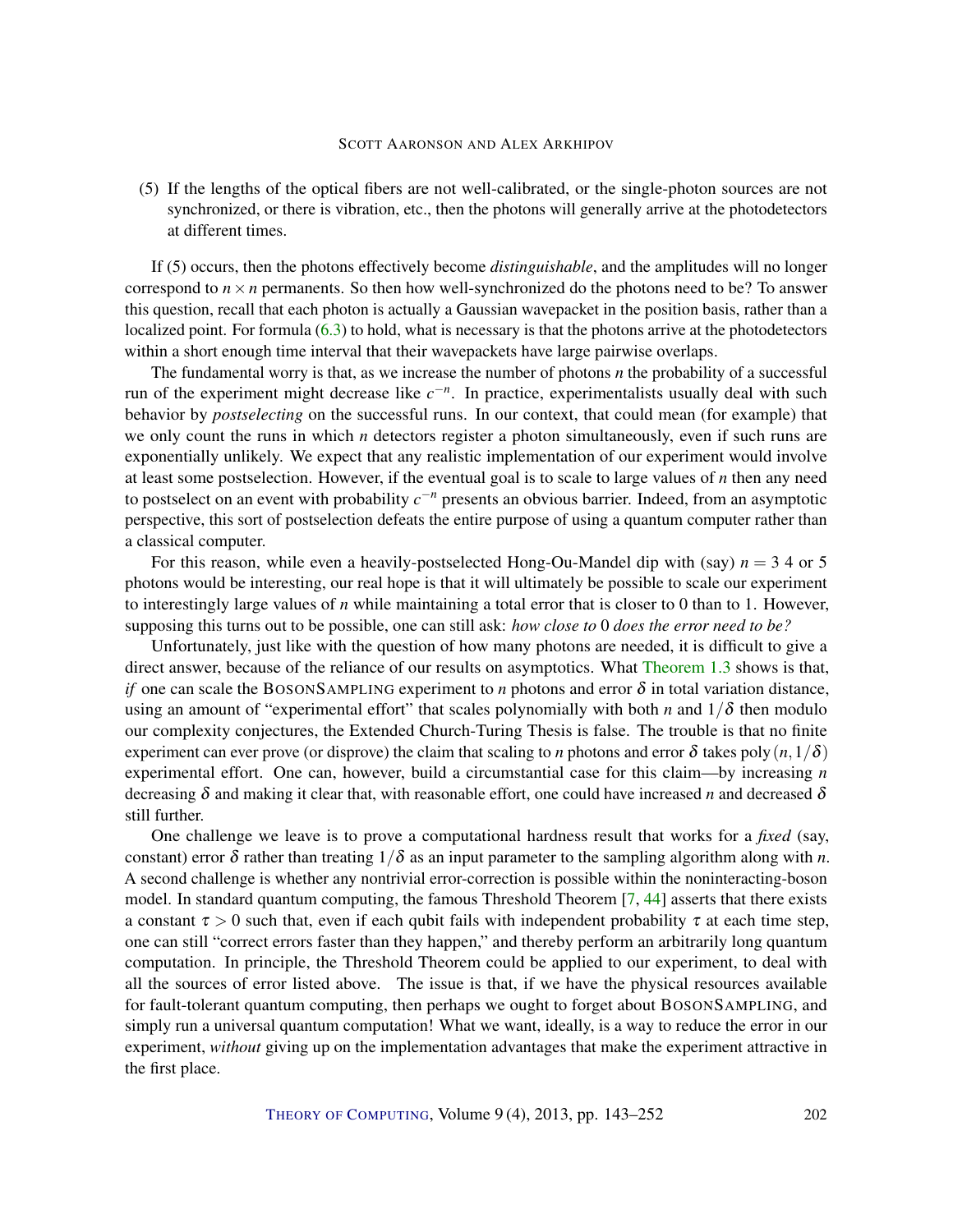# <span id="page-60-0"></span>6.3 Reducing the size and depth of optical networks

In this section, we discuss how best to realize an  $m \times m$  unitary transformation *U* acting on the initial state  $|1<sub>n</sub>\rangle$  as a product of beamsplitters and phaseshifters. If we implement *U* in the "obvious" way— by appealing to [Lemma](#page-22-0) [3.1—](#page-22-0)then the number of optical elements and the depth will both be  $O(m^2)$ . However, we can obtain a significant improvement by noticing that our goal is just to apply *some* unitary transformation *U* such that  $\varphi$ (*U*)|1<sub>*n*</sub>) =  $\varphi$ (*U*)|1<sub>*n*</sub>): we do not care about the behavior on *U* on inputs other than  $|1_n\rangle$ . This yields a network in which the number of optical elements and the depth are both *O*(*mn*).

The following theorem shows that we can reduce the depth further, to  $O(n \log m)$  by exploiting parallelization.

Theorem 6.1 (Parallelization of Linear-Optical Networks). *Given any m*×*m unitary operation U one can map the initial state*  $|1_n\rangle$  *to*  $\varphi(U)|1_n\rangle$  *using a linear-optical network of depth O (nlogm) consisting of O*(*mn*) *beamsplitters and phaseshifters.*

*Proof.* We will consider a linear-optics system with  $m + n$  modes. Let

$$
V = \left(\begin{array}{cc} U & 0 \\ 0 & I \end{array}\right) \tag{6.5}
$$

be a unitary transformation that acts as *U* on the first *m* modes, and as the identity on the remaining *n* modes. Then our goal will be to map  $|1_n\rangle$  to  $\varphi(V)|1_n\rangle$ . Let  $|e_i\rangle$  be the basis state that consists of a single photon in mode *i* and no photons in the remaining  $m + n - 1$  modes. Also, let  $|\psi_i\rangle = V|e_i\rangle$ . Then it clearly suffices to implement *some* unitary transformation *V* that maps  $|e_i\rangle$  to  $|\psi_i\rangle$  for all  $i \in [n]$ —for then  $\varphi(V)|1_n\rangle = \varphi(V)|1_n\rangle$  by extension. Our first claim is that, for each  $i \in [n]$  *individually*, there exists a unitary transformation  $V_i$  that maps  $|e_i\rangle$  to  $|\psi_i\rangle$ , and that can be implemented by a linear-optical network of depth  $\log_2 m + O(1)$  with  $O(m)$  optical elements. To implement  $V_i$  we use a binary doubling strategy: first map  $|e_i\rangle$  to a superposition of the first two modes,

$$
|z_1\rangle = \alpha_1 |e_1\rangle + \alpha_2 |e_2\rangle. \tag{6.6}
$$

Then, by using two beamsplitters in parallel, map the above state  $|z_1\rangle$  to a superposition of the first four modes,

$$
|z_2\rangle = \alpha_1 |e_1\rangle + \alpha_2 |e_2\rangle + \alpha_3 |e_3\rangle + \alpha_4 |e_4\rangle. \qquad (6.7)
$$

Next, by using four beamsplitters in parallel, map  $|z_2\rangle$  to a superposition  $|z_3\rangle$  of the first eight modes, and so on until  $|\psi_i\rangle$  is reached. It is clear that the total depth required is  $\log_2 m + O(1)$  while the number of optical elements required is  $O(m)$ . This proves the claim. Now let  $S_i$  be a unitary transformation that swaps modes *i* and  $m+i$ , and that acts as the identity on the remaining  $m+n-2$  modes. Then we will implement  $\tilde{V}$  as follows:

$$
\widetilde{V} = V_n S_n V_n^{\dagger} \cdots V_2 S_2 V_2^{\dagger} \cdot V_1 S_1 V_1^{\dagger} \cdot S_n \cdots S_1.
$$
\n(6.8)

In other words: first swap modes  $1, \ldots, n$  with modes  $m+1, \ldots, m+n$ . Then, for all  $i := 1$  to *n* apply  $V_i S_i V_i^{\dagger}$ . Since each  $S_i$  involves only one optical element, while each  $V_i$  and  $V_i^{\dagger}$  involves  $O(m)$  optical elements and  $O(log m)$  depth, it is clear that we can implement  $\tilde{V}$  using a linear-optical network of depth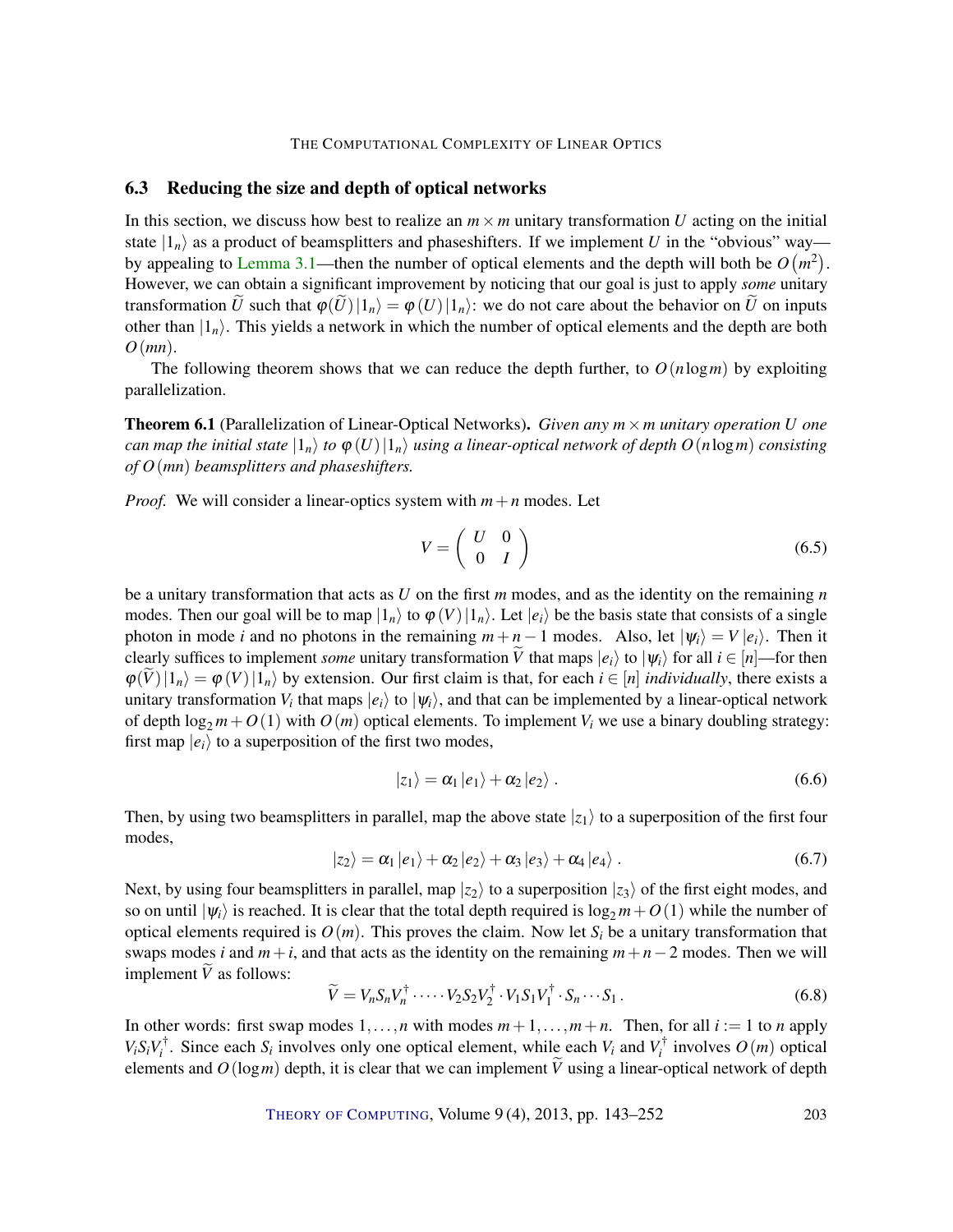$O(n \log m)$  with  $O(mn)$  optical elements. To prove the theorem, we need to verify that  $\widetilde{V}|e_i\rangle = |\psi_i\rangle$  for all  $i \in [n]$ . We do so in three steps. First, notice that for all  $i \in [n]$ ,

$$
V_i S_i V_i^{\dagger} (S_i | e_i \rangle) = V_i S_i V_i^{\dagger} | e_{m+i} \rangle \tag{6.9}
$$

$$
= V_i S_i \left| e_{m+i} \right\rangle \tag{6.10}
$$

<span id="page-61-1"></span>
$$
= V_i |e_i\rangle \tag{6.11}
$$

$$
= |\psi_i\rangle. \tag{6.12}
$$

where line [\(6.10\)](#page-61-1) follows since  $V_i^{\dagger}$  acts only on the first *m* modes. Second, for all  $i, j \in [n]$  with  $i \neq j$ ,

$$
V_j S_j V_j^{\dagger} |e_{m+i}\rangle = |e_{m+i}\rangle , \qquad (6.13)
$$

since  $V_j$  and  $S_j$  both act as the identity on  $|e_{m+i}\rangle$ . Third, notice that  $\langle \psi_i | \psi_j \rangle = 0$  for all  $i \neq j$  since  $|\psi_i\rangle$ and  $|\psi_j\rangle$  correspond to two different columns of the unitary matrix *U*. Since unitaries preserve inner product, this means that  $V_j^{\dagger} | \psi_i \rangle$  is also orthogonal to  $V_j^{\dagger} | \psi_j \rangle = V_j^{\dagger} V_j | e_j \rangle = | e_j \rangle$ : in other words, the state  $V_j^{\dagger} | \psi_i \rangle$  has no support on the *j*<sup>th</sup> mode. It follows that *S<sub>j</sub>* acts as the identity on  $V_j^{\dagger} | \psi_i \rangle$ —and therefore, for all  $i, j \in [n]$  with  $i \neq j$  we have

$$
V_j S_j V_j^{\dagger} | \psi_i \rangle = V_j V_j^{\dagger} | \psi_i \rangle = | \psi_i \rangle . \qquad (6.14)
$$

Summarizing, we find that for all  $i \in [n]$ :

- $V_i S_i V_i^{\dagger}$  maps  $|e_{m+i}\rangle$  to  $|\psi_i\rangle$ .
- $V_j S_j V_j^{\dagger}$  maps  $|e_{m+i}\rangle$  to itself for all  $j < i$ .
- $V_j S_j V_j^{\dagger}$  maps  $|\psi_i\rangle$  to itself for all  $j > i$ .

We conclude that  $\widetilde{V}|e_i\rangle = V_i S_i V_i^{\dagger} |e_{m+i}\rangle = |\psi_i\rangle$  for all  $i \in [n]$ . This proves the theorem.  $\Box$ 

#### <span id="page-61-0"></span>**7** Reducing GPE $_{\times}$  to  $|{\rm GPE}|^2_{\pm}$  $\pm$

The goal of this section is to prove [Theorem](#page-10-2) [1.7:](#page-10-2) that, assuming [Conjecture](#page-10-0) [1.6](#page-10-0) (the Permanent Anti-Concentration Conjecture), the GPE<sub> $\times$ </sub> and  $|GPE|^2_+$  problems are polynomial-time equivalent. Or in words: if we can additively estimate  $|\text{Per}(X)|^2$  with high probability over a Gaussian matrix  $X \sim \mathcal{G}^{n \times n}$ then we can also multiplicatively estimate Per(*X*) with high probability over a Gaussian matrix *X*.

Given as input a matrix  $X \sim \mathcal{N}(0,1)_{\mathbb{C}}^{n \times n}$  of i.i.d. Gaussians, together with error bounds  $\varepsilon, \delta > 0$ recall that the GPE<sub>x</sub> problem [\(Problem](#page-10-3) [1.4\)](#page-10-3) asks us to estimate Per(*X*) to within error  $\pm \varepsilon \cdot |Per(X)|$ with probability at least  $1 - \delta$  over *X* in poly  $(n, 1/\varepsilon, 1/\delta)$  time. Meanwhile, the  $|GPE|_{\pm}^2$  problem [\(Problem](#page-9-1) [1.2\)](#page-9-1) asks us to estimate  $|\text{Per}(X)|^2$  to within error  $\pm \varepsilon \cdot n!$  with probability at least  $1-\delta$  over *X* in poly  $(n,1/\varepsilon,1/\delta)$  time. It is easy to give a reduction from  $|GPE|^2_{\pm}$  to  $GPE_{\times}$ . The hard direction, and the one that requires [Conjecture](#page-10-0) [1.6,](#page-10-0) is to reduce  $\text{GPE}_{\times}$  to  $|\text{GPE}|_{\pm}^2$ .

While technical, this reduction is essential for establishing the connection we want between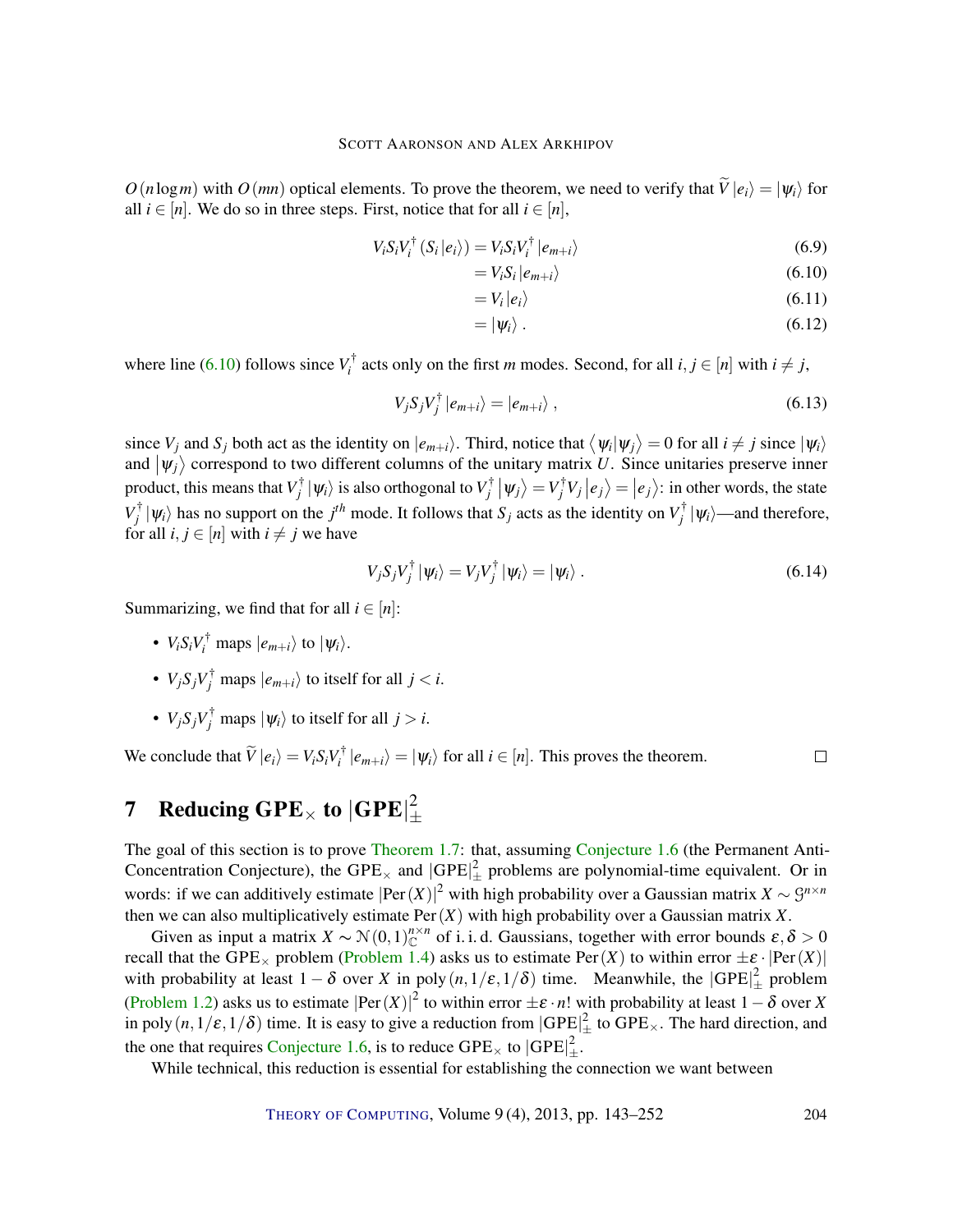- (1) [Theorem](#page-9-0) [1.3](#page-9-0) (our main result), which relates the classical hardness of BOSONSAMPLING to  $|\text{GPE}|^2_{\pm}$  and
- (2) [Conjecture](#page-10-1) [1.5](#page-10-1) (the Permanent-of-Gaussians Conjecture), which asserts that the GAUSSIAN PER-MANENT ESTIMATION problem is #P-hard, in the more "natural" setting of multiplicative rather than additive estimation, and Per $(X)$  rather than  $|Per(X)|^2$ .

Besides GPE<sub> $\times$ </sub> and  $|{\rm GPE}|_{\pm}^2$  one can of course also define two "hybrid" problems:

- GPE<sub> $\pm$ </sub> the problem of estimating Per(*X*) additively (i. e., to within error  $\pm \varepsilon$ √ *n*!), with probability at least  $1-\delta$  over *X* in poly  $(n,1/\varepsilon,1/\delta)$  time.
- $|GPE|_{\times}^2$  the problem of estimating  $|Per(X)|^2$  multiplicatively (i. e., to within error  $\pm \varepsilon \cdot |Per(X)|^2$ ), with probability at least  $1-\delta$  over *X* in poly  $(n,1/\varepsilon,1/\delta)$  time.

The  $\text{GPE}_{\pm}$  problem is not directly used in this paper, but it does play a central role in the recent followup work of Arora et al. [\[8\]](#page-103-3). The  $|GPE|^2$  problem *will* be useful to us, as an "intermediate steppingstone" in reducing  $\text{GPE}_{\times}$  to  $|\text{GPE}|_{\pm}^2$ . Note that, assuming [Conjecture](#page-10-0) [1.6,](#page-10-0) the  $\text{GPE}_{\pm}$  and  $|\text{GPE}|_{\times}^2$ problems both become equivalent to  $\text{GPE}_{\times}$  and  $|\text{GPE}|_{\pm}^2$  as a byproduct.

Let us start by proving the "easy" reductions. In what follows,  $\leq_P$  means "is polynomial-time reducible to" (though in the next two lemmas, the reductions are all extremely simple one-to-one mappings).

<span id="page-62-1"></span>Lemma 7.1. *We have the following "square" of reductions, from additive to multiplicative approximation,* and from approximation of  $|\text{Per}(X)|^2$  to approximation of  $\text{Per}(X)$ :

$$
GPE_{\pm} \leq_P GPE_{\times},\tag{7.1}
$$

$$
|\text{GPE}|_{\pm}^2 \leq_{\text{P}} |\text{GPE}|_{\times}^2, \tag{7.2}
$$

$$
|\text{GPE}|_{\times}^2 \leq_{\text{P}} \text{GPE}_{\times},\tag{7.3}
$$

$$
|\text{GPE}|_{\pm}^2 \leq_{\text{P}} \text{GPE}_{\pm} \,. \tag{7.4}
$$

As a corollary, of course,  $|\text{GPE}|^2_\pm \leq_\text{P} \text{GPE}_\times$ . None of these reductions rely on unproved conjectures.

*Proof.* We start with  $\text{GPE}_{\pm} \leq_{\text{P}} \text{GPE}_{\times}$ . Suppose we have a polynomial-time algorithm *M* that, given  $\langle X, 0^{1/\epsilon}, 0^{1/\delta} \rangle$  outputs a good multiplicative approximation to Per $(X)$ —that is, a *z* such that

$$
|z - \text{Per}(X)| \le \varepsilon |\text{Per}(X)| \tag{7.5}
$$

—with probability at least 1−δ over *X* ∼ G *n*×*n* . We claim that *z* is also a good *additive* approximation to Per(*X*) with high probability over *X*. For by Markov's inequality,

<span id="page-62-0"></span>
$$
\Pr_{X}\left[|\text{Per}(X)| > k\sqrt{n!}\right] < \frac{1}{k^2}.\tag{7.6}
$$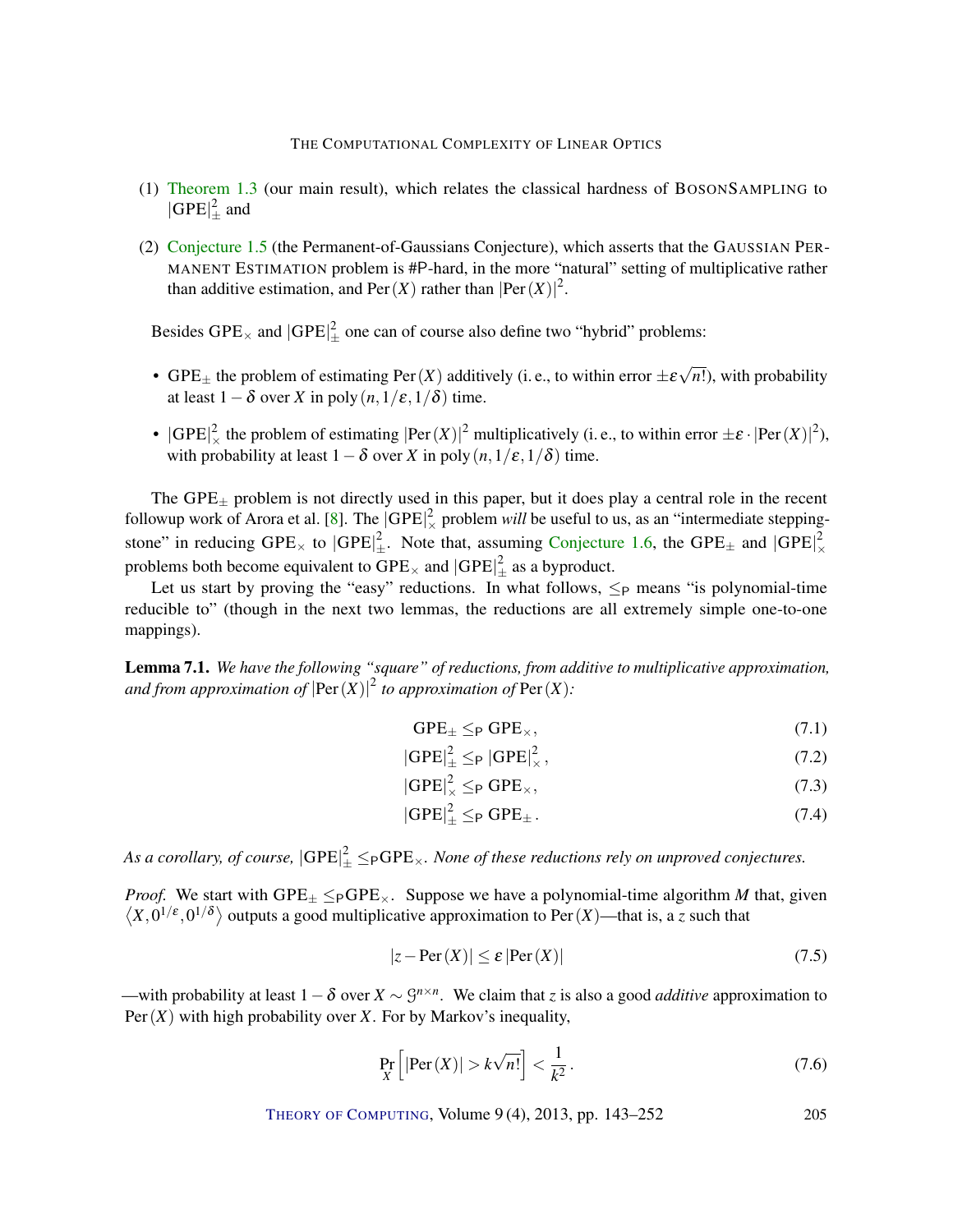So by the union bound,

$$
\Pr_{X}\left[|z - \text{Per}(X)| > \varepsilon k \sqrt{n!}\right] \le \Pr_{X}\left[|z - \text{Per}(X)| > \varepsilon |\text{Per}(X)|\right] + \Pr_{X}\left[\varepsilon |\text{Per}(X)| > \varepsilon k \sqrt{n!}\right] \tag{7.7}
$$

$$
\leq \delta + \frac{1}{k^2} \,. \tag{7.8}
$$

Thus, we can achieve any desired additive error bounds  $(\varepsilon', \delta')$  by setting  $\delta := \delta'/2$ ,  $k := \sqrt{2/\delta'}$  and  $\varepsilon := \varepsilon'/k$  so that  $\varepsilon k = \varepsilon'$  and  $\delta + 1/k^2 = \delta'$ . Clearly this increases *M*'s running time by at most a polynomial factor. The reduction  $|GPE|^2_{\pm} \leq_P |GPE|^2_{\times}$  is completely analogous, and is omitted for brevity. Next we prove  $|{\rm GPE}|^2_{\times} \leq_{\rm P} {\rm GPE}_{\times}$ . Suppose *z* is a good multiplicative approximation to Per(*X*):

$$
|z - \text{Per}(X)| \le \varepsilon |\text{Per}(X)|. \tag{7.9}
$$

Then certainly  $|z|^2$  is a good multiplicative approximation to  $|Per(X)|^2$ :

$$
\left| |z|^2 - |\text{Per}(X)|^2 \right| = ||z| - |\text{Per}(X)| |\left( |z| + |\text{Per}(X)| \right) \tag{7.10}
$$

$$
\leq \varepsilon |\text{Per}(X)| \cdot [(1+\varepsilon)|\text{Per}(X)| + |\text{Per}(X)|] \tag{7.11}
$$

$$
= (2\varepsilon + \varepsilon^2) |\text{Per}(X)|^2
$$
\n(7.12)

$$
\leq 3\varepsilon \left| \text{Per}(X) \right|^2. \tag{7.13}
$$

Finally we prove  $|GPE|^2_{\pm} \leq_{\mathsf{P}} GPE_{\pm}$ . Suppose *z* is a good additive approximation to Per(*X*):

$$
|z - \text{Per}(X)| \le \varepsilon \sqrt{n!}
$$
 (7.14)

with probability at least  $1-\delta$  over *X*. Then provided that occurs,

$$
\left| |z|^2 - |\text{Per}(X)|^2 \right| = ||z| - |\text{Per}(X)||(|z| + |\text{Per}(X)|)
$$
\n(7.15)

$$
\leq \varepsilon \sqrt{n!} \cdot \left[ |\text{Per}(X)| + \sqrt{n!} + |\text{Per}(X)| \right] \tag{7.16}
$$

$$
= \varepsilon \left[ n! + 2\sqrt{n!} \left| \text{Per}(X) \right| \right]. \tag{7.17}
$$

So again using equation  $(7.6)$  together with the union bound,

$$
\Pr_X \left[ \left| |z|^2 - |\text{Per}(X)|^2 \right| > \varepsilon k \cdot n! \right] \le \Pr_X \left[ \left| |z|^2 - |\text{Per}(X)|^2 \right| > \varepsilon \left[ n! + 2\sqrt{n!} |\text{Per}(X)| \right] \right] \tag{7.18}
$$
\n
$$
+ \Pr_X \left[ \varepsilon \left[ n! + 2\sqrt{n!} |\text{Per}(X)| \right] > \varepsilon k \cdot n! \right]
$$

$$
+ \Pr_{X} \left[ \mathcal{E} \left[ n! + 2\sqrt{n!} \left| \text{Per}(X) \right| \right] > \mathcal{E}k \cdot n! \right] \le \delta + \Pr_{X} \left[ \left| \text{Per}(X) \right| > \frac{k-1}{2} \sqrt{n!} \right] \tag{7.19}
$$

$$
\leq \delta + \frac{4}{(k-1)^2}.
$$
 (7.20)

Once again, we can achieve any desired error bounds  $(\varepsilon', \delta')$  by appropriate choices of  $\delta$  k, and  $\varepsilon$ .  $\Box$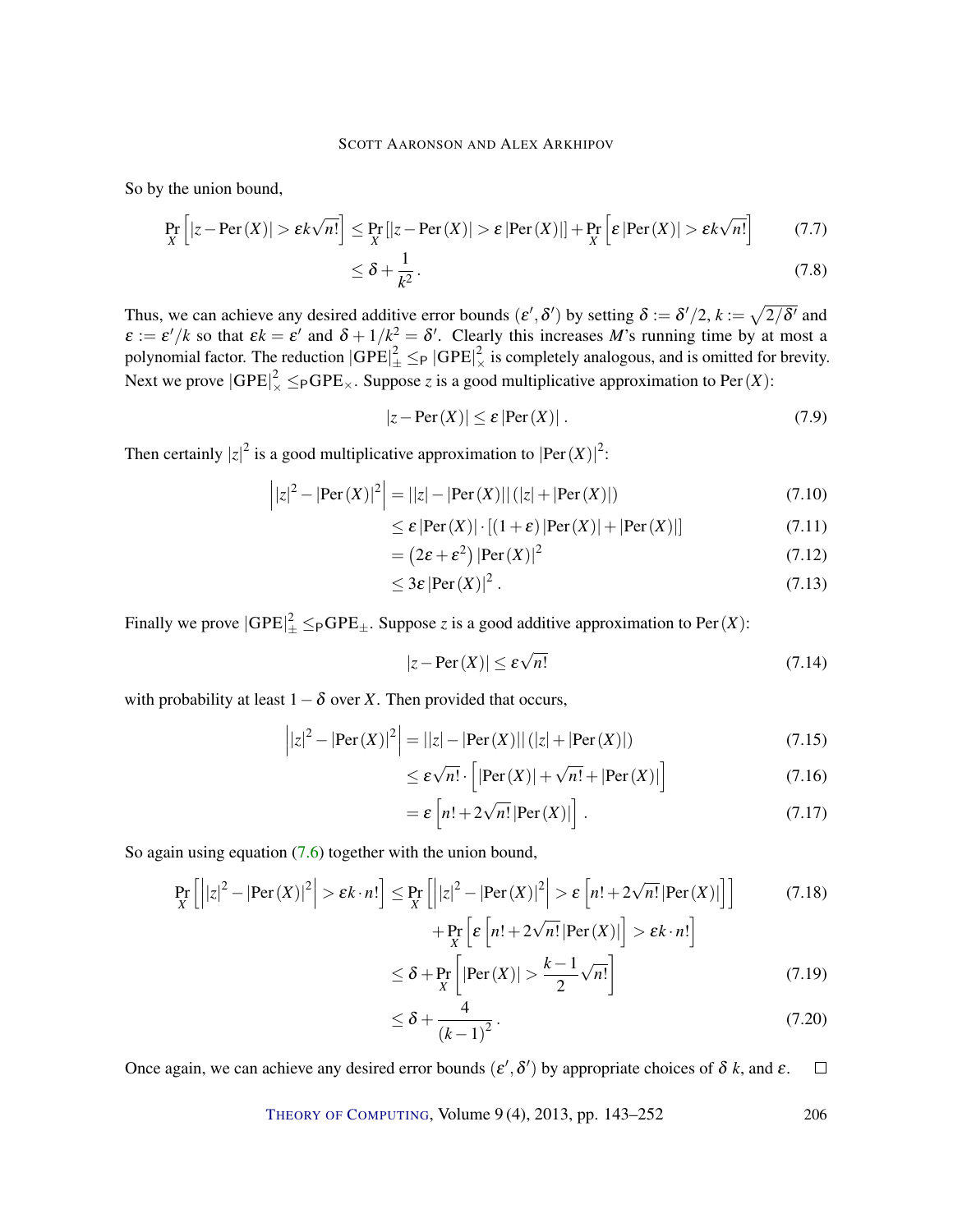Next we show that, assuming the Permanent Anti-Concentration Conjecture, the reductions from additive to multiplicative approximation in [Lemma](#page-62-1) [7.1](#page-62-1) can be reversed.

<span id="page-64-0"></span>**Lemma 7.2.** Assuming [Conjecture](#page-10-0) [1.6,](#page-10-0) we have  $\text{GPE}_{\times} \leq_{\text{P}} \text{GPE}_{\pm}$  (so that  $\text{GPE}_{\times}$  and  $\text{GPE}_{\pm}$  become polynomial-time equivalent), and likewise  $|\text{GPE}|^2_\times \leq_P |\text{GPE}|^2_\pm$  (so that  $|\text{GPE}|^2_\times$  and  $|\text{GPE}|^2_\pm$  become *polynomial-time equivalent).*

*Proof.* We show  $\text{GPE}_{\times} \leq_{\text{P}} \text{GPE}_{\pm}$ ; the reduction  $|\text{GPE}|_{\times}^2 \leq_{\text{P}} |\text{GPE}|_{\pm}^2$  is completely analogous and is omitted for brevity. Suppose *z* is a good additive approximation to Per $(X)$ :

$$
|z - \text{Per}(X)| \le \varepsilon \sqrt{n!} \tag{7.21}
$$

with probability at least  $1 - \delta$  over  $X \sim \mathcal{G}^{n \times n}$ . Then assuming [Conjecture](#page-10-0) [1.6,](#page-10-0) we claim that *z* is also a good *multiplicative* approximation to Per $(X)$  with high probability over X. By the conjecture, there exists a polynomial *p* such that

$$
\Pr_{X}\left[\left|\text{Per}\left(X\right)\right| < \frac{\sqrt{n!}}{p\left(n, 1/\delta\right)}\right] < \delta. \tag{7.22}
$$

So by the union bound,

$$
\Pr_{X} [|z - \text{Per}(X)| > \varepsilon \cdot p(n, 1/\delta) | \text{Per}(X)|] \le \Pr_{X} [|z - \text{Per}(X)| > \varepsilon \sqrt{n!}] + \Pr_{X} [\varepsilon \sqrt{n!} > \varepsilon \cdot p(n, 1/\delta) | \text{Per}(X)|] \le 2\delta.
$$
\n(7.23)

Thus, we can achieve any desired multiplicative error bounds  $(\varepsilon', \delta')$  by setting  $\delta := \delta'/2$  and  $\varepsilon :=$  $\mathcal{E}'/p(n,1/\delta)$  incurring at most a polynomial blowup in running time.  $\Box$ 

We now proceed to proving the main result of the section: that assuming the Permanent Anti-Concentration Conjecture, approximating  $|\text{Per}(X)|^2$  for a Gaussian random matrix  $X \sim \mathcal{G}^{n \times n}$  is as hard as approximating  $Per(X)$  itself. This result can be seen as an average-case analogue of [Theorem](#page-33-0) [4.3.](#page-33-0) To prove it, we need to give a reduction that estimates the phase  $Per(X)/|Per(X)|$  of a permanent Per $(X)$  given only the ability to estimate  $|Per(X)|$  (for most Gaussian matrices X). As in the proof of [Theorem](#page-33-0) [4.3,](#page-33-0) our reduction proceeds by induction on *n*: we assume the ability to estimate Per(*Y*) for a certain  $(n-1) \times (n-1)$  submatrix *Y* of *X* and then use that (together with estimates of  $|Per(X')|$ for various  $n \times n$  matrices  $X'$ ) to estimate Per $(X)$ . Unfortunately, the reduction and its analysis are more complicated than in [Theorem](#page-33-0) [4.3,](#page-33-0) since in this case, we can only assume that our oracle estimates  $|\text{Per}(X)|^2$  with high probability if *X* "looks like" a Gaussian matrix. This rules out the adaptive reduction of [Theorem](#page-33-0) [4.3,](#page-33-0) which even starting with a Gaussian matrix *X* would vary the top-left entry so as to produce new matrices X' that look nothing like Gaussian matrices. Instead, we will use a *nonadaptive* reduction, which in turn necessitates a more delicate error analysis, as well as an appeal to [Conjecture](#page-10-0) [1.6.](#page-10-0)

To do the error analysis, we first need a technical lemma about the numerical stability of *triangulation*. Here triangulation means the procedure that determines a point  $z \in \mathbb{R}^d$  given the Euclidean distances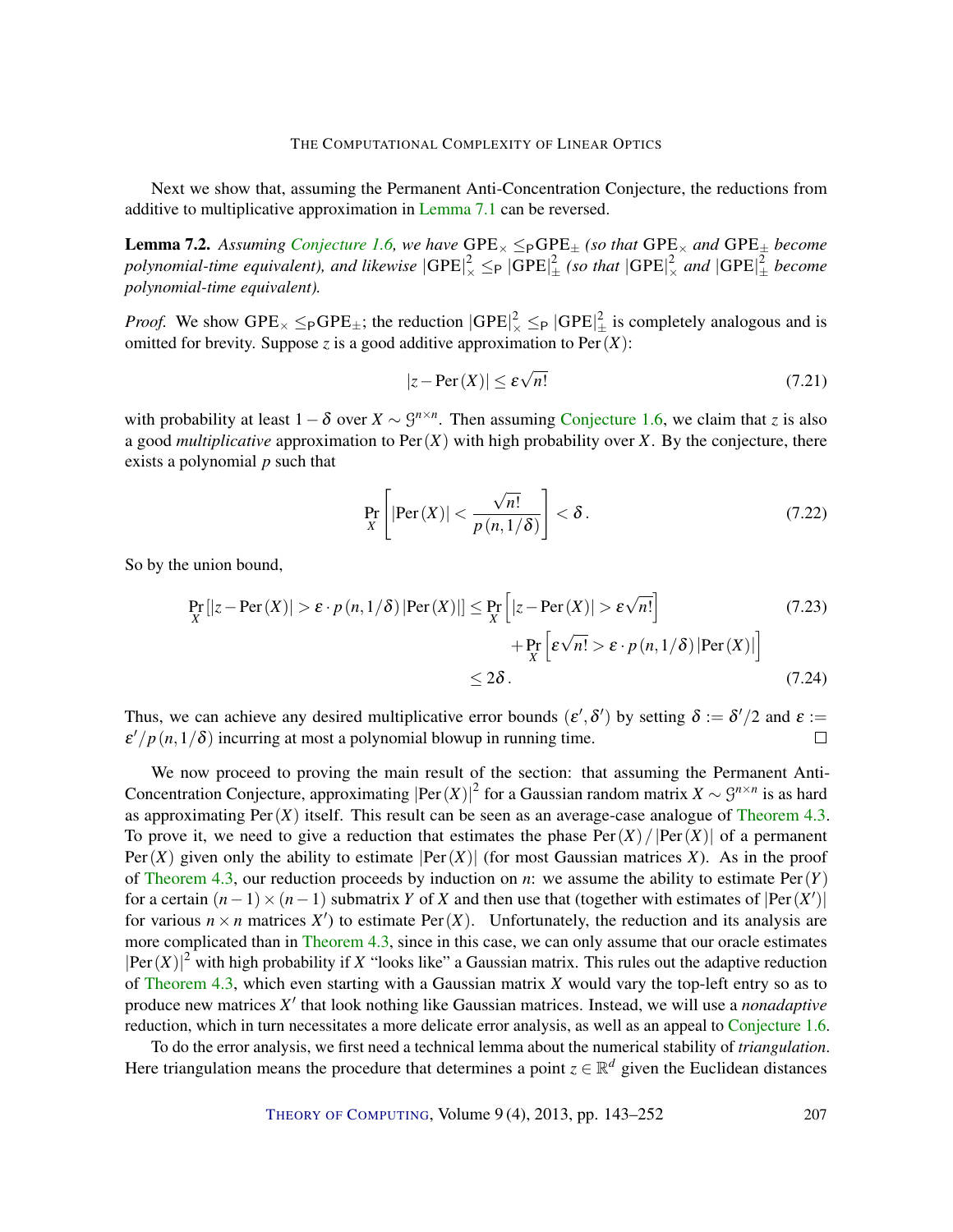$\Delta(z, y_i)$  between *z* and  $d+1$  known points  $y_1, \ldots, y_{d+1} \in \mathbb{R}^d$  that are in general position. So for example, the  $d = 3$  case corresponds to how a GPS receiver calculates its position given its measured distances to four satellites. (Note that the distances to any  $d$  of the  $y_i$ 's are actually enough to narrow  $z$  down to two possibilities; the  $(d+1)^{st}$  distance is only needed to eliminate one of those possibilities.) Here we are interested in the case  $d = 2$  which corresponds to calculating an unknown complex number  $z = Per(X) \in \mathbb{C}$ given its squared Euclidean distances  $|z-y_1|^2$ ,  $|z-y_2|^2$ ,  $|z-y_3|^2$  to some "fixed" complex numbers  $y_1, y_2, y_3 \in \mathbb{C}$ . The question that interests us is this:

Suppose our estimates of the squared distances  $|z-y_1|^2$ ,  $|z-y_2|^2$ ,  $|z-y_3|^2$  are noisy, and *our estimates of the points y*1, *y*2, *y*<sup>3</sup> *are also noisy. Can we upper-bound the error that noise induces in our triangulated value of z?*

The following lemma answers that question, in the special case where  $y_1 = 0$ ,  $y_2 = w$ ,  $y_3 = iw$  for some complex number *w*.

<span id="page-65-0"></span>**Lemma 7.3** (Stability of Triangulation). Let  $z = re^{i\theta} \in \mathbb{C}$  be a hidden complex number that we are trying *to estimate, and let*  $w = ce^{i\tau} \in \mathbb{C}$  *be a second "reference" number*  $(r, c > 0$  *and*  $\theta, \tau \in (-\pi, \pi]$ *). For some known constant* λ > 0 *let*

$$
R := |z|^2 = r^2, \tag{7.25}
$$

$$
S := |z - \lambda w|^2 = r^2 + \lambda^2 c^2 - 2\lambda r c \cos(\theta - \tau) ,
$$
 (7.26)

$$
T := |z - i\lambda w|^2 = r^2 + \lambda^2 c^2 - 2\lambda r c \sin(\theta - \tau) , \qquad (7.27)
$$

$$
C := |w|^2 = c^2. \tag{7.28}
$$

*Suppose we are given approximations*  $\widetilde{R}$ ,  $\widetilde{S}$ ,  $\widetilde{T}$ ,  $\widetilde{C}$ ,  $\widetilde{\tau}$  to  $R$ ,  $S$ ,  $T$ ,  $C$ ,  $\tau$  *respectively, such that* 

$$
\left|\widetilde{R} - R\right|, \left|\widetilde{S} - S\right|, \left|\widetilde{T} - T\right| < \varepsilon \lambda^2 C,\tag{7.29}
$$

$$
\left|\widetilde{C} - C\right| < \varepsilon C. \tag{7.30}
$$

*Suppose also that*

$$
\varepsilon \le \frac{1}{10} \min \left\{ 1, \frac{R}{\lambda^2 C} \right\}.
$$
\n(7.31)

*Then the approximation*

$$
\widetilde{\theta} := \widetilde{\tau} + \text{sgn}\left(\widetilde{R} + \widetilde{C} - \widetilde{T}\right) \arccos\left(\frac{\widetilde{R} + \widetilde{C} - \widetilde{S}}{2\sqrt{\widetilde{R}\widetilde{C}}}\right) \tag{7.32}
$$

*satisfies*

$$
\left|\widetilde{\theta}-\theta\right|\text{mod}2\pi\leq\left|\widetilde{\tau}-\tau\right|+3\sqrt{\varepsilon}\left(\lambda\sqrt{\frac{C}{R}}+1\right).
$$
\n(7.33)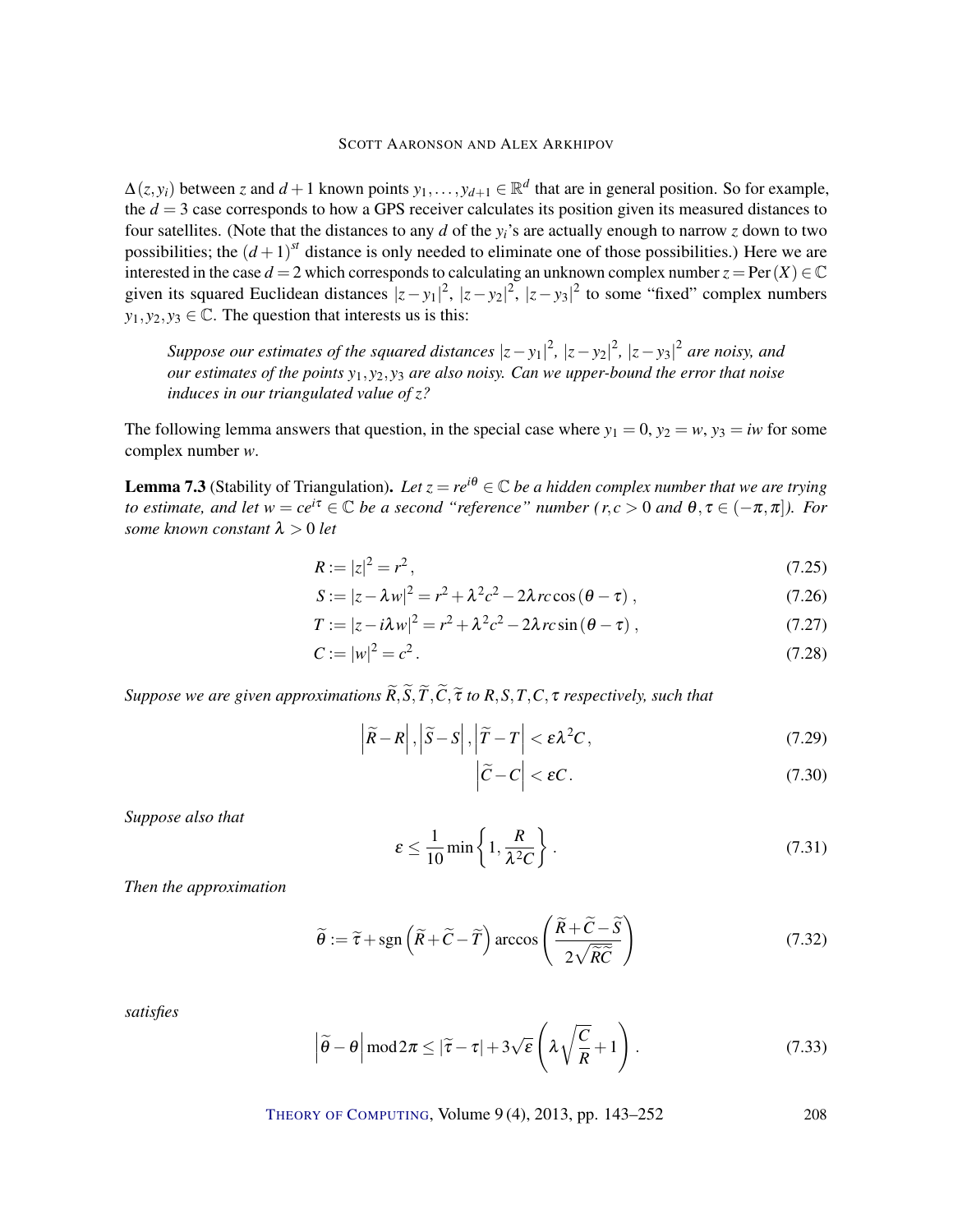

<span id="page-66-0"></span>Figure 4: Triangulating the point  $v =$  $\sqrt{Re}^{i\theta}$  given its squared distances to the origin,  $w = (1,0)$  and  $iw = (0,1).$ 

*Proof.* Notice that without loss of generality, we can fix  $\lambda := 1$ . To obtain the result for general  $\lambda$  we then apply the  $\lambda = 1$  case of the lemma, except that we set  $w := \lambda w C := \lambda^2 C$  and  $\tilde{C} := \lambda^2 \tilde{C}$ . A second simplification that we can make without loss of generality is to fix  $C := 1$  so that

$$
\left|\widetilde{R} - R\right|, \left|\widetilde{S} - S\right|, \left|\widetilde{T} - T\right|, \left|\widetilde{C} - 1\right| < \varepsilon \le \frac{1}{10} \min\{1, R\} \,. \tag{7.34}
$$

A third simplification is to fix  $\tau := 0$  so that  $w = ce^{i\tau} = 1$ . To obtain the result for general *C* and  $\tau$  we simply rescale and rotate. After these simplifications, we have situation depicted in [Figure](#page-66-0) [4,](#page-66-0) which satisfies the geometric identities

$$
\cos \theta = \frac{R + 1 - S}{2\sqrt{R}},\tag{7.35}
$$

$$
\sin \theta = \frac{R + 1 - T}{2\sqrt{R}}.
$$
\n(7.36)

So we can write

$$
\theta = b \arccos\left(\frac{R+1-S}{2\sqrt{R}}\right) \tag{7.37}
$$

where  $b \in \{-1, 1\}$  is a sign term given by

$$
b := \operatorname{sgn} \theta = \operatorname{sgn} \left( \sin \theta \right) = \operatorname{sgn} \left( R + 1 - T \right). \tag{7.38}
$$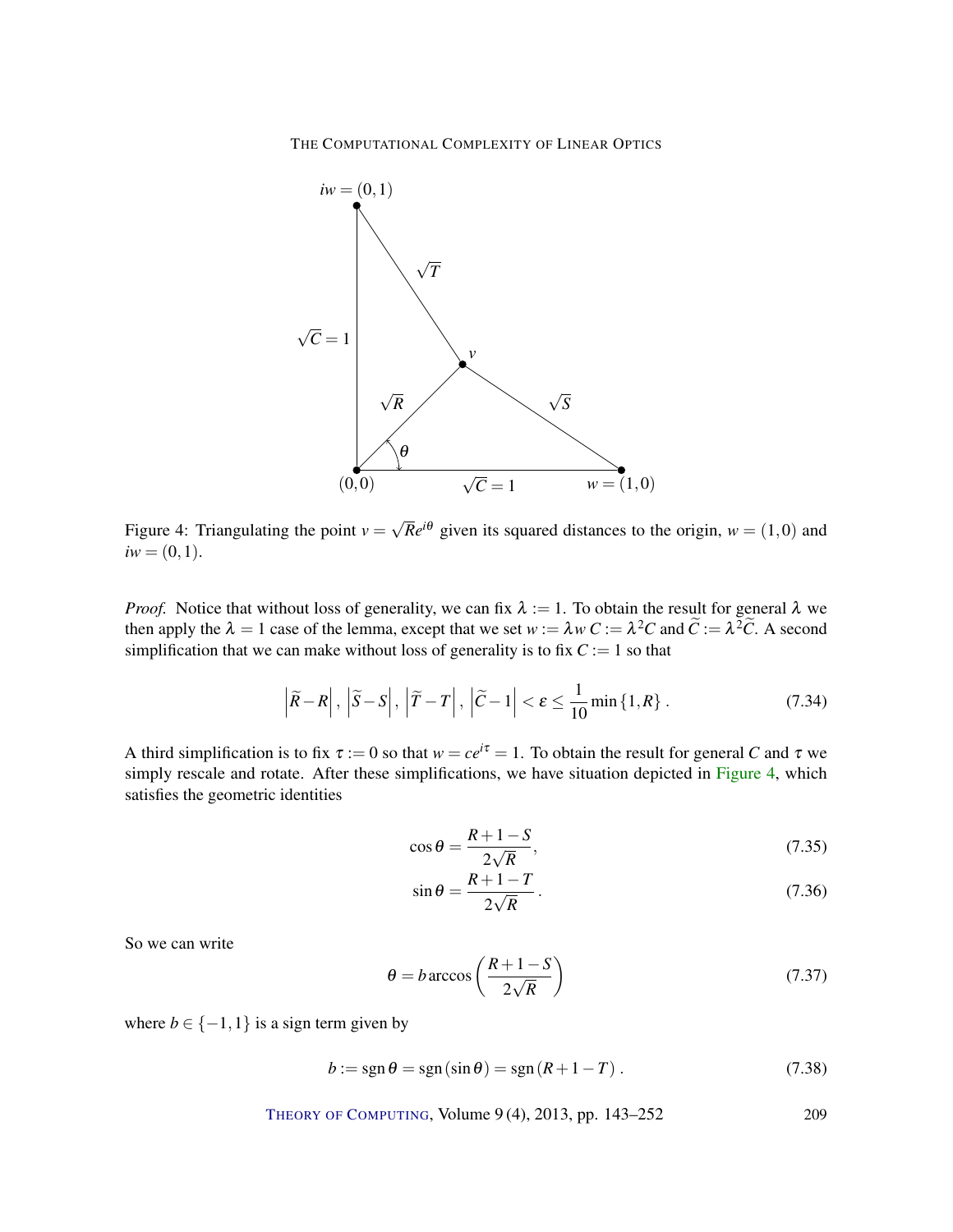Let

$$
\widetilde{b} := \text{sgn}\left(\widetilde{R} + \widetilde{C} - \widetilde{T}\right),\tag{7.39}
$$

$$
\widetilde{\theta} := \widetilde{\tau} + \widetilde{b} \arccos\left(\frac{\widetilde{R} + \widetilde{C} - \widetilde{S}}{2\sqrt{\widetilde{R}\widetilde{C}}}\right). \tag{7.40}
$$

We now consider two cases. First suppose  $|R+1-T| \leq 3\varepsilon$ . Then we have the following sequence of inequalities:

$$
\left|2\sqrt{R}\sin\theta\right| \le 3\varepsilon,\tag{7.41}
$$

$$
\sin^2 \theta \le \frac{9\epsilon^2}{4R},\tag{7.42}
$$

$$
\cos^2 \theta \ge 1 - \frac{9\epsilon^2}{4R},\tag{7.43}
$$

$$
\frac{(R+1-S)^2}{4R} \ge 1 - \frac{9\epsilon^2}{4R},\tag{7.44}
$$

$$
4R - (R + 1 - S)^2 \le 9\varepsilon^2. \tag{7.45}
$$

Hence

$$
4\widetilde{R}\widetilde{C} - \left(\widetilde{R} + \widetilde{C} - \widetilde{S}\right)^2 = 4R - (R + 1 - S)^2
$$
\n
$$
+ 4\left[\left(\widetilde{R} - R\right) + \left(\widetilde{R} - R\right)\left(\widetilde{C} - 1\right) + R\left(\widetilde{C} - 1\right)\right]
$$
\n
$$
- \left(\left(\widetilde{R} - R\right) + \left(\widetilde{C} - 1\right) + \left(\widetilde{S} - S\right)\right)^2
$$
\n
$$
- 2(R + 1 - S)\left(\left(\widetilde{R} - R\right) + \left(\widetilde{C} - 1\right) + \left(\widetilde{S} - S\right)\right)
$$
\n
$$
\leq 9\epsilon^2 + 4\epsilon + 4\epsilon^2 + 4R\epsilon + 2(R + 1)(3\epsilon)
$$
\n
$$
\leq 12\epsilon(R + 1)
$$
\n(7.48)

where line [\(7.48\)](#page-67-0) uses  $\varepsilon \le \frac{1}{10}$ . So

$$
\sin^2\left(\tilde{\theta} - \tilde{\tau}\right) = 1 - \cos^2\left(\tilde{\theta} - \tilde{\tau}\right) \tag{7.49}
$$

<span id="page-67-0"></span>
$$
=1-\frac{\left(\widetilde{R}+\widetilde{C}-\widetilde{S}\right)^{2}}{4\widetilde{R}\widetilde{C}}
$$
\n(7.50)

$$
\leq \frac{12\varepsilon (R+1)}{4\widetilde{RC}}\tag{7.51}
$$

$$
\leq \frac{12\varepsilon (R+1)}{4(R-\varepsilon)(1-\varepsilon)}\tag{7.52}
$$

<span id="page-67-1"></span>
$$
\leq 4\varepsilon \left(1 + \frac{1}{R}\right),\tag{7.53}
$$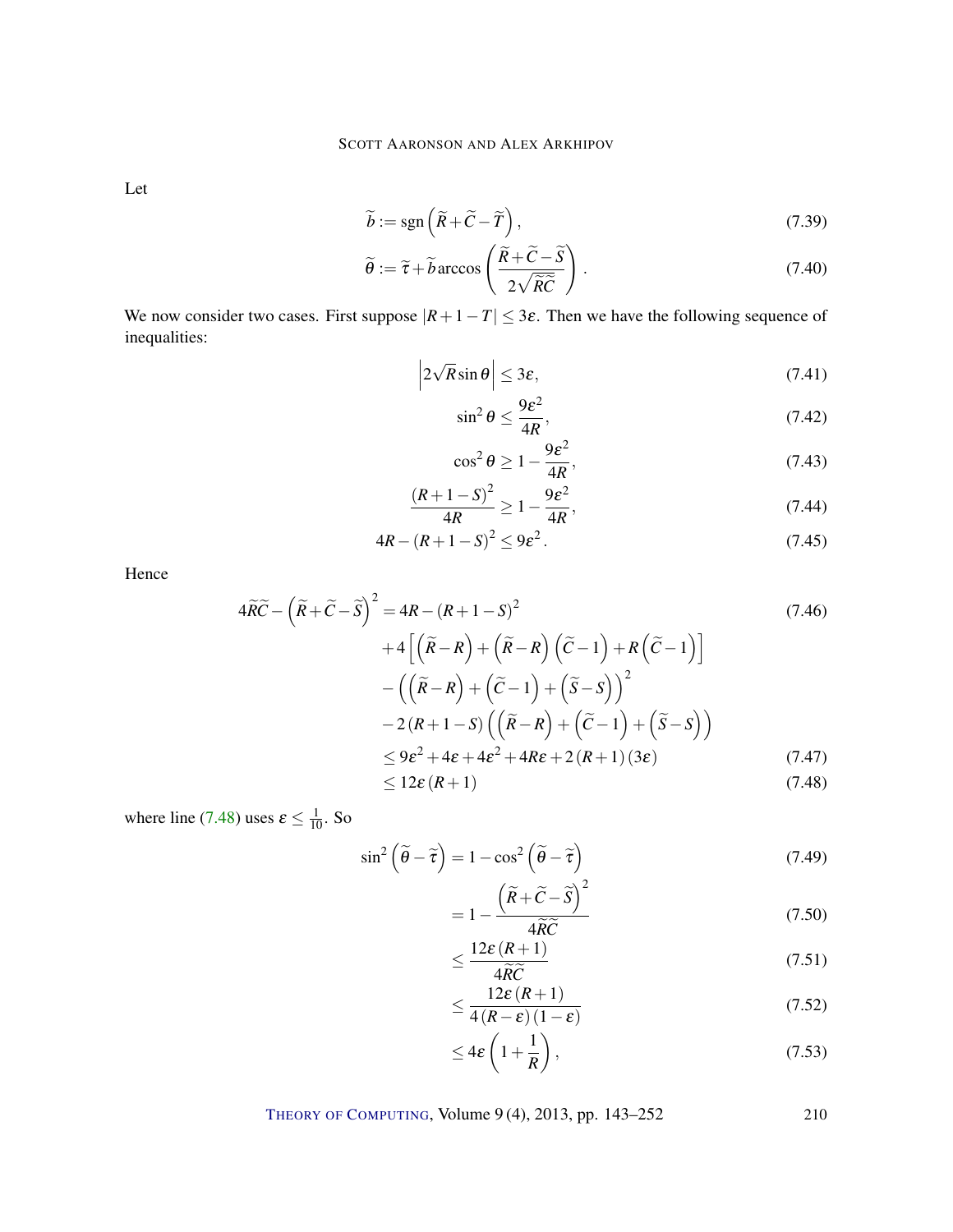where line [\(7.53\)](#page-67-1) uses  $\varepsilon \leq \frac{1}{10} \min\{1, R\}$ . So

$$
\left|\widetilde{\theta} - \theta\right| - \left|\widetilde{\tau}\right| \le |\theta| + \left|\widetilde{\theta} - \widetilde{\tau}\right| \tag{7.54}
$$

$$
\leq \arcsin \frac{3\varepsilon}{2\sqrt{R}} + \arcsin \sqrt{4\varepsilon \left(1 + \frac{1}{R}\right)}
$$
(7.55)

$$
\leq 1.1 \left( \frac{3\varepsilon}{2\sqrt{R}} + 2\sqrt{\varepsilon} \left( 1 + \frac{1}{\sqrt{R}} \right) \right) \tag{7.56}
$$

<span id="page-68-1"></span><span id="page-68-0"></span>
$$
\leq 3\sqrt{\varepsilon}\left(\frac{1}{\sqrt{R}}+1\right),\tag{7.57}
$$

where line [\(7.56\)](#page-68-0) uses the inequality arcsin $x \le 1.1x$  for  $x \le 1/2$  and line [\(7.57\)](#page-68-1) uses  $\varepsilon \le 1/10$ . Next suppose  $|R+1-T| > 3\varepsilon$ . Then by the triangle inequality,

$$
\left| \left| \tilde{R} + \tilde{C} - \tilde{T} \right| - \left| R + 1 - T \right| \right| \le \left| \tilde{R} - R \right| + \left| \tilde{C} - 1 \right| + \left| \tilde{T} - T \right| \le 3\varepsilon, \tag{7.58}
$$

which implies that

<span id="page-68-2"></span>
$$
sgn\left(\widetilde{R} + \widetilde{C} - \widetilde{T}\right) = sgn\left(R + 1 - T\right)
$$
\n(7.59)

and hence  $\tilde{b} = b$ . So

$$
\left| \widetilde{\theta} - \theta \right| - \left| \widetilde{\tau} \right| \le \left| \arccos \left( \frac{\widetilde{R} + \widetilde{C} - \widetilde{S}}{2\sqrt{\widetilde{R}\widetilde{C}}} \right) - \arccos \left( \frac{R + 1 - S}{2\sqrt{R}} \right) \right| \tag{7.60}
$$

$$
\leq \arccos\left(\frac{R+1-S-3\varepsilon}{2\sqrt{\widetilde{RC}}}\right) - \arccos\left(\frac{R+1-S}{2\sqrt{R}}\right) \tag{7.61}
$$

<span id="page-68-3"></span>
$$
\leq 2\left(\frac{3\varepsilon}{2\sqrt{\widetilde{RC}}} + \frac{|R+1-S|}{2}\left|\frac{1}{\sqrt{R}} - \frac{1}{\sqrt{\widetilde{RC}}}\right|\right) \tag{7.62}
$$

<span id="page-68-4"></span>
$$
\leq \frac{3\varepsilon}{\sqrt{(R-\varepsilon)(1-\varepsilon)}} + 2\sqrt{R}\left(\frac{1}{\sqrt{R}} - \frac{1}{\sqrt{(R+\varepsilon)(1+\varepsilon)}}\right) \tag{7.63}
$$

<span id="page-68-5"></span>
$$
\leq \frac{3\varepsilon}{\sqrt{(0.9R)(0.9)}} + 2\sqrt{R}\frac{\sqrt{(R+\varepsilon)(1+\varepsilon)} - \sqrt{R}}{\sqrt{R}\sqrt{(R+\varepsilon)(1+\varepsilon)}}
$$
(7.64)

<span id="page-68-6"></span>
$$
\leq \frac{3.4\epsilon}{\sqrt{R}} + \frac{\epsilon + \epsilon R + \epsilon^2}{\sqrt{R}\sqrt{R}}
$$
\n(7.65)

<span id="page-68-7"></span>
$$
\leq \frac{1.1\epsilon}{R} + \frac{3.4\epsilon}{\sqrt{R}} + \epsilon \tag{7.66}
$$

<span id="page-68-8"></span>
$$
\leq \sqrt{\epsilon} \left( \frac{1.1\sqrt{R/10}}{R} + \frac{3.4\sqrt{R/10}}{\sqrt{R}} + \sqrt{\frac{1}{10}} \right) \tag{7.67}
$$

<span id="page-68-9"></span>
$$
\leq \sqrt{\varepsilon} \left( \frac{0.35}{\sqrt{R}} + 1.4 \right). \tag{7.68}
$$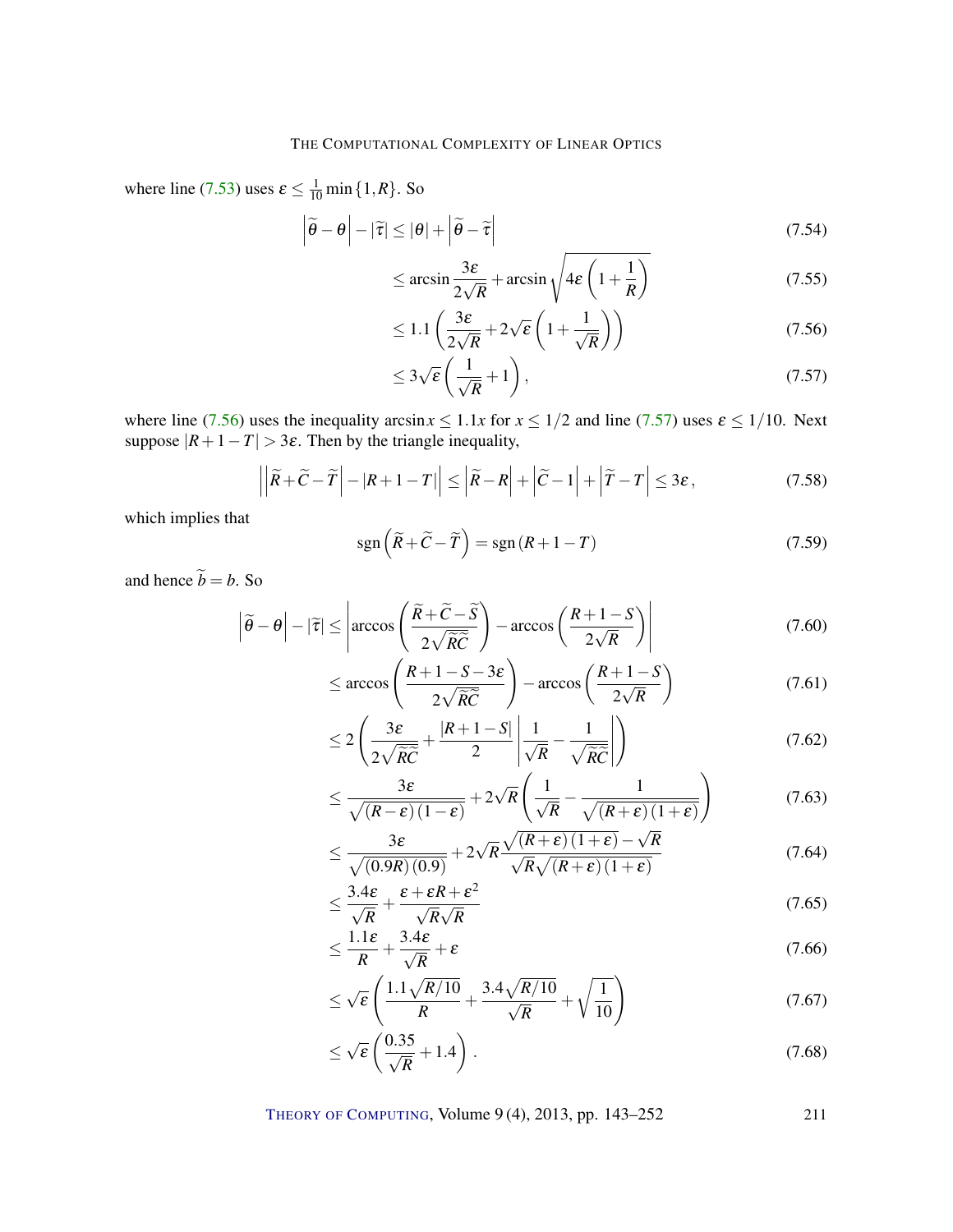Here line  $(7.61)$  uses the monotonicity of the arccos function, line  $(7.62)$  uses the inequality

$$
\arccos(x - \varepsilon) - \arccos x \le 2\varepsilon \tag{7.69}
$$

for  $\varepsilon \le 1/2$ , line [\(7.63\)](#page-68-4) uses the geometric inequality

$$
\frac{R+1-S}{2\sqrt{R}} \le 1\,,\tag{7.70}
$$

which follows since the left-hand side represents a valid input to the arccos function, line [\(7.64\)](#page-68-5) uses  $\varepsilon \le (1/10)$  min  $\{1,R\}$ , line [\(7.65\)](#page-68-6) uses the inequality

$$
\sqrt{x+\varepsilon} - \sqrt{x} \le \frac{\varepsilon}{2\sqrt{x}},\tag{7.71}
$$

and lines [\(7.66\)](#page-68-7), [\(7.67\)](#page-68-8) and [\(7.68\)](#page-68-9) again use  $\varepsilon \le (1/10) \min\{1,R\}$ . Combining the two cases, when  $C = 1$  and  $\tau = 0$  we have

$$
\left| \widetilde{\theta} - \theta \right| \le \left| \widetilde{\tau} \right| + \max \left\{ 3\sqrt{\epsilon} \left( \frac{1}{\sqrt{R}} + 1 \right), \sqrt{\epsilon} \left( \frac{0.35}{\sqrt{R}} + 1.4 \right) \right\} \tag{7.72}
$$

$$
=|\tilde{\tau}|+3\sqrt{\varepsilon}\left(\frac{1}{\sqrt{R}}+1\right) \tag{7.73}
$$

as claimed.

We will also need a lemma about the autocorrelation of the Gaussian distribution, which will be reused in [Section](#page-85-0) [9.](#page-85-0)

<span id="page-69-2"></span>Lemma 7.4 (Autocorrelation of Gaussian Distribution). *Consider the distributions*

$$
\mathcal{D}_1 = \mathcal{N}\left(0, \left(1 - \varepsilon\right)^2\right)_{\mathbb{C}}^N, \tag{7.74}
$$

 $\Box$ 

$$
\mathcal{D}_2 = \prod_{i=1}^N \mathcal{N}(v_i, 1)_{\mathbb{C}} \tag{7.75}
$$

*for some vector*  $v \in \mathbb{C}^N$ *. We have* 

$$
\|\mathcal{D}_1 - \mathcal{G}^N\| \le 2N\varepsilon,\tag{7.76}
$$

$$
\|\mathcal{D}_2 - \mathcal{G}^N\| \le \|v\|_2. \tag{7.77}
$$

<span id="page-69-1"></span><span id="page-69-0"></span> $\mathbf{u}$ 

*Proof.* It will be helpful to think of each complex coordinate as two real coordinates, in which case  $\mathcal{G}^N = \mathcal{N}(0, 1/2)_{\mathbb{R}}^{2N}$  and *v* is a vector in  $\mathbb{R}^{2N}$ . For the first part, we have

$$
\|\mathcal{D}_1 - \mathcal{G}^N\| \le 2N \left\|\mathcal{N}\left(0, \frac{(1-\varepsilon)^2}{2}\right)_{\mathbb{R}} - \mathcal{N}\left(0, \frac{1}{2}\right)_{\mathbb{R}}\right\| \tag{7.78}
$$

$$
=\frac{N}{\sqrt{\pi}}\int_{-\infty}^{\infty}\left|e^{-x^2/(1-\varepsilon)^2}-e^{-x^2}\right|dx\tag{7.79}
$$

$$
\leq 2N\varepsilon\tag{7.80}
$$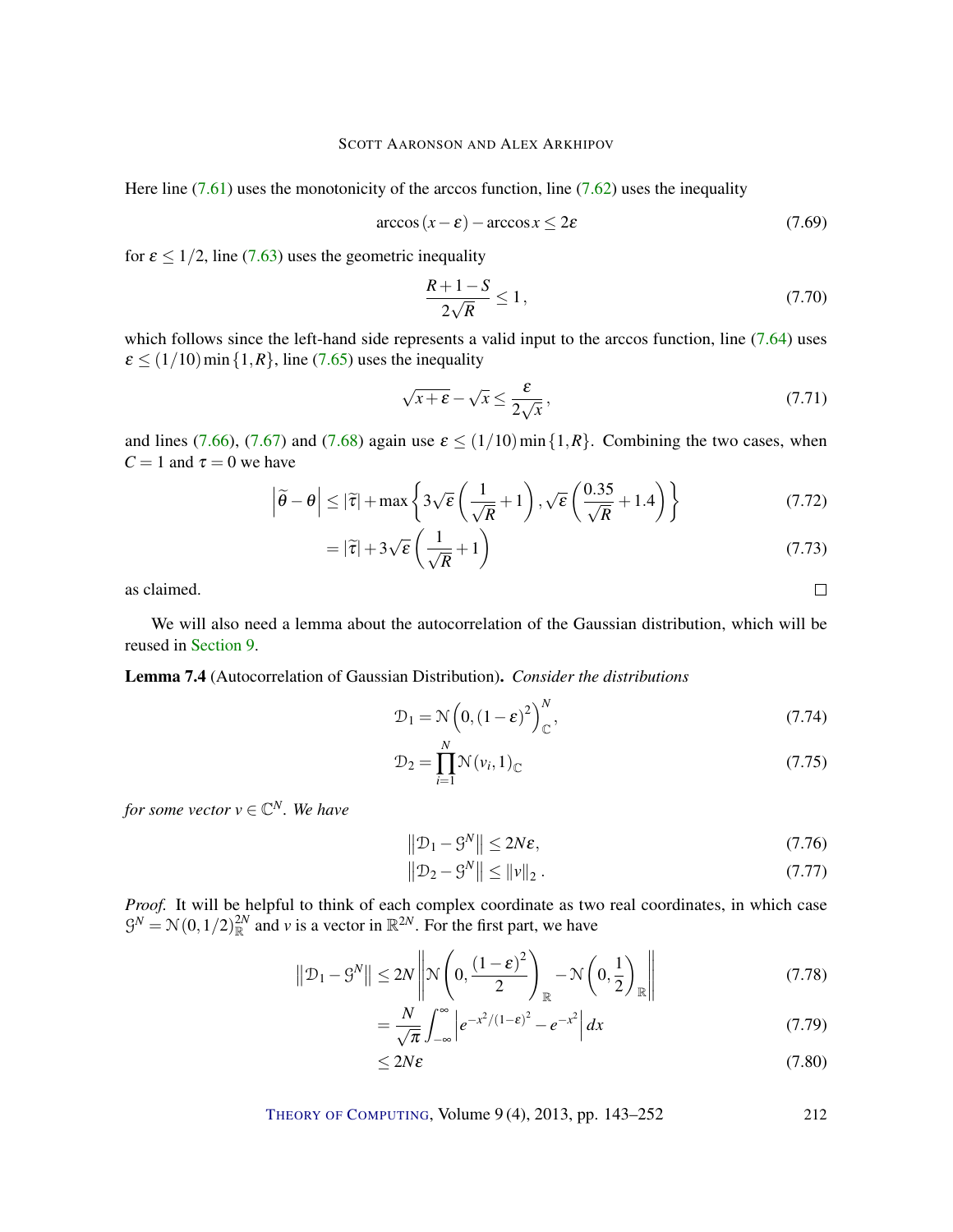where line  $(7.78)$  follows from the triangle inequality and line  $(7.80)$  from straightforward estimates. For the second part, by the rotational invariance of the Gaussian distribution, the variation distance is unaffected if we replace *v* by any other vector with the same 2-norm. So let  $v := (\ell, 0, \ldots, 0)$  where  $\ell = ||v||_2$ . Then

$$
\left\|\mathcal{D}_{2}-\mathcal{G}^{N}\right\| = \frac{1}{2} \int_{x_{1},...,x_{2N}=-\infty}^{\infty} \left| \frac{e^{-(x_{1}-\ell)^{2}}}{\sqrt{\pi}} \frac{e^{-x_{2}^{2}}}{\sqrt{\pi}} \cdots \frac{e^{-x_{2N}^{2}}}{\sqrt{\pi}} - \frac{e^{-x_{1}^{2}}}{\sqrt{\pi}} \frac{e^{-x_{2}^{2}}}{\sqrt{\pi}} \cdots \frac{e^{-x_{2N}^{2}}}{\sqrt{\pi}} \right| dx_{1} \cdots dx_{2N} \tag{7.81}
$$

$$
= \frac{1}{2\sqrt{\pi}} \int_{-\infty}^{\infty} \left| e^{-(x-\ell)^2} - e^{-x^2} \right| dx \tag{7.82}
$$

$$
\leq \ell, \tag{7.83}
$$

where line  $(7.83)$  follows from straightforward estimates.

<span id="page-70-0"></span> $\Box$ 

Using Lemmas [7.3](#page-65-0) and [7.4,](#page-69-2) we can now complete the proof of [Theorem](#page-10-2) [1.7:](#page-10-2) that assuming [Conjec](#page-10-0)[ture](#page-10-0) [1.6](#page-10-0) (the Permanent Anti-Concentration Conjecture), the  $\text{GPE}_{\times}$  and  $|\text{GPE}|_{\pm}^2$  problems are polynomialtime equivalent under nonadaptive reductions.

*Proof of [Theorem](#page-10-2) [1.7.](#page-10-2)* [Lemma](#page-62-1) [7.1](#page-62-1) already gave an unconditional reduction from  $|GPE|^2_{\pm}$  to  $GPE_{\times}$ . So it suffices to reduce in the other direction—from  $\text{GPE}_{\times}$  to  $|\text{GPE}|_{\pm}^2$ —assuming the Permanent Anti-Concentration Conjecture. Furthermore, since [Lemma](#page-64-0) [7.2](#page-64-0) already reduced  $|GPE|_{\times}^2$  to  $|GPE|_{\pm}^2$  assuming the PACC, it suffices for us to reduce  $\text{GPE}_{\times}$  to  $|\text{GPE}|_{\times}^2$  assuming the PACC. Throughout the proof, we will fix an  $N \times N$  input matrix  $X = (x_{ij}) \in \mathbb{C}^{N \times N}$  which we think of as sampled from the Gaussian distribution  $\mathcal{G}^{N\times N}$ . Probabilities will always be with respect to  $X\sim \mathcal{G}^{N\times N}$ . For convenience, we will often assume that "bad events"(i. e., estimates of various quantities outside the desired error bounds) simply do not occur; then, at the end, we will use the union bound to show that the assumption was justified. The GPE<sub>x</sub> problem can be stated as follows. Given the input  $\langle X, 0^{1/\varepsilon}, 0^{1/\delta} \rangle$  for some  $\varepsilon, \delta > 0$  output a complex number  $z \in \mathbb{C}$  such that

$$
|z - \text{Per}(X)| \le \varepsilon |\text{Per}(X)| , \qquad (7.84)
$$

with success probability at least  $1 - \delta$  over *X* in time poly $(N, 1/\varepsilon, 1/\delta)$ . Let 0 be an oracle that solves  $|GPE|_x^2$ . That is, given an input  $\langle A, 0^{1/\varepsilon}, 0^{1/\Delta} \rangle$  where A is an  $n \times n$  complex matrix, O outputs a nonnegative real number  $\mathcal{O}\left(\langle A, 0^{1/\varepsilon}, 0^{1/\Delta} \rangle\right)$  such that

$$
\Pr_{A \sim \mathcal{G}^{n \times n}} \left[ \left| \mathcal{O} \left( \left\langle A, 0^{1/\varepsilon}, 0^{1/\Delta} \right\rangle \right) - \left| \text{Per}(A) \right|^2 \right| \le \varepsilon \left| \text{Per}(A) \right|^2 \right] \ge 1 - \Delta. \tag{7.85}
$$

Then assuming [Conjecture](#page-10-0) [1.6,](#page-10-0) we will show how to solve the GPE<sub>×</sub> instance  $\langle X, 0^{1/\epsilon}, 0^{1/\delta} \rangle$  in time poly  $(N,1/\varepsilon,1/\delta)$  with the help of 3*N* nonadaptive queries to 0. Let  $R = |\text{Per}(X)|^2$ . Then by simply calling  $\theta$  on the input matrix *X* we can obtain a good approximation  $\tilde{R}$  to *R* such that (say)

$$
\left|\widetilde{R}-R\right|\leq \frac{\varepsilon R}{10}.
$$

Therefore, our problem reduces to estimating the *phase*  $\theta = \text{Per}(X)/|\text{Per}(X)|$ . In other words, we need to give a procedure that returns an approximation  $\theta$  to  $\theta$  such that (say)  $|\tilde{\theta} - \theta| \le 0.9 \varepsilon$  and does so with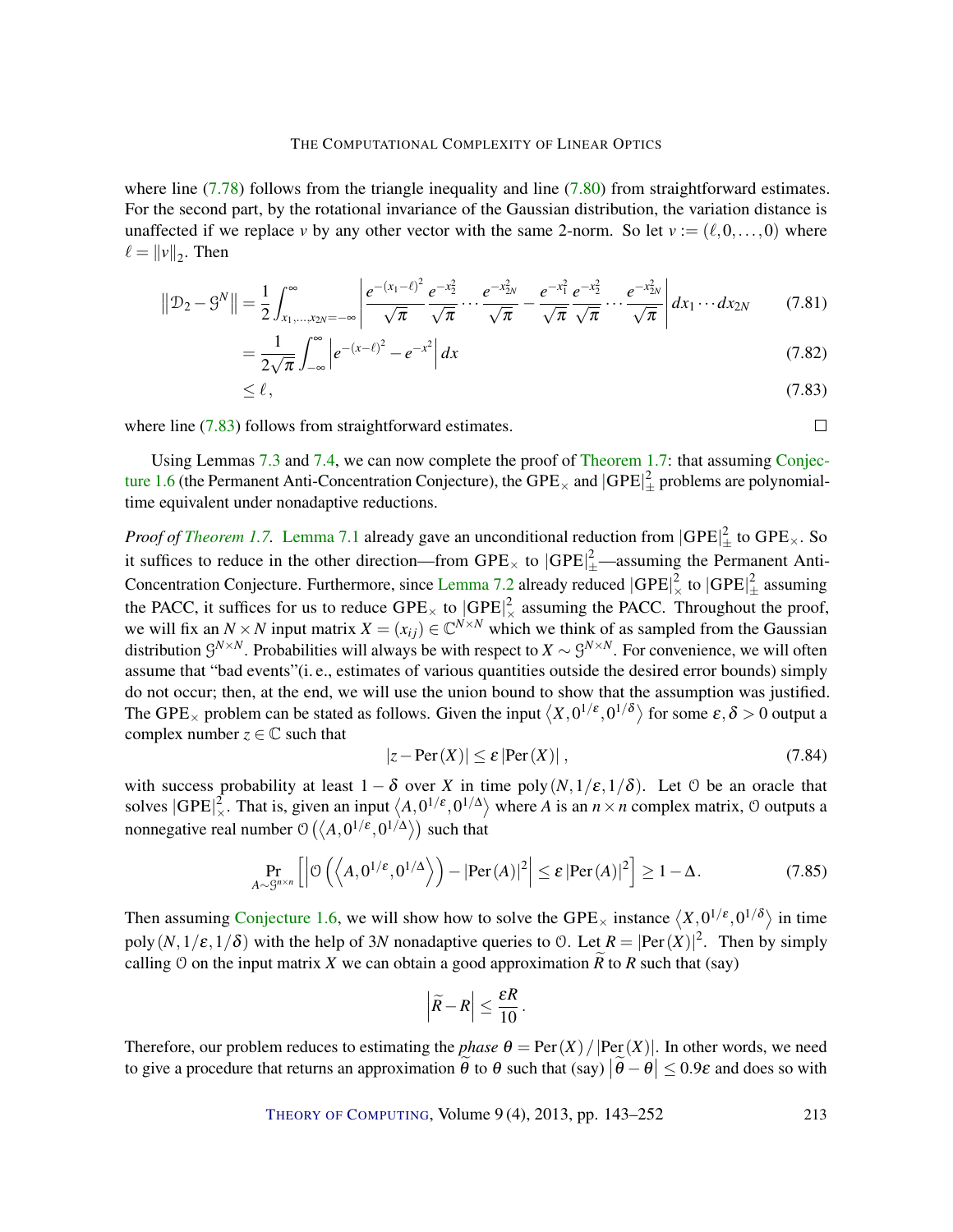high probability. (Here and throughout, it is understood that all differences between angles are mod  $2\pi$ .) For all  $n \in [N]$  let  $X_n$  be the bottom-right  $n \times n$  submatrix of *X* (thus  $X_N = X$ ). A crucial observation is that, since *X* is a sample from  $\mathcal{G}^{N \times N}$  each  $X_n$  can be thought of as a sample from  $\mathcal{G}^{n \times n}$ . As in [Theorem](#page-33-0) [4.3,](#page-33-0) given a complex number *w* and a matrix  $A = (a_{ij})$  let  $A^{[w]}$  be the matrix that is identical to A except that its top-left entry equals  $a_{11} - w$  instead of  $a_{11}$ . Then for any *n* and *w* we can think of the matrix  $X_n^{[w]}$ as having been drawn from a distribution  $\mathcal{D}_n^{[w]}$  that is identical to  $\mathcal{G}^{n \times n}$  except that the top-left entry is distributed according to  $N(-w, 1)_{\mathbb{C}}$  rather than G. Recall that by [Lemma](#page-69-2) [7.4,](#page-69-2) the variation distance between  $\mathcal{D}_n^{[w]}$  and  $\mathcal{G}^{n \times n}$  satisfies

$$
\left\| \mathcal{D}_n^{[w]} - \mathcal{G}^{n \times n} \right\| \le |w| \,. \tag{7.86}
$$

Let  $\lambda > 0$  be a parameter to be determined later. Then for each  $n \in [N]$  we will be interested in two specific  $n \times n$  matrices besides  $X_n$  namely  $X_n^{[\lambda]}$  and  $X_n^{[i\lambda]}$ . Similarly to [Theorem](#page-33-0) [4.3,](#page-33-0) our reduction will be based on the identities

$$
\operatorname{Per}\left(X_n^{[\lambda]}\right) = \operatorname{Per}\left(X_n\right) - \lambda \operatorname{Per}\left(X_{n-1}\right),\tag{7.87}
$$

$$
\operatorname{Per}\left(X_n^{[i\lambda]}\right) = \operatorname{Per}\left(X_n\right) - i\lambda \operatorname{Per}\left(X_{n-1}\right). \tag{7.88}
$$

More concretely, let

$$
R_n := \left| \text{Per}(X_n) \right|^2,\tag{7.89}
$$

$$
\theta_n := \frac{\text{Per}(X_n)}{|\text{Per}(X_n)|},\tag{7.90}
$$

$$
S_n := \left| \operatorname{Per}\left(X_n^{[\lambda]}\right) \right|^2 = \left| \operatorname{Per}(X_n) - \lambda \operatorname{Per}(X_{n-1}) \right|^2, \tag{7.91}
$$

$$
T_n := \left| \operatorname{Per}\left(X_n^{[i\lambda]}\right) \right|^2 = \left| \operatorname{Per}\left(X_n\right) - i\lambda \operatorname{Per}\left(X_{n-1}\right) \right|^2. \tag{7.92}
$$

Then some simple algebra—identical to what appeared in [Lemma](#page-65-0) [7.3—](#page-65-0)yields the identity

$$
\theta_n = \theta_{n-1} + \text{sgn}(R_n + R_{n-1} - T_n)\arccos\left(\frac{R_n + R_{n-1} - S_n}{2\sqrt{R_n R_{n-1}}}\right) \tag{7.93}
$$

for all  $n \ge 2$ . "Unravelling" this recursive identity, we obtain a useful formula for  $\theta = \theta_N = \frac{\text{Per}(X)}{|\text{Per}(X)|}$  $\frac{\text{Per}(A)}{|\text{Per}(X)|}$ :

$$
\theta = \frac{x_{NN}}{|x_{NN}|} + \sum_{n=2}^{N} \xi_n
$$
\n(7.94)

where

$$
\xi_n := \text{sgn}\,(R_n + R_{n-1} - T_n)\arccos\left(\frac{R_n + R_{n-1} - S_n}{2\sqrt{R_n R_{n-1}}}\right). \tag{7.95}
$$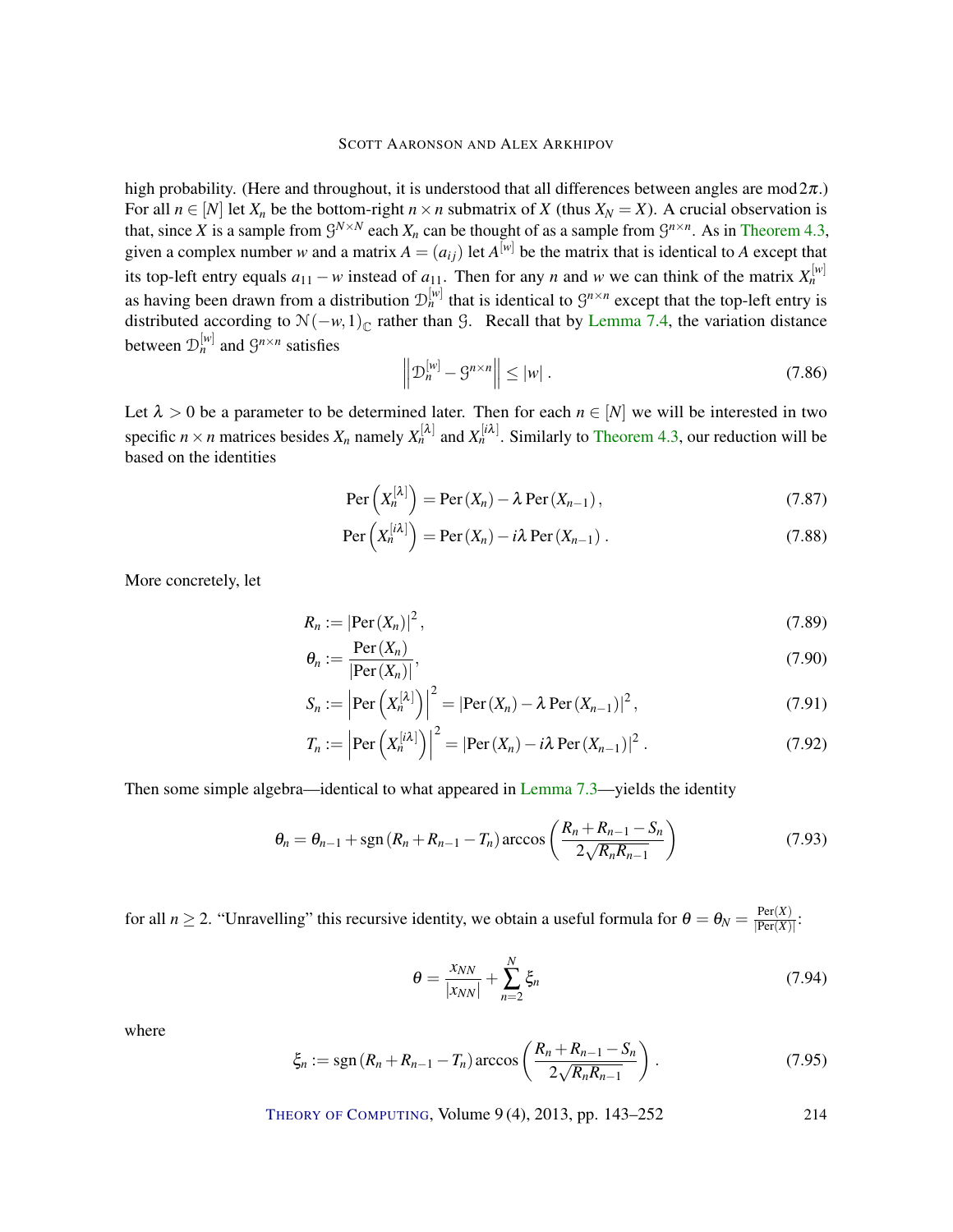Our procedure to approximate  $\theta$  will simply consist of evaluating the above expression for all  $n \geq 2$  but using estimates  $\widetilde{R}_n$ ,  $\widetilde{S}_n$ ,  $\widetilde{T}_n$  produced by the oracle  $\odot$  in place of the true values  $R_n$ ,  $S_n$ ,  $T_n$ . In more detail, let  $\widetilde{R}_1 := |x_{NN}|^2$ , and for all  $n \ge 2$  let

$$
\widetilde{R}_n := \mathcal{O}\left(\left\langle X_n, 0^{1/\varepsilon}, 0^{1/\Delta} \right\rangle\right),\tag{7.96}
$$

$$
\widetilde{S}_n := \mathcal{O}\left(\left\langle X_n^{[\lambda]}, 0^{1/\varepsilon}, 0^{1/\Delta} \right\rangle\right),\tag{7.97}
$$

$$
\widetilde{T}_n := \mathcal{O}\left(\left\langle X_n^{[i\lambda]}, 0^{1/\varepsilon}, 0^{1/\Delta} \right\rangle\right),\tag{7.98}
$$

where  $\varepsilon, \Delta > 1$ /poly(*N*) are parameters to be determined later. Then our procedure for approximating  $\theta$ is to return

$$
\widetilde{\theta} := \frac{x_{NN}}{|x_{NN}|} + \sum_{n=2}^{N} \widetilde{\xi}_n, \qquad (7.99)
$$

where

$$
\widetilde{\xi}_n := \text{sgn}\left(\widetilde{R}_n + \widetilde{R}_{n-1} - \widetilde{T}_n\right) \arccos\left(\frac{\widetilde{R}_n + \widetilde{R}_{n-1} - \widetilde{S}_n}{2\sqrt{\widetilde{R}_n \widetilde{R}_{n-1}}}\right).
$$
\n(7.100)

Clearly this procedure runs in polynomial time and makes at most 3*N* nonadaptive calls to O. We now upper-bound the error  $\left|\widetilde{\theta} - \theta\right|$  incurred in the approximation. Since

$$
\left|\widetilde{\theta}-\theta\right| \leq \sum_{n=2}^{N} \left|\widetilde{\xi}_n - \xi_n\right|,
$$
\n(7.101)

it suffices to upper-bound  $\left|\tilde{\xi}_n - \xi_n\right|$ for each *n*. By the definition of  $\theta$  for all  $n \in [N]$  we have

$$
\Pr\left[\left|\widetilde{R}_n - R_n\right| \le \varepsilon R_n\right] \ge 1 - \Delta,\tag{7.102}
$$

$$
\Pr\left[\left|\widetilde{S}_n - S_n\right| \le \varepsilon S_n\right] \ge 1 - \Delta - \left\|\mathcal{D}_n^{[\lambda]} - \mathcal{G}^{n \times n}\right\| \tag{7.103}
$$

$$
\geq 1 - \Delta - \lambda \,,\tag{7.104}
$$

$$
\Pr\left[\left|\widetilde{T}_n - T_n\right| \le \varepsilon T_n\right] \ge 1 - \Delta - \left\|\mathcal{D}_n^{[i\lambda]} - \mathcal{G}^{n \times n}\right\| \tag{7.105}
$$

 $> 1 - \Delta - \lambda$  . (7.106)

Also, let  $p(n,1/\beta)$  be a polynomial such that

$$
\Pr_{A \sim \mathcal{G}^{n \times n}} \left[ |\text{Per}(A)|^2 \ge \frac{n!}{p(n, 1/\beta)} \right] \ge 1 - \beta \tag{7.107}
$$

for all *n* and  $\beta > 0$ ; such a *p* is guaranteed to exist by [Conjecture](#page-10-0) [1.6.](#page-10-0) It will later be convenient to assume *p* is monotone. Then

$$
\Pr\left[R_n \ge \frac{n!}{p(n, 1/\beta)}\right] \ge 1 - \beta \tag{7.108}
$$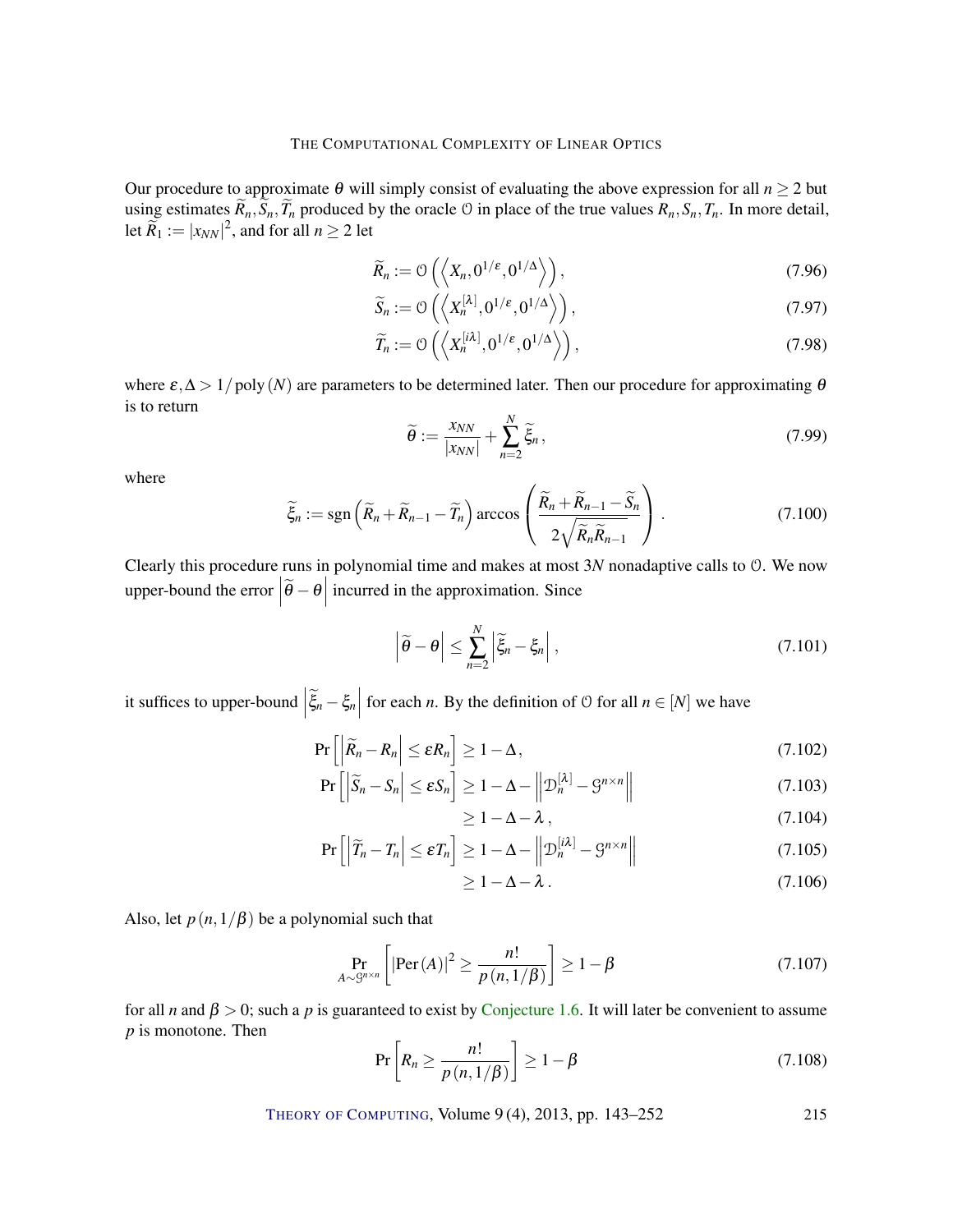In the other direction, it can be shown without much difficulty that  $E[R_n] = n!$  (see equations [\(8.5\)](#page-76-0)-[\(8.8\)](#page-76-1) in the next section). Hence, for all  $0 < \kappa < 1$  Markov's inequality gives us

$$
\Pr\left[R_n \le \frac{n!}{\kappa}\right] \ge 1 - \kappa,\tag{7.109}
$$

$$
\Pr\left[S_n \leq \frac{n!}{\kappa}\right] \geq 1 - \kappa - \lambda\,,\tag{7.110}
$$

$$
\Pr\left[T_n \leq \frac{n!}{\kappa}\right] \geq 1 - \kappa - \lambda\,,\tag{7.111}
$$

where we have again used the fact that  $S_n$ ,  $T_n$  are random variables with variation distance at most  $\lambda$  from *R<sub>n</sub>*. Now think of  $\beta$ ,  $\kappa > 1/poly(N)$  as parameters to be determined later, and suppose that *all seven* of the events listed above hold, for all  $n \in [N]$ . In that case,

$$
\left|\widetilde{R}_n - R_n\right| \le \varepsilon R_n \tag{7.112}
$$

$$
\leq \varepsilon \frac{n!}{\kappa} \tag{7.113}
$$

$$
= \varepsilon \frac{R_{n-1}n}{\kappa} \frac{(n-1)!}{R_{n-1}}
$$
\n(7.114)

$$
\leq \varepsilon \frac{R_{n-1}n}{\kappa} p(n-1,1/\beta) \tag{7.115}
$$

$$
\leq \varepsilon \frac{R_{n-1}n}{\kappa} p(n, 1/\beta) \tag{7.116}
$$

$$
=\frac{\varepsilon n \cdot p\left(n,1/\beta\right)}{\kappa \lambda^2} \lambda^2 R_{n-1} \tag{7.117}
$$

and likewise

$$
\left|\widetilde{S}_n - S_n\right|, \left|\widetilde{T}_n - T_n\right| \le \frac{\varepsilon n \cdot p\left(n, 1/\beta\right)}{\kappa \lambda^2} \lambda^2 R_{n-1} \,. \tag{7.118}
$$

Plugging the above bounds into [Lemma](#page-65-0) [7.3,](#page-65-0) we find that, if there are no "bad events," then noisy triangulation returns an estimate  $\tilde{\xi}_n$  of  $\xi_n$  such that

$$
\left|\tilde{\xi}_n - \xi_n\right| \le 3\sqrt{\frac{\varepsilon n \cdot p\left(n, 1/\beta\right)}{\kappa \lambda^2}} \left(\lambda \sqrt{\frac{R_{n-1}}{R_n}} + 1\right) \tag{7.119}
$$

$$
\leq 3\sqrt{\frac{\varepsilon n \cdot p(n, 1/\beta)}{\kappa \lambda^2}} \left(\lambda \sqrt{\frac{(n-1)!/\kappa}{n!/p(N, 1/\beta)}} + 1\right) \tag{7.120}
$$

$$
\leq 3\sqrt{\varepsilon}\left(\frac{p(n,1/\beta)}{\kappa} + \frac{\sqrt{n}\sqrt{p(n,1/\beta)}}{\lambda\sqrt{\kappa}}\right) \tag{7.121}
$$

<span id="page-73-0"></span>
$$
\leq 3\sqrt{\epsilon}\left(\frac{p(N,1/\beta)}{\kappa}+\frac{\sqrt{N}\sqrt{p(N,1/\beta)}}{\lambda\sqrt{\kappa}}\right),\tag{7.122}
$$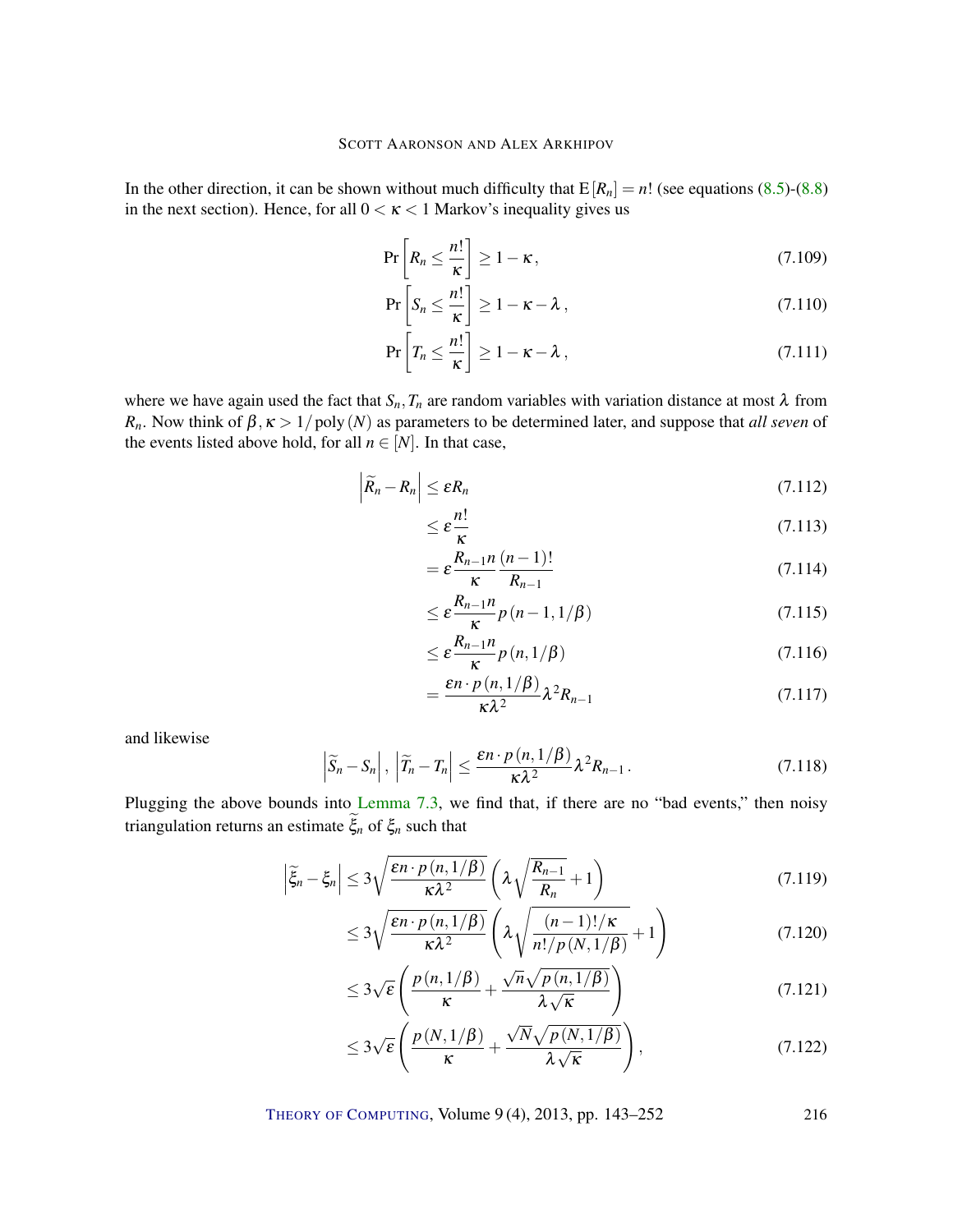where line [\(7.122\)](#page-73-0) uses  $n \le N$  together with the monotonicity of p. We now upper-bound the probability of a bad event. Taking the union bound over all  $n \in [N]$  and all seven possible bad events, we find that the total probability that the procedure fails is at most

$$
p_{\text{FAIL}} := (3\Delta + 3\kappa + 4\lambda + \beta)N. \tag{7.123}
$$

Thus, let us now make the choices

$$
\Delta, \kappa := \frac{\delta}{12N}, \quad \lambda := \frac{\delta}{16N}, \quad \text{and} \quad \beta := \frac{\delta}{4N}
$$

so that  $p_{\text{FAIL}} \leq \delta$  as desired. Let us also make the choice

$$
\varepsilon := \frac{\varepsilon^2 \delta^3}{60000N^6 p (N, 4N/\delta)^2}.
$$
\n(7.124)

Then

$$
\left|\widetilde{\theta} - \theta\right| \le \sum_{n=2}^{N} \left|\widetilde{\xi}_n - \xi_n\right| \tag{7.125}
$$

$$
\leq 3\sqrt{\epsilon}\left(\frac{12N\cdot p\left(N,4N/\delta\right)}{\delta}+\frac{32\sqrt{3}N^{2}\sqrt{p\left(N,4N/\delta\right)}}{\delta^{3/2}}\right)N\tag{7.126}
$$

$$
\leq \frac{9\varepsilon}{10} \tag{7.127}
$$

as desired. Furthermore, if none of the bad events happen, then we get "for free" that

$$
\left|\widetilde{R} - R\right| = \left|\widetilde{R}_N - R_N\right| \le \varepsilon R_N \le \frac{\varepsilon R}{10}.
$$
\n(7.128)

So letting  $r :=$ √  $\overline{R}$  and  $\widetilde{r} := \sqrt{\widetilde{R}}$  by the triangle inequality we have

$$
\left|\widetilde{r}e^{i\widetilde{\theta}} - re^{i\theta}\right| \leq \left|\widetilde{r} - r\right| + r\sqrt{2 - 2\cos\left(\widetilde{\theta} - \theta\right)}
$$
\n(7.129)

$$
\leq \frac{\left|\widetilde{R} - R\right|}{\widetilde{r} + r} + r\left|\widetilde{\theta} - \theta\right|
$$
\n(7.130)

$$
\leq \frac{\varepsilon R}{10r} + r \frac{9\varepsilon}{10} \tag{7.131}
$$

$$
= \varepsilon r \tag{7.132}
$$

$$
= \varepsilon \left| \text{Per}(X) \right|,\tag{7.133}
$$

 $\Box$ 

and hence we have successfully approximated  $Per(X) = re^{i\theta}$ .

When combined with Lemmas [7.1](#page-62-0) and [7.2,](#page-64-0) [Theorem](#page-10-1) [1.7](#page-10-1) has the corollary that, assuming the Permanent Anti-Concentration Conjecture, the  $\text{GPE}_{\times}$   $|\text{GPE}|_{\times}^2$  GPE<sub> $\pm$ </sub> and  $|\text{GPE}|_{\pm}^2$  problems are *all* polynomial-time equivalent.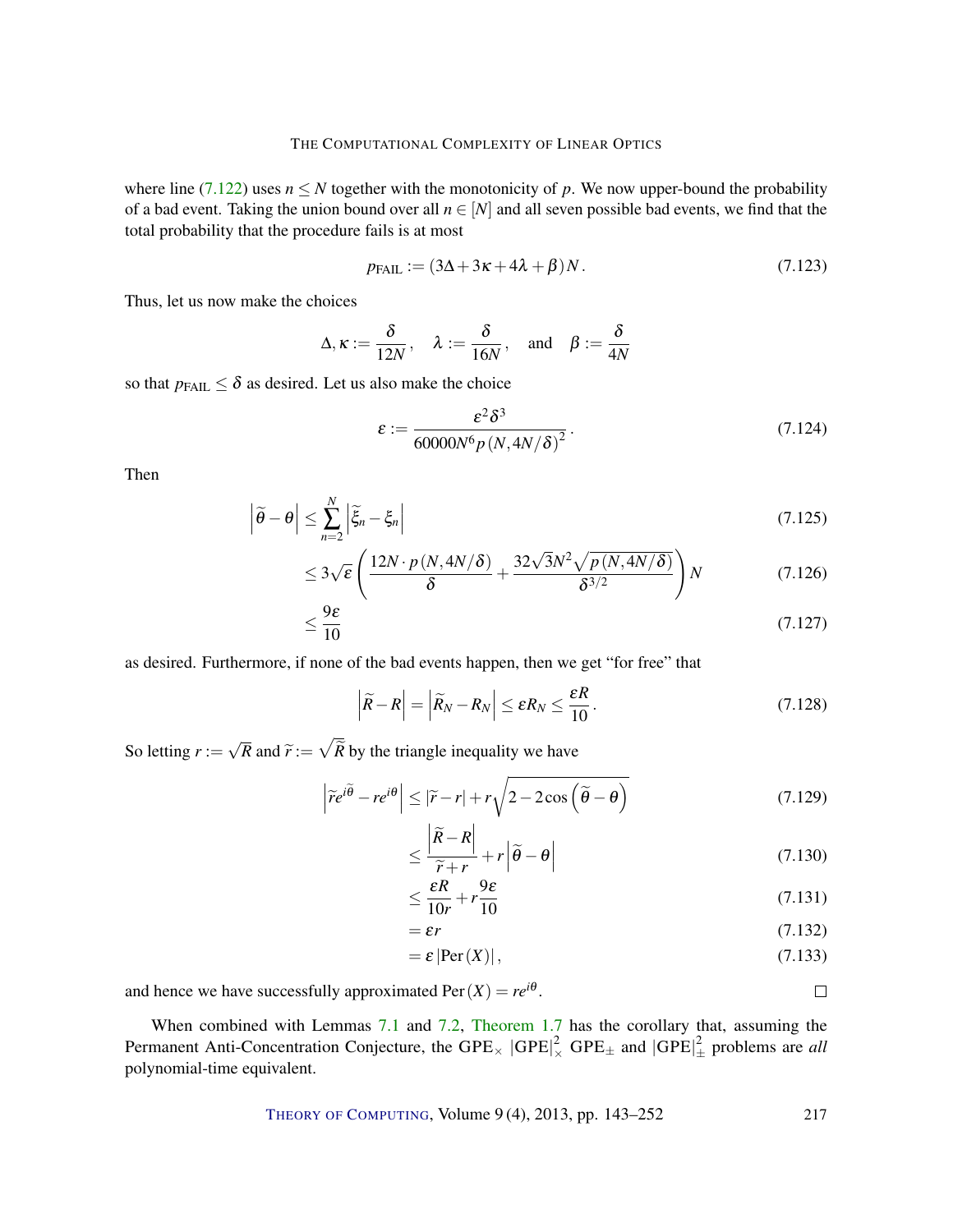## <span id="page-75-1"></span>8 The distribution of Gaussian permanents

In this section, we seek an understanding of the distribution over  $Per(X)$  where  $X \sim \mathcal{G}^{n \times n}$  is a matrix of i. i. d. Gaussians. Here, recall that  $G = \mathcal{N}(0,1)_{\mathbb{C}}$  is the standard complex normal distribution, though one suspects that most issues would be similar with  $N(0,1)_{\mathbb{R}}$  or possibly even the uniform distribution over {−1,1}. As explained in [Section](#page-8-0) [1.2.2,](#page-8-0) the reason why we focus on the complex Gaussian ensemble  $\mathcal{G}^{n \times n}$  is simply that, as shown by [Theorem](#page-40-0) [5.1,](#page-40-0) the Gaussian ensemble arises naturally when we consider truncations of Haar-random unitary matrices.

Our goal is to give evidence in favor of [Conjecture](#page-10-0) [1.6,](#page-10-0) the *Permanent Anti-Concentration Conjecture* (PACC). This is the conjecture that, if  $X \sim \mathcal{G}^{n \times n}$  is Gaussian, then Per(*X*) is "not *too* concentrated around (PACC). This is the conjecture that, if  $X \sim 9$  and is Gaussian, then Per  $(X)$  is the *too* concentrated around 0": a 1 – 1/poly(*n*) fraction of its probability mass is greater than  $\sqrt{n!}$ /poly(*n*) in absolute value, being the standard deviation. More formally, there exists a polynomial *p* such that for all *n* and  $\delta > 0$ ,

$$
\Pr_{X \sim \mathcal{G}^{n \times n}} \left[ \left| \text{Per}(X) \right| < \frac{\sqrt{n!}}{p(n, 1/\delta)} \right] < \delta \,. \tag{8.1}
$$

An equivalent formulation is that there exist constants *C*, *D* and  $\beta > 0$  such that for all *n* and  $\varepsilon > 0$ ,

$$
\Pr_{X \sim \mathcal{G}^{n \times n}} \left[ \left| \text{Per}(X) \right| < \varepsilon \sqrt{n!} \right] < C n^D \varepsilon^\beta \,. \tag{8.2}
$$

[Conjecture](#page-10-0) [1.6](#page-10-0) has two applications to strengthening the conclusions of this paper. First, it lets us *multiplicatively* estimate Per $(X)$  (that is, solve the GPE<sub>×</sub> problem), assuming only that we can *additively* estimate Per $(X)$  (that is, solve the GPE $_{\pm}$  problem). Indeed, if [Conjecture](#page-10-0) [1.6](#page-10-0) holds, then as pointed out in [Lemma](#page-62-0) [7.1,](#page-62-0) additive and multiplicative estimation become equivalent for this problem. Second, as shown by [Theorem](#page-10-1) [1.7,](#page-10-1) [Conjecture](#page-10-0) [1.6](#page-10-0) lets us estimate  $Per(X)$  itself, assuming we can estimate  $|\text{Per}(X)|^2$ . The bottom line is that, if [Conjecture](#page-10-0) [1.6](#page-10-0) holds, then we can base our conclusions about the hardness of approximate BOSONSAMPLING on the natural conjecture that  $\text{GPE}_{\times}$  is #P-hard, rather than the relatively-contrived conjecture that  $|GPE|_{\pm}^2$  is #P-hard.

At a less formal level, we believe proving [Conjecture](#page-10-0) [1.6](#page-10-0) might also provide intuition essential to proving the "bigger" conjecture, that these problems are #P-hard in the first place.

The closest result to [Conjecture](#page-10-0) [1.6](#page-10-0) that we know of comes from a 2009 paper of Tao and Vu [\[65\]](#page-108-0). These authors show the following:

<span id="page-75-0"></span>**Theorem 8.1** (Tao-Vu [\[65\]](#page-108-0)). *For all*  $\varepsilon > 0$  *and sufficiently large n,* 

$$
\Pr_{X \in \{-1,1\}^{n \times n}} \left[ |Per(X)| < \frac{\sqrt{n!}}{n^{\varepsilon n}} \right] < \frac{1}{n^{0.1}}. \tag{8.3}
$$

Alas, [Theorem](#page-75-0) [8.1](#page-75-0) falls short of what we need, since it only upper-bounds the probability that  $|\text{Per}(X)| < \sqrt{n!}/n^{\epsilon n}$  whereas we need to upper-bound the probability that  $|\text{Per}(X)| < \sqrt{n!}/p$ oly $(n)$ . Two more minor differences between [Theorem](#page-75-0) [8.1](#page-75-0) and what we need are the following:

(1) The upper bound in [Theorem](#page-75-0) [8.1](#page-75-0) is  $1/n^{0.1}$  whereas we need an upper bound of the form  $1/p(n)$ for *any* polynomial *p*.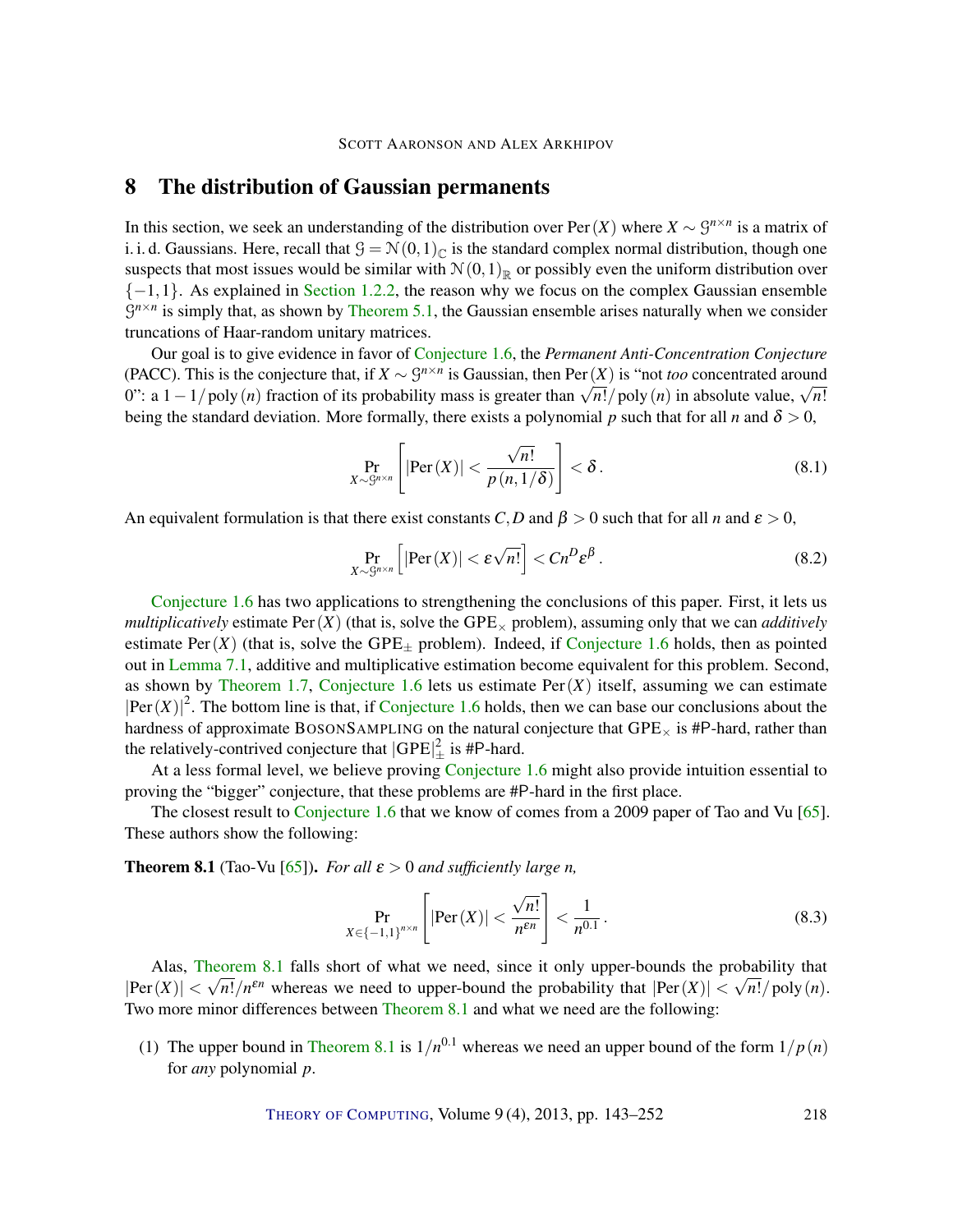<span id="page-76-3"></span>(2) [Theorem](#page-75-0) [8.1](#page-75-0) applies to Bernoulli random matrices, not Gaussian ones.

Fortunately, differences (1) and (2) seem to "cancel each other out":  $Tao^{26}$  has reported that, if the proof techniques from [\[65\]](#page-108-0) are applied to the Gaussian case, then one should be able not only to reprove [Theorem](#page-75-0) [8.1,](#page-75-0) but also to replace the  $1/n^{0.1}$  by  $1/n^C$  for any constant *C*.

In the rest of the section, we will give three pieces of evidence for [Conjecture](#page-10-0) [1.6.](#page-10-0) The first, in [Section](#page-76-2) [8.1,](#page-76-2) is that it is supported numerically. The second, in [Section](#page-78-0) [8.2,](#page-78-0) is that the analogous statement holds with the *determinant* instead of the permanent. The proof of this result makes essential use of geometric properties of the determinant, which is why we do not know how to extend it to the permanent. On the other hand, Godsil and Gutman [\[31\]](#page-105-0) observed that, for all matrices  $X = (x_{ij})$ ,

$$
\operatorname{Per}(X) = \operatorname{E}\left[\operatorname{Det}\left(\begin{array}{ccc} \pm\sqrt{x_{11}} & \cdots & \pm\sqrt{x_{1n}} \\ \vdots & \ddots & \vdots \\ \pm\sqrt{x_{n1}} & \cdots & \pm\sqrt{x_{nn}} \end{array}\right)^2\right],\tag{8.4}
$$

where the expectation is over all  $2^{n^2}$  ways of assigning  $+$ 's and  $-$ 's to the entries. Because of this fact, together with our numerical data, we suspect that the story for the permanent may be similar to that for the determinant. The third piece of evidence is that a weaker form of [Conjecture](#page-10-0) [1.6](#page-10-0) holds: basically, the determinant. The third piece of evidence is that a weaker form of Conjecture 1.6 holds: basically,<br> $|\text{Per}(X)|$  has at least a  $\Omega(1/n)$  probability of being  $\Omega(\sqrt{n!})$ . We prove this by calculating the fourth moment of  $Per(X)$ . Unfortunately, extending the calculation to higher moments seems difficult.

Before going further, let us make some elementary remarks about the distribution over Per(*X*) for  $X \sim \mathcal{G}^{n \times n}$ . By symmetry, clearly  $E[Per(X)] = 0$ . The second moment is also easy to calculate:

$$
E\left[|\text{Per}(X)|^2\right] = E\left[\sum_{\sigma,\tau \in S_n} \prod_{i=1}^n x_{i,\sigma(i)} \overline{x}_{i,\tau(i)}\right]
$$
(8.5)

<span id="page-76-0"></span>
$$
= \mathcal{E}\left[\sum_{\sigma \in S_n} \prod_{i=1}^n \left| x_{i,\sigma(i)} \right|^2 \right] \tag{8.6}
$$

$$
= \sum_{\sigma \in S_n} \prod_{i=1}^n E\left[ \left| x_{i,\sigma(i)} \right|^2 \right] \tag{8.7}
$$

<span id="page-76-1"></span>
$$
= n!.
$$
 (8.8)

We will often find it convenient to work with the normalized random variable

$$
P_n := \frac{|\text{Per}(X)|^2}{n!},\tag{8.9}
$$

so that  $E[P_n] = 1$ .

## <span id="page-76-2"></span>8.1 Numerical data

[Figure](#page-77-0) [5](#page-77-0) shows the numerically computed probability density function of  $P_n$  when  $n = 6$ . For comparison, we have also plotted the pdf of  $D_n := |\text{Det}(X)|^2 / n!$  which looks essentially indistinguishable.

<sup>&</sup>lt;sup>26</sup>See http://mathoverflow.net/questions/45822/anti-concentration-bound-for-permanents-of-gaussian-matrices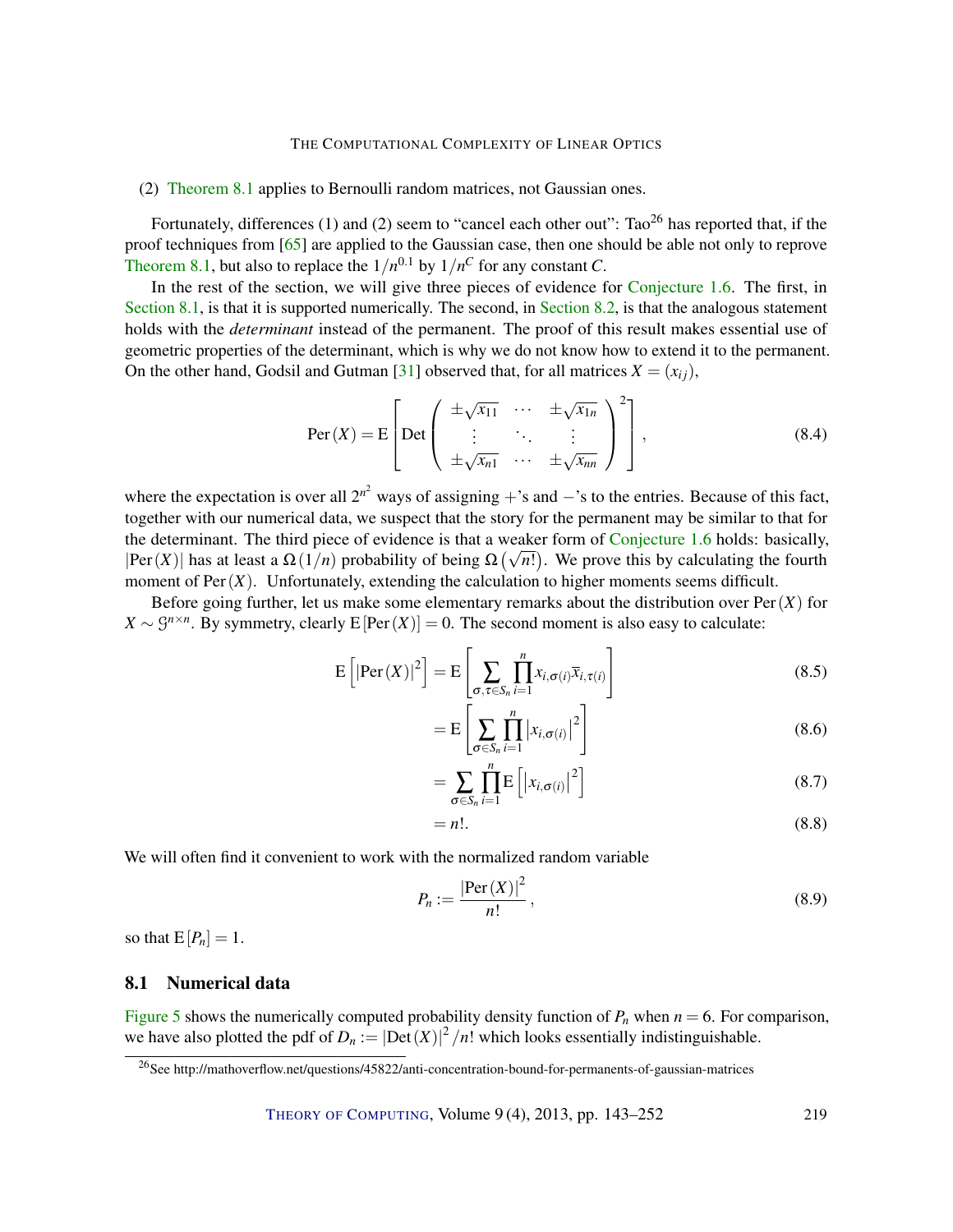

<span id="page-77-0"></span>Figure 5: Probability density functions of the random variables  $P_n = |\text{Per}(X)|^2 / n!$  (blue, squares) and  $D_n = |\text{Det}(X)|^2 / n!$  (red, triangles) where  $X \sim \mathcal{G}^{n \times n}$  is a complex Gaussian random matrix, in the case  $n = 6$ . Note that  $E[P_n] = E[D_n] = 1$ . As *n* increases, the bends on the left become steeper. We do not know exactly how the pdfs behave near the origin. This density plot estimate for each of the distributions is produced by generating  $10^6$  samples and sorting them into 40 equal buckets of 250,000 points each. So, the first bucket contains the lowest 2.5<sup>th</sup> percentile of samples, the next bucket the 2.5<sup>th</sup> through 5<sup>th</sup> percentile, and so on. The density is then estimated for each bucket as the fraction of points it contains (0.025) divided by its width, and plotted as a point at the bucket's center. In effect, the plot is a histogram, except rather than using equal intervals on the density axis, the buckets are chosen to contain equal numbers of sample points. As a result, near 0 where the distribution is concentrated, the buckets are narrower and more density estimate points are plotted, allowing the limit behavior for the PACC to be seen more clearly. The interested reader can find our raw data among the source files of this paper. Thanks to John Watrous for correcting an error in an earlier version of this figure.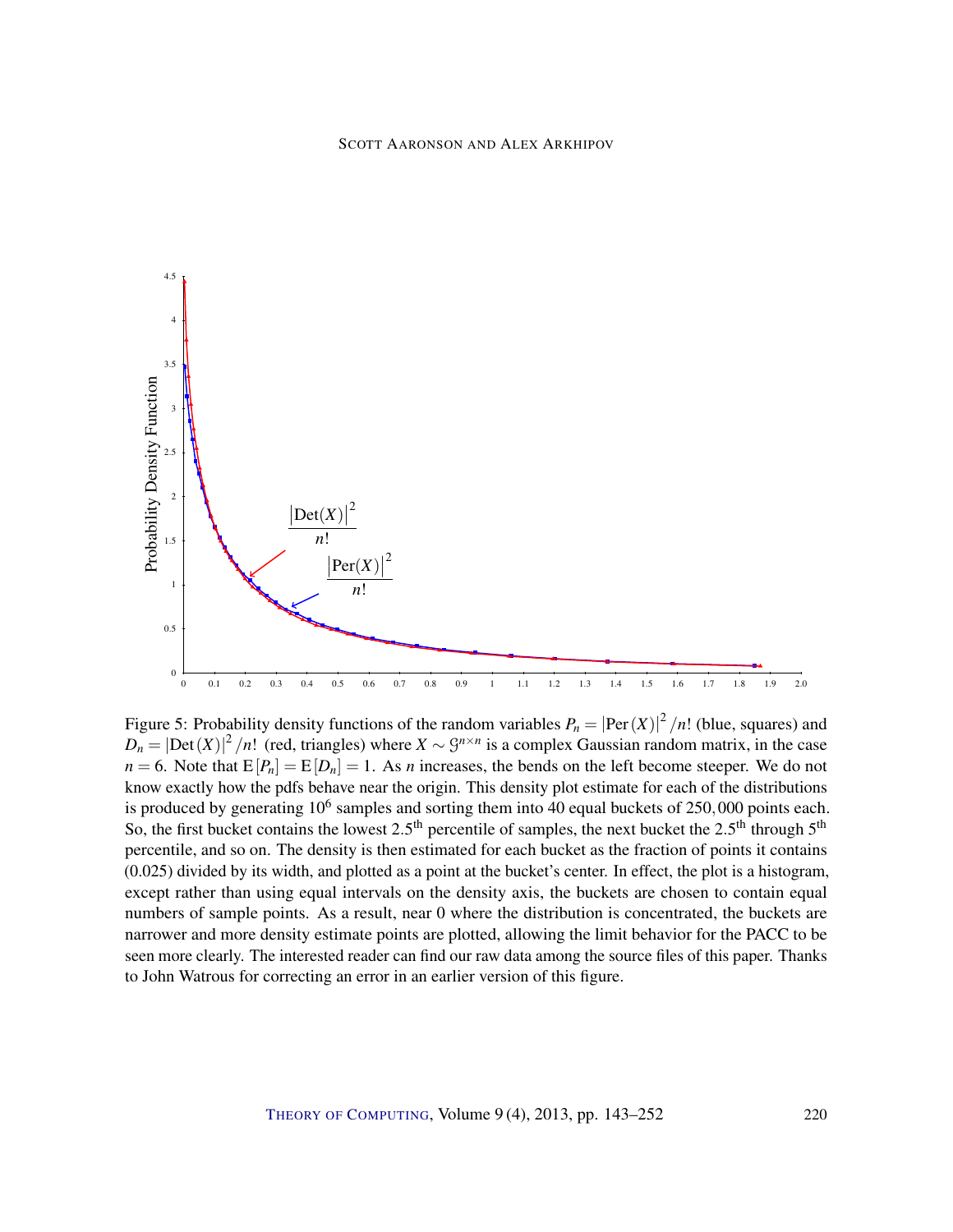<span id="page-78-3"></span>The numerical evidence up to  $n = 10$  is strongly consistent with [Conjecture](#page-10-0) [1.6.](#page-10-0) Indeed, from the data it seems likely that for all  $0 \le \beta < 2$  there exist constants *C*, *D* such that for all *n* and  $\varepsilon > 0$ ,

$$
\Pr_{X \sim \mathcal{G}^{n \times n}} \left[ \left| \text{Per}(X) \right| < \varepsilon \sqrt{n!} \right] < C n^D \varepsilon^\beta \,, \tag{8.10}
$$

and perhaps the above even holds when  $\beta = 2$ .

#### <span id="page-78-0"></span>8.2 The analogue for determinants

We prove the following theorem, which at least settles [Conjecture](#page-10-0) [1.6](#page-10-0) with the determinant in place of the permanent:

<span id="page-78-1"></span>**Theorem 8.2** (Determinant Anti-Concentration Theorem). *For all*  $0 \leq \beta < 2$ , *there exists a constant*  $C_{\beta}$ *such that for all n and*  $\varepsilon > 0$ ,

$$
\Pr_{X \sim \mathcal{G}^{n \times n}} \left[ |\mathrm{Det}(X)| < \varepsilon \sqrt{n!} \right] < C_{\beta} n^{\beta(\beta + 2)/8} \varepsilon^{\beta} \,. \tag{8.11}
$$

We leave as an open problem whether [Theorem](#page-78-1) [8.2](#page-78-1) holds when  $\beta = 2$ .

Compared to the permanent, a lot is known about the determinants of Gaussian matrices. In particular, Girko [\[30\]](#page-105-1) (see also Costello and Vu [\[18,](#page-104-0) Appendix A]) have shown that

$$
\frac{\ln|\text{Det}(X)| - \ln\sqrt{(n-1)!}}{\sqrt{\frac{\ln n}{2}}}
$$
\n(8.12)

converges weakly to the normal distribution  $N(0,1)_{\mathbb{R}}$ . Unfortunately, weak convergence is not enough to imply [Theorem](#page-78-1) [8.2,](#page-78-1) so we will have to do some more work. Indeed, we will find that the probability density function of  $|\text{Det}(X)|^2$  in the critical regime where  $|\text{Det}(X)|^2 \approx 0$  is *different* than one might guess from the above formula.

The key fact about  $Det(X)$  that we will use is that we can compute its moments *exactly—*even the fractional and inverse moments. To do so, we use the following beautiful characterization, which can be found (for example) in Costello and Vu [\[18\]](#page-104-0).

<span id="page-78-2"></span>**Lemma 8.3** ([\[18\]](#page-104-0)). Let  $X \sim \mathcal{G}^{n \times n}$  be a complex Gaussian random matrix. Then  $|\text{Det}(X)|^2$  has the same *distribution as*

$$
\prod_{i=1}^{n} \left( \sum_{j=1}^{i} |\xi_{ij}|^2 \right)
$$
\n(8.13)

where the  $\xi_{ij}$ 's are independent  $\mathcal{N}(0,1)_{\mathbb{C}}$  Gaussians. (In other words,  $|\text{Det}(X)|^2$  is distributed as  $T_1\cdots T_n$ , where each  $T_k$  is an independent  $\chi^2$  random variable with k degrees of freedom.)

The proof of [Lemma](#page-78-2) [8.3](#page-78-2) (which we omit) uses the interpretation of the determinant as the volume of a parallelepiped, together with the spherical symmetry of the Gaussian distribution.

As with the permanent, it will be convenient to work with the normalized random variable

$$
D_n := \frac{|\text{Det}(X)|^2}{n!},\tag{8.14}
$$

so that  $E[D_n] = 1$ . Using [Lemma](#page-78-2) [8.3,](#page-78-2) we now calculate the moments of  $D_n$ .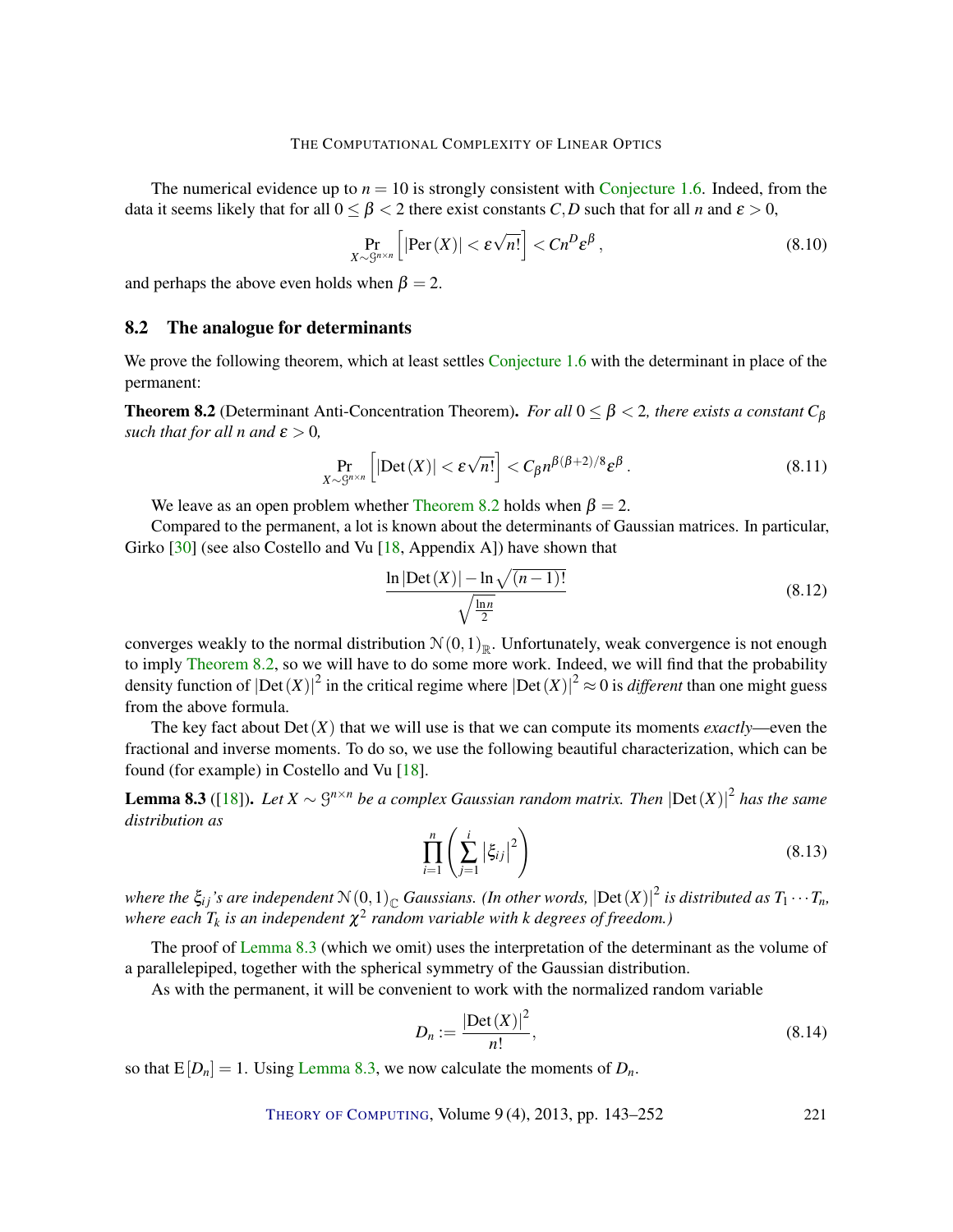<span id="page-79-0"></span>**Lemma 8.4.** *For all real numbers*  $\alpha > -1$ *,* 

$$
E[D_n^{\alpha}] = \frac{1}{(n!)^{\alpha}} \prod_{k=1}^n \frac{\Gamma(k+\alpha)}{\Gamma(k)}.
$$
\n(8.15)

 $(f \alpha \leq -1 \ then \ E[D_n^{\alpha}] = \infty)$ 

*Proof.* By [Lemma](#page-78-2) [8.3,](#page-78-2)

$$
E[D_n^{\alpha}] = \frac{1}{(n!)^{\alpha}} E[T_1^{\alpha} \cdots T_n^{\alpha}]
$$
\n(8.16)

$$
=\frac{1}{(n!)^{\alpha}}\prod_{k=1}^{n}\mathbf{E}[T_{k}^{\alpha}],
$$
\n(8.17)

where each  $T_k$  is an independent  $\chi^2$  random variable with *k* degrees of freedom. Now,  $T_k$  has probability density function

$$
f(x) = \frac{e^{-x}x^{k-1}}{\Gamma(k)}\tag{8.18}
$$

for  $x \geq 0$ . So

$$
E[T_k^{\alpha}] = \frac{1}{\Gamma(k)} \int_0^{\infty} e^{-x} x^{k+\alpha-1} dx
$$
\n(8.19)

$$
=\frac{\Gamma(k+\alpha)}{\Gamma(k)}\tag{8.20}
$$

as long as  $k + \alpha > 0$ . (If  $k + \alpha \leq 0$  as can happen if  $\alpha \leq -1$ , then the above integral diverges.)  $\Box$ 

As a sample application of [Lemma](#page-79-0) [8.4,](#page-79-0) if  $\alpha$  is a positive integer then we get

$$
E[D_n^{\alpha}] = \prod_{i=1}^{\alpha-1} {n+i \choose i} = \Theta\left(n^{\alpha(\alpha-1)/2}\right).
$$
 (8.21)

For our application, though, we are interested in the dependence of  $E[D_n^{\alpha}]$  on *n* when  $\alpha$  is *not* necessarily a positive integer. The next lemma shows that the asymptotic behavior above generalizes to negative and fractional  $\alpha$ .

**Lemma 8.5.** *For all real numbers*  $\alpha > -1$  *there exists a positive constant*  $C_{\alpha}$  *such that* 

$$
\lim_{n \to \infty} \frac{\mathcal{E}[D_n^{\alpha}]}{n^{\alpha(\alpha - 1)/2}} = C_{\alpha}.
$$
\n(8.22)

*Proof.* Let us write

$$
E[D_n^{\alpha}] = \frac{\Gamma(1+\alpha)}{n^{\alpha}} \prod_{k=1}^{n-1} \frac{\Gamma(k+\alpha+1)}{k^{\alpha} \Gamma(k+1)}.
$$
 (8.23)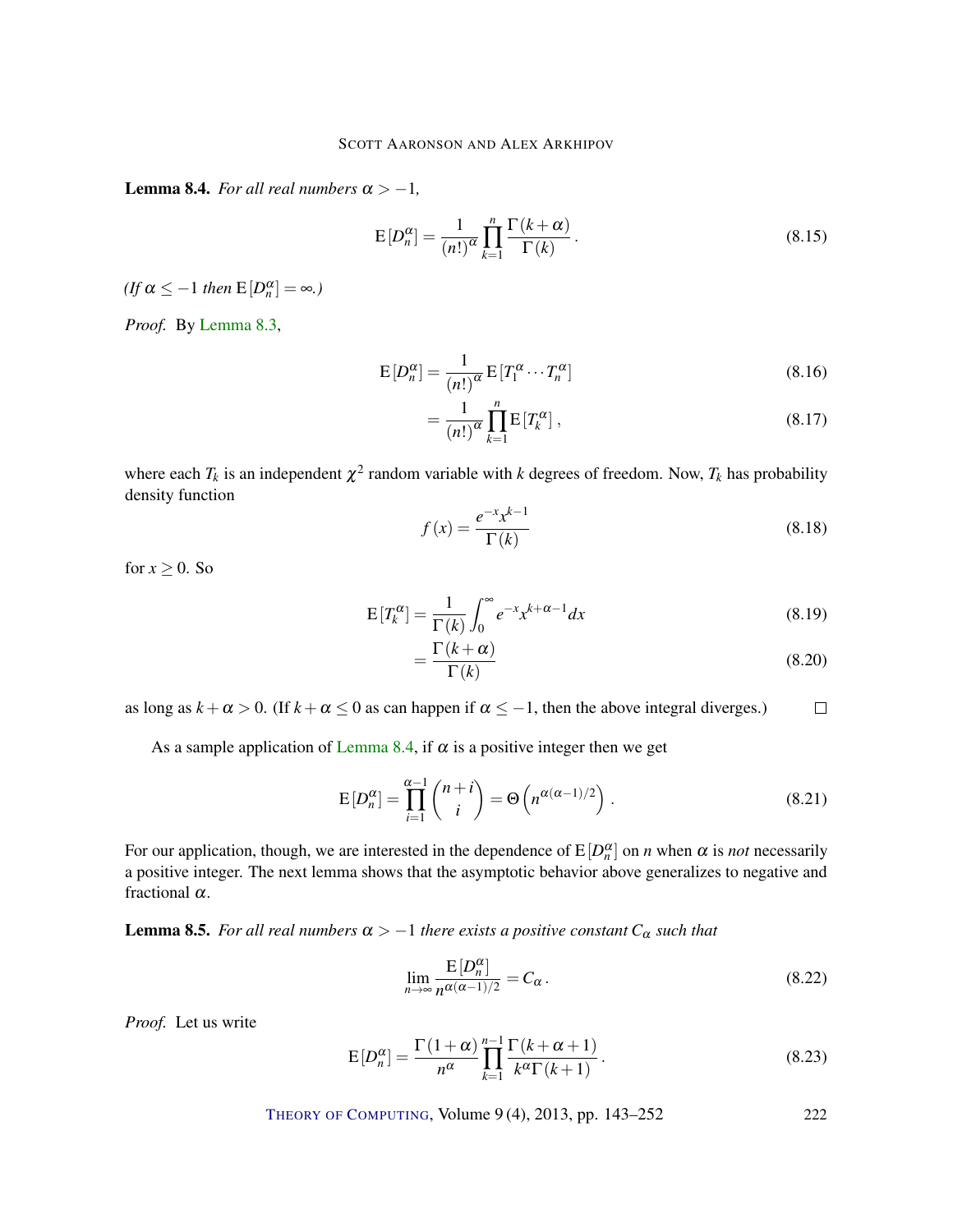Then by Stirling's approximation,

$$
\ln \prod_{k=1}^{n-1} \frac{\Gamma(k+\alpha+1)}{k^{\alpha} \Gamma(k+1)} = \sum_{k=1}^{n-1} \left( \ln \frac{\Gamma(k+\alpha+1)}{\Gamma(k+1)} - \alpha \ln k \right)
$$
(8.24)

$$
=H_{\alpha}+o(1)+\sum_{k=1}^{n-1}\left(\ln\left(\frac{\sqrt{2\pi\left(k+\alpha\right)}\left(\frac{k+\alpha}{e}\right)^{k+\alpha}}{\sqrt{2\pi k}\left(\frac{k}{e}\right)^{k}}\right)-\alpha\ln k\right)\tag{8.25}
$$

$$
=H_{\alpha}+o(1)+\sum_{k=1}^{n-1}\left(\left(k+\alpha+\frac{1}{2}\right)\ln\left(\frac{k+\alpha}{k}\right)-\alpha\right)
$$
(8.26)

$$
=H_{\alpha}+J_{\alpha}+o(1)+\sum_{k=1}^{n-1}\left(\left(k+\alpha+\frac{1}{2}\right)\left(\frac{\alpha}{k}-\frac{\alpha^2}{2k^2}\right)-\alpha\right) \tag{8.27}
$$

$$
=H_{\alpha}+J_{\alpha}+o(1)+\sum_{k=1}^{n-1}\left(\frac{\alpha\left(\alpha+1\right)}{2k}-\frac{\alpha^{2}\left(2\alpha+1\right)}{4k^{2}}\right)
$$
(8.28)

$$
=H_{\alpha}+J_{\alpha}+L_{\alpha}+o(1)+\frac{\alpha(\alpha+1)}{2}\ln n.
$$
\n(8.29)

In the above,  $H_{\alpha}$  *J*<sub>α</sub> and  $L_{\alpha}$  are finite error terms that depend only on  $\alpha$  (and not *n*):

$$
H_{\alpha} = \sum_{k=1}^{\infty} \ln \left( \frac{\Gamma(k+\alpha+1)}{\Gamma(k+1)} \frac{\sqrt{k} \left(\frac{k}{e}\right)^k}{\sqrt{k+\alpha} \left(\frac{k+\alpha}{e}\right)^{k+\alpha}} \right),\tag{8.30}
$$

$$
J_{\alpha} = \sum_{k=1}^{\infty} \left( k + \alpha + \frac{1}{2} \right) \left( \ln \left( \frac{k + \alpha}{k} \right) - \left( \frac{\alpha}{k} - \frac{\alpha^2}{2k^2} \right) \right), \tag{8.31}
$$

$$
L_{\alpha} = \frac{\alpha (\alpha + 1)}{2} \left( \lim_{n \to \infty} \sum_{k=1}^{\infty} \frac{1}{k} - \ln n \right) - \sum_{k=1}^{\infty} \frac{\alpha^2 (2\alpha + 1)}{4k^2}
$$
(8.32)

$$
=\frac{\alpha\left(\alpha+1\right)\gamma}{2}-\frac{\alpha^{2}\left(2\alpha+1\right)\pi^{2}}{24k^{2}},\tag{8.33}
$$

where  $\gamma \approx 0.577$  is the Euler-Mascheroni constant. The  $o(1)$ 's represent additional error terms that go to 0 as  $n \rightarrow \infty$ . Hence

$$
\prod_{k=1}^{n-1} \frac{\Gamma(k+\alpha+1)}{k^{\alpha} \Gamma(k+1)} = e^{H_{\alpha} + J_{\alpha} + L_{\alpha} + o(1)} n^{\alpha(\alpha+1)/2}
$$
\n(8.34)

and

$$
\lim_{n \to \infty} \frac{\mathbb{E}[D_n^{\alpha}]}{n^{\alpha(\alpha - 1)/2}} = \lim_{n \to \infty} \left( \frac{1}{n^{\alpha(\alpha - 1)/2}} \cdot \frac{\Gamma(1 + \alpha)}{n^{\alpha}} e^{H_{\alpha} + J_{\alpha} + L_{\alpha} + o(1)} n^{\alpha(\alpha + 1)/2} \right)
$$
(8.35)

$$
= \Gamma(1+\alpha) e^{H_{\alpha}+J_{\alpha}+L_{\alpha}}, \tag{8.36}
$$

 $\Box$ 

which is a positive constant  $C_{\alpha}$  depending on  $\alpha$ .

We can now complete the proof of [Theorem](#page-78-1) [8.2.](#page-78-1)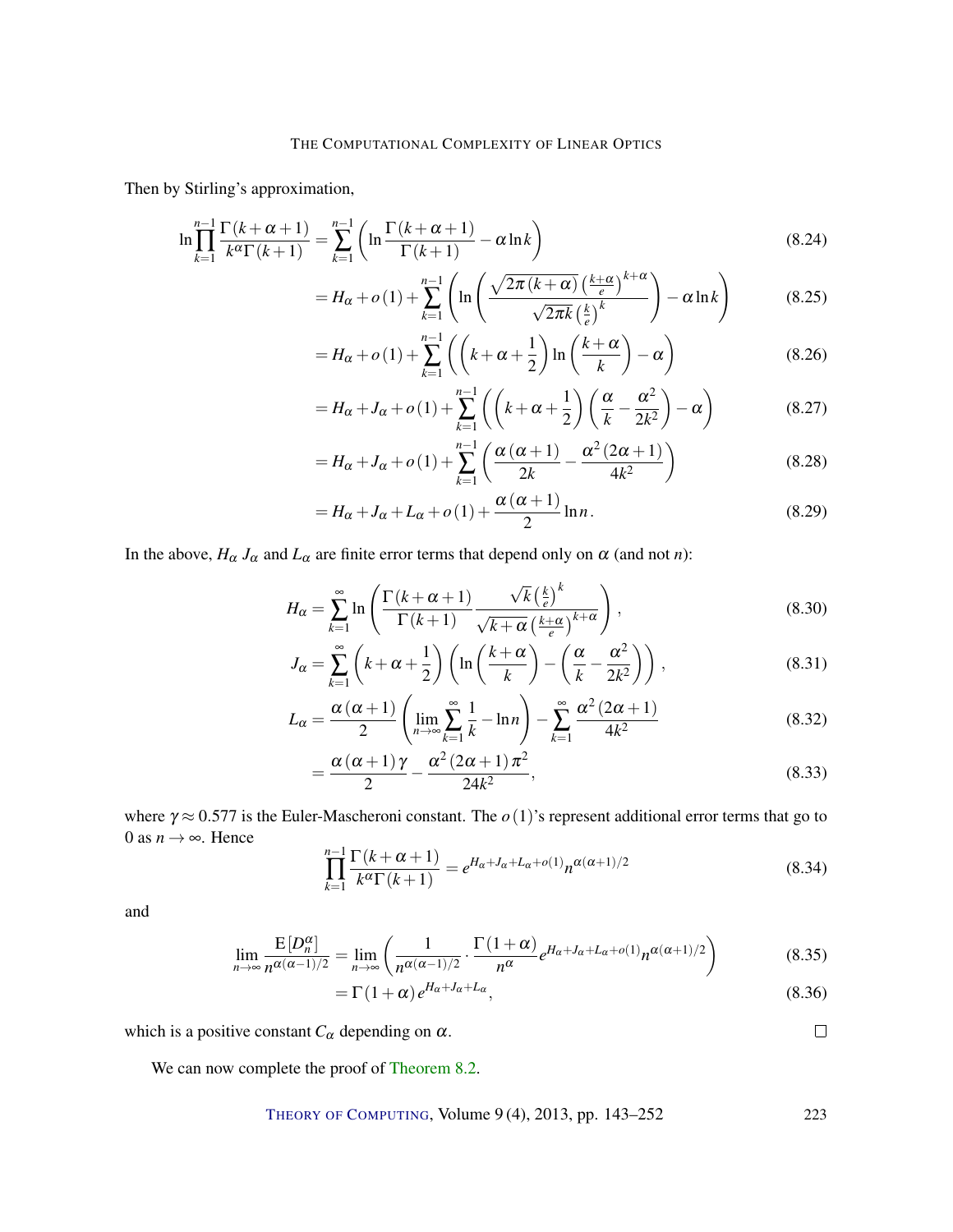<span id="page-81-2"></span>*Proof of [Theorem](#page-78-1) [8.2.](#page-78-1)* Let  $\alpha := -\beta/2$ . Then by Markov's inequality, for all  $\varepsilon > 0$  we have

$$
E[D_n^{\alpha}] = E\left[\left(\frac{\sqrt{n!}}{|\text{Det}(X)|}\right)^{\beta}\right]
$$
\n(8.37)

$$
\geq \Pr_{X \sim \mathcal{G}^{n \times n}} \left[ |\mathrm{Det}(X)| < \varepsilon \sqrt{n!} \right] \cdot \frac{1}{\varepsilon^{\beta}}. \tag{8.38}
$$

Hence

$$
\Pr_{X \sim \mathcal{G}^{n \times n}} \left[ |\mathrm{Det}(X)| < \varepsilon \sqrt{n!} \right] \le \mathrm{E}[D_n^{\alpha}] \cdot \varepsilon^{\beta} \tag{8.39}
$$

$$
\langle C_{\alpha} n^{\alpha(\alpha-1)/2} \varepsilon^{\beta} \tag{8.40}
$$

$$
=C'_{\beta}n^{\beta(\beta+2)/8}\varepsilon^{\beta}\tag{8.41}
$$

 $\Box$ 

for some positive constants  $C_{\alpha}$ ,  $C'_{\beta}$  $\beta$  depending only on α and β respectively.

## 8.3 Weak version of the PACC

We prove the following theorem about concentration of Gaussian permanents.

<span id="page-81-0"></span>**Theorem 8.6** (Weak Anti-Concentration of the Permanent). *For all*  $\alpha$  < 1,

$$
\Pr_{X \sim \mathcal{G}^{n \times n}} \left[ \left| \text{Per}(X) \right|^2 \ge \alpha \cdot n! \right] > \frac{\left( 1 - \alpha \right)^2}{n + 1} \,. \tag{8.42}
$$

While [Theorem](#page-81-0) [8.6](#page-81-0) falls short of proving [Conjecture](#page-10-0) [1.6,](#page-10-0) it at least shows that |Per(*X*)| has a *nonnegligible* probability of being large enough for our application when *X* is a Gaussian random matrix. In other words, it rules out the possibility that  $|\text{Per}(X)|$  is almost always tiny compared to its expected value, and that only for (say) a  $1/\exp(n)$  fraction of matrices *X* does  $|Per(X)|$  become enormous.

Recall that  $P_n$  denotes the random variable  $|\text{Per}(X)|^2/n!$  and that  $E[P_n] = 1$ . Our proof of [Theorem](#page-81-0) [8.6](#page-81-0) will proceed by showing that  $E[P_n^2] = n + 1$ . As we will see later, it is almost an "accident" that this is true—E  $[P_n^3]$  E  $[P_n^4]$  and so on all grow exponentially with *n*—but it is enough to imply [Theorem](#page-81-0) [8.6.](#page-81-0)

To calculate  $E\left[P_n^2\right]$  we first need a proposition about the number of cycles in a random permutation, which can be found in Lange [\[45,](#page-106-0) p. 76] for example, though we prove it for completeness. Given a permutation  $σ ∈ S<sub>n</sub>$  let cyc( $σ$ ) be the number of cycles in  $σ$ .

<span id="page-81-1"></span>**Proposition 8.7.** *For any constant*  $c \geq 1$ *,* 

$$
\mathop{\mathbf{E}}_{\sigma \in S_n} \left[ c^{\operatorname{cyc}(\sigma)} \right] = \binom{n+c-1}{c-1} . \tag{8.43}
$$

*Proof.* Assume for simplicity that *c* is a positive integer. Define a *c-colored permutation* (on *n* elements) to be a permutation  $\sigma \in S_n$  in which every cycle is colored one of *c* possible colors. Then clearly the number of *c*-colored permutations equals

$$
f(n) := \sum_{\sigma \in S_n} c^{\operatorname{cyc}(\sigma)}.
$$
\n(8.44)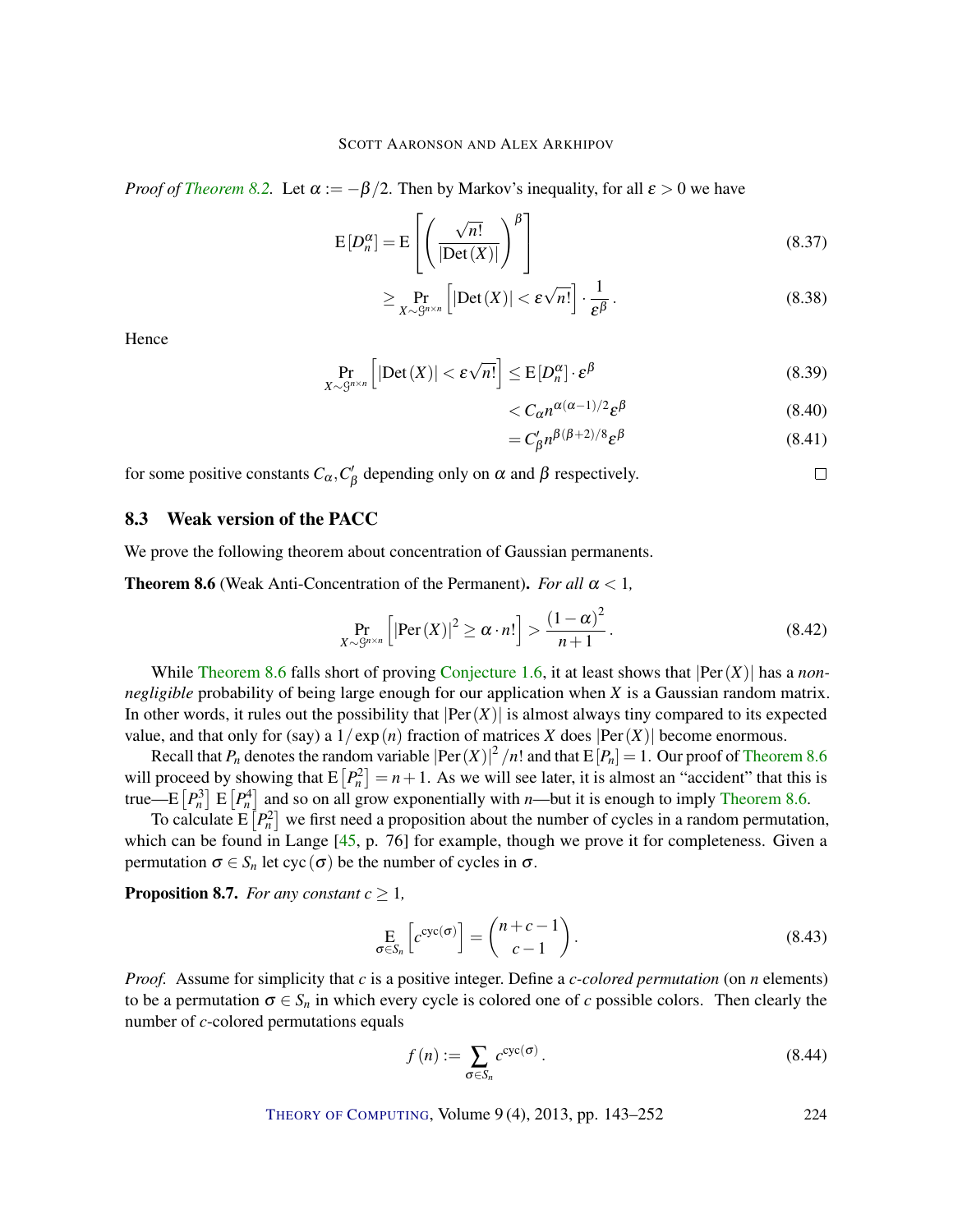Now consider forming a *c*-colored permutation  $\sigma$ . There are *n* possible choices for  $\sigma(1)$ . If  $\sigma(1) = 1$ then we have completed a cycle of length 1 and there are *c* possible colors for that cycle. Therefore the number of *c*-colored permutations  $\sigma$  such that  $\sigma(1) = 1$  is  $c \cdot f(n-1)$ . On the other hand, if  $\sigma(1) = b$ for some  $b \neq 1$  then we can treat the pair  $(1,b)$  as though it were a single element, with an incoming edge to 1 and an outgoing edge from *b*. Therefore the number of *c*-colored permutations  $\sigma$  such that  $\sigma(1) = b$ is  $f(n-1)$ . Combining, we obtain the recurrence relation

$$
f(n) = c \cdot f(n-1) + (n-1)f(n-1)
$$
\n(8.45)

$$
= (n + c - 1) f (n - 1).
$$
 (8.46)

Together with the base case  $f(0) = 1$  this implies that

$$
f(n) = (n+c-1)(n+c-2)\cdots c
$$
 (8.47)

$$
= \binom{n+c-1}{c-1} \cdot n!.
$$
\n(8.48)

Hence

$$
\mathop{\mathbf{E}}_{\sigma \in S_n} \left[ c^{\operatorname{cyc}(\sigma)} \right] = \frac{f(n)}{n!} = \binom{n+c-1}{c-1} . \tag{8.49}
$$

The above argument can be generalized to non-integer *c* using standard tricks (though we will not need  $\Box$ that in the paper).

We can now compute  $E[P_n^2]$ .

<span id="page-82-1"></span>**Lemma 8.8.** 
$$
E[P_n^2] = n + 1.
$$

*Proof.* We have

$$
E[P_n^2] = \frac{1}{(n!)^2} \underset{X \sim \mathcal{G}^{n \times n}}{E} \left[ \text{Per}(X)^2 \overline{\text{Per}(X)}^2 \right]
$$
(8.50)

$$
= \frac{1}{(n!)^2} \mathop{\mathbf{E}}_{X \sim \mathcal{G}^{n \times n}} \left[ \sum_{\sigma, \tau, \alpha, \beta \in S_n} \prod_{i=1}^n x_{i, \sigma(i)} x_{i, \tau(i)} \overline{x}_{i, \alpha(i)} \overline{x}_{i, \beta(i)} \right]
$$
(8.51)

$$
=\frac{1}{(n!)^2}\sum_{\sigma,\tau,\alpha,\beta\in S_n}M(\sigma,\tau,\alpha,\beta)
$$
\n(8.52)

where

$$
M(\sigma, \tau, \alpha, \beta) := \underset{X \sim \mathcal{G}^{n \times n}}{\mathbb{E}} \left[ \prod_{i=1}^{n} x_{i, \sigma(i)} x_{i, \tau(i)} \overline{x}_{i, \alpha(i)} \overline{x}_{i, \beta(i)} \right]
$$
(8.53)

<span id="page-82-0"></span>
$$
= \prod_{i=1}^{n} \underset{X \sim \mathcal{G}^{n \times n}}{\mathbf{E}} \left[ x_{i,\sigma(i)} x_{i,\tau(i)} \overline{x}_{i,\alpha(i)} \overline{x}_{i,\beta(i)} \right], \qquad (8.54)
$$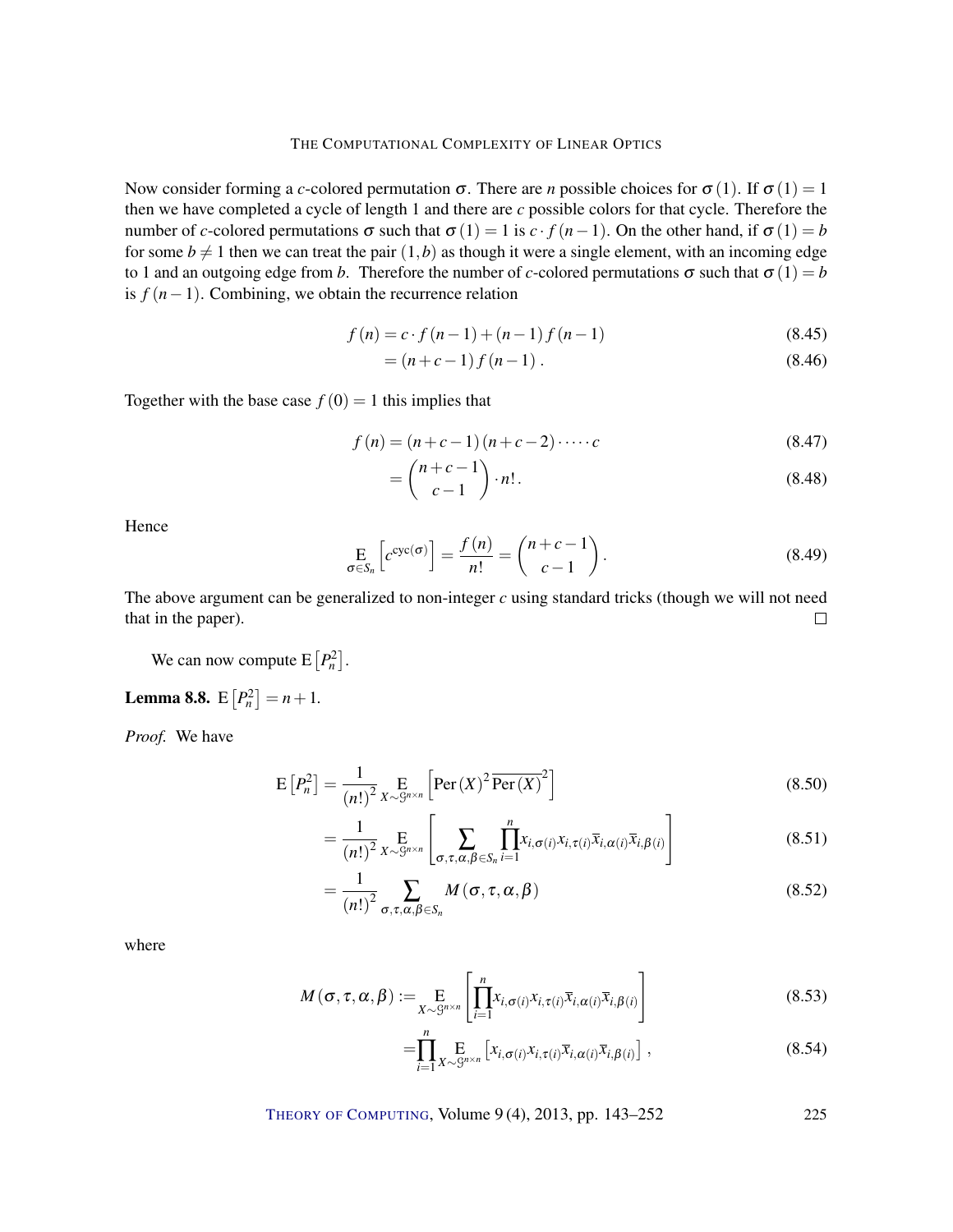line [\(8.54\)](#page-82-0) following from the independence of the Gaussian variables  $x_{ij}$ . We now evaluate  $M(\sigma, \tau, \alpha, \beta)$ . Write  $\sigma \cup \tau = \alpha \cup \beta$  if

$$
\{(1, \sigma(1)), (1, \tau(1)), ..., (n, \sigma(n)), (n, \tau(n))\} = \{(1, \alpha(1)), (1, \beta(1)), ..., (n, \alpha(n)), (n, \beta(n))\}.
$$
\n(8.55)

If  $\sigma \cup \tau \neq \alpha \cup \beta$  then we claim that *M*( $\sigma, \tau, \alpha, \beta$ ) = 0. This is because the Gaussian distribution is uniform over phases—so if there exists an  $x_{ij}$  that is not "paired" with its complex conjugate  $\bar{x}_{ij}$  (or vice versa), then the variations in that  $x_{ij}$  will cause the entire product to equal 0. So suppose instead that  $\sigma \cup \tau = \alpha \cup \beta$ . Then for each  $i \in [n]$  in the product, there are two cases. First, if  $\sigma(i) \neq \tau(i)$  then

$$
\underset{X \sim \mathcal{G}^{n \times n}}{\mathbf{E}} \left[ x_{i,\sigma(i)} x_{i,\tau(i)} \overline{x}_{i,\alpha(i)} \overline{x}_{i,\beta(i)} \right] = \underset{X \sim \mathcal{G}^{n \times n}}{\mathbf{E}} \left[ \left| x_{i,\sigma(i)} \right|^2 \left| x_{i,\tau(i)} \right|^2 \right] \tag{8.56}
$$

$$
= \underset{X \sim \mathcal{G}^{n \times n}}{\mathbf{E}} \left[ \left| x_{i,\sigma(i)} \right|^2 \right] \underset{X \sim \mathcal{G}^{n \times n}}{\mathbf{E}} \left[ \left| x_{i,\tau(i)} \right|^2 \right] \tag{8.57}
$$

$$
=1.
$$

Second, if  $\sigma(i) = \tau(i)$  then

$$
\underset{X \sim \mathcal{G}^{n \times n}}{\mathbf{E}} \left[ x_{i,\sigma(i)} x_{i,\tau(i)} \overline{x}_{i,\alpha(i)} \overline{x}_{i,\beta(i)} \right] = \underset{X \sim \mathcal{G}^{n \times n}}{\mathbf{E}} \left[ \left| x_{i,\sigma(i)} \right|^4 \right] = 2. \tag{8.59}
$$

The result is that  $M(\sigma, \tau, \alpha, \beta) = 2^{K(\sigma, \tau)}$  where  $K(\sigma, \tau)$  is the number of *i*'s such that  $\sigma(i) = \tau(i)$ . Now let *N* ( $\sigma$ ,  $\tau$ ) be the number of pairs  $\alpha$ ,  $\beta \in S_n$  such that  $\sigma \cup \tau = \alpha \cup \beta$ . Then

$$
E[P_n^4] = \frac{1}{(n!)^2} \sum_{\sigma,\tau,\alpha,\beta \in S_n} M(\sigma,\tau,\alpha,\beta)
$$
\n(8.60)

$$
=\frac{1}{(n!)^2}\sum_{\sigma,\tau\in S_n}2^{K(\sigma,\tau)}N(\sigma,\tau)
$$
\n(8.61)

<span id="page-83-0"></span>
$$
= \underset{\sigma,\tau \in S_n}{\mathrm{E}} \left[ 2^{K(\sigma,\tau)} N(\sigma,\tau) \right] \tag{8.62}
$$

$$
= \underset{\sigma,\tau \in S_n}{\mathrm{E}} \left[ 2^{K(\sigma^{-1}\sigma,\sigma^{-1}\tau)} N\left(\sigma^{-1}\sigma,\sigma^{-1}\tau\right) \right]
$$
(8.63)

$$
= \underset{\xi \in S_n}{\mathrm{E}} \left[ 2^{K(e,\xi)} N(e,\xi) \right], \tag{8.64}
$$

where *e* denotes the identity permutation. Here line [\(8.63\)](#page-83-0) follows from symmetry—specifically, from the easily-checked identities  $K(\sigma, \tau) = K(\alpha \sigma, \alpha \tau)$  and  $N(\sigma, \tau) = N(\alpha \sigma, \alpha \tau)$ . We claim that the quantity  $2^{K(e,\xi)}N(e,\xi)$  has a simple combinatorial interpretation as  $2^{cyc(\xi)}$ , where  $cyc(\xi)$  is the number of cycles in ξ . To see this, consider a bipartite multigraph *G* with *n* vertices on each side, and an edge from left-vertex *i* to right-vertex *j* if  $i = j$  or  $\xi(i) = j$  (or a double-edge from *i* to *j* if  $i = j$  *and*  $\xi(i) = j$ ). Then since *e* and  $\xi$  are both permutations, *G* is a disjoint union of cycles. By definition,  $K(e, \xi)$  equals the number of indices *i* such that  $\xi(i) = i$ —which is simply the number of double-edges in *G*, or equivalently, the number of cycles in  $\xi$  of length 1. Also,  $N(e,\xi)$  equals the number of ways to partition the edges of *G* into two perfect matchings, corresponding to  $\alpha$  and  $\beta$  respectively. In partitioning *G* the only freedom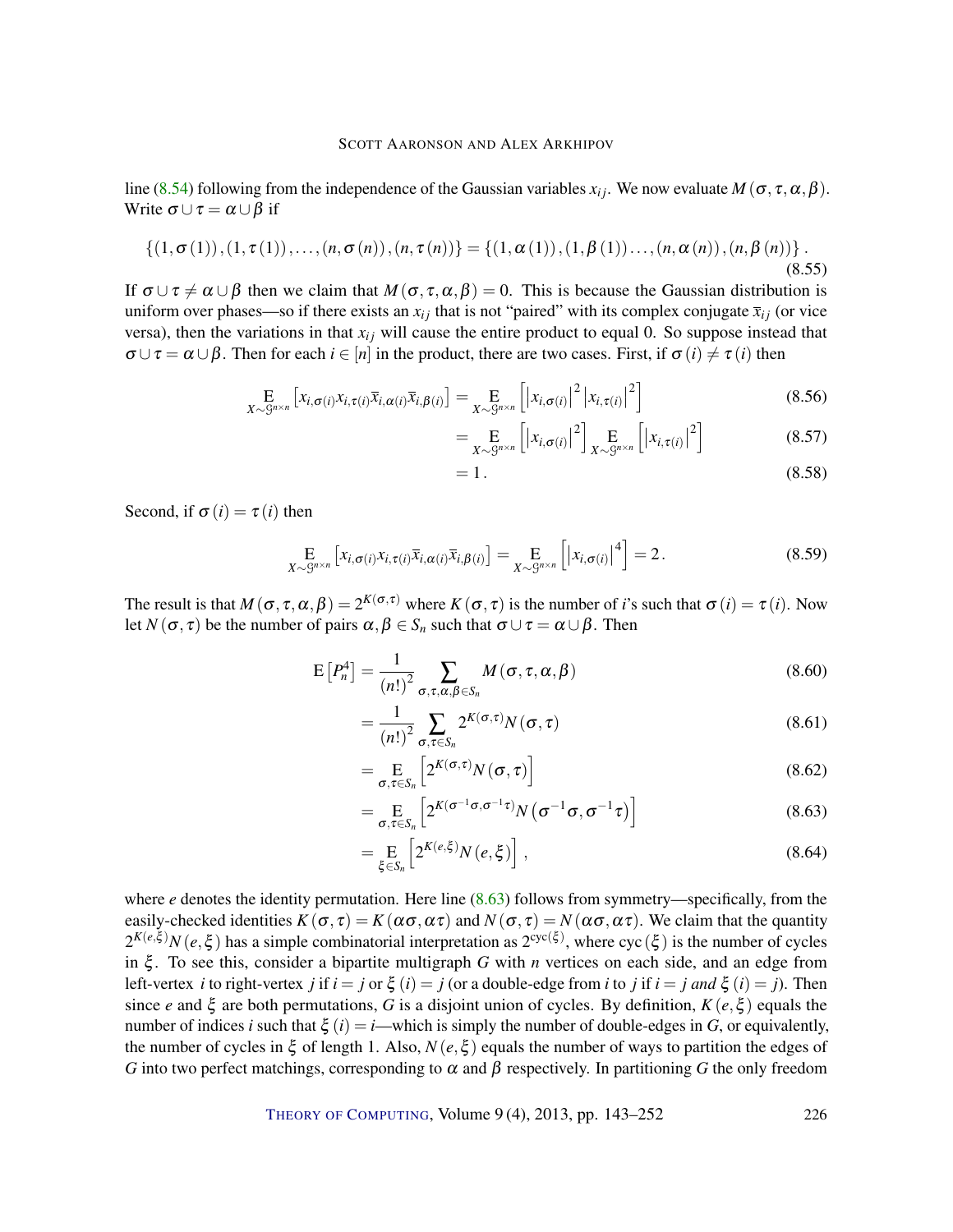we have is that each cycle in *G* of length at least 4 can be decomposed in two inequivalent ways. This implies that  $N(e,\xi) = 2^{L(\xi)}$  where  $L(\xi)$  is the number of cycles in  $\xi$  of length at least 2 (note that a cycle in ξ of length *k* gives rise to a cycle in *G* of length 2*k*). Combining,

$$
2^{K(e,\xi)}N(e,\xi) = 2^{K(e,\xi) + L(\xi)} = 2^{\text{cyc}(\xi)}.
$$
\n(8.65)

Hence

$$
E[P_n^2] = E_{\xi \in S_n} \left[ 2^{\text{cyc}(\xi)} \right] = n + 1 \tag{8.66}
$$

by [Proposition](#page-81-1) [8.7.](#page-81-1)

Using [Lemma](#page-82-1) [8.8,](#page-82-1) we can now complete the proof of [Theorem](#page-81-0) [8.6,](#page-81-0) that  $Pr[P_n \ge \alpha] > \frac{(1-\alpha)^2}{n+1}$  $\frac{n-\alpha}{n+1}$ . *Proof of [Theorem](#page-81-0) [8.6.](#page-81-0)* Let *F* denote the event that  $P_n \ge \alpha$  and let  $\delta := \Pr[F]$ . Then

$$
1 = E[P_n] \tag{8.67}
$$

$$
= \Pr[F] E[P_n | F] + \Pr[\overline{F}] E[P_n | \overline{F}]
$$
\n(8.68)

$$
\langle \delta E[P_n \mid F] + \alpha, \tag{8.69}
$$

so

$$
\mathbb{E}\left[P_n \mid F\right] > \frac{1-\alpha}{\delta} \,. \tag{8.70}
$$

By Cauchy-Schwarz, this implies

$$
\mathbb{E}\left[P_n^2 \mid F\right] > \frac{\left(1 - \alpha\right)^2}{\delta^2} \tag{8.71}
$$

and hence

$$
E[P_n^2] = Pr[F]E[P_n^2 | F] + Pr[\overline{F}]E[P_n^2 | \overline{F}]
$$
\n(8.72)

$$
>\delta \cdot \frac{\left(1-\alpha\right)^2}{\delta^2} + 0\tag{8.73}
$$

$$
=\frac{(1-\alpha)^2}{\delta}.
$$
\n(8.74)

Now, we know from [Lemma](#page-82-1) [8.8](#page-82-1) that  $E[P_n^2] = n + 1$ . Rearranging, this means that

$$
\delta > \frac{(1-\alpha)^2}{n+1} \tag{8.75}
$$

which is what we wanted to show.

A natural approach to proving [Conjecture](#page-10-0) [1.6](#page-10-0) would be to calculate the *higher* moments of  $P_n$ —  $E[P_n^3] E[P_n^4]$  and so on—by generalizing [Lemma](#page-82-1) [8.8.](#page-82-1) In principle, these moments would determine the probability density function of *P<sup>n</sup>* completely.

When we do so, here is what we find. Given a bipartite *k*-regular multigraph *G* with *n* vertices on each side, let *M* (*G*) be the number of ways to decompose *G* into an ordered list of *k* disjoint perfect matchings. Also, let *M<sup>k</sup>* be the expectation of *M* (*G*) over a *k*-regular bipartite multigraph *G* chosen uniformly at random. Then the proof of [Lemma](#page-82-1) [8.8](#page-82-1) extends to show the following:

THEORY OF C[OMPUTING](http://dx.doi.org/10.4086/toc), Volume 9(4), 2013, pp. 143–252 227

$$
\Box
$$

 $\Box$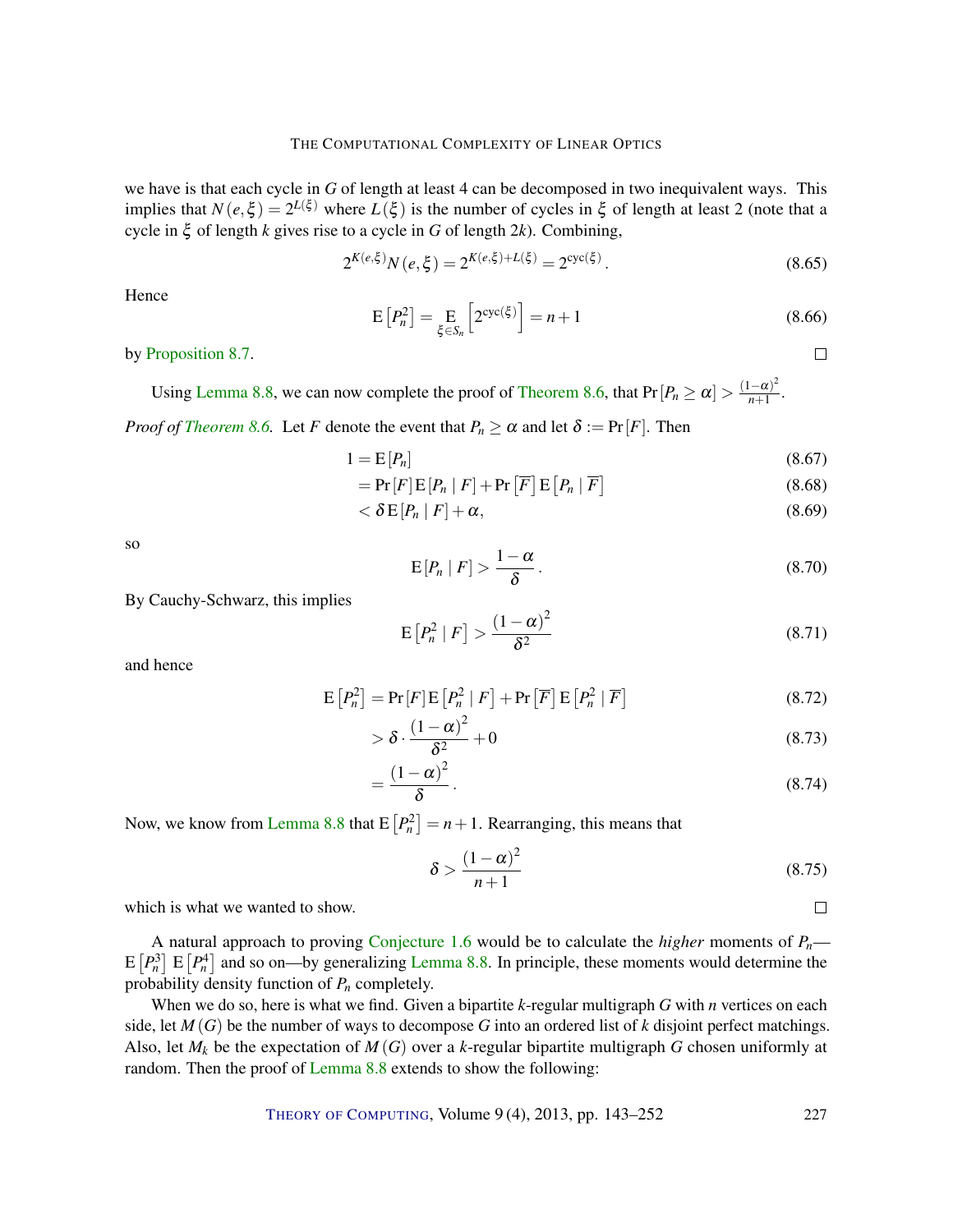<span id="page-85-0"></span>**Theorem 8.9.**  $E[P_n^k] = M_k$  for all positive integers k.

However, while  $M_1 = 1$  and  $M_2 = n + 1$  it is also known that  $M_k \sim (k/e)^n$  for all  $k \geq 3$ : this follows from the *van der Waerden conjecture*, which was proved by Falikman [\[23\]](#page-105-2) and Egorychev [\[22\]](#page-105-3) in 1981. In other words, the higher moments of  $P_n$  grow exponentially with  $n$ . Because of this, it seems one would need to know the higher moments extremely precisely in order to conclude anything about the quantities of interest, such as  $Pr[P_n < \alpha]$ .

## 9 The hardness of Gaussian permanents

In this section, we move on to discuss [Conjecture](#page-10-2) [1.5,](#page-10-2) which says that  $\text{GPE}_{\times}$ —the problem of multiplicatively estimating Per(*X*) where  $X \sim \mathcal{G}^{n \times n}$  is a Gaussian random matrix—is #P-hard. Proving [Conjecture](#page-10-2) [1.5](#page-10-2) is the central theoretical challenge that we leave.<sup>27</sup>

Intuitively, [Conjecture](#page-10-2) [1.5](#page-10-2) implies that if  $\mathsf{P}^{\#P} \neq$  BPP then no algorithm for  $\text{GPE}_{\times}$  can run in time poly  $(n,1/\varepsilon,1/\delta)$ . Though it will not be needed for this work, one could also consider a stronger conjecture, which would say that if  $P^{HP} \neq BPP$  then no algorithm for  $GPE_\times$  can run in time  $n^{f(\epsilon,\delta)}$  for any function *f* .

In contrast to the case of the Permanent Anti-Concentration Conjecture, the question arises of why one should even expect [Conjecture](#page-10-2) [1.5](#page-10-2) to be true. Undoubtedly the main reason is that the analogous statement for *permanents over finite fields* is true: this is the *random self-reducibility of the permanent*, first proved by Lipton [\[47\]](#page-106-1). Thus, we are "merely" asking for the real or complex analogue of something already known in the finite field case.

A second piece of evidence for [Conjecture](#page-10-2) [1.5](#page-10-2) is that, if  $X \sim \mathcal{G}^{n \times n}$  is a Gaussian matrix, then all known approximation algorithms fail to find any reasonable approximation to Per $(X)$ . If *X* were a *nonnegative* matrix, then we could use the celebrated approximation algorithm of Jerrum, Sinclair, and Vigoda [\[37\]](#page-106-2)—but since *X* has negative and complex entries, it is not even clear how to estimate Per $(X)$  in  $BPP<sup>NP</sup>$  let alone in BPP. Perhaps the most relevant approximation algorithms are those of Gurvits [\[33\]](#page-105-4), which we discuss in [Appendix](#page-96-0) [B.](#page-96-0) In particular, [Theorem](#page-97-0) [B.4](#page-97-0) will give a randomized algorithm due to Gurvits that approximates Per(*X*) to within an additive error  $\pm \varepsilon ||X||^n$  in  $O(n^2/\varepsilon^2)$  time. For a Gaussian  $\lim_{x \to a} X \sim \mathcal{G}^{n \times n}$  it is known that  $||X|| \approx 2\sqrt{n}$  $\overline{n}$  almost surely, as a consequence of the *Tracy-Widom law*.<sup>28</sup> So in  $O(n^2/\varepsilon^2)$  time, we can approximate Per(*X*) to within additive error  $\pm \varepsilon (2\sqrt{n})^n$ . However, this is larger than what we need (namely  $\pm \varepsilon \sqrt{n!}/poly(n)$ ) by a ~  $(2\sqrt{e})^n$  factor.

A third piece of evidence for [Conjecture](#page-10-2) [1.5](#page-10-2) was recently provided by Arora et al. [\[8\]](#page-103-0), motivated by an earlier version of this paper. They show that the GPE<sup>±</sup> problem is *self-checkable*—in the sense that one can decide, in randomized polynomial time, whether a given oracle solves  $\text{GPE}_{\pm}$  or is far from solving it. Since #P-complete problems are well-known to be self-checkable, this provides a useful "sanity check," showing that GPE<sub> $\pm$ </sub> shares at least *one* important property with #P-complete problems. Of course, assuming the Permanent Anti-Concentration Conjecture, their result would apply to  $\text{GPE}_{\times}$  as well.

<sup>&</sup>lt;sup>27</sup>Though note that, for our BOSONSAMPLING hardness argument to work, all we *really* need is that estimating Per $(X)$  for Gaussian  $\bar{X}$  is not in the class BPP<sup>NP</sup> and one could imagine giving evidence for this that fell short of #P-hardness.

<sup>28</sup>See http://terrytao.wordpress.com/2010/01/09/254a-notes-3-the-operator-norm-of-a-random-matrix/ for an accessible overview.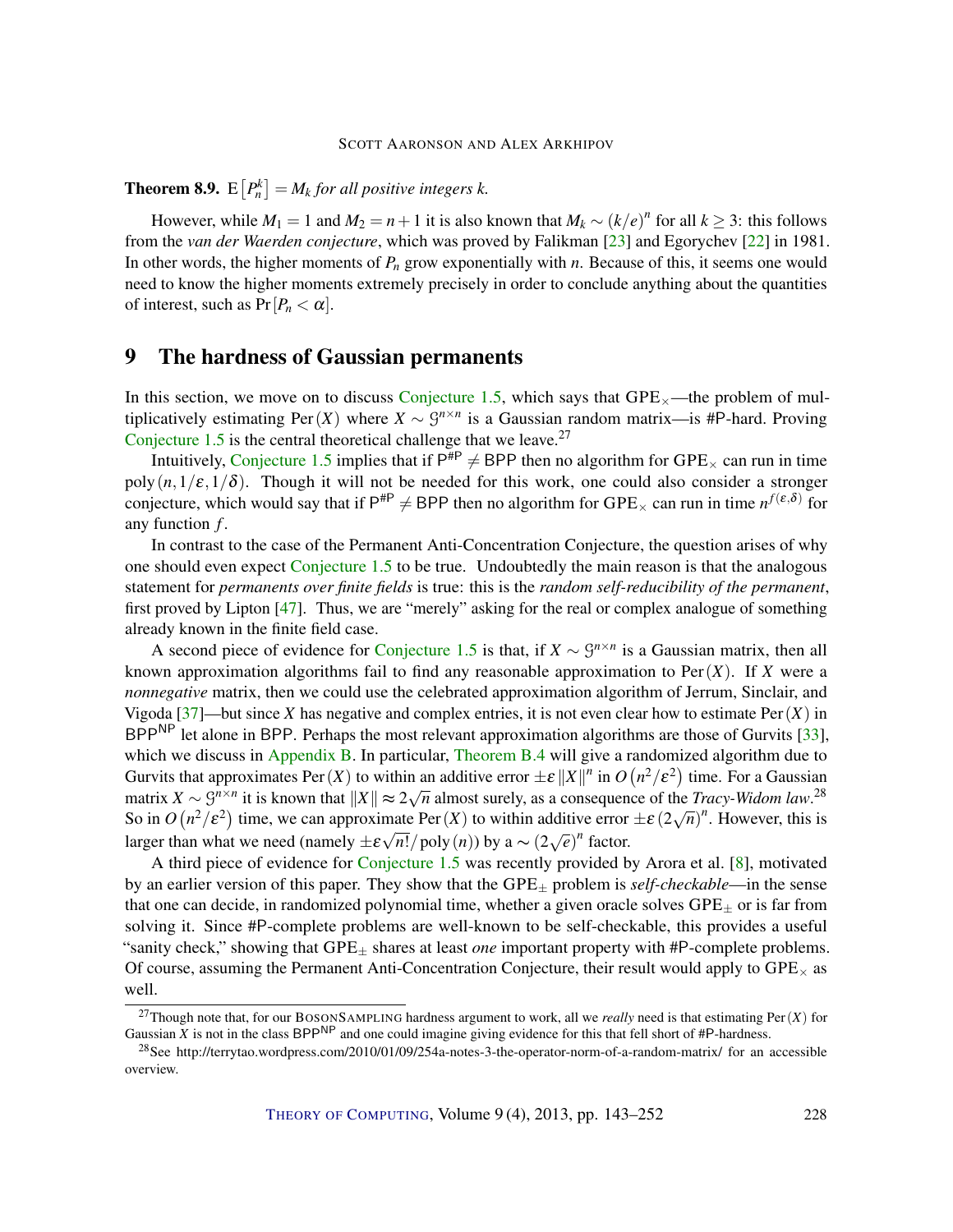<span id="page-86-2"></span>In the rest of this section, we discuss the prospects for proving [Conjecture](#page-10-2) [1.5.](#page-10-2) First, in [Section](#page-86-0) [9.1,](#page-86-0) we at least show that *exactly* computing Per(*X*) for a Gaussian random matrix  $X \sim \mathcal{G}^{n \times n}$  is #P-hard. The proof is a simple extension of the classic result of Lipton [\[47\]](#page-106-1), that the permanent over *finite fields* is "random self-reducible": that is, as hard to compute on average as it is in the worst case. As in Lipton's proof, we use the facts that (1) the permanent is a low-degree polynomial, and (2) low-degree polynomials constitute excellent error-correcting codes. However, in [Section](#page-90-0) [9.2,](#page-90-0) we then explain why *any extension of this result to show average-case hardness of approximating* Per(*X*) *will require a fundamentally new approach.* In other words, the "polynomial reconstruction paradigm" cannot suffice, on its own, to prove [Conjecture](#page-10-2) [1.5.](#page-10-2)

## <span id="page-86-0"></span>9.1 Evidence that  $\text{GPE}_{\times}$  is #P-hard

We already saw, in [Theorem](#page-33-0) [4.3,](#page-33-0) that approximating the permanent (or even the magnitude of the permanent) of *all* matrices  $X \in \mathbb{C}^{n \times n}$  is a #P-hard problem. But what about the "opposite" problem: *exactly* computing the permanent of *most* matrices  $X \sim \mathcal{G}^{n \times n}$ ? In this section, we will show that the latter problem is #P-hard as well. This means that, if we want to prove the Permanent-of-Gaussians Conjecture, then the difficulty really is just to *combine* approximation with an average-case assumption.

Our result will be an adaptation of a famous result on the random-self-reducibility of the permanent over *finite* fields:

<span id="page-86-1"></span>**Theorem 9.1** (Random-Self-Reducibility of the PERMANENT [\[47,](#page-106-1) [28,](#page-105-5) [29,](#page-105-6) [74\]](#page-108-1)). *For all*  $\alpha \geq 1/\text{poly}(n)$ and primes  $p > (3n/\alpha)^2$  the following problem is #P-hard: given a uniform random matrix  $M \in \mathbb{F}_p^{n \times n}$ *output*  $\text{Per}(M)$  *with probability at least*  $\alpha$  *over*  $M$ *.* 

The proof of [Theorem](#page-86-1) [9.1](#page-86-1) proceeds by reduction: suppose we had an oracle  $\theta$  such that

$$
\Pr_{M \in \mathbb{F}_p^{n \times n}} \left[ \mathcal{O} \left( M \right) = \text{Per} \left( M \right) \right] \ge \alpha \,. \tag{9.1}
$$

Using 0 we give a randomized algorithm that computes the permanent of an *arbitrary* matrix  $X \in \mathbb{F}_p^{n \times n}$ . The latter is certainly a #P-hard problem, which implies that computing Per $(M)$  for even an  $\alpha$  fraction of *M*'s must have been #P-hard as well.

There are actually *four* variants of [Theorem](#page-86-1) [9.1,](#page-86-1) which handle increasingly small values of  $\alpha$ . All four are based on the same idea—namely, reconstructing a low-degree polynomial from noisy samples—but as  $\alpha$  gets smaller, one has to use more and more sophisticated reconstruction methods. For convenience, we have summarized the variants in the table below.

| Success probability $\alpha$                                                  | <b>Reconstruction method</b>          | Curve in $\mathbb{F}^{n \times n}$ | Reference           |
|-------------------------------------------------------------------------------|---------------------------------------|------------------------------------|---------------------|
| $\frac{1}{3} - \frac{1}{3n}$                                                  | Lagrange interpolation                | Linear                             | Lipton $[47]$       |
| $\frac{2}{4} + \frac{1}{\text{poly}(n)}$                                      | Berlekamp-Welch                       | Linear                             | Gemmell et al. [28] |
| $\overline{2} + \frac{\overline{p} \cdot \overline{p}}{p} \cdot \overline{p}$ | Berlekamp-Welch                       | Polynomial                         | Gemmell-Sudan [29]  |
| $\overline{\text{poly}(n)}$                                                   | Sudan's list decoding [64] Polynomial |                                    | Cai et al. [74]     |

In adapting [Theorem](#page-86-1) [9.1](#page-86-1) to matrices over  $\mathbb C$  we face a choice of which variant to prove. For simplicity, we have chosen to prove only the  $\alpha = \frac{3}{4} + 1$ /poly $(n)$  variant in this paper. However, we believe that it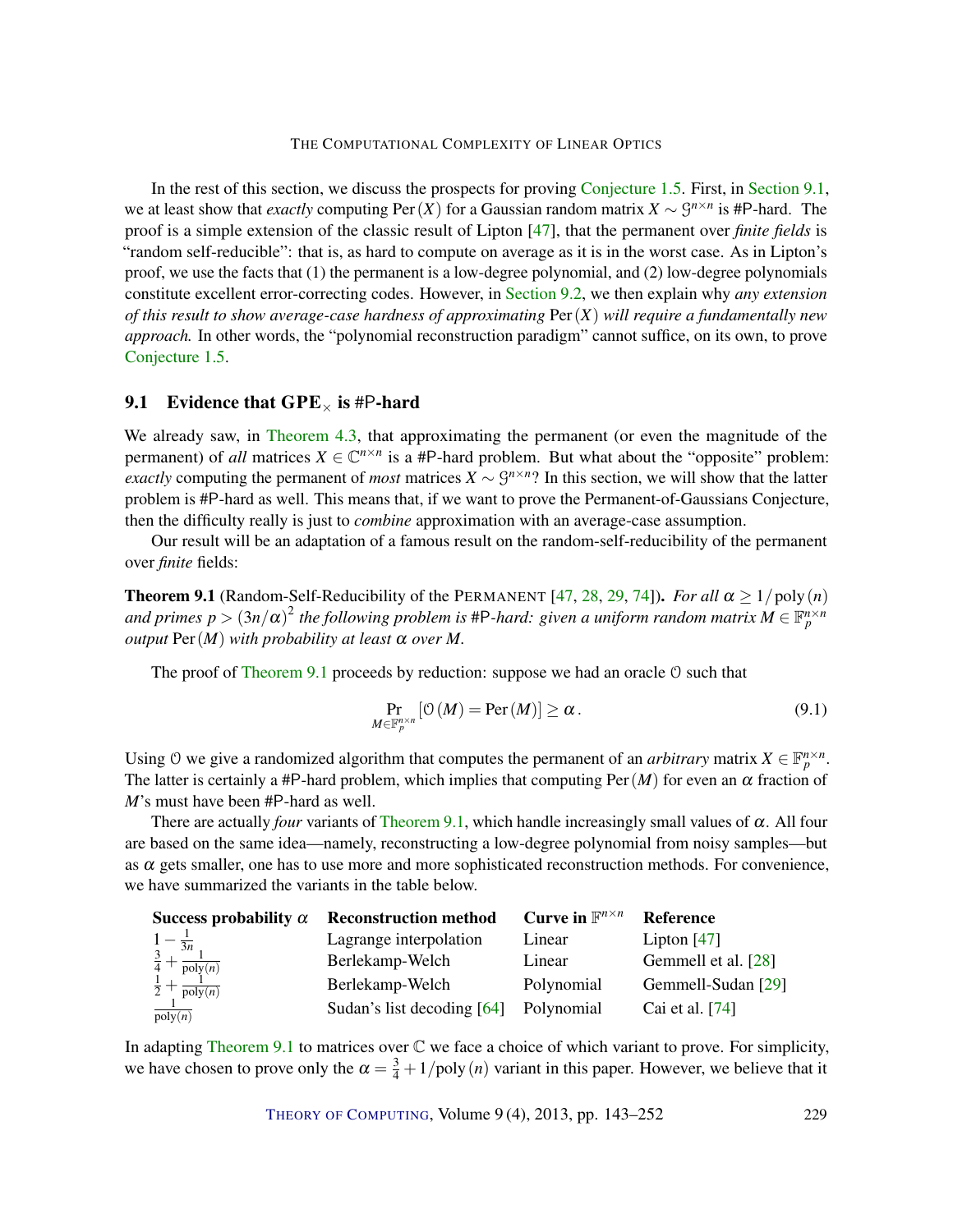should be possible to adapt the  $\alpha = 1/2 + 1/poly(n)$  and  $\alpha = 1/poly(n)$  variants to the complex case as well; we leave this as a problem for future work.

Let us start by explaining how the reduction works in the finite field case, when  $\alpha = 3/4 + \delta$  for some  $\delta = 1/\text{poly}(n)$ . Assume we are given as input a matrix  $X \in \mathbb{F}_p^{n \times n}$  where  $p \ge n/\delta$  is a prime. We are also given an oracle O such that

$$
\Pr_{M \in \mathbb{F}_p^{n \times n}} \left[ \mathcal{O} \left( M \right) = \text{Per} \left( M \right) \right] \ge \frac{3}{4} + \delta \,. \tag{9.2}
$$

Then using  $\mathcal O$  our goal is to compute Per $(X)$ .

We do so using the following algorithm. First choose another matrix  $Y \in \mathbb{F}_p^{n \times n}$  uniformly at random. Then set

$$
X(t) := X + tY, \tag{9.3}
$$

$$
q(t) := \operatorname{Per}(X(t)).\tag{9.4}
$$

Notice that  $q(t)$  is a univariate polynomial in *t* of degree at most *n*. Furthermore,  $q(0) = Per(X(0)) =$ Per(*X*) whereas for each  $t \neq 0$  the matrix  $X(t)$  is uniformly random. So by assumption, for each  $t \neq 0$ we have

$$
Pr[O(X(t)) = q(t)] \ge \frac{3}{4} + \delta.
$$
 (9.5)

Let *S* be the set of all nonzero *t* such that  $O(X(t)) = q(t)$ . Then by Markov's inequality,

$$
\Pr\left[|S| \ge \left(\frac{1}{2} + \delta\right)(p-1)\right] \ge 1 - \frac{\frac{1}{4} - \delta}{\frac{1}{2} - \delta} \ge \frac{1}{2} + \delta. \tag{9.6}
$$

So if we can just compute Per(*X*) in the case where  $|S| \ge (1/2 + \delta)(p-1)$  then all we need to do is run our algorithm  $O(1/\delta^2)$  times (with different choices of the matrix *Y*), and output the majority result.

So the problem reduces to the following: reconstruct a univariate polynomial  $q : \mathbb{F}_p \to \mathbb{F}_p$  of degree *n* given "sample data"  $O(X(1)),...,O(X(p-1))$  that satisfies  $q(t) = O(X(t))$  for at least a  $1/2+\delta$ fraction of *t*'s. Fortunately, we can solve that problem efficiently using the well-known *Berlekamp-Welch algorithm*:

<span id="page-87-0"></span>Theorem 9.2 (Berlekamp-Welch Algorithm). *Let q be a univariate polynomial of degree d over any field* F. Suppose we are given *m* pairs of  $\mathbb{F}$ -elements  $(x_1, y_1), \ldots, (x_m, y_m)$  (with the  $x_i$ 's all distinct), and are *promised that*  $y_i = q(x_i)$  *for more than*  $(m+d)/2$  *values of i. Then there is a deterministic algorithm to reconstruct q using* poly(*n*,*d*) *field operations.*

[Theorem](#page-87-0) [9.2](#page-87-0) applies to our scenario provided *p* is large enough (say, at least *n*/δ). Once we have the polynomial *q* we then simply evaluate it at 0 to obtain  $q(0) = \text{Per}(X)$ .

The above argument shows that it is #P-hard to compute the permanent of a "random" matrix—but only over a sufficiently-large *finite* field F and with respect to the uniform distribution over matrices. By contrast, what if  $\mathbb F$  is the field of complex numbers, and the distribution over matrices is the Gaussian distribution, G *n*×*n* ?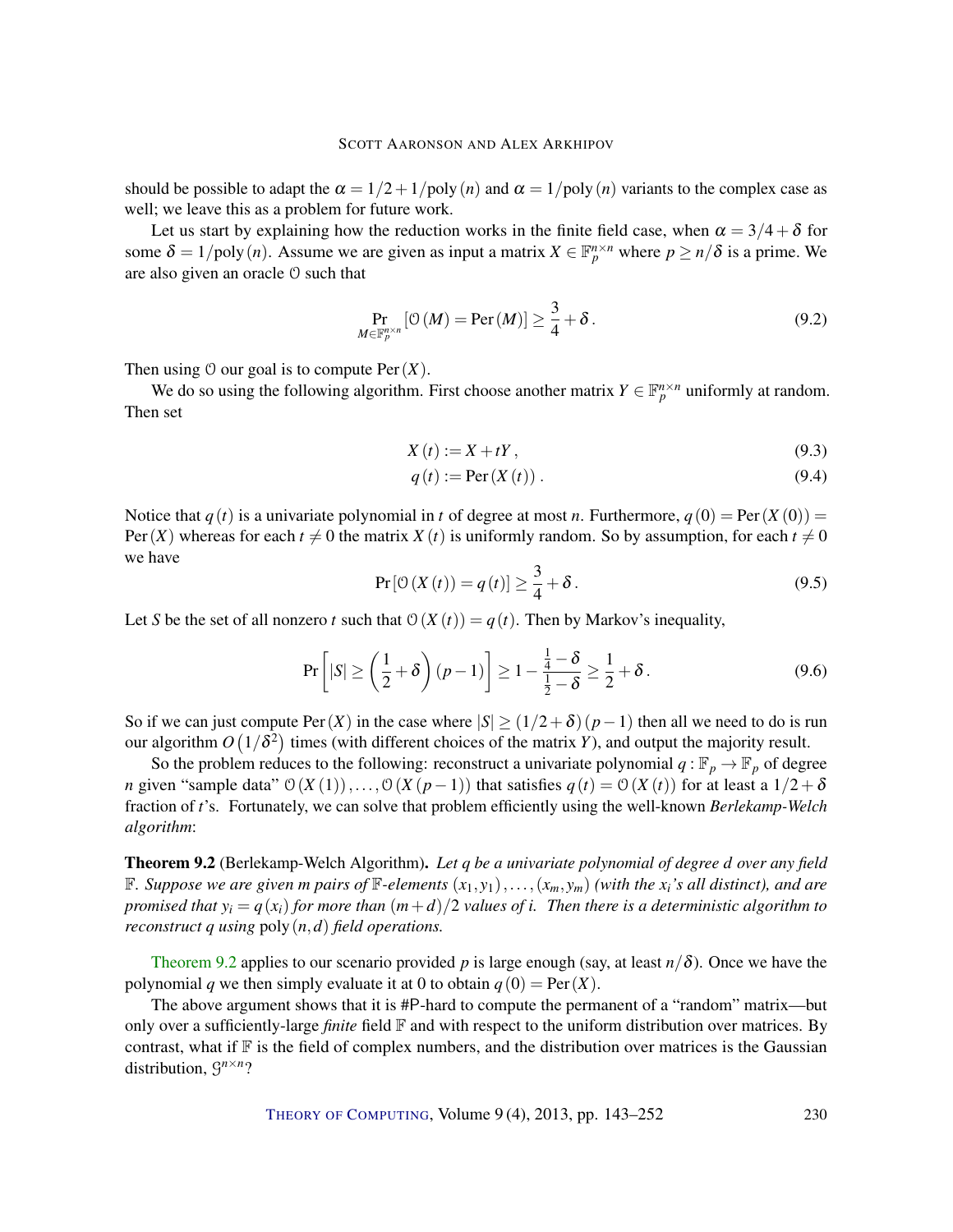In that case, one can check that the entire argument still goes through, *except* for the part where we asserted that the matrix  $X(t)$  was uniformly random. In the Gaussian case, it is easy enough to arrange that  $X(t) \sim \mathcal{G}^{n \times n}$  for some *fixed*  $t \neq 0$ , but we can no longer ensure that  $X(t) \sim \mathcal{G}^{n \times n}$  for *all*  $t \neq 0$  simultaneously. Indeed, *X* (*t*) becomes arbitrarily close to the input matrix *X* (0) = *X* as  $t \to 0$ . Fortunately, we can deal with that problem by means of [Lemma](#page-69-0) [7.4,](#page-69-0) which implies that, if the matrix  $M \in \mathbb{C}^{n \times n}$  is sampled from  $\mathcal{G}^{n \times n}$  and if *E* is a small shift, then  $M + E$  is nearly indistinguishable from a sample from  $\mathcal{G}^{n \times n}$ . Using [Lemma](#page-69-0) [7.4,](#page-69-0) we now adapt [Theorem](#page-86-1) [9.1](#page-86-1) to the complex case.

<span id="page-88-0"></span>**Theorem 9.3** (Random Self-Reducibility of Gaussian Permanent). *For all*  $\delta \geq 1/\text{poly}(n)$  *the following problem is* #P*-hard. Given an n*×*n matrix M drawn from* G *<sup>n</sup>*×*<sup>n</sup> output* Per(*M*) *with probability at least*  $3/4+\delta$  *over M.* 

*Proof.* Let  $X = (x_{ij}) \in \{0,1\}^{n \times n}$  be an arbitrary  $0/1$  matrix. We will show how to compute Per $(X)$  in probabilistic polynomial time, given access to an oracle O such that

$$
\Pr_{M \sim \mathcal{G}^{n \times n}} \left[ \mathcal{O} \left( M \right) = \text{Per} \left( M \right) \right] \ge \frac{3}{4} + \delta. \tag{9.7}
$$

Clearly this suffices to prove the theorem. The first step is to choose a matrix  $Y \in \mathbb{C}^{n \times n}$  from the Gaussian distribution  $\mathcal{G}^{n \times n}$ . Then define

$$
X(t) := (1 - t)Y + tX,
$$
\n(9.8)

so that  $X(0) = Y$  and  $X(1) = X$ . Next define

$$
q(t) := \operatorname{Per}(X(t)),\tag{9.9}
$$

.

so that  $q(t)$  is a univariate polynomial in *t* of degree at most *n* and  $q(1) = \text{Per}(X(1)) = \text{Per}(X)$ . Now let

$$
L := \left\lceil \frac{n}{\delta} \right\rceil \quad \text{and} \quad \varepsilon := \frac{\delta}{(4n^2 + 2n)L}
$$

For each  $\ell \in [L]$  call the oracle O on input matrix  $X(\epsilon \ell)$ . Then, using the Berlekamp-Welch algorithm [\(Theorem](#page-87-0) [9.2\)](#page-87-0), attempt to find a degree-*n* polynomial  $q' : \mathbb{C} \to \mathbb{C}$  such that

$$
q'(\varepsilon \ell) = \mathcal{O}(X(\varepsilon \ell))
$$
\n(9.10)

for at least a  $3/4 + \delta$  fraction of  $\ell \in [L]$ . If no such  $q'$  is found, then fail; otherwise, output  $q'(1)$  as the guessed value of Per(*X*). We claim that the above algorithm succeeds (that is, outputs  $q'(1) = Per(X)$ ) with probability at least  $1/2+\delta/2$  over *Y*. Provided that holds, it is clear that the success probability can be boosted to (say)  $2/3$  by simply repeating the algorithm  $O(1/\delta^2)$  times with different choices of *Y* and then outputting the majority result. To prove the claim, note that for each  $\ell \in [L]$  one can think of the matrix  $X(\varepsilon\ell)$  as having been drawn from the distribution

$$
\mathcal{D}_{\ell} := \prod_{i,j=1}^{n} \mathcal{N}\left(\varepsilon \ell a_{ij}, (1-\varepsilon \ell)^{2}\right)_{\mathbb{C}}.
$$
\n(9.11)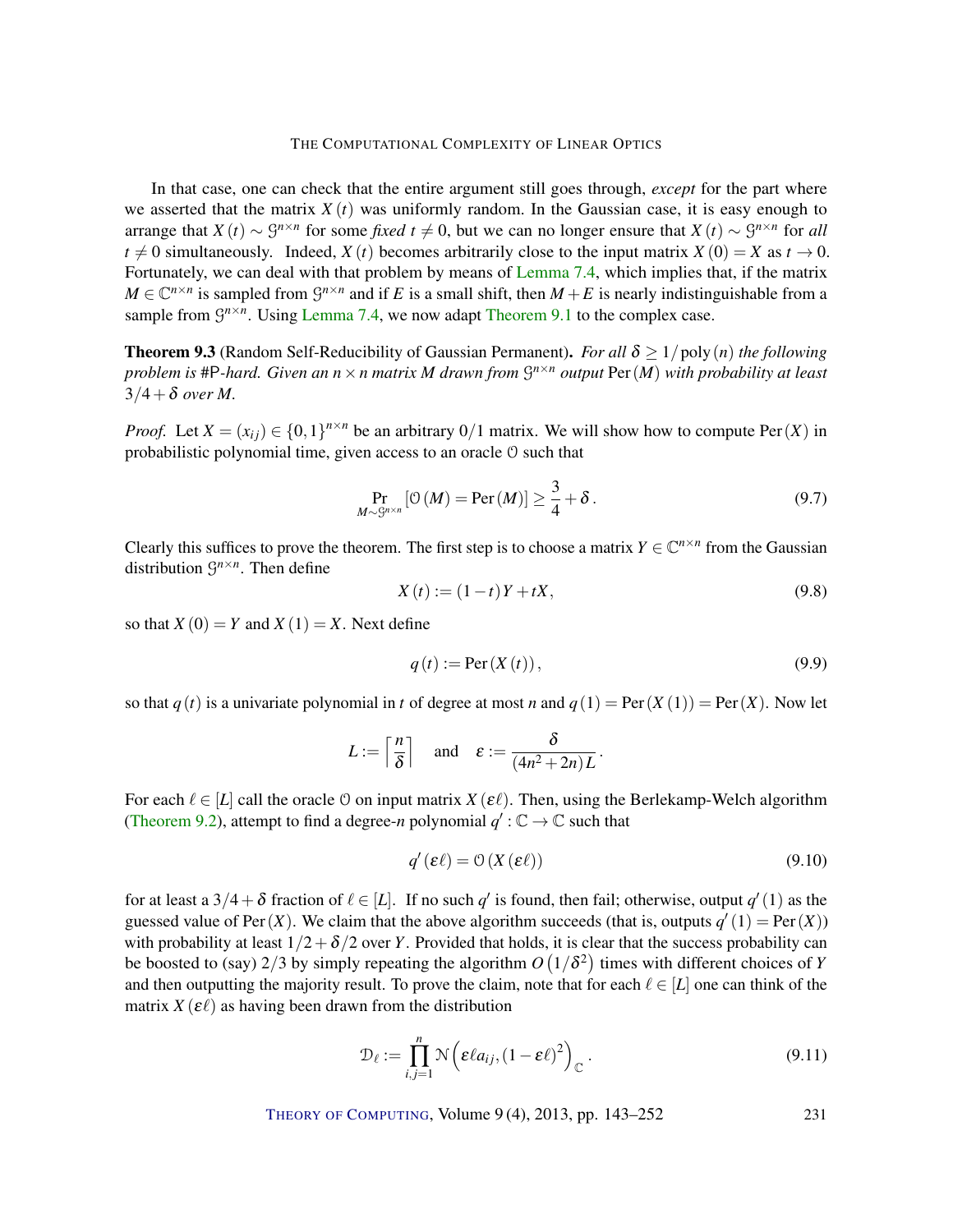Let

$$
\mathcal{D}'_{\ell} := \prod_{i,j=1}^{n} \mathcal{N}(\varepsilon \ell a_{ij}, 1)_{\mathbb{C}}.
$$
\n(9.12)

Then by the triangle inequality together with [Lemma](#page-69-0) [7.4,](#page-69-0)

$$
\left\|\mathcal{D}_{\ell} - \mathcal{G}^{n \times n}\right\| \le \left\|\mathcal{D}_{\ell} - \mathcal{D}'_{\ell}\right\| + \left\|\mathcal{D}'_{\ell} - \mathcal{G}^{n \times n}\right\| \tag{9.13}
$$

$$
\leq 2n^2 \varepsilon \ell + \sqrt{n^2 (\varepsilon \ell)^2} \tag{9.14}
$$

$$
\leq (2n^2 + n) \, \varepsilon L \tag{9.15}
$$

$$
\leq \frac{\delta}{2}.\tag{9.16}
$$

Hence

$$
Pr\left[\mathcal{O}\left(X\left(\mathcal{E}\ell\right)\right) = q\left(\mathcal{E}\ell\right)\right] \ge \frac{3}{4} + \delta - \left\|\mathcal{D}_{\ell} - \mathcal{N}\left(0,1\right)_{\mathbb{C}}^{n \times n}\right\| \tag{9.17}
$$

$$
\geq \frac{3}{4} + \frac{\delta}{2} \,. \tag{9.18}
$$

Now let *S* be the set of all  $\ell \in [L]$  such that  $\mathcal{O}(X(\epsilon \ell)) = q(\epsilon \ell)$ . Then by Markov's inequality,

$$
\Pr\left[|S| \ge \left(\frac{1}{2} + \frac{\delta}{2}\right)L\right] \ge 1 - \frac{\frac{1}{4} - \frac{\delta}{2}}{\frac{1}{2} - \frac{\delta}{2}} \ge \frac{1}{2} + \frac{\delta}{2}.
$$
\n(9.19)

Furthermore, suppose

$$
|S| \ge \left(\frac{1}{2} + \frac{\delta}{2}\right)L.
$$

Then by [Theorem](#page-87-0) [9.2,](#page-87-0) the Berlekamp-Welch algorithm will succeed; that is, its output polynomial  $q'$  will be equal to *q*. This proves the claim and hence the lemma.  $\Box$ 

As mentioned before, we conjecture that it is possible to improve [Theorem](#page-88-0) [9.3,](#page-88-0) to show that it is  $\#P$ -hard even to compute the permanent of an  $\alpha = 1/\text{poly}(n)$  fraction of matrices *X* drawn from the Gaussian distribution  $\mathcal{G}^{n \times n}$ .

Let us mention two other interesting improvements that one can make to [Theorem](#page-88-0) [9.3.](#page-88-0) First, one can easily modify the proof to show that not just  $Per(X)$  but also  $|Per(X)|^2$ , is as hard to compute for *X* drawn from the Gaussian distribution  $\mathcal{G}^{n \times n}$  as it is in the worst case. For this, one simply needs to observe that, just as Per $(X)$  is a degree-*n* polynomial in the entries of *X* so  $|Per(X)|^2$  is a degree-2*n* polynomial in the entries of *X* together with their complex conjugates (or alternatively, in the real and imaginary parts of the entries). The rest of the proof goes through as before. Since  $|\text{Per}(X)|^2$  is #P-hard to compute in the worst case by [Theorem](#page-33-0) [4.3,](#page-33-0) it follows that  $|\text{Per}(X)|^2$  is #P-hard to compute for *X* drawn from the Gaussian distribution as well.

Second, in the proof of [Theorem](#page-88-0) [9.3,](#page-88-0) one can relax the requirement that the oracle  $\mathcal O$  computes Per $(X)$ *exactly* with high probability over  $X \sim \mathcal{G}^{n \times n}$ , and merely require that

$$
\Pr_{X \sim \mathcal{G}^{n \times n}} \left[ |\mathcal{O}(X) - \text{Per}(X)| \le 2^{-q(n)} \right] \ge \frac{3}{4} + \frac{1}{\text{poly}(n)},\tag{9.20}
$$

for some sufficiently large polynomial *q*. To do so, one can appeal to the following lemma of Paturi.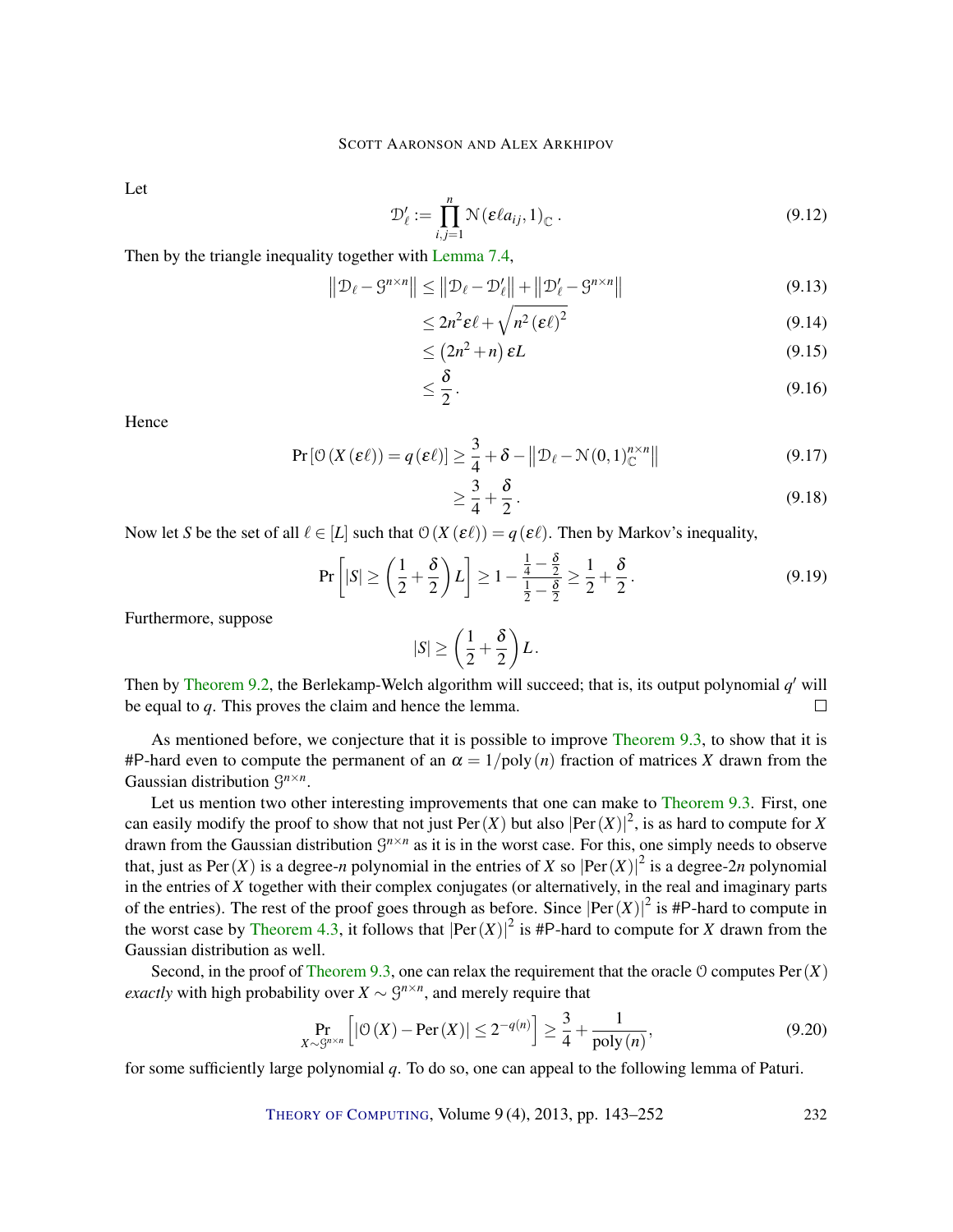<span id="page-90-1"></span>**Lemma 9.4** (Paturi [\[51\]](#page-107-0); see also Buhrman et al. [\[14\]](#page-104-1)). *Let*  $p : \mathbb{R} \to \mathbb{R}$  *be a real polynomial of degree d, and suppose*  $|p(x)| \leq \delta$  *for all*  $|x| \leq \varepsilon$ *. Then*  $|p(1)| \leq \delta e^{2d(1+1/\varepsilon)}$ *.* 

From this perspective, the whole challenge in proving the Permanent-of-Gaussians Conjecture is to replace the  $2^{-q(n)}$  approximation error with  $1/q(n)$ .

Combining, we obtain the following theorem, whose detailed proof we omit.

**Theorem 9.5.** *There exists a polynomial p for which the following problem is* #P-hard, for all  $\delta \geq$  $1/poly(n)$ *. Given an n* × *n matrix X drawn from*  $G^{n\times n}$  *output a real number y such that* 

$$
\left|y - \left|\text{Per}\left(X\right)\right|^2\right| \le 2^{-p(n,1/\delta)}
$$

with probability at least  $\frac{3}{4} + \delta$  over X.

As a final observation, it is easy to find *some* efficiently samplable distribution D over matrices  $X \in \mathbb{C}^{n \times n}$  such that estimating Per $(X)$  or  $|\text{Per}(X)|^2$  for most  $X \sim \mathcal{D}$  is a #P-hard problem. To do so, simply start with any problem that is known to be #P-hard on average: for example, computing Per(*M*) for most matrices  $M \in \mathbb{F}_p^{n \times n}$  over a *finite* field  $\mathbb{F}_p$ . Next, use [Theorem](#page-33-0) [4.3](#page-33-0) to reduce the computation of Per(*M*) (for a uniform random *M*) to the estimation of  $|Per(X_1)|^2$ ,...,  $|Per(X_m)|^2$  for various matrices  $X_1, \ldots, X_m \in \mathbb{C}^{n \times n}$ . Finally, output a random  $X_i$  as one's sample from D. Clearly, if one could estimate  $|\text{Per}(X)|^2$  for a 1 - 1/poly(*n*) fraction of *X* ~  $\mathcal D$  one could also compute Per(*M*) for a 1 - 1/poly(*n*) fraction of  $M \in \mathbb{F}_p^{n \times n}$  and thereby solve a #P-hard problem. Because of this, we see that the challenge is "merely" how to prove average-case #P-hardness, in the specific case where the distribution D over matrices that interests us is the Gaussian distribution  $\mathcal{G}^{n \times n}$  (or more generally, some other "nice" or "uniform-looking" distribution).

## <span id="page-90-0"></span>9.2 The barrier to proving the PGC

In this section, we identify a significant barrier to proving [Conjecture](#page-10-2) [1.5,](#page-10-2) and explain why a new approach seems needed.

As [Section](#page-86-0) [9.1](#page-86-0) discussed, all existing proofs of the worst-case/average-case equivalence of the PERMANENT are based on *low-degree polynomial interpolation*. More concretely, given a matrix  $X \in \mathbb{F}^{n \times n}$  for which we want to compute Per $(X)$  we first choose a random low-degree curve *X*  $(t)$  through  $\mathbb{F}^{n \times n}$  satisfying  $X(0) = X$ . We then choose nonzero points  $t_1, \ldots, t_m \in \mathbb{R}$  and compute or approximate Per( $X(t_i)$ ) for all  $i \in [m]$  using the assumption that the PERMANENT is easy on average. Finally, using the fact that  $q(t) := \text{Per}(X(t))$  is a low-degree polynomial in *t* we perform polynomial interpolation on the noisy estimates

$$
y_1 \approx q(t_1), \dots, y_m \approx q(t_m), \qquad (9.21)
$$

in order to obtain an estimate of the worst-case permanent  $q(0) = Per(X(0)) = Per(X)$ .

The above approach is a very general one, with different instantiations depending on the base field  $\mathbb F$  the fraction of *X*'s for which we can compute Per $(X)$ , and so forth. Nevertheless, we claim that, assuming the Permanent Anti-Concentration Conjecture, *the usual polynomial interpolation approach cannot possibly work to prove [Conjecture](#page-10-2) [1.5.](#page-10-2)* Let us see why this is the case.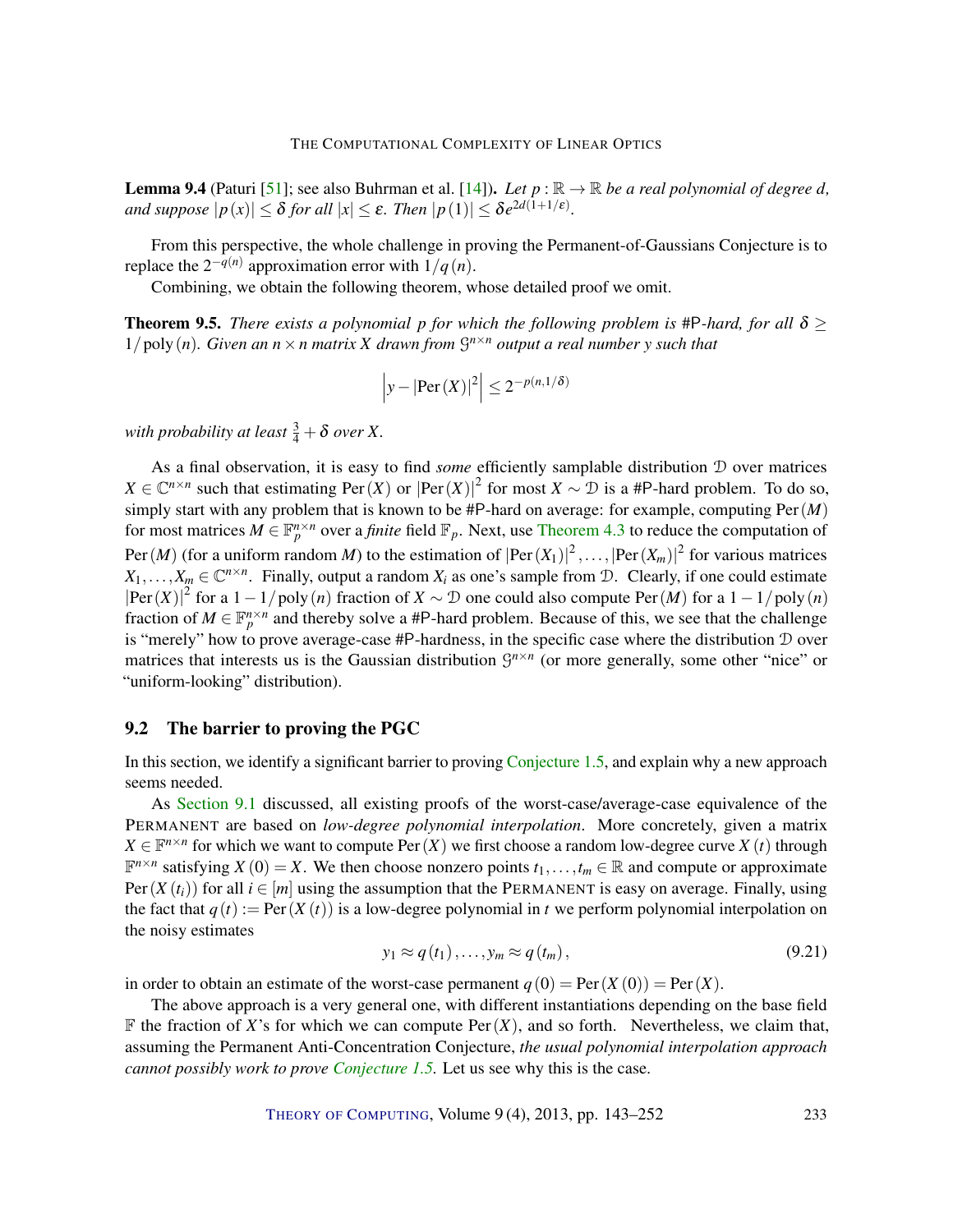Let  $X \in \mathbb{C}^{n \times n}$  be a matrix where every entry has absolute value at most 1. Then certainly it is a #P-hard problem to approximate Per(*X*) multiplicatively (as shown by [Theorem](#page-33-0) [4.3,](#page-33-0) for example). Our goal is to reduce the approximation of Per $(X)$  to the approximation of Per $(X_1), \ldots$ , Per $(X_m)$  for some matrices  $X_1, \ldots, X_m$  that are drawn from the Gaussian distribution  $\mathcal{G}^{n \times n}$  or something close to it.

Recall from [Section](#page-75-1) [8](#page-75-1) that

$$
\underset{X \sim \mathcal{G}^{n \times n}}{\mathbf{E}} \left[ \left| \text{Per}(X) \right|^2 \right] = n!, \tag{9.22}
$$

which combined with Markov's inequality yields

<span id="page-91-0"></span>
$$
\Pr_{X \sim \mathcal{G}^{n \times n}} \left[ \left| \text{Per}(X) \right| > k \sqrt{n!} \right] < \frac{1}{k^2} \tag{9.23}
$$

for all  $k > 1$ . But this already points to a problem:  $|\text{Per}(X)|$  *could, in general, be larger than*  $|\text{Per}(X_1)|, \ldots, |\text{Per}(X_m)|$  *by an exponential factor.* Specifically,  $|\text{Per}(X)|$  could be as large as *n*! (for example, if *A* is the all-1's matrix). By contrast,  $|\text{Per}(X_1)|, \ldots, |\text{Per}(X_m)|$  will typically be  $O(\sqrt{n!})$  by equation [\(9.23\)](#page-91-0). And yet, from constant-factor approximations to Per $(X_1), \ldots$ , Per $(X_m)$  we are supposed to recover a constant-factor approximation to  $Per(X)$ , *even in the case that*  $|Per(X)|$  *is much smaller than*  $n!$  (say,  $|\text{Per}(X)| \approx \sqrt{n!}$ ).

Why is this a problem? Because polynomial interpolation is linear with respect to additive errors. And therefore, even modest errors in estimating  $Per(X_1), \ldots, Per(X_m)$  could cause a large error in estimating  $Per(X)$ .

To see this concretely, let *X* be the  $n \times n$  all-1's matrix, and *X* (*t*) be a randomly-chosen curve through  $\mathbb{C}^{n \times n}$  that satisfies *X* (0) = *X*. Also, let  $t_1, \ldots, t_m \in \mathbb{R}$  be nonzero points such that, as we vary *X* each *X* ( $t_i$ ) is close to a Gaussian random matrix  $X \sim \mathcal{G}^{n \times n}$ . (We need not assume that the  $X(t_i)$ 's are independent.) Finally, let  $q_0(t) := \text{Per}(X(t))$ . Then

- (i)  $|q_0(t_1)|, ..., |q_0(t_m)|$  are each at most  $n^{O(1)}\sqrt{m}$ *n*! with high probability over the choice of *X* but
- (ii)  $|q_0(0)| = |\text{Per}(X(0))| = |\text{Per}(X)| = n!$ .

Here (i) holds by our assumption that each  $X(t_i)$  is close to Gaussian, together with equation [\(9.23\)](#page-91-0). All we need to retain from this is that a polynomial  $q_0$  with properties (i) and (ii) *exists*, within whatever class of polynomials is relevant for our interpolation problem.

Now, suppose that instead of choosing *X* to be the all-1's matrix, we had chosen an*X* such that  $|\text{Per}(A)| \le \sqrt{n!}$ . Then as before, we could choose a random curve  $X(t)$  such that  $X(0) = X$  and  $X(t_1),...,X(t_m)$  are approximately Gaussian, for some fixed interpolation points  $t_1,...,t_m \in \mathbb{R}$ . Then letting  $q(t) := \text{Per}(X(t))$  we would have

(i) 
$$
|q(t_1)|, \ldots, |q(t_m)|
$$
 are each at least  $\sqrt{n!}/n^{O(1)}$  with high probability over the choice of X and

(ii) 
$$
|q(0)| = |\text{Per}(X(0))| = |\text{Per}(X)| \le \sqrt{n!}
$$
.

Here (i) holds by our assumption that each *X* (*ti*) is close to Gaussian, together with [Conjecture](#page-10-0) [1.6](#page-10-0) (the Permanent Anti-Concentration Conjecture).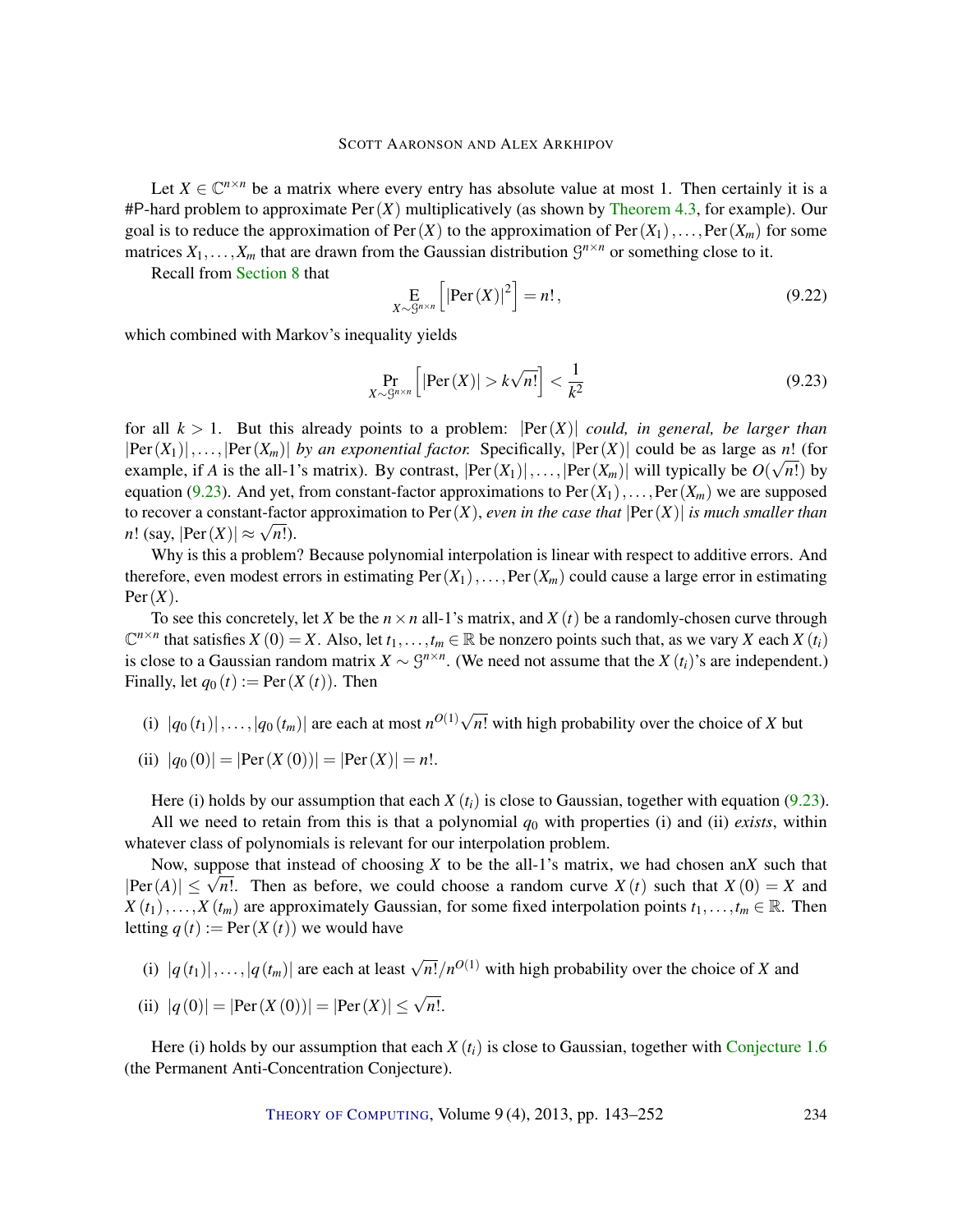Now define a new polynomial

$$
\widetilde{q}(t) := q(t) + \gamma q_0(t) , \qquad (9.24)
$$

where, say,  $|\gamma| = 2^{-n}$ . Then for all  $i \in [m]$  the difference

$$
|\widetilde{q}(t_i) - q(t_i)| = |\gamma q_0(t_i)| \le \frac{n^{O(1)}}{2^n} \sqrt{n!},
$$
\n(9.25)

is negligible compared to  $\sqrt{n!}$ . This means that *it is impossible to distinguish the two polynomials*  $\tilde{q}$  and  $q$  and  $q$  and  $q$  and  $q$  and  $q$  and  $q$  and  $q$  and  $q$  and  $q$  and  $q$  and  $q$  and  $q$  and  $q$  and *q, given their approximate values at the points*  $t_1, \ldots, t_m$ . And yet the two polynomials have completely different behavior at the point 0: by assumption  $|q(0)| \leq \sqrt{n!}$  but

$$
|\tilde{q}(0)| \ge |\gamma q_0(0)| - |q(0)| \tag{9.26}
$$

$$
\geq \frac{n!}{2^n} - \sqrt{n!} \,. \tag{9.27}
$$

We conclude that it is impossible, given only the approximate values of the polynomial  $q(t) := \text{Per}(X(t))$ at the points  $t_1, \ldots, t_m$  to deduce its approximate value at 0. And therefore, assuming the PACC, the usual polynomial interpolation approach cannot suffice for proving [Conjecture](#page-10-2) [1.5.](#page-10-2)

Nevertheless, we speculate that there *is* a worst-case/average-case reduction for approximating the permanents of Gaussian random matrices, and that the barrier we have identified merely represents a limitation of current techniques. So for example, perhaps one can do interpolation using a *restricted class* of low-degree polynomials, such as polynomials with an upper bound on their coefficients. To evade the barrier, what seems to be crucial is that the restricted class of polynomials one uses not be closed under addition.

Of course, the above argument relied on the Permanent Anti-Concentration Conjecture, so one conceivable way around the barrier would be if the PACC were false. However, in that case, the results of [Section](#page-61-0) [7](#page-61-0) would fail: that is, we would not know how to use the hardness of  $GPE<sub>x</sub>$  to deduce the hardness of  $|GPE|_{\pm}^2$  that we need for our application.

# 10 Open problems

The most exciting challenge we leave is to *do* the experiments discussed in [Section](#page-53-0) [6,](#page-53-0) whether in linear optics or in other physical systems that contain excitations that behave as identical bosons. If successful, such experiments have the potential to provide the strongest evidence to date for violation of the Extended Church-Turing Thesis in nature.

We now list a few theoretical open problems.

(1) The most obvious problem is to prove [Conjecture](#page-10-2) [1.5](#page-10-2) (the Permanent-of-Gaussians Conjecture): that approximating the permanent of a matrix of i. i. d. Gaussian entries is #P-hard. Failing that, can we prove #P-hardness for *any* problem with a similar "flavor" (roughly speaking, an average-case approximate counting problem over  $\mathbb R$  or  $\mathbb C$ ? Can we at least find evidence that such a problem is not in BPPNP?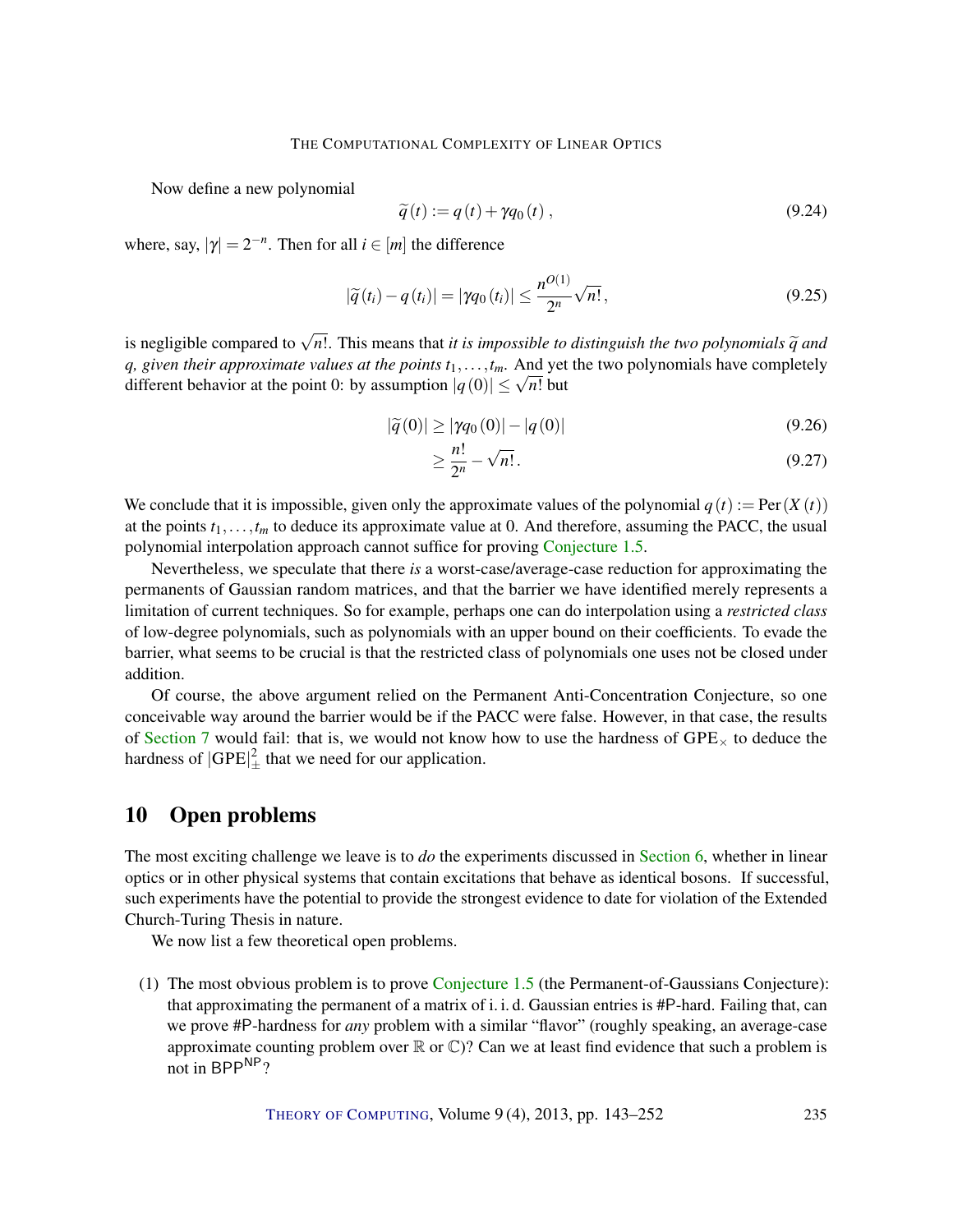- <span id="page-93-0"></span>(2) Another obvious problem is to prove [Conjecture](#page-10-0) [1.6](#page-10-0) (the Permanent Anti-Concentration Con-Another obvious problem is to prove Conjecture 1.6 (the Permanent Anti-Concentration Conjecture), that  $|\text{Per}(X)|$  almost always exceeds  $\sqrt{n!}/poly(n)$  for Gaussian random matrices  $X \sim$  $\mathcal{N}(0,1)_{\mathbb{C}}^{n\times n}$ . Failing that, *any* progress on understanding the distribution of Per(*X*) for Gaussian *X* would be interesting.
- (3) Can we reduce the number of modes needed for our linear-optics experiment, perhaps from  $O(n^2)$ to  $O(n)$ ?
- (4) How far can we decrease the physical resource requirements for our experiment? For example, what happens if we have single-photon input states combined with Gaussian measurements? Also, if we have Gaussian input states combined with nonadaptive photon-number measurements, then [Theorem](#page-39-0) [4.9](#page-39-0) shows that our argument for the hardness of *exact* sampling goes through, but what about approximate sampling?
- (5) How does the noninteracting-boson model relate to other models of computation that are believed to be intermediate between BPP and BQP? To give one concrete question, can every boson computation be simulated by a qubit-based quantum circuit of logarithmic depth?
- (6) To what extent can one use quantum fault-tolerance techniques to decrease the effective error in our experiment? Note that, *if* one had the resources for universal quantum computation, then one could easily combine our experiment with standard fault-tolerance schemes, which are known to push the effective error down to  $1/\exp(n)$  using poly (*n*) computational overhead. So the interesting question is whether one can make our experiment fault-tolerant using *fewer* resources than are needed for universal quantum computing—and in particular, whether one can do so using linear optics alone.
- (7) Can we give evidence against not merely an FPTAS (Fully Polynomial Time Approximation Scheme) for the BOSONSAMPLING problem, but an approximate sampling algorithm that works for some *fixed* error  $\varepsilon > 1/poly(n)$ ?
- (8) For what other interesting quantum systems, besides linear optics, do analogues of our hardness results hold? As mentioned in [Section](#page-13-0) [1.4,](#page-13-0) the beautiful work of Bremner, Jozsa, and Shepherd [\[12\]](#page-104-2) shows that exact simulation of "commuting quantum computations" in classical polynomial time would collapse the polynomial hierarchy. What can we say about *approximate* classical simulation of their model?
- (9) In this work, we showed that unlikely complexity consequences would follow if classical computers could simulate quantum computers on all *sampling* or *search* problems: that is, that SampP = SampBQP or FBPP = FBQP. An obvious question that remains is, what about *decision* problems? Can we derive some unlikely collapse of classical complexity classes from the assumption that  $P = BQP$  or Promise $P = P$ romise $BQP$ ?
- (10) To what extent do our results relativize? One immediate problem is that we do not even know what it *means* to relativize a boson computer! Thus, let us state our results in terms of universal quantum computers instead. In that case, our exact result, [Theorem](#page-39-0) [4.9,](#page-39-0) says that  $P^{HP} \subseteq BPP^{NP^{\circ}}$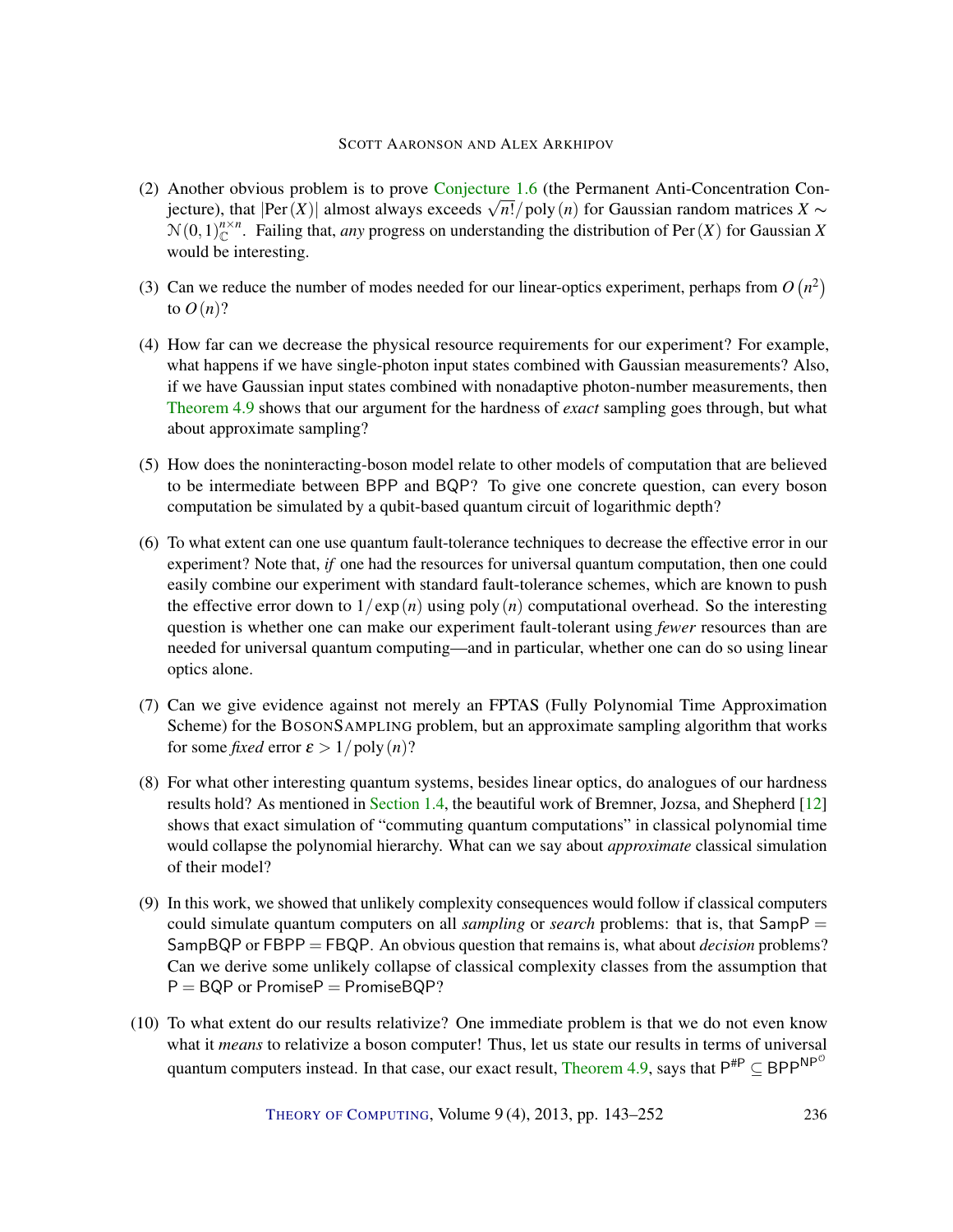<span id="page-94-0"></span>for every oracle O that samples exactly from the output distribution of a given quantum circuit. The proof of [Theorem](#page-39-0) [4.9](#page-39-0) is easily seen to relativize. However, we do not know the situation with our *approximate* result, [Theorem](#page-9-0) [1.3.](#page-9-0) More precisely, does there exist an oracle *A* relative to which  $FBPP = FBQP$  but PH is infinite? Such an oracle would show that [Theorem](#page-9-0) [1.3](#page-9-0) required the use of *some* nonrelativizing ingredient—for example, the #P-hardness of a concrete problem involving Gaussian permanents. Currently, the closest we have to this is a powerful result of Fortnow and Rogers [\[27\]](#page-105-7), which gives an oracle *A* relative to which  $P = BQP$  but PH is infinite. However, it is not even known how to extend the Fortnow-Rogers construction to get an oracle *A* relative to which  $P$ romise $P = P$ romise $BQP$  but PH is infinite. The situation is summarized in the table below.

|                                 | Complexity consequence      |                              |
|---------------------------------|-----------------------------|------------------------------|
| Assumption                      | PH collapses (relativizing) | PH collapses (in real world) |
| $P = BQP$                       | No [27]                     |                              |
| $P$ romise $P = P$ romise $BQP$ | 9                           |                              |
| $FBPP = FBQP$                   |                             | Assuming our conjectures     |
| Exact QSAMPLING easy            | Yes                         | Yes                          |

- (11) Is there any plausible candidate for a *decision* problem that is efficiently solvable by a boson computer, but not by a classical computer?
- (12) As discussed in [Section](#page-53-0) [6,](#page-53-0) it is not obvious how to convince a skeptic that a quantum computer is really solving the BOSONSAMPLING problem in a scalable way. This is because, unlike with (say) FACTORING, neither BOSONSAMPLING nor any related problem seems to be in NP. How much can we do to remedy this? For example, can a prover with a BOSONSAMPLING oracle prove any nontrivial statements to a BPP verifier via an interactive protocol? Here we should mention the lovely recent result of Arora et al. [\[8\]](#page-103-0), which was motivated by an earlier version of this paper. They show that the problem we call  $\text{GPE}_+$  is *self-checkable*. In other words, suppose we are given an oracle  $\circ$  which is claimed to output a good additive approximation to Per $(X)$ for most Gaussian matrices  $X \sim \mathcal{N}(0,1)_{\mathbb{C}}^{n \times n}$ . Then Arora et al. show that it is possible to test, in randomized polynomial time, whether O satisfies the claim or is far from satisfying it. One consequence of their result is that, if we were given a purported classical randomized algorithm for BOSONSAMPLING—call it *C*—then we could check whether *C* worked in the class BPP<sup>NPC</sup>. Unfortunately, it remains unclear whether this result has any relevance for the verification of BOSONSAMPLING experiments in the lab.
- (13) Is there a polynomial-time classical algorithm to sample from a probability distribution  $\mathcal{D}'$  that *cannot be efficiently distinguished* from the distribution D sampled by a boson computer?

# Appendix A The symmetric product

As mentioned in [Section](#page-4-0) [1.1,](#page-4-0) one way to think about the Hilbert space of *n* identical photons, is as the so-called *symmetric product* of *n* single-photon Hilbert spaces. Although we never needed the formalism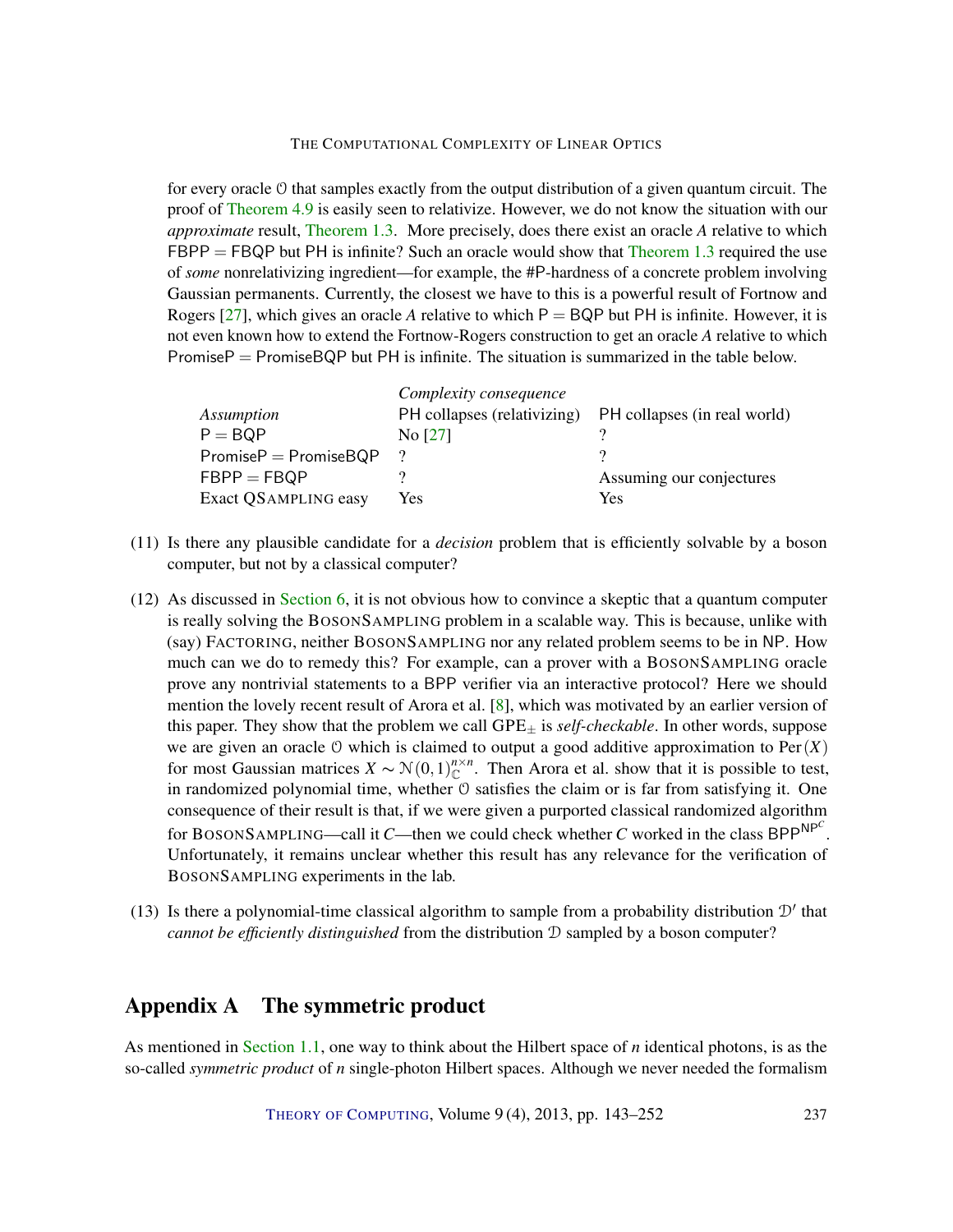of symmetric products when proving our results, in this appendix we develop the formalism a bit, in order to explore what it says about the presence or absence of "entanglement" in linear-optical states.

Given an *m*-dimensional Hilbert space  $\mathcal{H} = \mathbb{C}^m$  the symmetric product

$$
\mathcal{H}^{\odot n} = \overbrace{\mathcal{H} \odot \cdots \odot \mathcal{H}}^{n \text{ factors}}
$$
 (A.1)

(also written  $S^n(\mathbb{C}^m)$ ) is the  $\binom{m+n-1}{n}$ -dimensional space  $H_{m,n}$  defined in [Section](#page-20-0) [3.](#page-20-0) The  $\odot$  operation also acts on states, in which case we can define  $|\phi\rangle = |\psi_1\rangle \odot |\psi_2\rangle$  to be the unique state  $|\phi\rangle$  such that  $P_{|\phi\rangle} = P_{|\psi_1\rangle} \cdot P_{|\psi_2\rangle}$ . Here  $P_{|\phi\rangle}$ ,  $P_{|\psi_2\rangle}$ ,  $P_{|\psi_2\rangle}$  are the polynomials corresponding to  $|\phi\rangle$ ,  $|\psi_1\rangle$ ,  $|\psi_2\rangle$  respectively as defined in [Section](#page-24-0) [3.2](#page-24-0) (see equation  $(3.37)$ ), and  $\cdot$  denotes ordinary polynomial multiplication. A crucial difference between the symmetric product  $\odot$  and the ordinary tensor product  $\otimes$  is that the symmetric product is commutative:

<span id="page-95-0"></span>
$$
|A\rangle \odot |B\rangle = |B\rangle \odot |A\rangle. \tag{A.2}
$$

The reason for this commutativity is the assumption that the bosons are identical, so that swapping them produces no physical change.

Because of the isomorphism between the symmetric product and polynomial multiplication, it follows immediately from [Section](#page-24-0) [3.2](#page-24-0) that we can represent any state  $\varphi(U)|1_n\rangle$ , obtained by taking the standard initial state and then applying a linear-optical transformation, as a symmetric product  $|\psi_1\rangle \odot \cdots \odot |\psi_n\rangle$  of single-photon states.

But the symmetric product provides only one way to represent linear-optical states. A second representation is what we might call "naïve tensor-product form": this is like symmetric-product form, except that the commutativity  $(A.2)$  is made explicit by the symmetries of the state itself. (The analogue, in algebra, would be replacing every occurrence of *xy* by  $(1/2)(xy+yx)$ .) A third representation is the one we've been using for almost all of the paper: namely, a superposition over the occupation-number basis states  $|s_1, \ldots, s_m\rangle$ .

To illustrate these three representations, let  $|\Lambda\rangle$  be the linear-optical state consisting of one photon in an equal superposition of two modes, let  $|\Psi\rangle$  be the state consisting of two photons, one in each of two modes, and let  $|\Phi\rangle$  be the two-photon output state produced in the Hong-Ou-Mandel experiment (see [Section](#page-53-1) [6.1\)](#page-53-1). Then the following table shows what  $|\Lambda\rangle |\Psi\rangle$  and  $|\Phi\rangle$  look like in each of the representations.

|                      | $\Lambda$ | Ψ | Φ |
|----------------------|-----------|---|---|
| Occupation-Number    |           |   |   |
| Naïve Tensor-Product |           |   |   |
| Symmetric-Product    |           |   |   |

Here the factorization in the bottom-right corner corresponds to the identity  $x^2 - y^2 = (x + y)(x - y)$ .

With these representations and examples in hand, we now pose the question: *are the states*  $|\Lambda\rangle$ ,  $|\Psi\rangle$ , *and*  $|Φ$  *"entangled" or "unentangled"?* Alas, we see that the answers can *apparently* be different depending on which representation is used! In occupation-number form—treating basis states  $|s,t\rangle$  as tensor products  $|s\rangle \otimes |t\rangle$ —the states  $|\Lambda\rangle$  and  $|\Phi\rangle$  both look entangled while  $|\Psi\rangle$  looks unentangled. In naïve tensor-product form,  $|\Psi\rangle$  and  $|\Phi\rangle$  both look entangled while  $|\Lambda\rangle$  looks unentangled. Finally, in symmetric-product form, all three states look unentangled.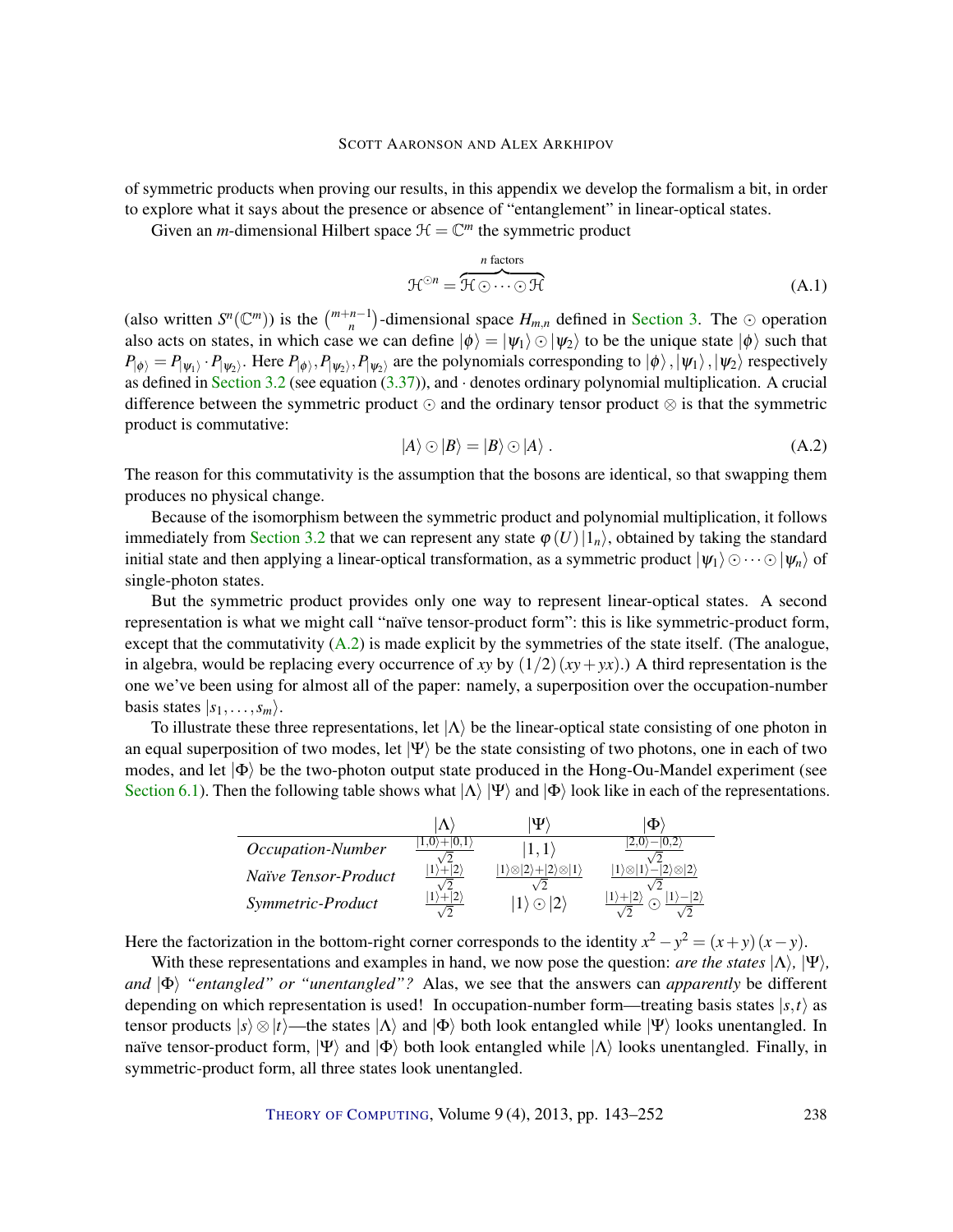<span id="page-96-2"></span>Let us make three remarks that might help clarify the situation. First, *all* linear-optical states involving superpositions over different modes look entangled when written in occupation-number form. One can argue about whether such entanglement is "real" or "illusory"—but whichever the case, *this* is the reason why we generate entangled states when simulating a linear-optical quantum computer using a standard, qubit-based quantum computer in the manner of [Theorem](#page-31-0) [3.12.](#page-31-0) As such, it is directly related to why our model seems intractable to simulate using a classical computer. Second, *all* multiple-photon states look entangled when written in naïve tensor-product form. In our view, however, any "entanglement" that appears only in the naïve tensor-product representation is just a mathematical artifact, since it arises solely from that representation's unphysical insistence on *labeling* identical photons. Third, by construction, all linear-optical states of the form  $\varphi(U)|_{1n}$  look *un*entangled when written in symmetric-product form. This is the mathematical reflection of the physical fact that the photons never *interact* in our model. Indeed, this is arguably what justifies calling our model "noninteracting" in the first place.

# <span id="page-96-0"></span>Appendix B Positive results for simulation of linear optics

In this appendix, we present two results of Gurvits, both of which give surprising classical polynomialtime algorithms for computing certain properties of linear-optical networks. The first result, which appeared in [\[33\]](#page-105-4), gives an efficient randomized algorithm to approximate the permanent of a (sub)unitary matrix with  $\pm 1/poly(n)$  additive error, and as a consequence, to estimate final amplitudes such as  $\langle 1_n|\phi(U)|1_n\rangle = \text{Per}(U_{n,n})$  with  $\pm 1/poly(n)$  additive error, given any linear-optical network *U*. This ability is of limited use in practice, since  $\langle 1_n|\phi(U)|1_n\rangle$  will be exponentially small for most choices of *U* (in which case, 0 is also a good additive estimate!). On the other hand, we certainly do not know how to do anything similar for general, qubit-based quantum circuits—indeed, if we could, then BQP would equal BPP.

Gurvits's second result (unpublished) gives a way to compute the marginal distribution over photon numbers for any *k* modes, deterministically and in  $n^{O(k)}$  time. Again, this is perfectly consistent with our hardness conjectures, since if one wanted to *sample* from the distribution over photon numbers (or compute a final probability such as  $|\langle 1_n|\varphi(U)|1_n\rangle|^2$ ), one would need to take  $k \ge n$ .

To prove Gurvits's first result, our starting point will be the following identity of Ryser, which is also used for computing the permanent of an  $n \times n$  matrix in  $O(2^n n^2)$  time.

<span id="page-96-1"></span>**Lemma B.1** (Ryser's Formula). *For all*  $V \in \mathbb{C}^{n \times n}$ ,

$$
\text{Per}(V) = \underset{x_1, \dots, x_n \in \{-1, 1\}}{\mathbb{E}} \left[ x_1 \cdots x_n \prod_{i=1}^n \left( v_{i1} x_1 + \dots + v_{in} x_n \right) \right].
$$
 (B.1)

*Proof.* Let  $p(x_1,...,x_n)$  be the degree-*n* polynomial that corresponds to the product in the above expectation. Then the only monomial of *p* that can contribute to the expectation is  $x_1 \cdots x_n$  since all the other monomials will be cancelled out by the multiplier of  $x_1 \cdots x_n$  (which is equally likely to be 1 or −1). Furthermore, as in [Lemma](#page-28-0) [3.8,](#page-28-0) the coefficient of  $x_1 \cdots x_n$  is just

$$
\sum_{\sigma \in S_n} \prod_{i=1}^n v_{i,\sigma(i)} = \text{Per}(V) .
$$
 (B.2)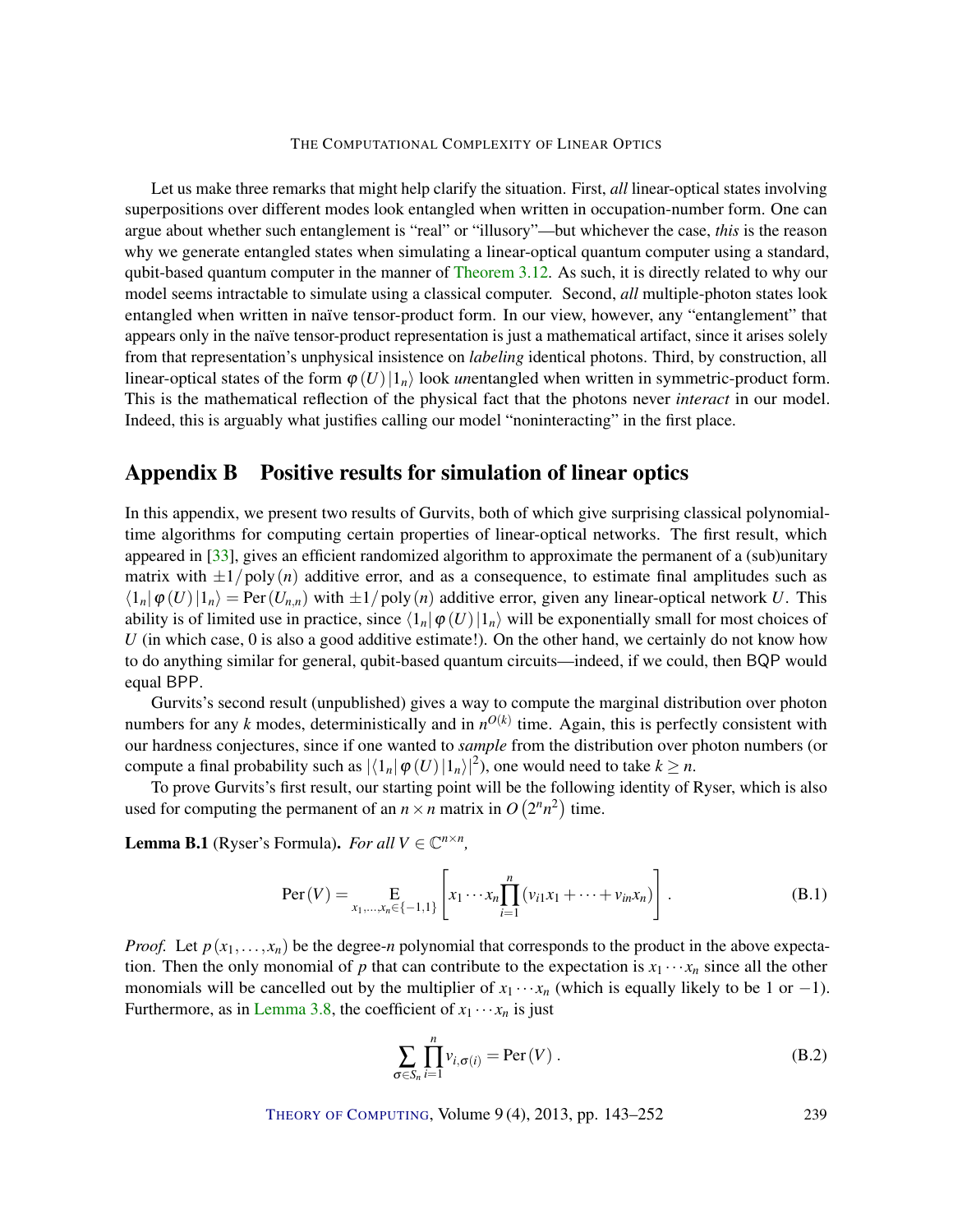<span id="page-97-4"></span>Therefore the expectation equals

$$
\text{Per}(V)\underset{x_1,\dots,x_n \in \{-1,1\}}{\mathbf{E}} \left[ x_1^2 \cdots x_n^2 \right] = \text{Per}(V) . \tag{B.3}
$$

(Indeed, all we needed about the random variables  $x_1, \ldots, x_n$  was that they were independent and had mean 0 and variance 1.)  $\Box$ 

Given 
$$
x = (x_1, ..., x_n) \in \{-1, 1\}^n
$$
, let

$$
Rys_x(V) := x_1 \cdots x_n \prod_{i=1}^n (v_{i1}x_1 + \cdots + v_{in}x_n).
$$
 (B.4)

Then [Lemma](#page-96-1) [B.1](#page-96-1) says that  $Rys_x(V)$  is an *unbiased estimator* for the permanent, in the sense that  $E_x[Rys_x(V)] = Per(V)$ . Gurvits [\[33\]](#page-105-4) observed the following key further fact about  $Rys_x(V)$ .

<span id="page-97-3"></span>**Lemma B.2.**  $|\text{Rys}_x(V)| \le ||V||^n$  for all  $x \in \{-1,1\}^n$  and all V.

*Proof.* Given a vector  $x = (x_1, \ldots, x_n)$  all of whose entries are 1 or −1 let  $y = Vx$  and let

$$
y_i := v_{i1}x_1 + \dots + v_{in}x_n \tag{B.5}
$$

be the *i*<sup>th</sup> component of *y*. Then  $||x|| = \sqrt{n}$ , so  $||y|| \le ||V|| ||x|| = ||V|| \sqrt{n}$ *n*. Hence

$$
|\text{Rys}_x(V)| = |x_1 \cdots x_n y_1 \cdots y_n|
$$
 (B.6)

$$
= |y_1 \cdots y_n|
$$
 (B.7)

<span id="page-97-1"></span>
$$
\leq \left(\frac{|y_1| + \dots + |y_n|}{n}\right)^n \tag{B.8}
$$

<span id="page-97-2"></span>
$$
\leq \left(\frac{\|y\|}{\sqrt{n}}\right)^n\tag{B.9}
$$

$$
\leq \|V\|^n, \tag{B.10}
$$

where line  $(B.8)$  follows from the arithmetic-geometric mean inequality, and line  $(B.9)$  follows from Cauchy-Schwarz.  $\Box$ 

An immediate consequence of [Lemma](#page-97-3) [B.2](#page-97-3) is the following:

**Corollary B.3.**  $|\text{Per}(V)| \le ||V||^n$  for all V.

Another consequence is a fast additive approximation algorithm for Per(*V*) which works whenever  $||V||$  is small.

<span id="page-97-0"></span>Theorem B.4 (Gurvits's Permanent Approximation Algorithm [\[33\]](#page-105-4)). *There exists a randomized (classi*cal) algorithm that takes a matrix  $V\in\mathbb{C}^{n\times n}$  as input, runs in  $O\left(n^2/\varepsilon^2\right)$  time, and with high probability, *approximates*  $\text{Per}(V)$  *to within an additive error*  $\pm \varepsilon ||V||^n$ .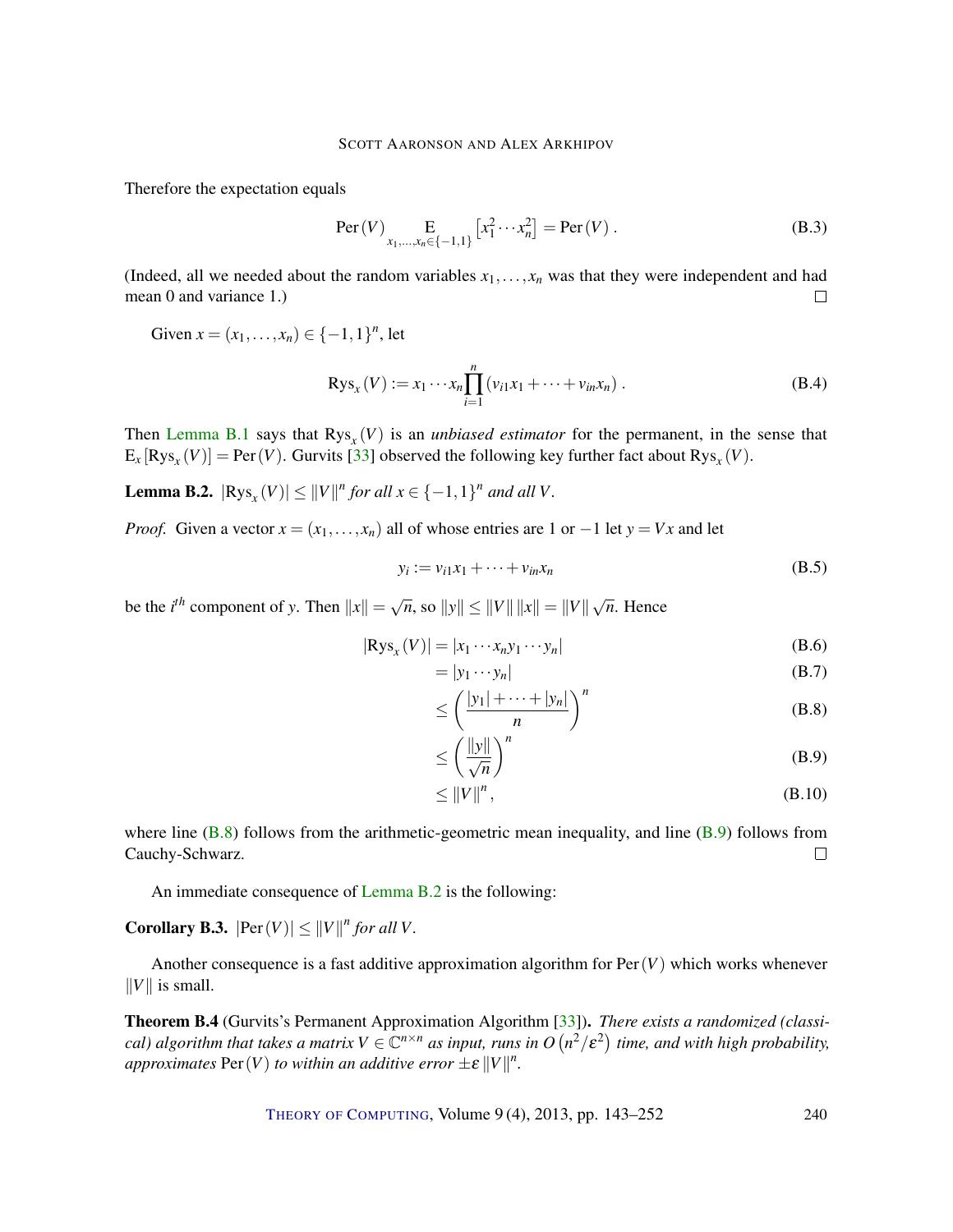*Proof.* By [Lemma](#page-96-1) [B.1,](#page-96-1)

$$
Per(V) = E_{x \in \{-1,1\}^n} [Rys_x(V)].
$$
\n(B.11)

Furthermore, we know from [Lemma](#page-97-3) [B.2](#page-97-3) that  $|\text{Rys}_x(V)| \le ||V||^n$  for every *x*. So our approximation algorithm is simply the following: for  $T = O(1/\varepsilon^2)$  first choose *T* vectors  $x(1),...,x(T)$  uniformly at random from  $\{-1,1\}^n$ . Then output the empirical mean

$$
\widetilde{p} := \frac{1}{T} \sum_{t=1}^{T} \text{Rys}_{x(t)}(V)
$$
\n(B.12)

 $\Box$ 

as our estimate of Per(*V*). Since Rys<sub>*x*</sub>(*V*) can be computed in  $O(n^2)$  time, this algorithm takes  $O(n^2/\epsilon^2)$ time. The failure probability,

$$
\Pr_{x(1),...,x(T)}\left[ \left| \widetilde{p} - \text{Per}\left(V\right) \right| > \varepsilon \left\| V \right\|^n \right],\tag{B.13}
$$

can be upper-bounded using a standard Chernoff bound.

In particular, [Theorem](#page-97-0) [B.4](#page-97-0) implies that, given an  $n \times n$  unitary matrix *U* one can approximate Per(*U*) to within an additive error  $\pm \varepsilon$  (with high probability) in poly  $(n,1/\varepsilon)$  time.

We now sketch a proof of Gurvits's second result, giving an  $n^{O(k)}$ -time algorithm to compute the marginal distribution over any *k* photon modes. We will assume the following lemma, whose proof will appear in a forthcoming paper of Gurvits.

<span id="page-98-0"></span>**Lemma B.5** (Gurvits). Let  $V \in \mathbb{C}^{n \times n}$  be a matrix of rank k. Then  $\text{Per}(V + I)$  can be computed exactly in *n O*(*k*) *time.*

We now show how to apply [Lemma](#page-98-0) [B.5](#page-98-0) to the setting of linear optics.

Theorem B.6 (Gurvits's *k*-Photon Marginal Algorithm). *There exists a deterministic classical algorithm that, given a unitary matrix*  $U \in \mathbb{C}^{m \times m}$  *indices*  $i_1, \ldots, i_k \in [m]$ *, and occupation numbers*  $j_1, \ldots, j_k \in$ {0,...,*n*}*, computes the joint probability*

$$
\Pr_{S=(s_1,...,s_m)\sim \mathcal{D}_U} [s_{i_1} = j_1 \wedge \cdots \wedge s_{i_k} = j_k]
$$
 (B.14)

 $i$ *n*  $n^{O(k)}$  time.

*Proof.* By symmetry, we can assume without loss of generality that  $(i_1,...,i_k) = (1,...,k)$ . Let  $c =$  $(c_1,..., c_k)$  be an arbitrary vector in  $\mathbb{C}^k$ . Then the crucial claim is that we can compute the expectation

$$
\mathop{\mathbf{E}}_{S \sim \mathcal{D}_U} \left[ |c_1|^{2s_1} \cdots |c_k|^{2s_k} \right] = \sum_{s_1, \dots, s_k} \Pr[s_1, \dots, s_k] |c_1|^{2s_1} \cdots |c_k|^{2s_k} \tag{B.15}
$$

in  $n^{O(k)}$  time. Given this claim, the theorem follows easily. We simply need to choose  $(n+1)^k$  values for  $|c_1|, \ldots, |c_k|$  compute

$$
\underset{S \sim \mathcal{D}_U}{\mathbf{E}} \left[ |c_1|^{2s_1} \cdots |c_k|^{2s_k} \right]
$$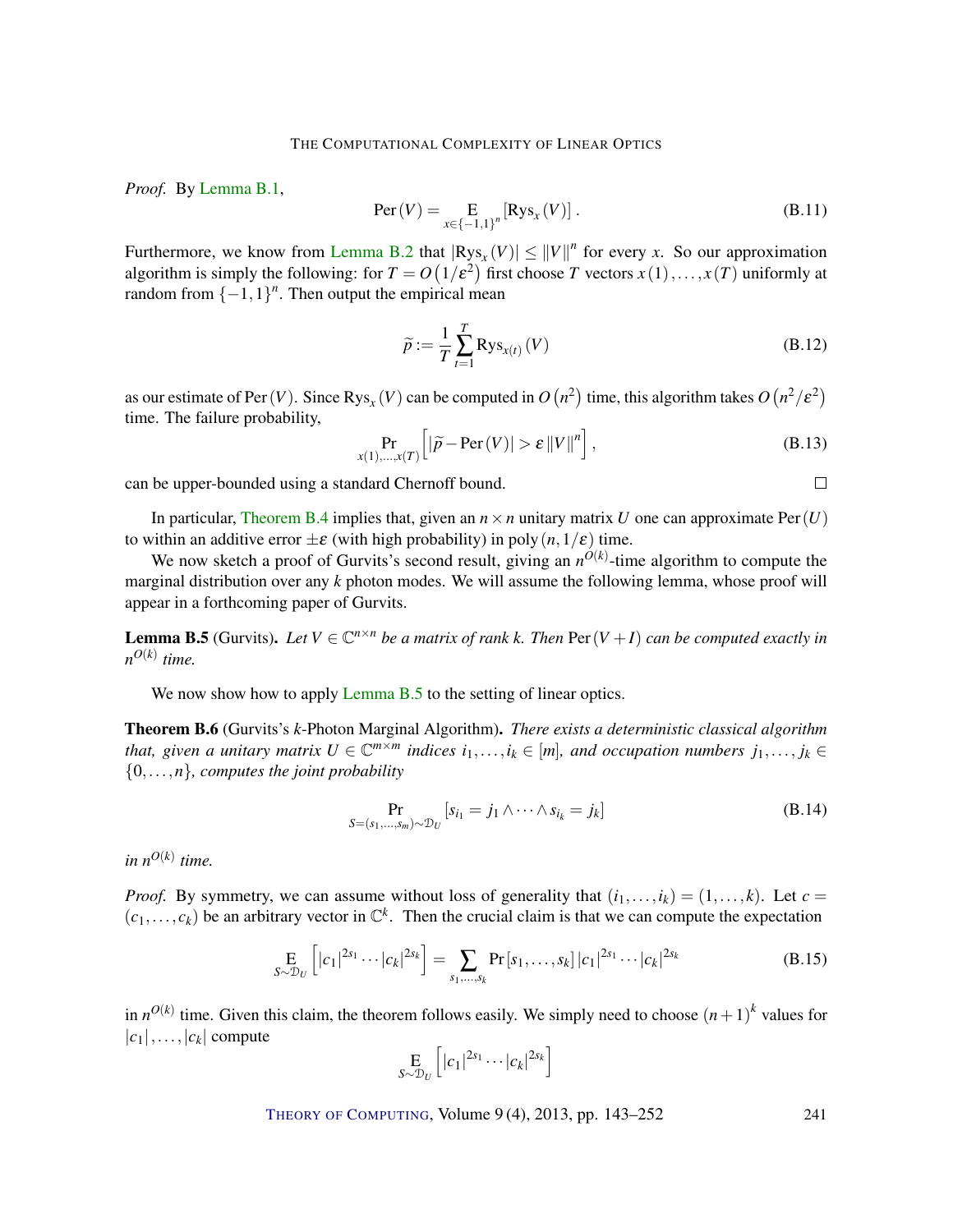for each one, and then solve the resulting system of  $(n+1)^k$  independent linear equations in  $(n+1)^k$ unknowns to obtain the probabilities  $Pr[s_1, \ldots, s_k]$  themselves. We now prove the claim. Let  $I_c: \mathbb{C}^m \to \mathbb{C}^m$ be the diagonal linear transformation that maps the vector  $(x_1, \ldots, x_m)$  to  $(c_1x_1, \ldots, c_kx_k, x_{k+1}, \ldots, x_m)$ and let  $I_{|c|^2} = I_c^{\dagger} I_c$  be the linear transformation that maps  $(x_1, \ldots, x_m)$  to  $(|c_1|^2 x_1, \ldots, |c_k|^2 x_k, x_{k+1}, \ldots, x_m)$ . Also, let

$$
U\left[J_{m,n}\right](x) = \sum_{S \in \Phi_{m,n}} a_S x^S. \tag{B.16}
$$

Now define a polynomial *q* by

$$
q(x) := I_c U [J_{m,n}](x) , \t\t (B.17)
$$

and note that

$$
q(x) = \sum_{S \in \Phi_{m,n}} a_S x^S c_1^{s_1} \cdots c_k^{s_k}.
$$
 (B.18)

Hence

$$
\underset{S=(s_1,\ldots,s_m)\sim\mathcal{D}_U}{\mathbf{E}}\left[|c_1|^{2s_1}\cdots|c_k|^{2s_k}\right] = \sum_{S=(s_1,\ldots,s_m)\in\Phi_{m,n}}\left(|a_S|^2s_1!\cdots s_m!\right)|c_1|^{2s_1}\cdots|c_k|^{2s_k} \tag{B.19}
$$

$$
=\sum_{S=(s_1,\ldots,s_m)\in\Phi_{m,n}}\left(\overline{a}_S\overline{c}_1^{s_1}\cdots\overline{c}_k^{s_k}\right)\left(a_Sc_1^{s_1}\cdots c_k^{s_k}\right)s_1!\cdots s_m! \hspace{1cm} (B.20)
$$

$$
= \langle q, q \rangle . \tag{B.21}
$$

Now,

$$
\langle q, q \rangle = \langle I_c U \left[ J_{m,n} \right], I_c U \left[ J_{m,n} \right] \rangle \tag{B.22}
$$

<span id="page-99-0"></span>
$$
=\left\langle U\left[J_{m,n}\right],I_{|c|^2}U\left[J_{m,n}\right]\right\rangle\tag{B.23}
$$

$$
=\left\langle J_{m,n},U^{\dagger}I_{|c|^{2}}U\left[J_{m,n}\right]\right\rangle
$$
\n(B.24)

<span id="page-99-1"></span>
$$
= \operatorname{Per}\left(\left(U^{\dagger}I_{|c|^2}U\right)_{n,n}\right) \tag{B.25}
$$

where lines  $(B.23)$  and  $(B.24)$  follow from [Theorem](#page-26-0) [3.4,](#page-26-0) and line  $(B.25)$  follows from [Lemma](#page-28-0) [3.8.](#page-28-0) Finally, let  $\Lambda := I_{|c|^2} - I$ . Then  $\Lambda$  is a diagonal matrix of rank at most *k* and

$$
\left(U^{\dagger}I_{|c|^{2}}U\right)_{n,n} = \left(U^{\dagger}\left(\Lambda+I\right)U\right)_{n,n}
$$
\n(B.26)

<span id="page-99-2"></span>
$$
= (U^{\dagger} \Lambda U + I)_{n,n} \tag{B.27}
$$

$$
= V + I, \tag{B.28}
$$

where  $V := (U^{\dagger} \Lambda U)_{n,n}$  is an  $n \times n$  matrix of rank at most *k*. So by [Lemma](#page-98-0) [B.5,](#page-98-0) we can compute

$$
\text{Per}(V+I) = \underset{S=(s_1,\dots,s_m)\sim\mathcal{D}_U}{\mathbb{E}}\left[|c_1|^{2s_1}\cdots|c_k|^{2s_k}\right] \tag{B.29}
$$

in  $n^{O(k)}$  time. Furthermore, notice that we can compute *V* itself in  $O(n^2k) = n^{O(1)}$  time, independent of *m*. Therefore the total time needed to compute the expectation is  $n^{O(k)+O(1)} = n^{O(k)}$ . This proves the claim.  $\Box$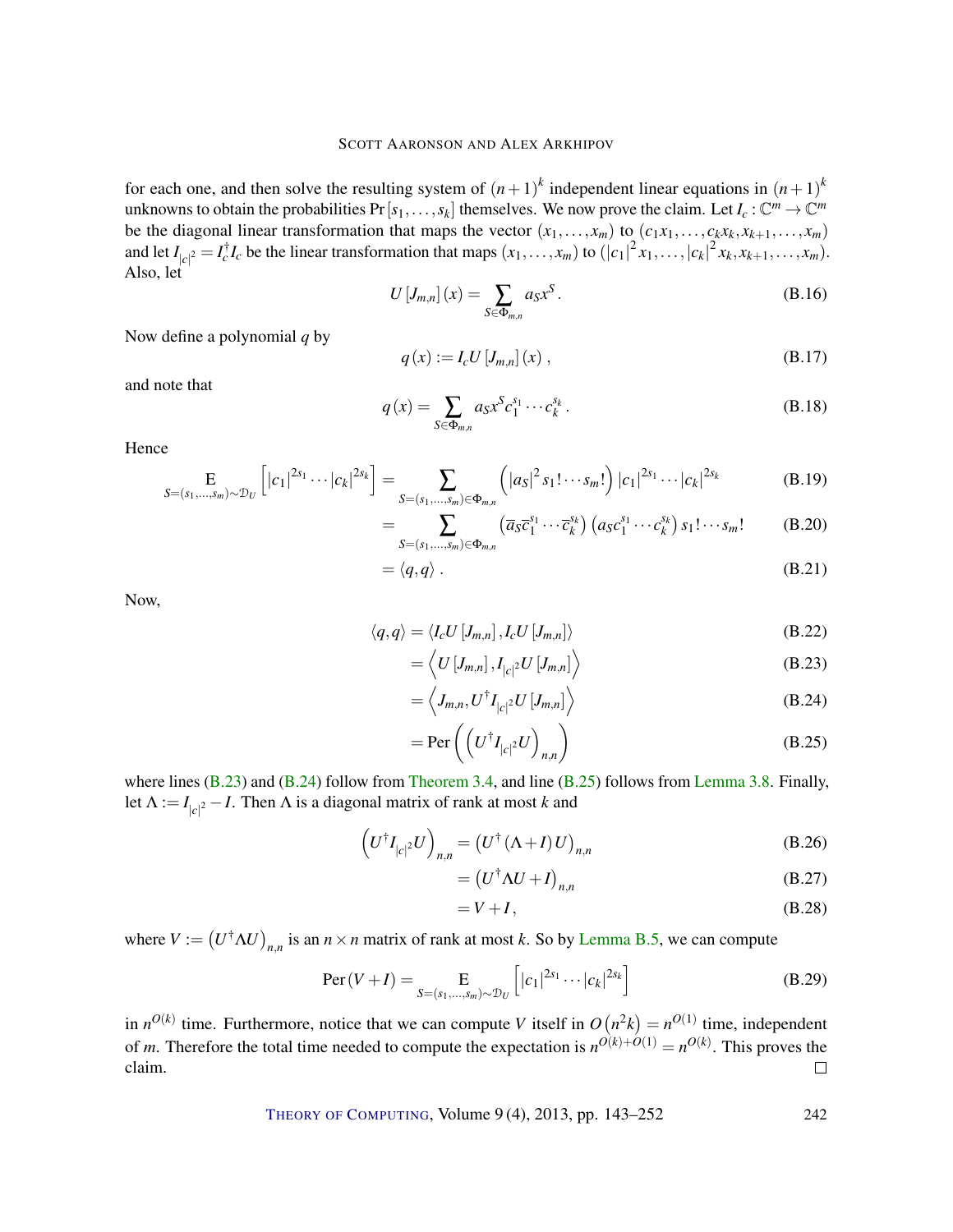# Appendix C The bosonic birthday paradox

By the *birthday paradox*, we mean the statement that, if *n* balls are thrown uniformly and independently into *m* bins, then with high probability we will see a collision (i.e., two or more balls in the same bin) if  $m = O(n^2)$  but *not otherwise*.

In this appendix, we prove the useful fact that the birthday paradox still holds if the balls are identical bosons, and "throwing" the balls means applying a Haar-random unitary matrix. More precisely, suppose there are *m* modes, of which the first *n* initially contain *n* identical photons (with one photon in each mode) and the remaining  $m - n$  are unoccupied. Suppose we mix the modes by applying an  $m \times m$  unitary matrix *U* chosen uniformly at random from the Haar measure. Then if we measure the occupation number of each mode, we will observe a collision (i. e., two or more photons in the same mode) with probability bounded away from 0 if  $m = O(n^2)$  but not otherwise.

It is well-known that identical bosons are "gregarious," in the sense of being *more* likely than classical particles to occur in the same state. For example, if we throw two balls uniformly and independently into two bins, then the probability of both balls landing in the same bin is only  $1/2$  with classical balls, but 2/3 if the balls are identical bosons.<sup>29</sup> So the interesting part of the bosonic birthday paradox is the "converse direction": when  $m \gg n^2$  the probability of two or more bosons landing in the same mode is *not* too large. In other words, while bosons are "somewhat" more gregarious than classical particles, they are not *so* gregarious as to require a different asymptotic relation between *m* and *n*.

The proof of our main result, [Theorem](#page-9-0) [1.3,](#page-9-0) implicitly used this fact: we needed that when  $m \gg n^2$ the basis states with two or more photons in the same mode can safely be neglected. However, while in principle one could extract a proof of the bosonic birthday paradox from the proof of [Theorem](#page-9-0) [1.3,](#page-9-0) we thought it would be illuminating to prove the bosonic birthday paradox directly.

The core of the proof is the following simple lemma about the transition probabilities induced by unitary matrices.

<span id="page-100-2"></span>Lemma C.1 (Unitary Pigeonhole Principle). *Partition a finite set* [*M*] *into a "good part" G and "bad part"*  $B = [M] \setminus G$ . Also, let  $U = (u_{xy})$  be any  $M \times M$  unitary matrix. Suppose we choose an element  $x \in G$  *uniformly at random, apply U* to  $|x\rangle$  *then measure U*  $|x\rangle$  *in the standard basis. Then letting y be the measurement outcome, we have*  $Pr[y \in B] \leq |B| / |G|$ *.* 

*Proof.* Let *R* be an  $M \times M$  doubly-stochastic matrix whose  $(x, y)$  entry is  $r_{xy} := |u_{xy}|^2$ . Then applying *U* to a computational basis state  $|x\rangle$  and measuring immediately afterward is the same as applying *R*; in particular,  $Pr[y \in B] = r_{xy}$ . Moreover,

$$
\sum_{x,y \in G} r_{xy} = \sum_{x \in G, y \in [M]} r_{xy} + \sum_{x \in [M], y \in G} r_{xy} - \sum_{x,y \in [M]} r_{xy} + \sum_{x,y \in B} r_{xy}
$$
(C.1)

<span id="page-100-0"></span>
$$
=|G|+|G|-M+\sum_{x,y\in B}r_{xy}
$$
 (C.2)

<span id="page-100-1"></span>
$$
\geq 2|G|-M,\tag{C.3}
$$

<sup>&</sup>lt;sup>29</sup>This is in stark contrast to the situation with identical fermions, no two of which ever occur in the same state by the Pauli exclusion principle.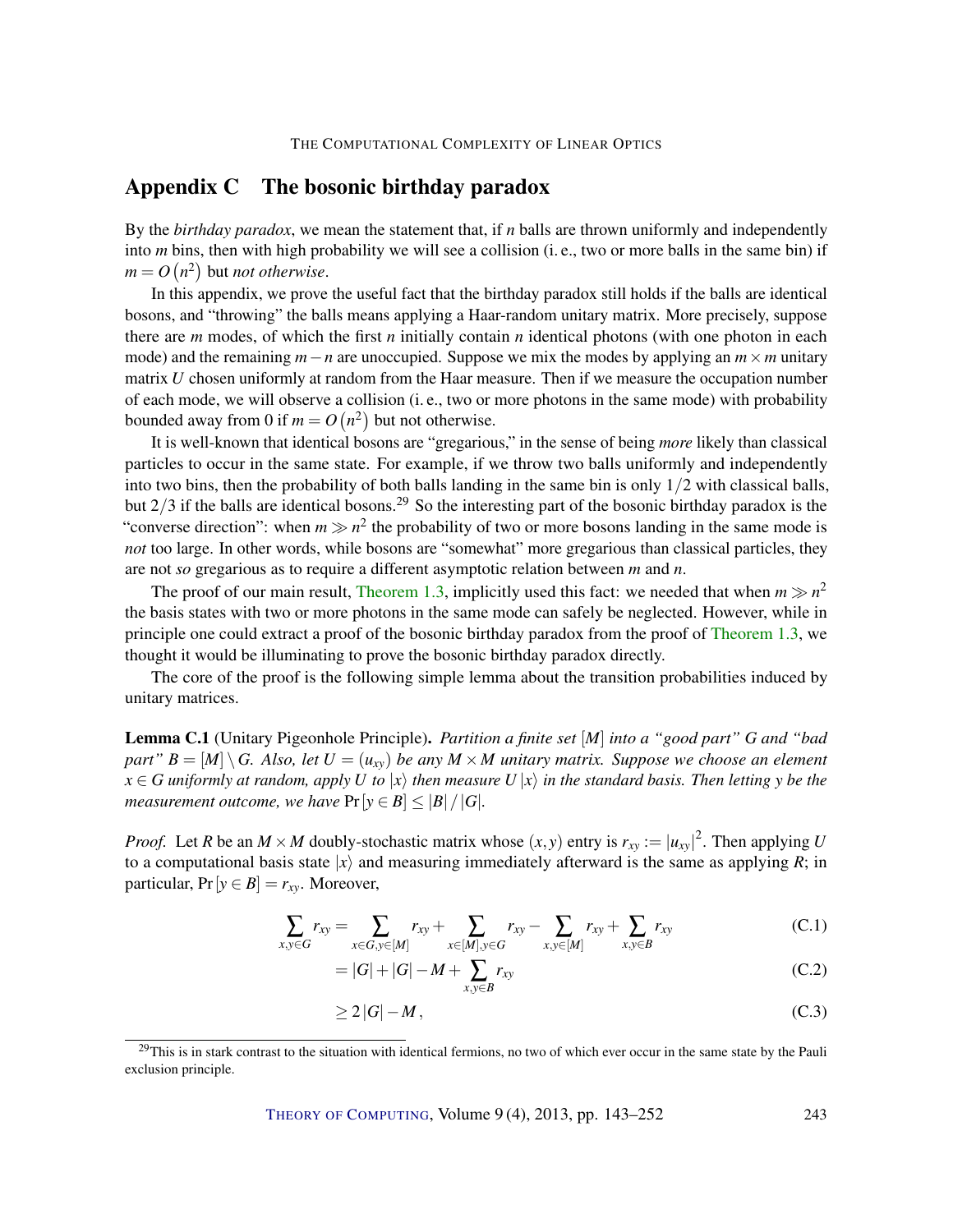where line  $(C.1)$  follows from simple rearrangements and line  $(C.2)$  follows from the double-stochasticity of *R*. Hence

$$
\Pr[y \in G] = \underset{x \in G}{\mathbb{E}} \left[ \sum_{y \in G} r_{xy} \right] \ge \frac{2|G| - M}{|G|} = 1 - \frac{|B|}{|G|},\tag{C.4}
$$

and

$$
Pr[y \in B] = 1 - Pr[y \in G] \le \frac{|B|}{|G|}.
$$
 (C.5)

 $\Box$ 

[Lemma](#page-100-2) [C.1](#page-100-2) has the following important corollary. Suppose we draw the  $M \times M$  unitary matrix U from a probability distribution Z where Z is *symmetric* with respect to some transitive group of permutations on the good set *G*. Then  $Pr[y \in B]$  is clearly independent of the choice of initial state  $x \in G$ . And therefore, in the statement of the lemma, we might as well  $fix x \in G$  rather than choosing it randomly. The statement then becomes:

<span id="page-101-0"></span>**Corollary C.2.** *Partition a finite set* [*M*] *into a "good part" G and "bad part"*  $B = [M] \ G$ *. Also, let* Γ ≤ *S<sup>M</sup> be a permutation group that is transitive with respect to G and let* Z *be a probability distribution over*  $M \times M$  *unitary matrices that is symmetric with respect to*  $\Gamma$ *. Fix an element*  $x \in G$ *. Suppose we draw a* unitary matrix U from  $\&$ , apply U to  $|x\rangle$  and measure U  $|x\rangle$  in the standard basis. Then the measurement *outcome will belong to B with probability at most*  $|B|/|G|$ *.* 

Given positive integers  $m \ge n$  recall that  $\Phi_{m,n}$  is the set of lists of nonnegative integers  $S = (s_1, \ldots, s_m)$ such that  $s_1 + \cdots + s_m = n$ . Also, recall from [Theorem](#page-9-0) [1.3](#page-9-0) that a basis state  $S \in \Phi_{m,n}$  is called *collision-free* if each  $s_i$  is either 0 or 1. Let  $G_{m,n}$  be the set of collision-free *S*'s, and let  $B_{m,n} = \Phi_{m,n} \setminus G_{m,n}$ . Then we have the following simple estimate.

#### <span id="page-101-1"></span>Proposition C.3.

 $>$ 

$$
\frac{|G_{m,n}|}{|\Phi_{m,n}|} > 1 - \frac{n^2}{m}.
$$
\n(C.6)

*Proof.*

$$
\frac{|G_{m,n}|}{|\Phi_{m,n}|} = \frac{\binom{m}{n}}{\binom{m+n-1}{n}}
$$
\n(C.7)

$$
=\frac{m!(m-1)!}{(m-n)!(m+n-1)!}
$$
\n(C.8)

$$
= \left(1 - \frac{n-1}{m}\right) \left(1 - \frac{n-1}{m+1}\right) \cdots \left(1 - \frac{n-1}{m+n-1}\right) \tag{C.9}
$$

$$
1 - \frac{n^2}{m}.\tag{C.10}
$$

 $\Box$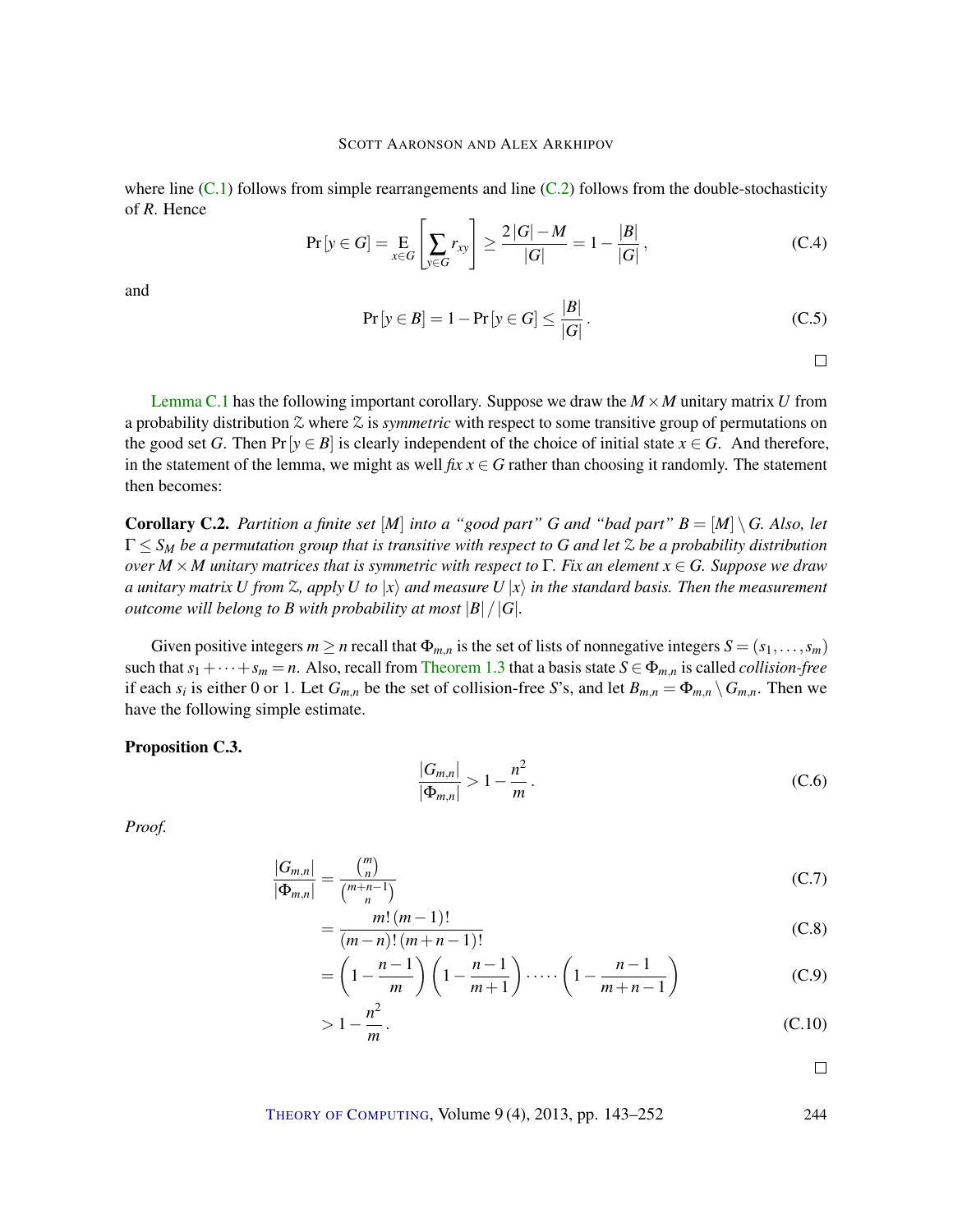Now let *U* be an  $m \times m$  unitary matrix, and recall from [Section](#page-21-0) [3.1](#page-21-0) that  $\varphi(U)$  is the "lifting" of *U* to the *n*-photon Hilbert space of dimension  $M = \binom{m+n-1}{n}$ . Also, let  $A = A(U, n)$  be the  $m \times n$  matrix corresponding to the first *n* columns of *U*. Then recall that  $\mathcal{D}_A$  is the probability distribution over  $\Phi_{m,n}$ obtained by drawing each basis state  $S \in \Phi_{m,n}$  with probability equal to  $|\langle 1_n | \varphi(U) | S \rangle|^2$ .

Using the previous results, we can upper-bound the probability that a Haar-random unitary maps the basis state  $|1_n\rangle$  to a basis state containing two or more photons in the same mode.

**Theorem C.4** (Boson Birthday Bound). *Recalling that*  $\mathcal{H}_{m,m}$  *is the Haar measure over*  $m \times m$  *unitary matrices,*

$$
\mathop{\mathbf{E}}_{U \in \mathcal{H}_{m,m}} \left[ \Pr_{\mathcal{D}_{A(U,n)}} \left[ S \in B_{m,n} \right] \right] < \frac{2n^2}{m} \,. \tag{C.11}
$$

*Proof.* Given a permutation  $\sigma \in S_m$  of single-photon states (or equivalently of modes), let  $\varphi(\sigma)$  be the permutation on the set  $\Phi_{m,n}$  of *n*-photon states that is induced by  $\sigma$  and let  $\Gamma := {\phi(\sigma) : \sigma \in S_m}$ . Then Γ is a subgroup of  $S_M$  of order *m*! (where as before,  $M = \binom{m+n-1}{n}$ ). Furthermore,  $\Gamma$  is transitive with respect to the set  $G_{m,n}$  since we can map any collision-free basis state  $S \in G_{m,n}$  to any other collision-free basis state  $S' \in G_{m,n}$  via a suitable permutation  $\sigma \in S_m$  of the underlying modes. Now let U be the probability distribution over  $M \times M$  unitary matrices *V* that is obtained by first drawing an  $m \times m$  unitary matrix *U* from  $\mathcal{H}_{m,m}$  and then setting  $V := \varphi(U)$ . Then since  $\mathcal{H}_{m,m}$  is symmetric with respect to permutations  $\sigma \in S_m$  it follows that U is symmetric with respect to permutations  $\varphi(\sigma) \in \Gamma$ . We want to upper-bound

$$
\underset{U \in \mathcal{H}_{m,m}}{\mathrm{E}} \left[ \underset{\mathcal{D}_{A(U,n)}}{\mathrm{Pr}} \left[ S \in B_{m,n} \right] \right]
$$

This is simply the probability that, after choosing an  $m \times m$  unitary *U* from  $\mathcal{H}_{m,m}$  applying the  $M \times M$ unitary  $\varphi$  (*U*) to the basis state  $|1_n\rangle$  and then measuring in the Fock basis, we obtain an outcome in  $G_{m,n}$ . So

$$
\mathop{\mathbf{E}}_{U \in \mathcal{H}_{m,m}} \left[ \Pr_{\mathcal{D}_{A(U,n)}} \left[ S \in B_{m,n} \right] \right] \le \frac{|B_{m,n}|}{|G_{m,n}|} < \frac{n^2/m}{1 - n^2/m} \,. \tag{C.12}
$$

.

Here the first inequality follows from [Corollary](#page-101-0) [C.2](#page-101-0) together with the fact that  $1_n \in G_{m,n}$  while the second inequality follows from [Proposition](#page-101-1) [C.3.](#page-101-1) Since the expectation is in any case at most 1 we therefore have an upper bound of

$$
\min\left\{\frac{n^2/m}{1-n^2/m}, 1\right\} \le \frac{2n^2}{m}.
$$
\n(C.13)

 $\Box$ 

## Acknowledgments

We thank Boris Alexeev, Sanjeev Arora, Carlo Beenakker, Justin Dove, Andy Drucker, Oded Goldreich, Aram Harrow, Matt Hastings, Gil Kalai, Greg Kuperberg, Anthony Leverrier, Masoud Mohseni, Terry Rudolph, Raul Garcia-Patron Sanchez, Barry Sanders, Madhu Sudan, Terry Tao, Barbara Terhal, Lev Vaidman, Leslie Valiant, and Avi Wigderson for helpful discussions. We especially thank Leonid Gurvits for explaining his polynomial formalism and for allowing us to include several of his results in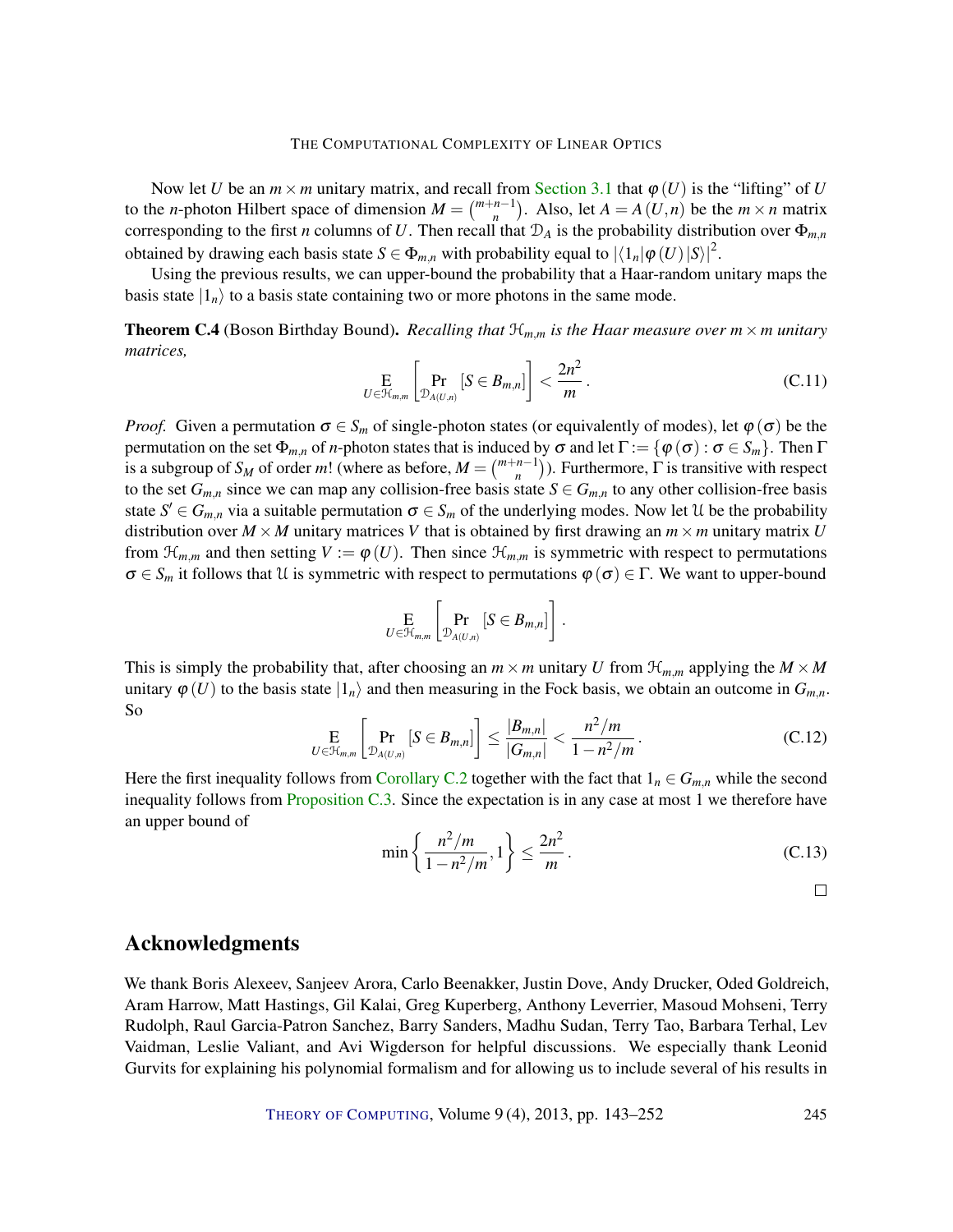<span id="page-103-1"></span>[Appendix](#page-96-0) [B;](#page-96-0) Mick Bremner and Richard Jozsa for discussions of their work [\[12\]](#page-104-2); Joel Tropp for pointing us to the work of Jiang [\[38\]](#page-106-3); and John Watrous for correcting an error in [Figure](#page-77-0) [5.](#page-77-0) Finally, we thank the editor, Oded Regev, as well as the anonymous reviewers, for their thorough and detailed comments and for catching several mistakes.

# References

- [1] SCOTT AARONSON: Algorithms for Boolean function query properties. *SIAM J. Comput.*, 32(5):1140–1157, 2003. [\[doi:10.1137/S0097539700379644\]](http://dx.doi.org/10.1137/S0097539700379644) [173](#page-30-0)
- [2] SCOTT AARONSON: Quantum computing, postselection, and probabilistic polynomial-time. *Proc. Roy. Soc. A*, 461(2063):3473–3482, 2005. Preprint at [arXiv.](http://arxiv.org/abs/quant-ph/0412187) [\[doi:10.1098/rspa.2005.1546\]](http://dx.doi.org/10.1098/rspa.2005.1546) [150,](#page-7-0) [159,](#page-16-0) [162,](#page-19-0) [175,](#page-32-0) [179](#page-36-0)
- [3] SCOTT AARONSON: BQP and the polynomial hierarchy. In *Proc. 42nd STOC*, pp. 141–150. ACM Press, 2010. Preprint at [arXiv.](http://arxiv.org/abs/0910.4698) [\[doi:10.1145/1806689.1806711\]](http://dx.doi.org/10.1145/1806689.1806711) [150,](#page-7-0) [160,](#page-17-0) [161](#page-18-0)
- [4] SCOTT AARONSON: The equivalence of sampling and searching. In *6th Internat. Comp. Sci. Symp. in Russia (CSR'11)*, pp. 1–14. Springer, 2011. Available at [ECCC.](http://eccc.hpi-web.de/report/2010/128/) Preprint at [arXiv.](http://arxiv.org/abs/1009.5104) [\[doi:10.1007/978-3-642-20712-9\\_1\]](http://dx.doi.org/10.1007/978-3-642-20712-9_1) [151,](#page-8-1) [163](#page-20-1)
- [5] SCOTT AARONSON AND DANIEL GOTTESMAN: Improved simulation of stabilizer circuits. *Phys. Rev. A*, 70(5):052328, 2004. Preprint at [arXiv.](http://arxiv.org/abs/quant-ph/0406196) [\[doi:10.1103/PhysRevA.70.052328\]](http://dx.doi.org/10.1103/PhysRevA.70.052328) [156,](#page-13-1) [158](#page-15-0)
- [6] DANIEL S. ABRAMS AND SETH LLOYD: Simulation of many-body Fermi systems on a universal quantum computer. *Phys. Rev. Lett.*, 79(13):2586–2589, 1997. Preprint at [arXiv.](http://arxiv.org/abs/quant-ph/9703054) [\[doi:10.1103/PhysRevLett.79.2586\]](http://dx.doi.org/10.1103/PhysRevLett.79.2586) [174](#page-31-1)
- [7] DORIT AHARONOV AND MICHAEL BEN-OR: Fault-tolerant quantum computation with constant error rate. *SIAM J. Comput.*, 38(4):1207–1282, 2008. Preliminary version in [STOC'97.](http://dx.doi.org/10.1145/258533.258579) Preprint at [arXiv.](http://arxiv.org/abs/quant-ph/9906129) [\[doi:10.1137/S0097539799359385\]](http://dx.doi.org/10.1137/S0097539799359385) [146,](#page-3-0) [202](#page-59-0)
- <span id="page-103-0"></span>[8] SANJEEV ARORA, ARNAB BHATTACHARYYA, RAJSEKAR MANOKARAN, AND SUSHANT SACHDEVA: Testing permanent oracles - revisited. In *Proc. 16th Internat. Workshop on Randomization and Computation (RANDOM'12)*, pp. 362–373, 2012. Available at [ECCC.](http://eccc.hpi-web.de/report/2012/094/) Preprint at [arXiv.](http://arxiv.org/abs/1207.4783) [\[doi:10.1007/978-3-642-32512-0\\_31\]](http://dx.doi.org/10.1007/978-3-642-32512-0_31) [205,](#page-62-1) [228,](#page-85-0) [237](#page-94-0)
- [9] STEPHEN D. BARTLETT AND BARRY C. SANDERS: Requirement for quantum computation. *J. Modern Optics*, 50(15-17):2331–2340, 2003. Preprint at [arXiv.](http://arxiv.org/abs/quant-ph/0302125) [\[doi:10.1080/09500340308233564\]](http://dx.doi.org/10.1080/09500340308233564) [156,](#page-13-1) [157,](#page-14-0) [199](#page-56-0)
- [10] CARLO W. J. BEENAKKER, DAVID P. DIVINCENZO, CLIVE EMARY, AND MARCO KINDER-MANN: Charge detection enables free-electron quantum computation. *Phys. Rev. Lett.*, 93(2):020501, 2004. Preprint at [arXiv.](http://arxiv.org/abs/quant-ph/0401066) [\[doi:10.1103/PhysRevLett.93.020501\]](http://dx.doi.org/10.1103/PhysRevLett.93.020501) [159](#page-16-0)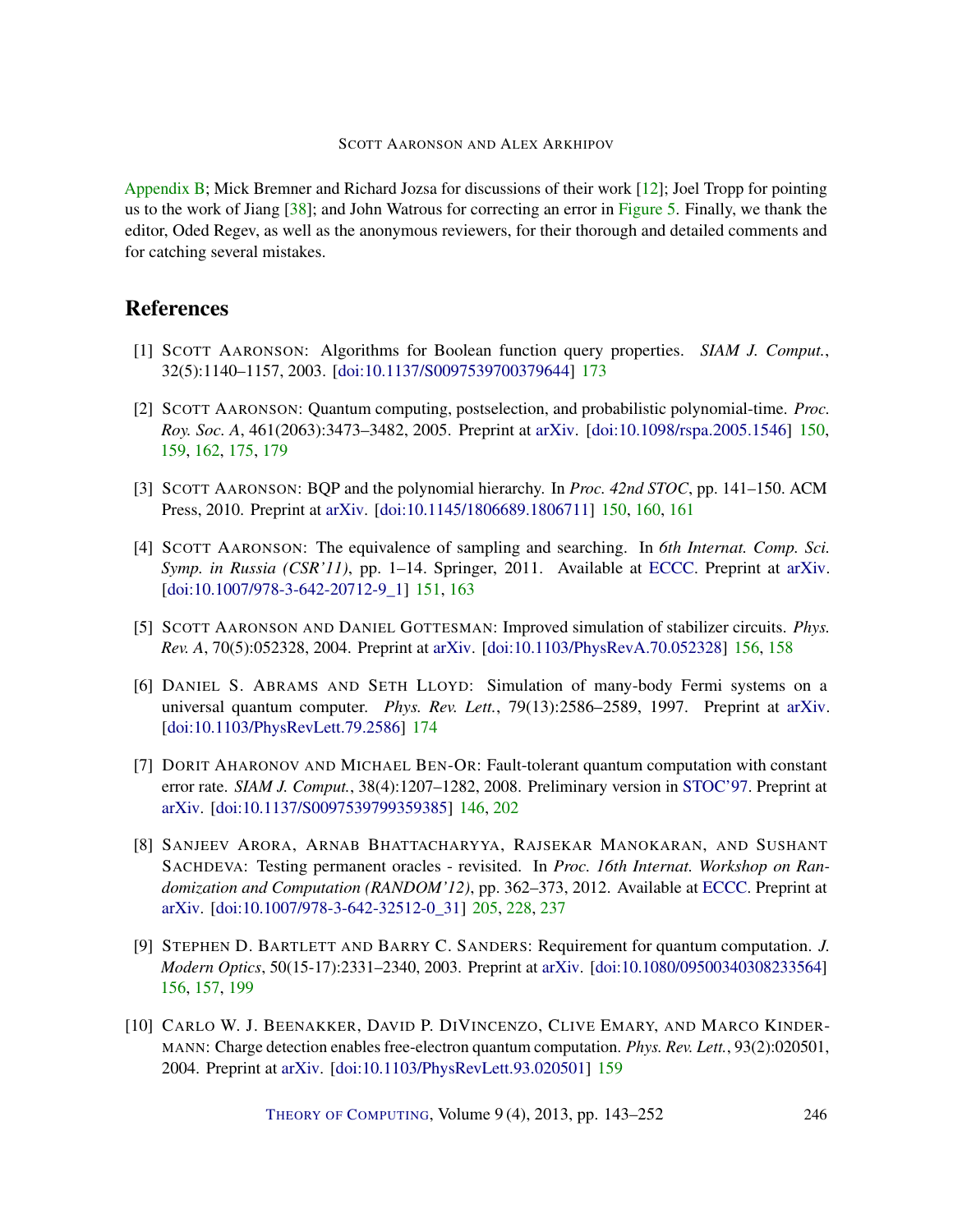- [11] ETHAN BERNSTEIN AND UMESH VAZIRANI: Quantum complexity theory. *SIAM J. Comput.*, 26(5):1411–1473, 1997. Preliminary version in [STOC'93.](http://dx.doi.org/10.1145/167088.167097) [\[doi:10.1137/S0097539796300921\]](http://dx.doi.org/10.1137/S0097539796300921) [146,](#page-3-0) [159](#page-16-0)
- <span id="page-104-2"></span>[12] MICHAEL J. BREMNER, RICHARD JOZSA, AND DAN J. SHEPHERD: Classical simulation of commuting quantum computations implies collapse of the polynomial hierarchy. *Proc. Roy. Soc. A*, 467(2126):459–472, 2011. Preprint at [arXiv.](http://arxiv.org/abs/1005.1407) [\[doi:10.1098/rspa.2010.0301\]](http://dx.doi.org/10.1098/rspa.2010.0301) [149,](#page-6-0) [150,](#page-7-0) [159,](#page-16-0) [160,](#page-17-0) [179,](#page-36-0) [236,](#page-93-0) [246](#page-103-1)
- [13] MATTHEW A. BROOME, ALESSANDRO FEDRIZZI, SALEH RAHIMI-KESHARI, JUSTIN DOVE, SCOTT AARONSON, TIMOTHY C. RALPH, AND ANDREW G. WHITE: Photonic boson sampling in a tunable circuit. *Science*, 2012 (online). Preprint at [arXiv.](http://arxiv.org/abs/1212.2234) [\[doi:10.1126/science.1231440\]](http://dx.doi.org/10.1126/science.1231440) [154,](#page-11-0) [200](#page-57-0)
- <span id="page-104-1"></span>[14] HARRY BUHRMAN, RICHARD CLEVE, RONALD DE WOLF, AND CHRISTOF ZALKA: Bounds for small-error and zero-error quantum algorithms. In *Proc. 40th FOCS*, pp. 358–368. IEEE Comp. Soc. Press, 1999. Preprint at [arXiv.](http://arxiv.org/abs/cs.CC/9904019) [\[doi:10.1109/SFFCS.1999.814607\]](http://dx.doi.org/10.1109/SFFCS.1999.814607) [233](#page-90-1)
- [15] EDUARDO R. CAIANIELLO: On quantum field theory, I: explicit solution of Dyson's equation in electrodynamics without use of Feynman graphs. *Nuovo Cimento*, 10(12):1634–1652, 1953. [\[doi:10.1007/BF02781659\]](http://dx.doi.org/10.1007/BF02781659) [158](#page-15-0)
- [16] DAVID M. CEPERLEY: An overview of quantum Monte Carlo methods. *Reviews in Mineralogy and Geochemistry*, 71(1):129–135, 2010. [\[doi:10.2138/rmg.2010.71.6\]](http://dx.doi.org/10.2138/rmg.2010.71.6) [159](#page-16-0)
- [17] RICHARD CLEVE AND JOHN WATROUS: Fast parallel circuits for the quantum Fourier transform. In *Proc. 41st FOCS*, pp. 526–536. IEEE Comp. Soc. Press, 2000. Preprint at [arXiv.](http://arxiv.org/abs/quant-ph/0006004) [\[doi:10.1109/SFCS.2000.892140\]](http://dx.doi.org/10.1109/SFCS.2000.892140) [146](#page-3-0)
- <span id="page-104-0"></span>[18] KEVIN P. COSTELLO AND VAN H. VU: Concentration of random determinants and permanent estimators. *SIAM J. Discrete Math.*, 23(3):1356–1371, 2009. Preprint at [arXiv.](http://arxiv.org/abs/0905.1909) [\[doi:10.1137/080733784\]](http://dx.doi.org/10.1137/080733784) [221](#page-78-3)
- [19] ANDREA CRESPI, ROBERTO OSELLAME, ROBERTA RAMPONI, DANIEL J. BROD, ERNESTO F. GALVÃO, NICOLÒ SPAGNOLO, CHIARA VITELLI, ENRICO MAIORINO, PAOLO MATALONI, AND FABIO SCIARRINO: Experimental boson sampling in arbitrary integrated photonic circuits. 2012. [\[arXiv:1212.2783\]](http://arxiv.org/abs/1212.2783) [154,](#page-11-0) [200](#page-57-0)
- [20] CONSTANTINOS DASKALAKIS, PAUL W. GOLDBERG, AND CHRISTOS H. PAPADIMITRIOU: The complexity of computing a Nash equilibrium. *Commun. ACM*, 52(2):89–97, 2009. [\[doi:10.1145/1461928.1461951\]](http://dx.doi.org/10.1145/1461928.1461951) [163](#page-20-1)
- [21] CONSTANTINOS DASKALAKIS, PAUL W. GOLDBERG, AND CHRISTOS H. PAPADIMITRIOU: The complexity of computing a Nash equilibrium. *SIAM J. Comput.*, 39(1):195–259, 2009. Preliminary version in [STOC'06.](http://dx.doi.org/10.1145/1132516.1132527) [\[doi:10.1137/070699652\]](http://dx.doi.org/10.1137/070699652) [163](#page-20-1)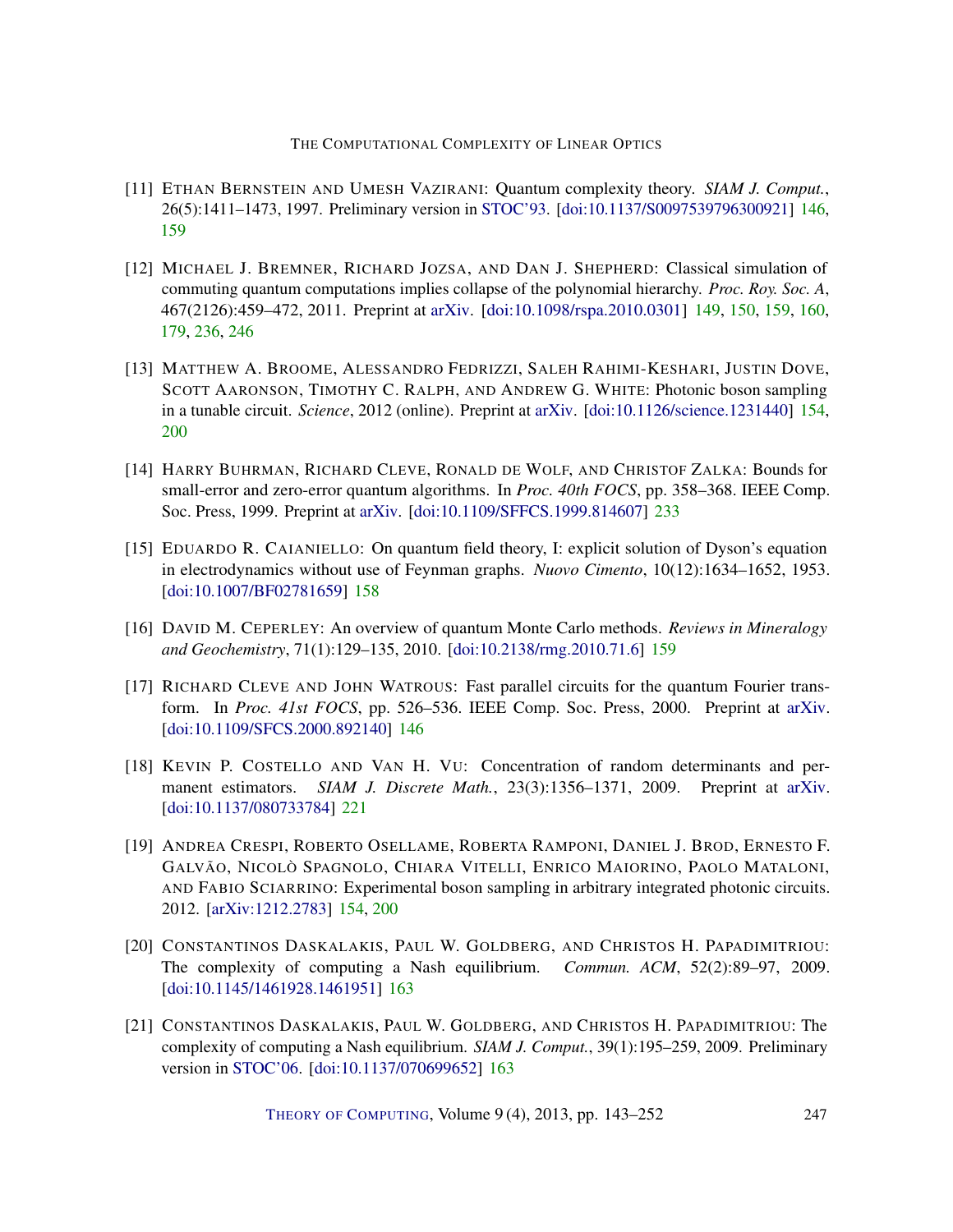- <span id="page-105-3"></span>[22] GEORGY P. EGORYCHEV: Proof of the van der Waerden conjecture for permanents. *Sibirsk. Mat. Zh.*, 22(6):65–71, 1981. English translation in Siberian Math. J. 22 (6), pp. 854-859, 1981. [\[doi:10.1007/BF00968054\]](http://dx.doi.org/10.1007/BF00968054) [228](#page-85-0)
- <span id="page-105-2"></span>[23] DMITRY I. FALIKMAN: Proof of the van der Waerden conjecture regarding the permanent of a doubly stochastic matrix. *Mat. Zametki*, 29(6):931–938, 1981. English translation in Math. Notes 29 (6), pp. 475-479, 1981. [\[doi:10.1007/BF01163285\]](http://dx.doi.org/10.1007/BF01163285) [228](#page-85-0)
- [24] BILL FEFFERMAN AND CHRIS UMANS: Pseudorandom generators and the BQP vs. PH problem. 2010. [\[arXiv:1007.0305\]](http://arxiv.org/abs/1007.0305) [150](#page-7-0)
- [25] STEPHEN FENNER, FREDERIC GREEN, STEVEN HOMER, AND RANDALL PRUIM: Determining acceptance possibility for a quantum computation is hard for the polynomial hierarchy. *Proc. Roy. Soc. A*, 455(1991):3953–3966, 1999. Preprint at [arXiv.](http://arxiv.org/abs/quant-ph/9812056) [\[doi:10.1098/rspa.1999.0485\]](http://dx.doi.org/10.1098/rspa.1999.0485) [159](#page-16-0)
- [26] RICHARD P. FEYNMAN: Simulating physics with computers. *Int. J. Theoretical Physics*, 21(6- 7):467–488, 1982. [\[doi:10.1007/BF02650179\]](http://dx.doi.org/10.1007/BF02650179) [174](#page-31-1)
- <span id="page-105-7"></span>[27] LANCE FORTNOW AND JOHN D. ROGERS: Complexity limitations on quantum computation. *J. Comput. System Sci.*, 59(2):240–252, 1999. Preliminary version in [CCC'98.](http://dx.doi.org/10.1109/CCC.1998.694606) Preprint at [arXiv.](http://arxiv.org/abs/cs.CC/9811023) [\[doi:10.1006/jcss.1999.1651\]](http://dx.doi.org/10.1006/jcss.1999.1651) [237](#page-94-0)
- <span id="page-105-5"></span>[28] PETER GEMMELL, RICHARD J. LIPTON, RONITT RUBINFELD, MADHU SUDAN, AND AVI WIGDERSON: Self-testing/correcting for polynomials and for approximate functions. In *Proc. 23rd STOC*, pp. 33–42. ACM Press, 1991. [\[doi:10.1145/103418.103429\]](http://dx.doi.org/10.1145/103418.103429) [229](#page-86-2)
- <span id="page-105-6"></span>[29] PETER GEMMELL AND MADHU SUDAN: Highly resilient correctors for polynomials. *Inform. Process. Lett.*, 43(4):169–174, 1992. [\[doi:10.1016/0020-0190\(92\)90195-2\]](http://dx.doi.org/10.1016/0020-0190(92)90195-2) [229](#page-86-2)
- <span id="page-105-1"></span>[30] VIACHESLAV L. GIRKO: A refinement of the Central Limit Theorem for random determinants. *Teor. Veroyatnost. i Primenen*, 42(1):63–73, 1997. Translation in Theory Probab. Appl 42 (1) (1998), 121-129. [\[doi:10.1137/S0040585X97975939\]](http://dx.doi.org/10.1137/S0040585X97975939) [221](#page-78-3)
- <span id="page-105-0"></span>[31] CHRIS D. GODSIL AND IVAN GUTMAN: On the matching polynomial of a graph. In *Algebraic Methods in Graph Theory I*, pp. 241–249. North Holland, 1981. [219](#page-76-3)
- [32] DANIEL GOTTESMAN, ALEXEI KITAEV, AND JOHN PRESKILL: Encoding a qubit in an oscillator. *Phys. Rev. A*, 64(1):012310, 2001. Preprint at [arXiv.](http://arxiv.org/abs/quant-ph/0008040) [\[doi:10.1103/PhysRevA.64.012310\]](http://dx.doi.org/10.1103/PhysRevA.64.012310) [155,](#page-12-0) [156](#page-13-1)
- <span id="page-105-4"></span>[33] LEONID GURVITS: On the complexity of mixed discriminants and related problems. In *30th Internat. Symp. Mathematical Foundations of Computer Science (MFCS'05)*, pp. 447–458. Springer, 2005. [\[doi:10.1007/11549345\\_39\]](http://dx.doi.org/10.1007/11549345_39) [153,](#page-10-3) [157,](#page-14-0) [164,](#page-21-1) [228,](#page-85-0) [239,](#page-96-2) [240](#page-97-4)
- [34] YENJO HAN, LANE A. HEMASPAANDRA, AND THOMAS THIERAUF: Threshold computation and cryptographic security. *SIAM J. Comput.*, 26(1):59–78, 1997. Preliminary version in [ISAAC'93.](http://dx.doi.org/10.1007/3-540-57568-5_253) [\[doi:10.1137/S0097539792240467\]](http://dx.doi.org/10.1137/S0097539792240467) [162](#page-19-0)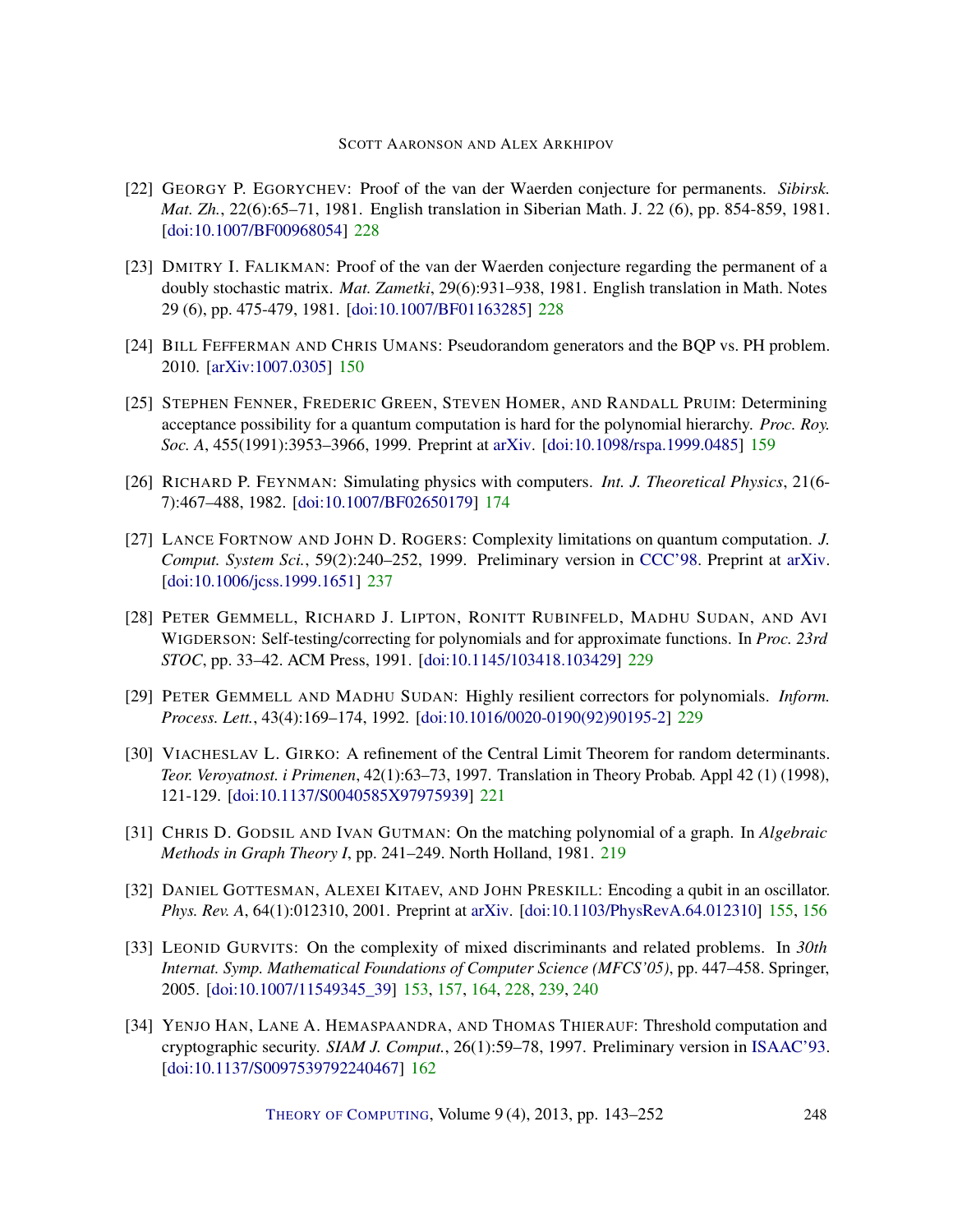- [35] JOHAN HÅSTAD: *Computational Limitations for Small Depth Circuits*. MIT Press, 1987. [160](#page-17-0)
- [36] C. K. HONG, ZHE-YU OU, AND LEONARD MANDEL: Measurement of subpicosecond time intervals between two photons by interference. *Phys. Rev. Lett.*, 59(18):2044–2046, 1987. [\[doi:10.1103/PhysRevLett.59.2044\]](http://dx.doi.org/10.1103/PhysRevLett.59.2044) [158,](#page-15-0) [196,](#page-53-2) [200](#page-57-0)
- <span id="page-106-2"></span>[37] MARK JERRUM, ALISTAIR SINCLAIR, AND ERIC VIGODA: A polynomial-time approximation algorithm for the permanent of a matrix with nonnegative entries. *J. ACM*, 51(4):671–697, 2004. Preliminary version in [STOC'01.](http://dx.doi.org/10.1145/380752.380877) [\[doi:10.1145/1008731.1008738\]](http://dx.doi.org/10.1145/1008731.1008738) [148,](#page-5-0) [175,](#page-32-0) [228](#page-85-0)
- <span id="page-106-3"></span>[38] TIEFENG JIANG: How many entries of a typical orthogonal matrix can be approximated by independent normals? *Ann. Probab.*, 34(4):1497–1529, 2006. [\[doi:10.1214/009117906000000205\]](http://dx.doi.org/10.1214/009117906000000205) [183,](#page-40-1) [200,](#page-57-0) [246](#page-103-1)
- [39] STEPHEN P. JORDAN: Permutational quantum computing. *Quantum Information & Computation*, 10(5):470–497, 2010. Preprint at [arXiv.](http://arxiv.org/abs/0906.2508) [\[ACM:2011369\]](http://portal.acm.org/citation.cfm?id=2011369) [157](#page-14-0)
- [40] SUBHASH KHOT: On the Unique Games Conjecture. In *Proc. 25th IEEE Conf. on Computational Complexity (CCC'10)*, pp. 99–121. IEEE Comp. Soc. Press, 2010. [\[doi:10.1109/CCC.2010.19\]](http://dx.doi.org/10.1109/CCC.2010.19) [152](#page-9-1)
- [41] EMANUEL KNILL: Fermionic linear optics and matchgates. 2001. [\[arXiv:quant-ph/0108033\]](http://arxiv.org/abs/quant-ph/0108033) [158](#page-15-0)
- [42] EMANUEL KNILL AND RAYMOND LAFLAMME: Power of one bit of quantum information. *Phys. Rev. Lett.*, 81(25):5672–5675, 1998. Preprint at [arXiv.](http://arxiv.org/abs/quant-ph/9802037) [\[doi:10.1103/PhysRevLett.81.5672\]](http://dx.doi.org/10.1103/PhysRevLett.81.5672) [157](#page-14-0)
- [43] EMANUEL KNILL, RAYMOND LAFLAMME, AND GERARD J. MILBURN: A scheme for efficient quantum computation with linear optics. *Nature*, 409(6816):46–52, 2001. See also [arXiv:quant](http://arxiv.org/abs/quant-ph/0006088)[ph/0006088.](http://arxiv.org/abs/quant-ph/0006088) [\[doi:10.1038/35051009\]](http://dx.doi.org/10.1038/35051009) [150,](#page-7-0) [155,](#page-12-0) [156,](#page-13-1) [157,](#page-14-0) [175,](#page-32-0) [179,](#page-36-0) [180,](#page-37-0) [181](#page-38-0)
- [44] EMANUEL KNILL, RAYMOND LAFLAMME, AND WOJCIECH H. ZUREK: Resilient quantum computation. *Science*, 279(5349):342–345, 1998. Preprint at [arXiv.](http://arxiv.org/abs/quant-ph/9702058) [\[doi:10.1126/science.279.5349.342\]](http://dx.doi.org/10.1126/science.279.5349.342) [146,](#page-3-0) [202](#page-59-0)
- <span id="page-106-0"></span>[45] KENNETH LANGE: *Applied Probability*. Springer, 2003. [224](#page-81-2)
- [46] YUAN LIANG LIM AND ALMUT BEIGE: Generalized Hong-Ou-Mandel experiments with bosons and fermions. *New J. Phys.*, 7(155):1–10, 2005. Preprint at [arXiv.](http://arxiv.org/abs/quant-ph/0505034) [\[doi:10.1088/1367-2630/7/1/155\]](http://dx.doi.org/10.1088/1367-2630/7/1/155) [158](#page-15-0)
- <span id="page-106-1"></span>[47] RICHARD J. LIPTON: New directions in testing. In *Distributed Computing and Cryptography*, pp. 191–202. AMS, 1991. [153,](#page-10-3) [228,](#page-85-0) [229](#page-86-2)
- [48] BRAHIM LOUNIS AND MICHEL ORRIT: Single-photon sources. *Reports on Progress in Physics*, 68(5):1129–1179, 2005. [\[doi:10.1088/0034-4885/68/5/R04\]](http://dx.doi.org/10.1088/0034-4885/68/5/R04) [199](#page-56-0)
- [49] CHRISTIAN MASTRODONATO AND RODERICH TUMULKA: Elementary proof for asymptotics of large Haar-distributed unitary matrices. *Letters in Mathematical Physics*, 82(1):51–59, 2007. Preprint at [arXiv.](http://arxiv.org/abs/0705.3146) [\[doi:10.1007/s11005-007-0194-7\]](http://dx.doi.org/10.1007/s11005-007-0194-7) [184](#page-41-0)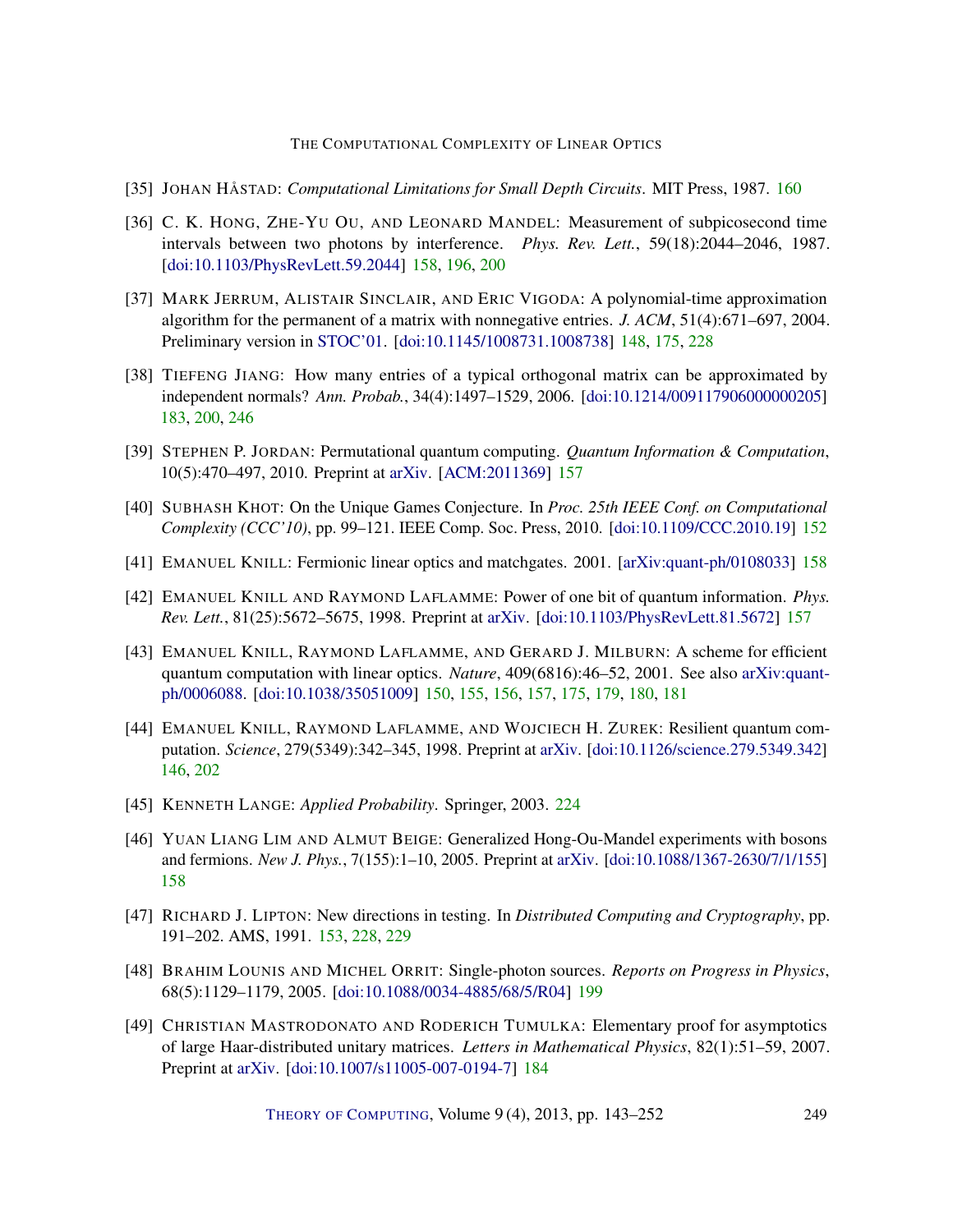- [50] MICHAEL A. NIELSEN AND ISAAC L. CHUANG: *Quantum Computation and Quantum Information*. Cambridge University Press, 2000. [156,](#page-13-1) [174](#page-31-1)
- <span id="page-107-0"></span>[51] RAMAMOHAN PATURI: On the degree of polynomials that approximate symmetric Boolean functions. In *Proc. 24th STOC*, pp. 468–474. ACM Press, 1992. [\[doi:10.1145/129712.129758\]](http://dx.doi.org/10.1145/129712.129758) [233](#page-90-1)
- [52] DÉNES PETZ AND JÚLIA RÉFFY: On asymptotics of large Haar distributed unitary matrices. *Periodica Mathematica Hungarica*, 49(1):103–117, 2004. Preprint at [arXiv.](http://arxiv.org/abs/math/0310338) [\[doi:10.1023/B:MAHU.0000040542.56072.ab\]](http://dx.doi.org/10.1023/B:MAHU.0000040542.56072.ab) [184](#page-41-0)
- [53] DÉNÉS PETZ AND JÚLIA RÉFFY: Large deviation theorem for the empirical eigenvalue distribution of truncated Haar unitary matrices. *Prob. Theory and Related Fields*, 133(2):175–189, 2005. Preprint at [arXiv.](http://arxiv.org/abs/math/0409552) [\[doi:10.1007/s00440-004-0420-5\]](http://dx.doi.org/10.1007/s00440-004-0420-5) [184](#page-41-0)
- [54] MICHAEL RECK, ANTON ZEILINGER, HERBERT J. BERNSTEIN, AND PHILIP BERTANI: Experimental realization of any discrete unitary operator. *Phys. Rev. Lett.*, 73(1):58–61, 1994. [\[doi:10.1103/PhysRevLett.73.58\]](http://dx.doi.org/10.1103/PhysRevLett.73.58) [165,](#page-22-0) [201](#page-58-0)
- [55] JÚLIA RÉFFY: *Asymptotics of random unitaries*. Ph. D. thesis, Budapest University of Technology and Economics, 2005. <http://www.math.bme.hu/~reffyj/disszer.pdf>. [184,](#page-41-0) [185](#page-42-0)
- [56] TERRY RUDOLPH: A simple encoding of a quantum circuit amplitude as a matrix permanent. *Phys. Rev. A*, 80(5), 2009. [\[doi:10.1103/PhysRevA.80.054302,](http://dx.doi.org/10.1103/PhysRevA.80.054302) [arXiv:0909.3005\]](http://arxiv.org/abs/0909.3005) [159](#page-16-0)
- [57] STEFAN SCHEEL: Permanents in linear optical networks. 2004. [\[arXiv:quant-ph/0406127\]](http://arxiv.org/abs/quant-ph/0406127) [158](#page-15-0)
- [58] DAN SHEPHERD AND MICHAEL J. BREMNER: Temporally unstructured quantum computation. *Proc. Roy. Soc. A*, 465(2105):1413–1439, 2009. Preprint at [arXiv.](http://arxiv.org/abs/0809.0847) [\[doi:10.1098/rspa.2008.0443\]](http://dx.doi.org/10.1098/rspa.2008.0443) [160](#page-17-0)
- [59] YAOYUN SHI: Both Toffoli and controlled-NOT need little help to do universal quantum computing. *Quantum Information & Computation*, 3(1):84–92, 2003. Preprint at [arXiv.](http://arxiv.org/abs/quant-ph/0205115) [\[ACM:2011515\]](http://portal.acm.org/citation.cfm?id=2011515) [181](#page-38-0)
- [60] PETER W. SHOR: Polynomial-time algorithms for prime factorization and discrete logarithms on a quantum computer. *SIAM J. Comput.*, 26(5):1484–1509, 1997. Preliminary version in [FOCS'94.](http://dx.doi.org/10.1109/SFCS.1994.365700) Preprint at [arXiv.](http://arxiv.org/abs/quant-ph/9508027) [\[doi:10.1137/S0097539795293172\]](http://dx.doi.org/10.1137/S0097539795293172) [146,](#page-3-0) [161](#page-18-0)
- [61] DANIEL R. SIMON: On the power of quantum computation. *SIAM J. Comput.*, 26(5):1474–1483, 1997. Preliminary version in [FOCS'94.](http://dx.doi.org/10.1109/SFCS.1994.365701) [\[doi:10.1137/S0097539796298637\]](http://dx.doi.org/10.1137/S0097539796298637) [161](#page-18-0)
- [62] JUSTIN B. SPRING, BENJAMIN J. METCALF, PETER C. HUMPHREYS, W. STEVEN KOLTHAM-MER, XIAN-MIN JIN, MARCO BARBIERI, ANIMESH DATTA, NICHOLAS THOMAS-PETER, NATHAN K. LANGFORD, DMYTRO KUNDYS, JAMES C. GATES, BRIAN J. SMITH, PETER G. R. SMITH, AND IAN A. WALMSLEY: Boson sampling on a photonic chip. *Science*, 2012 (online). Preprint at [arXiv.](http://arxiv.org/abs/1212.2622) [\[doi:10.1126/science.1231692\]](http://dx.doi.org/10.1126/science.1231692) [154,](#page-11-0) [200](#page-57-0)
- [63] LARRY J. STOCKMEYER: On approximation algorithms for #P. *SIAM J. Comput.*, 14(4):849–861, 1985. Preliminary version in [STOC'83.](http://dx.doi.org/10.1145/800061.808740) [\[doi:10.1137/0214060\]](http://dx.doi.org/10.1137/0214060) [175](#page-32-0)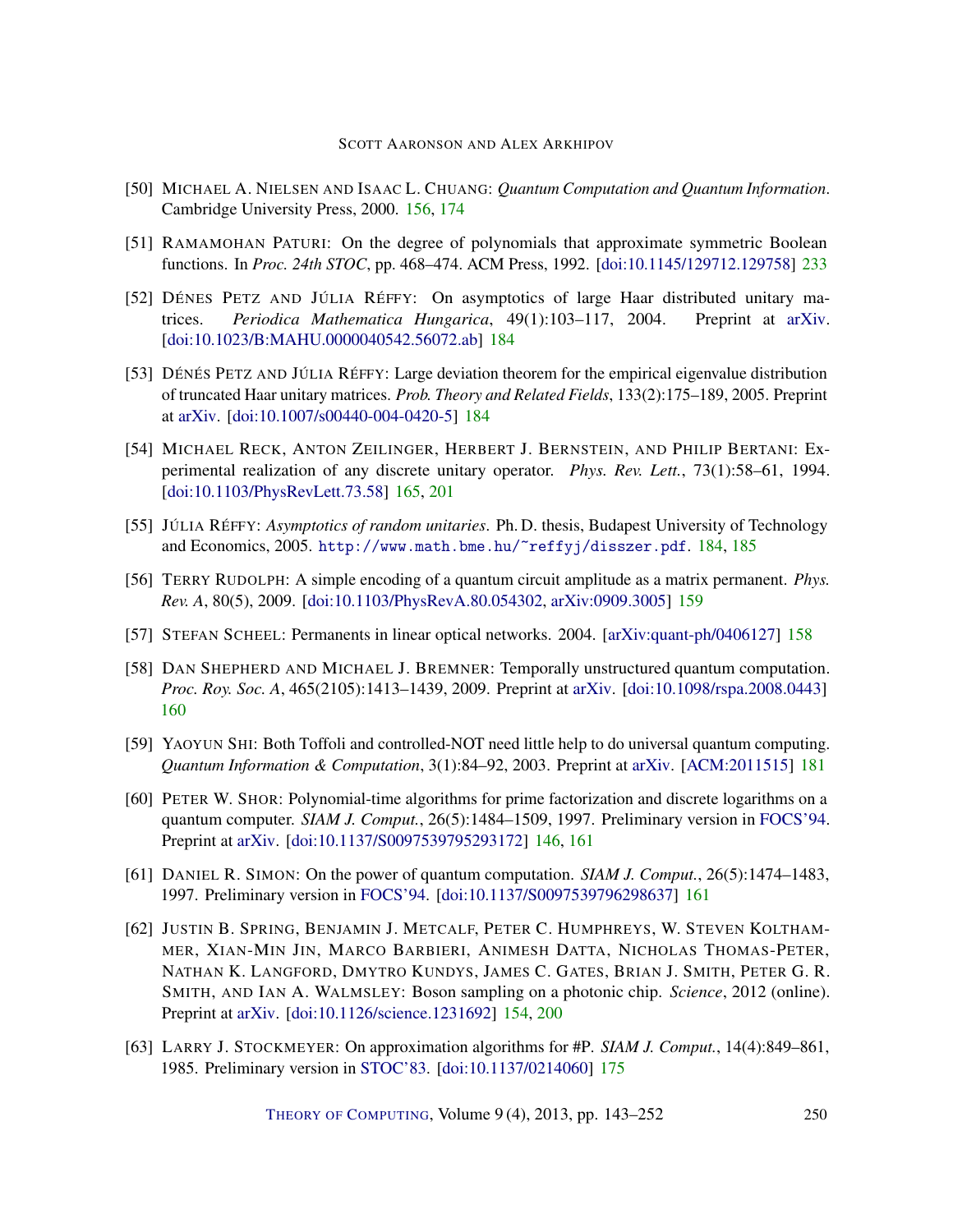## THE COMPUTATIONAL COMPLEXITY OF LINEAR OPTICS

- [64] MADHU SUDAN: Maximum likelihood decoding of Reed Solomon codes. In *Proc. 37th FOCS*, pp. 164–172. IEEE Comp. Soc. Press, 1996. [\[doi:10.1109/SFCS.1996.548475\]](http://dx.doi.org/10.1109/SFCS.1996.548475) [229](#page-86-0)
- [65] TERENCE TAO AND VAN H. VU: On the permanent of random Bernoulli matrices. *Advances in Mathematics*, 220(3):657–669, 2009. Preprint at [arXiv.](http://arxiv.org/abs/0804.2362) [\[doi:10.1016/j.aim.2008.09.006\]](http://dx.doi.org/10.1016/j.aim.2008.09.006) [153,](#page-10-0) [218,](#page-75-0) [219](#page-76-0)
- [66] BARBARA M. TERHAL AND DAVID P. DIVINCENZO: Classical simulation of noninteractingfermion quantum circuits. *Phys. Rev. A*, 65(3):032325, 2002. Preprint at [arXiv.](http://arxiv.org/abs/quant-ph/0108010) [\[doi:10.1103/PhysRevA.65.032325\]](http://dx.doi.org/10.1103/PhysRevA.65.032325) [158](#page-15-0)
- [67] BARBARA M. TERHAL AND DAVID P. DIVINCENZO: Adaptive quantum computation, constantdepth quantum circuits and Arthur-Merlin games. *Quantum Information & Computation*, 4(2):134– 145, 2004. Preprint at [arXiv.](http://arxiv.org/abs/quant-ph/0205133) [\[ACM:2011582\]](http://portal.acm.org/citation.cfm?id=2011582) [160,](#page-17-0) [180](#page-37-0)
- [68] MAX TILLMANN, BORIVOJE DAKIC´ , RENÉ HEILMANN, STEFAN NOLTE, ALEXANDER SZA-MEIT, AND PHILIP WALTHER: Experimental boson sampling. 2012. [\[arXiv:1212.2240\]](http://arxiv.org/abs/1212.2240) [154,](#page-11-0) [200](#page-57-0)
- [69] SEINOSUKE TODA: PP is as hard as the polynomial-time hierarchy. *SIAM J. Comput.*, 20(5):865– 877, 1991. Preliminary version in [FOCS'89.](http://dx.doi.org/10.1109/SFCS.1989.63527) [\[doi:10.1137/0220053\]](http://dx.doi.org/10.1137/0220053) [150,](#page-7-0) [154,](#page-11-0) [179](#page-36-0)
- [70] LIDROR TROYANSKY AND NAFTALI TISHBY: Permanent uncertainty: On the quantum evaluation of the determinant and the permanent of a matrix. In *Proc. 4th Workshop on Physics and Computation (PhysComp'96)*, 1996. Available [here.](http://www.cs.huji.ac.il/labs/learning/Papers/perm.pdf) [158](#page-15-0)
- [71] LESLIE G. VALIANT: The complexity of computing the permanent. *Theoret. Comput. Sci.*, 8(2):189– 201, 1979. [\[doi:10.1016/0304-3975\(79\)90044-6\]](http://dx.doi.org/10.1016/0304-3975(79)90044-6) [158,](#page-15-0) [175](#page-32-0)
- [72] LESLIE G. VALIANT: Quantum circuits that can be simulated classically in polynomial time. *SIAM J. Comput.*, 31(4):1229–1254, 2002. Preliminary version in [STOC'01.](http://dx.doi.org/10.1145/380752.380785) [\[doi:10.1137/S0097539700377025\]](http://dx.doi.org/10.1137/S0097539700377025) [158](#page-15-0)
- [73] LIEVEN M. K. VANDERSYPEN, MATTHIAS STEFFEN, GREGORY BREYTA, COSTANTINO S. YANNONI, MARK H. SHERWOOD, AND ISAAC L. CHUANG: Experimental realization of Shor's quantum factoring algorithm using nuclear magnetic resonance. *Nature*, 414(6866):883–887, 2001. Preprint at [arXiv.](http://arxiv.org/abs/quant-ph/0112176) [\[doi:10.1038/414883a\]](http://dx.doi.org/10.1038/414883a) [155](#page-12-0)
- [74] JIN YI CAI, ADURI PAVAN, AND D. SIVAKUMAR: On the hardness of permanent. In *Proc. 16th Symp. Theoretical Aspects of Comp. Sci. (STACS'99)*, pp. 90–99, 1999. [\[doi:10.1007/3-540-49116-](http://dx.doi.org/10.1007/3-540-49116-3_8) [3\\_8\]](http://dx.doi.org/10.1007/3-540-49116-3_8) [229](#page-86-0)